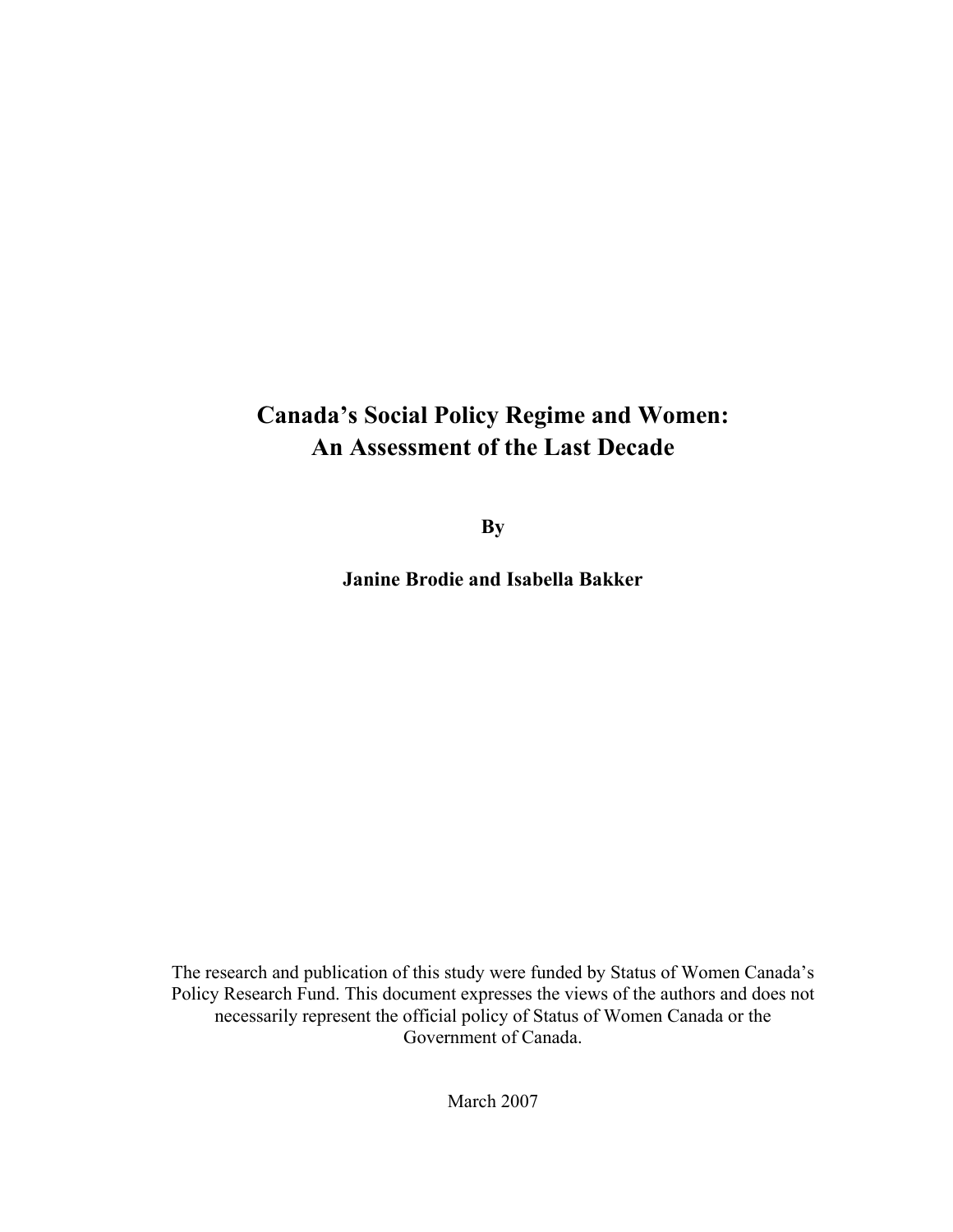Status of Women Canada is committed to ensuring that all research produced through the Policy Research Fund adheres to high methodological, ethical and professional standards.

Specialists in the field anonymously review each paper and provide comments on:

- The accuracy, completeness and timeliness of the information presented;
- The extent to which the methodology used and the data collected support the analysis and recommendations;
- The original contribution the report would make to existing work on this subject, and its usefulness to equality-seeking organizations, advocacy communities, government policy makers, researchers and other target audiences.

Status of Women Canada thanks those who contribute to this peer-review process.

#### **Library and Archives Canada Cataloguing in Publication**

Brodie, M. Janine, 1952-

Canada's social policy regime and women [electronic resource]: An assessment of the last decade / Janine Brodie and Isabella Bakker.

Electronic monograph in PDF and HTML formats. Mode of access: World Wide Web. Issued also in French under title: Le régime de politique sociale du Canada et les femmes, évaluation de la dernière décennie. Includes bibliographical references.

ISBN 978-0-662-45087-0 Cat. no.: SW21-156/2007E-PDF

1. Canada–Social policy.

2. Income distribution–Sex differences–Canada.

3. Women–Canada–Social conditions.

4. Fiscal policy–Canada.

5. Canada–Politics and government–1993-2006.

- 6. Social security–Government policy–Canada.
- 7. Budget–Canada.

8. Gender-based analysis–Canada.

I. Bakker, Isabella C.

II. Canada. Status of Women Canada.

III. Title.

HQ1236.5.C3B76 2007 361.6'10820971 C2007-980022-X

**Project Manager:** Vesna Radulovic and Jo Anne de Lepper, Status of Women Canada **Publishing and Translation Co-ordinator:** Cathy Hallessey, Status of Women Canada **Editing and Layout:** PMF Editorial Services Inc. / PMF Services de rédaction inc. **Translation:** Lexi-Tech International

For more information, contact: Research Directorate Status of Women Canada 123 Slater Street,  $10^{th}$  floor Ottawa, Ontario K1P 1H9 Telephone: (613) 995-7835 Facsimile: (613) 957-3359 TDD: (613) 996-1322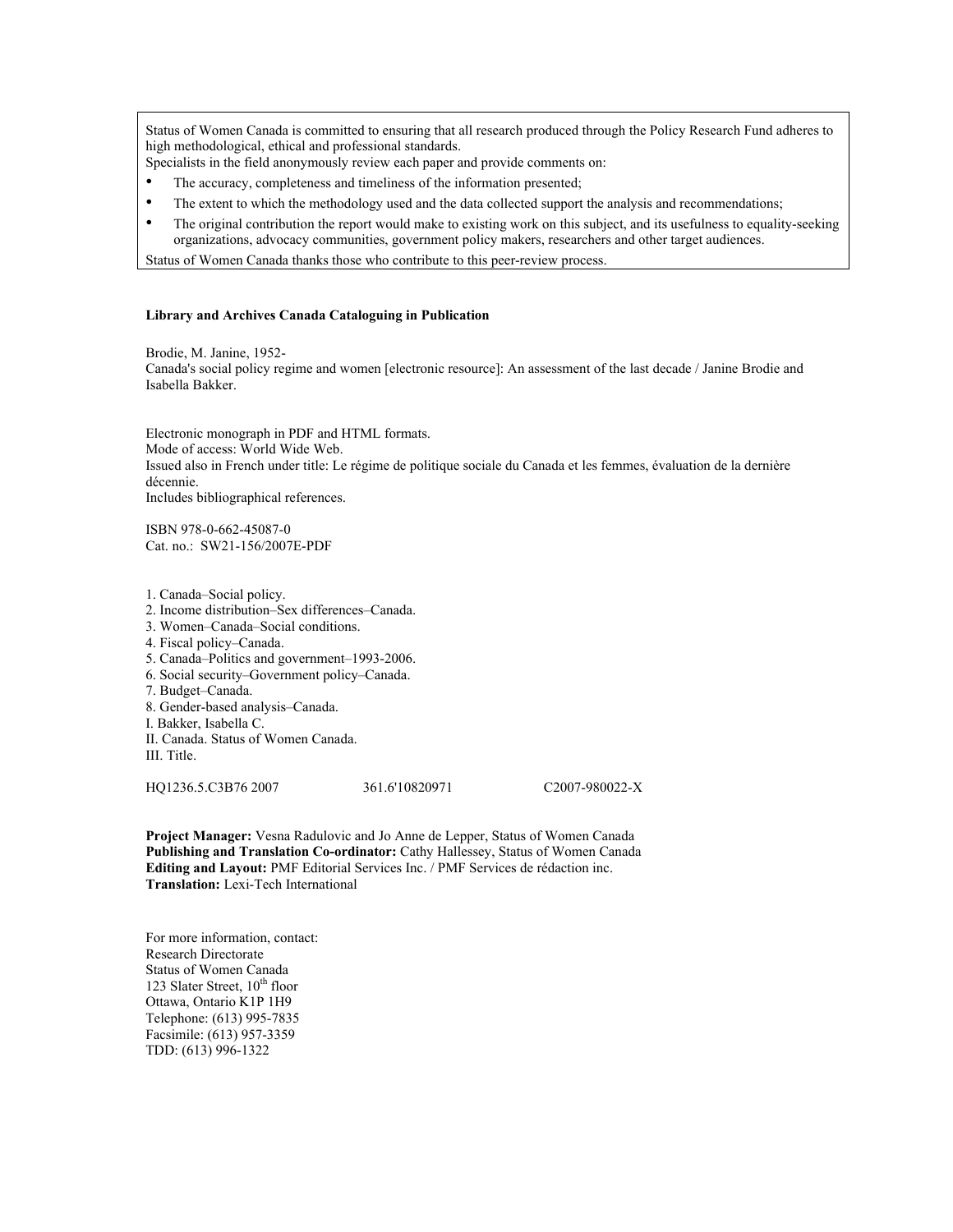## **TABLE OF CONTENTS**

|                | The Social Union Framework Agreement and the Canada Social Transfer15       |  |
|----------------|-----------------------------------------------------------------------------|--|
|                |                                                                             |  |
| $\overline{4}$ |                                                                             |  |
|                |                                                                             |  |
|                |                                                                             |  |
|                |                                                                             |  |
| 5.             | BUDGETS AND SOCIAL POLICY: TOWARD GREATER TRANSPARENCY,                     |  |
|                |                                                                             |  |
|                | Mechanisms for Social Policy Coherence Inside and Outside of Governments 53 |  |
|                |                                                                             |  |
|                | 60                                                                          |  |
|                | Opening Up the National Debate about the Conditions to Be Attached          |  |
|                |                                                                             |  |
|                |                                                                             |  |
|                |                                                                             |  |
|                |                                                                             |  |
|                | <b>APPENDICES</b>                                                           |  |
| A              |                                                                             |  |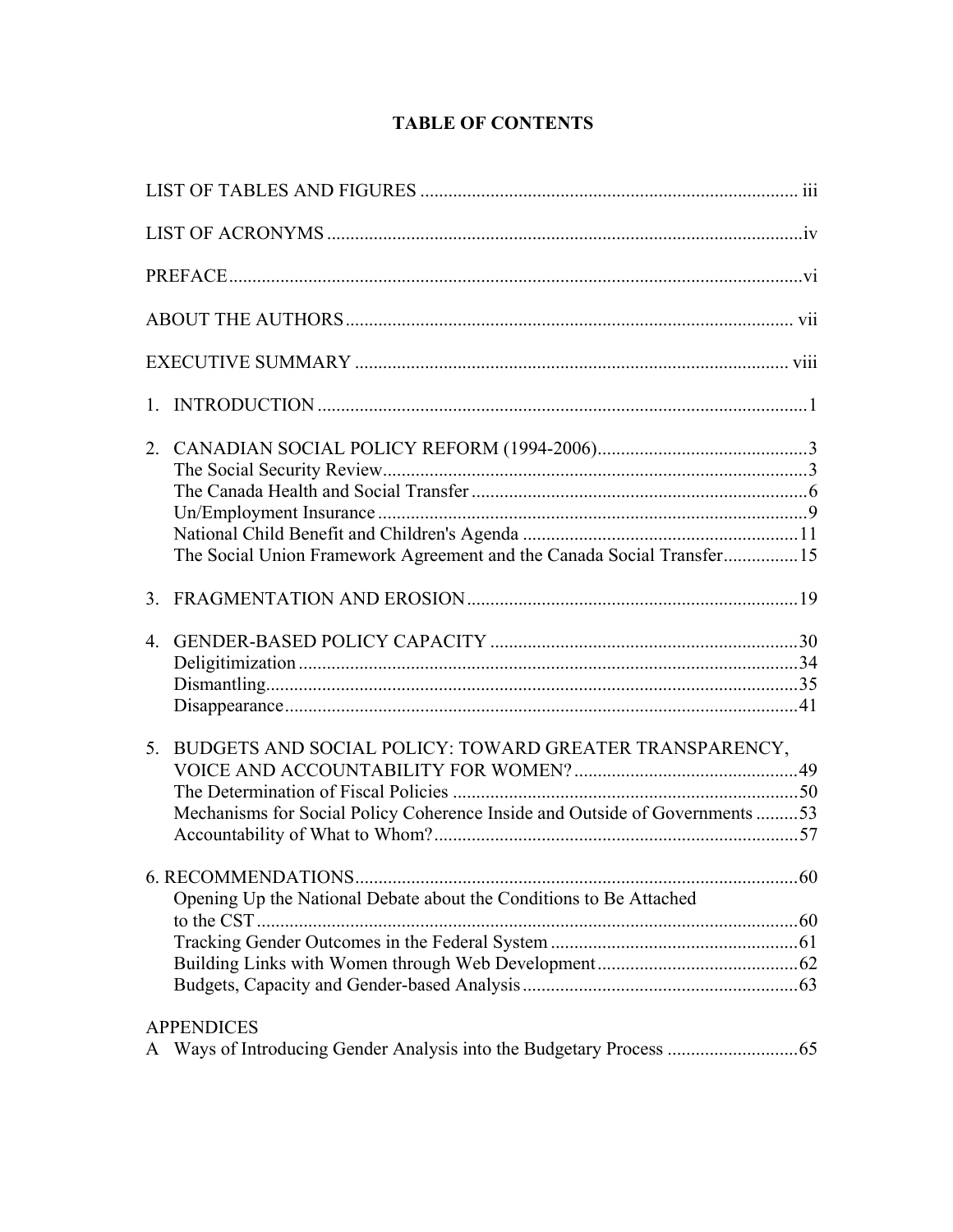| B Gender Mainstreaming in the Federal Budget Process: |  |
|-------------------------------------------------------|--|
|                                                       |  |
|                                                       |  |
|                                                       |  |
|                                                       |  |
|                                                       |  |
|                                                       |  |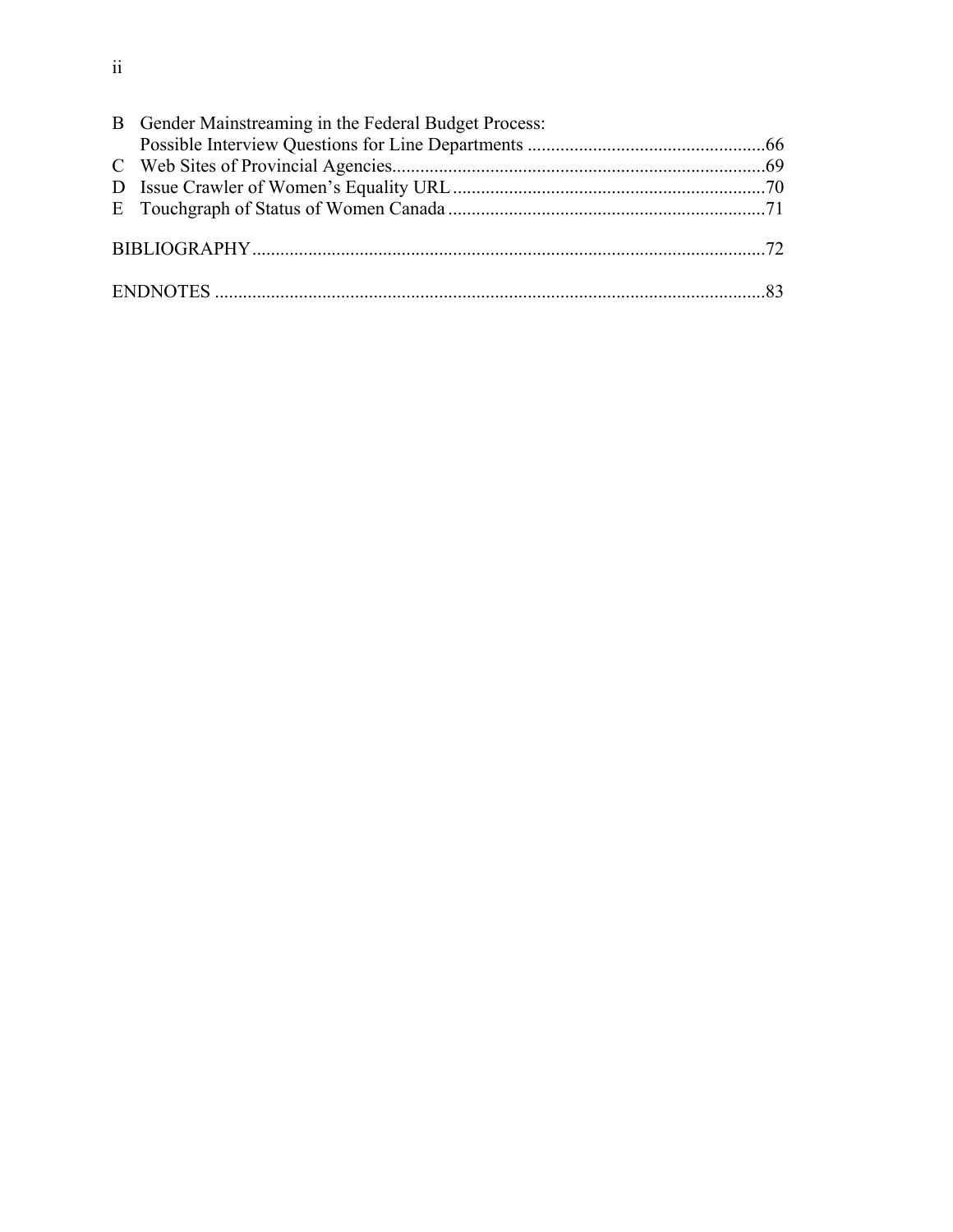## **LIST OF TABLES AND FIGURES**

## **Tables**

| 3 |                                                                        |  |
|---|------------------------------------------------------------------------|--|
| 4 |                                                                        |  |
| 5 |                                                                        |  |
| 6 | Canadian Welfare Incomes as a Percentage of the Poverty Line by Family |  |
|   |                                                                        |  |
|   |                                                                        |  |
| 8 |                                                                        |  |
| 9 |                                                                        |  |
|   |                                                                        |  |
|   | Figure                                                                 |  |
|   |                                                                        |  |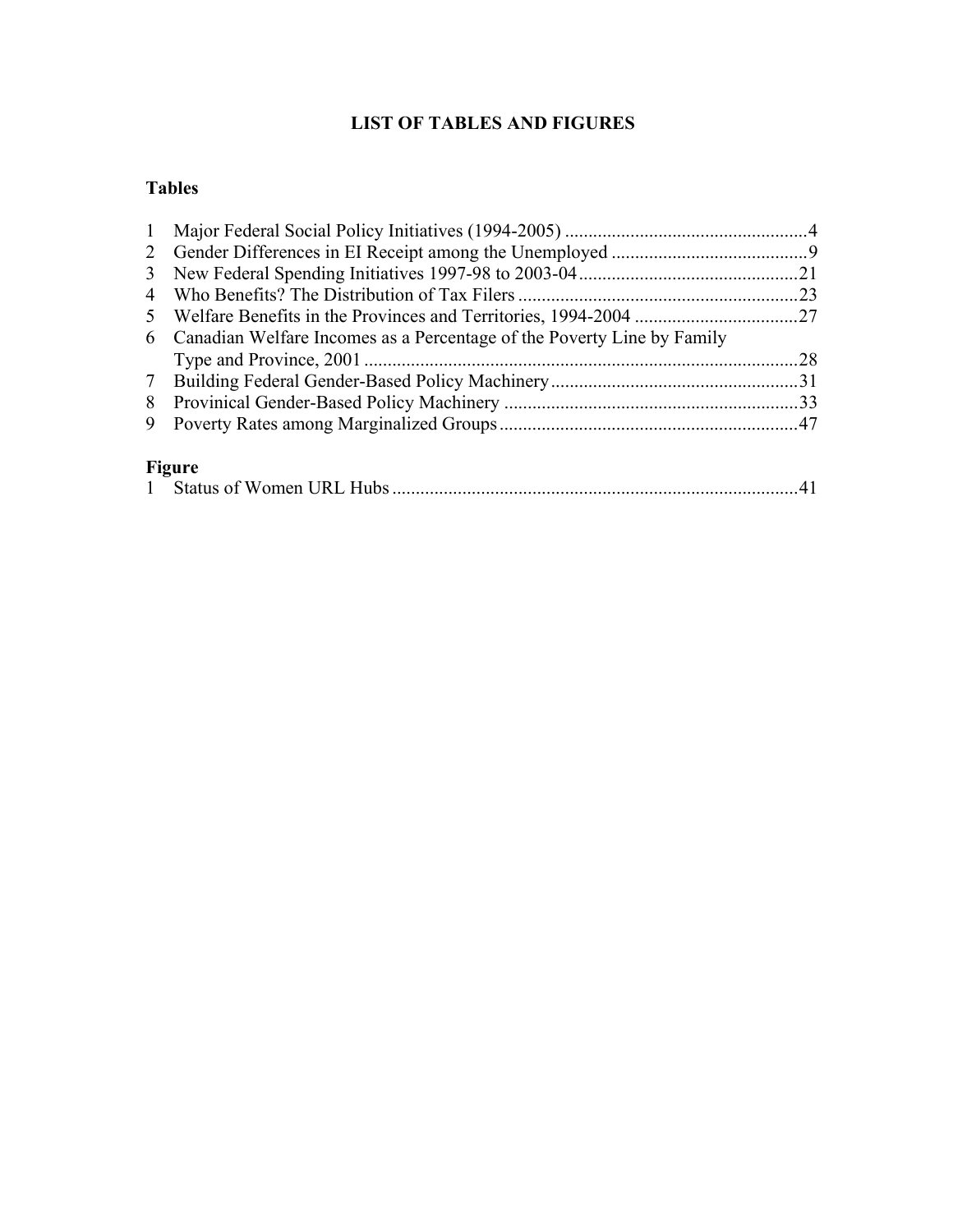## **LIST OF ACRONYMS**

| <b>AISH</b>     | Assured Income for the Severely Handicapped                            |
|-----------------|------------------------------------------------------------------------|
| CACSW           | Canadian Advisory Council on the Status of Women                       |
| CAP             | Canada Assistance Plan                                                 |
| <b>CCB</b>      | Compassionate Care Benefit                                             |
| <b>CCPA</b>     | Canadian Centre for Policy Alternatives                                |
| <b>CCSD</b>     | Canadian Council on Social Development                                 |
| <b>CCTB</b>     | Canadian Child Tax Benefit                                             |
| <b>CDB</b>      | <b>Child Disability Benefit</b>                                        |
| <b>CEDAW</b>    | Convention on the Elimination of All Forms of Discrimination Against   |
|                 | Women                                                                  |
| <b>CHST</b>     | Canada Health and Social Transfer                                      |
| <b>CHT</b>      | Canada Health Transfer                                                 |
| <b>CIDA</b>     | <b>Canadian International Development Agency</b>                       |
| <b>COS</b>      | <b>Canadian Opportunities Strategy</b>                                 |
| <b>CST</b>      | Canada Social Transfer                                                 |
| <b>DPA</b>      | United Nations Department of Political Affairs                         |
| <b>DTI</b>      | Department of Trade and Industry UK                                    |
| <b>ECDA</b>     | Early Childhood Development Agreement                                  |
| <b>ECDE</b>     | Early Childhood Development and Education Initiative                   |
| ΕI              | <b>Employment Insurance</b>                                            |
| <b>EITC</b>     | Earned Income Tax Credit                                               |
| <b>ELCC</b>     | Early Learning and Child Care                                          |
| <b>EPF</b>      | <b>Established Programs Financing</b>                                  |
| <b>ESCAP</b>    | United Nations Economic and Social Development in Asia and the Pacific |
| <b>ESCWA</b>    | United Nations Economic and Social Commission for Western Asia         |
| <b>FAFIA</b>    | Feminist Alliance for International Action                             |
| <b>FAO</b>      | Food and Agriculture Organization of the United Nations                |
| <b>FEWO</b>     | Parliamentary Standing Committee on the Status of Women                |
| <b>FFQ</b>      | Federation des Femmes de Quebec                                        |
| <b>FWCW</b>     | Fourth World Conference on Women                                       |
| GAP             | Gender Analysis of Expenditure Project                                 |
| <b>GBA</b>      | Gender-based analysis                                                  |
| <b>GDP</b>      | Gross domestic product                                                 |
| <b>GM</b>       | Gender mainstreaming                                                   |
| <b>GST</b>      | Good and Services Tax                                                  |
| <b>HRDC</b>     | Human Resources Development Canada                                     |
| <b>ICPD</b>     | International Conference on Population and Development                 |
| IL <sub>O</sub> | <b>International Labor Organization</b>                                |
| <b>ISSC</b>     | Improving Social Security in Canada                                    |
| ITU             | United Nations International Telecommunication Union                   |
| <b>LICO</b>     | Low Income Cut Off                                                     |
| <b>MDGs</b>     | Millennium Development Goals                                           |
| <b>NAC</b>      | National Action Committee of the Status of Women                       |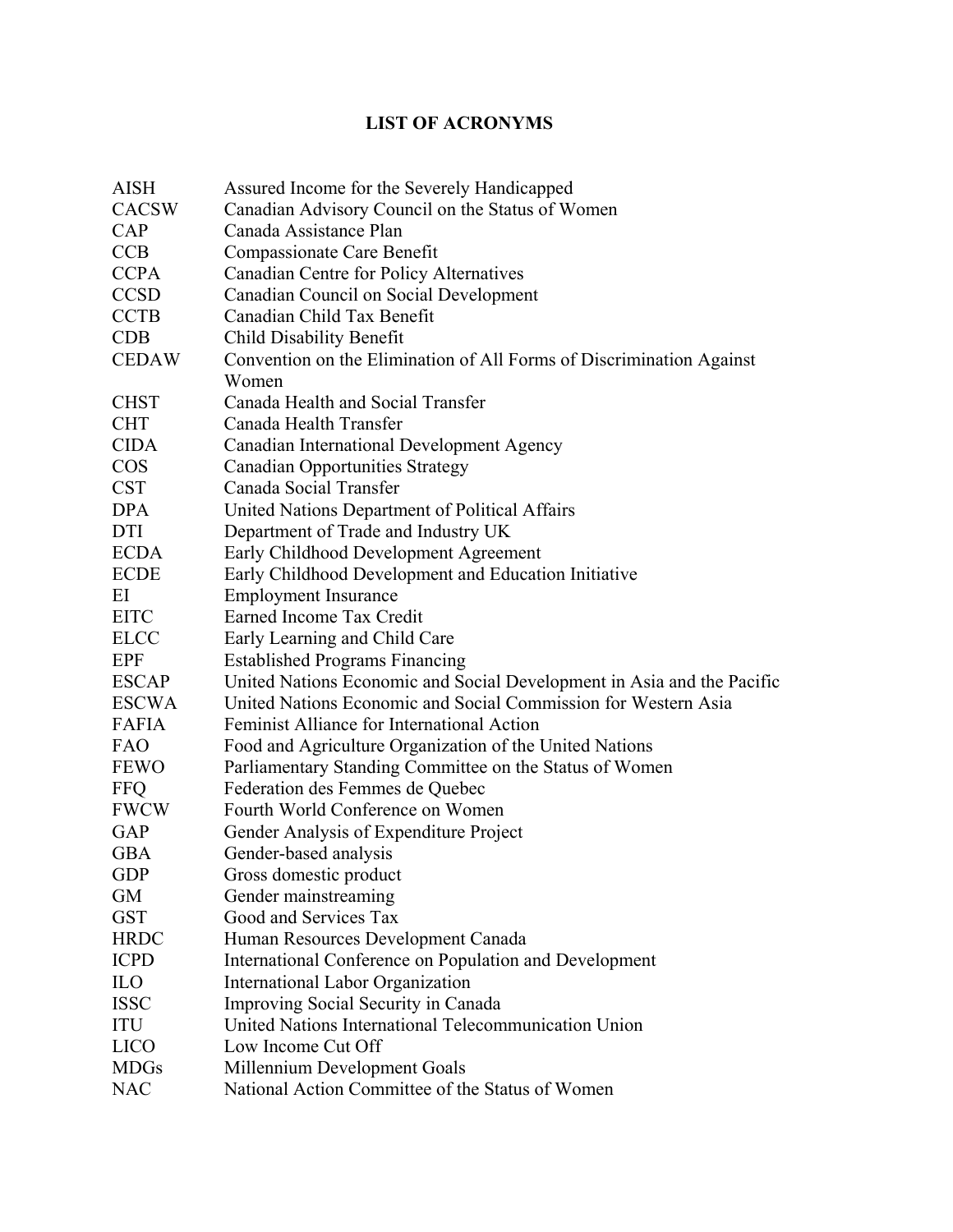| <b>NCB</b>    | National Child Benefit                                             |
|---------------|--------------------------------------------------------------------|
| <b>NCBS</b>   | National Child Benefit Supplement                                  |
| <b>OCHA</b>   | United Nations Office for the Coordination of Humanitarian Affairs |
| <b>OECD</b>   | Organization for Economic Co-operation and Development             |
| OECD/DAC      | Organization for Economic Co-operation and Development/Development |
|               | <b>Assistance Committee</b>                                        |
| <b>RSP</b>    | Retirement savings plan                                            |
| <b>RRSPs</b>  | Registered Retirement Savings Plan                                 |
| <b>SFI</b>    | Supports for Independence                                          |
| <b>SSR</b>    | Social Security Review                                             |
| <b>SUFA</b>   | Social Union Framework Agreement                                   |
| <b>SWC</b>    | <b>Status of Women Canada</b>                                      |
| UI            | Unemployment Insurance                                             |
| <b>UN</b>     | <b>United Nations</b>                                              |
| <b>UNCTAD</b> | United Nations Conference on Trade and Development                 |
| <b>UNDP</b>   | United Nations Development Programme                               |
| <b>UNFPA</b>  | United Nations Population Fund                                     |
| <b>UNHCR</b>  | United Nations High Commissioner for Refugees                      |
| <b>UNICEF</b> | United Nations Children's Fund                                     |
| <b>UNIFEM</b> | United Nations Development Fund for Women                          |
| <b>WBG</b>    | Women's Budget Group (U.K.)                                        |
| <b>WFP</b>    | United Nations World Food Programme                                |
| <b>WHO</b>    | World Health Organization                                          |
| <b>WSSD</b>   | World Social Summit on Development                                 |
|               |                                                                    |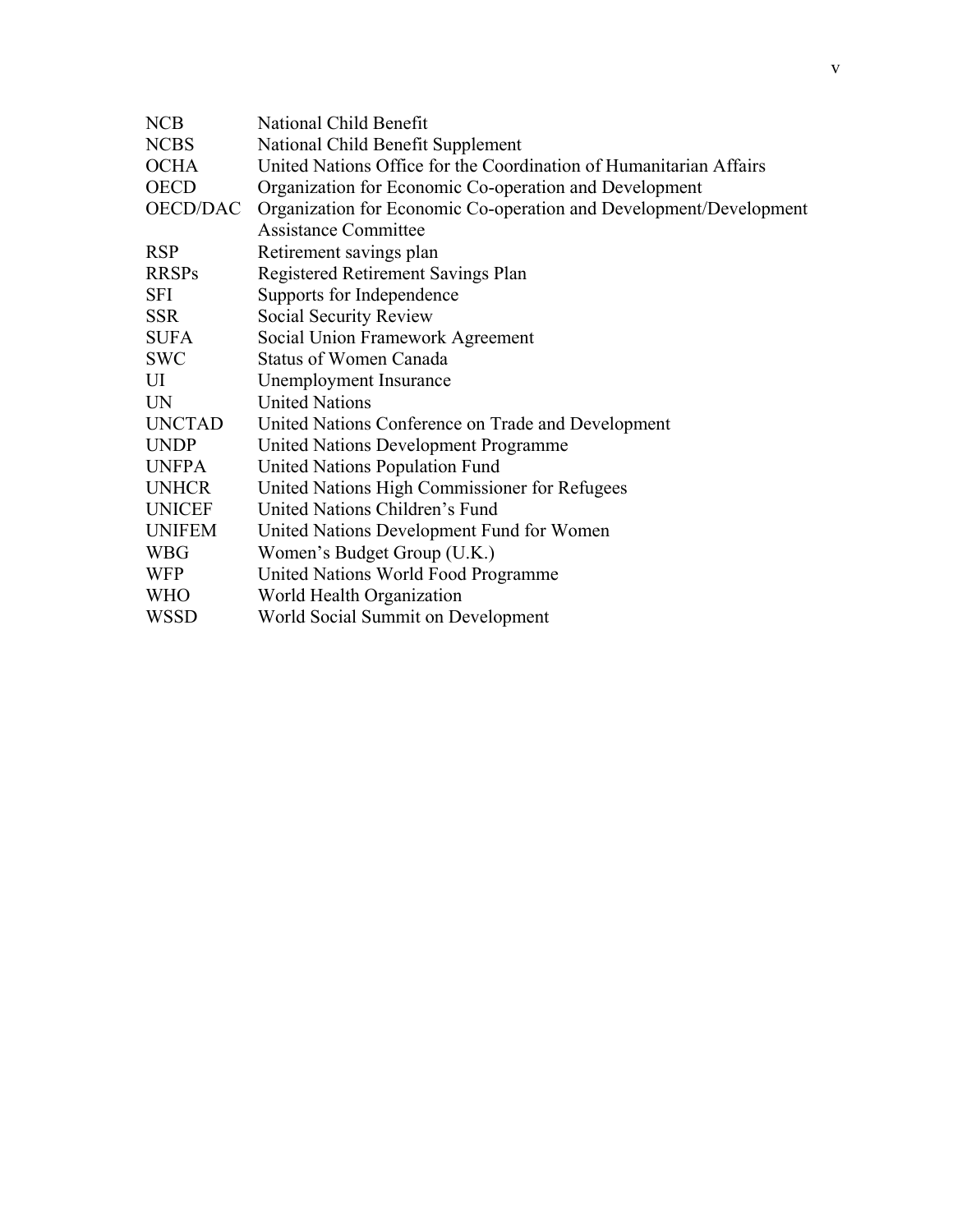### **PREFACE**

Good public policy depends on good policy research. In recognition of this, Status of Women Canada instituted the Policy Research Fund in 1996. It supports gender-based policy research on public policy issues in need of gender-based analysis. Our objective is to enhance public debate on gender equality issues to enable individuals, organizations, policy makers and policy analysts to participate more effectively in the development of equitable policy.

The focus of the research may be on long-term, emerging policy issues or short-term policy issues that require an analysis of their gender implications. Funding is awarded through an open, competitive call for proposals. A non-governmental, external committee plays a key role in identifying policy research priorities, selecting research proposals for funding and evaluating the final reports.

This policy research paper was proposed and developed under a call for proposals in September 2004, entitled Social Security Review: Ten Years Later. Research projects funded by Status of Women Canada on this theme examine issues, such as the integration of marginalized women into policy discussions on the Canada Social Transfer, the gender impact of Employment Insurance rules on eligibility and earnings replacement, the impact on women of Canada's social policy regime over the last decade, the treatment of lone parent mothers in new employability regimes and the link between the availability and adequacy of social programs and women's human rights.

A complete list of the research projects funded under this call for proposals is included at the end of this report.

We thank all the researchers for their contribution to the public policy debate.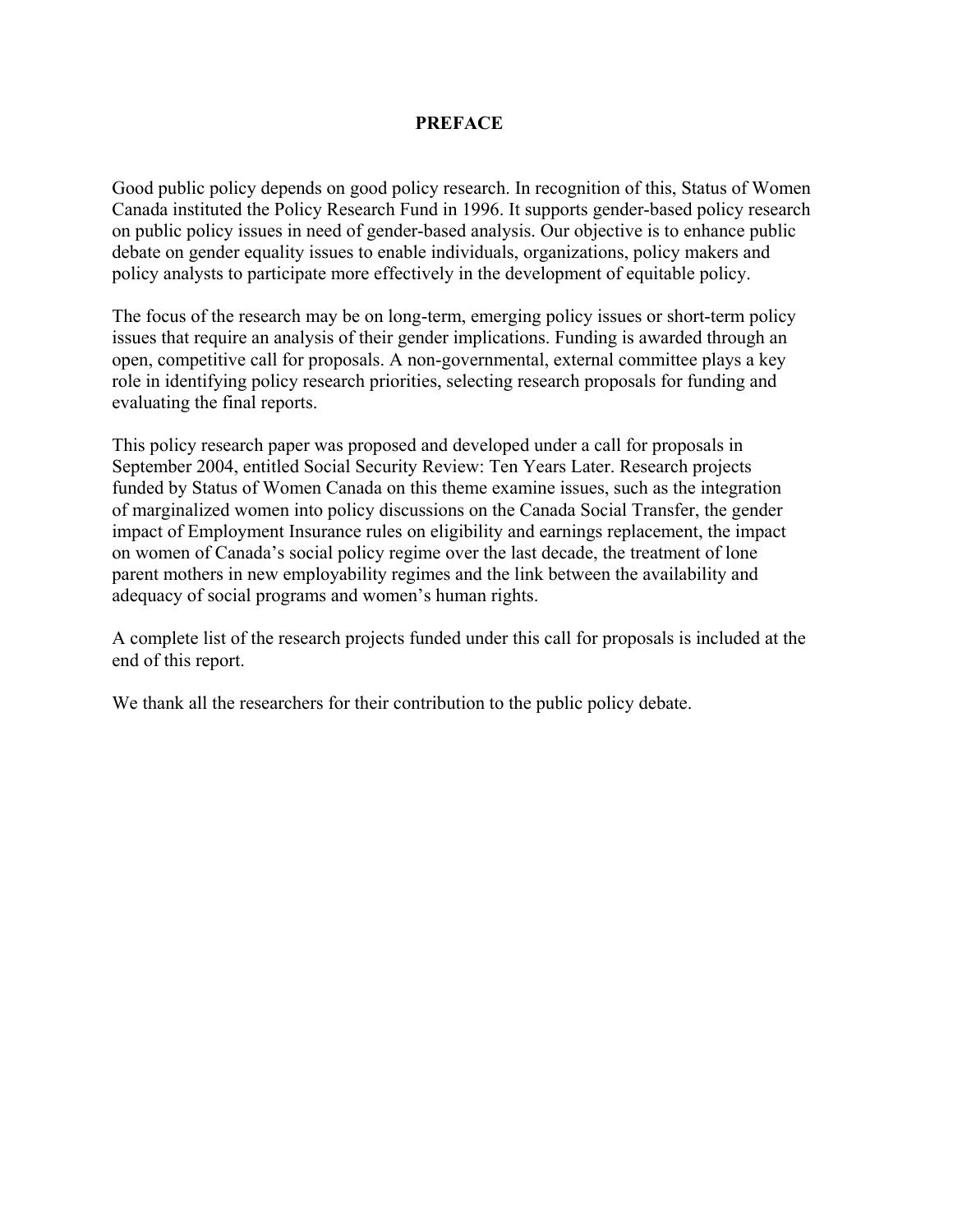## **ABOUT THE AUTHORS**

**Dr. Isabella Bakker** is a professor of political science and political economy at York University, Toronto, Canada. She was a 2004-2005 Fulbright New Century Scholar. She has worked extensively with the United Nations on two UNDP Human Development Reports, with UNIFEM on the first Progress of the World's Women and with the Division on the Advancement of Women on gender mainstreaming in the budget and planning process of the United Nations.

**Dr. Janine Brodie** is a professor of political science at the University of Alberta. She was elected as a Fellow of the Royal Society of Canada in 2002, and awarded the Canada Research Chair in Political Economy and Social Governance in 2004. Before joining the University of Alberta in 1996, she was appointed as the first director of the York Centre for Feminist Research and held the John Robarts Chair in Canadian Studies at York University. She also was the University of Western Ontario Visiting Chair in Public Policy.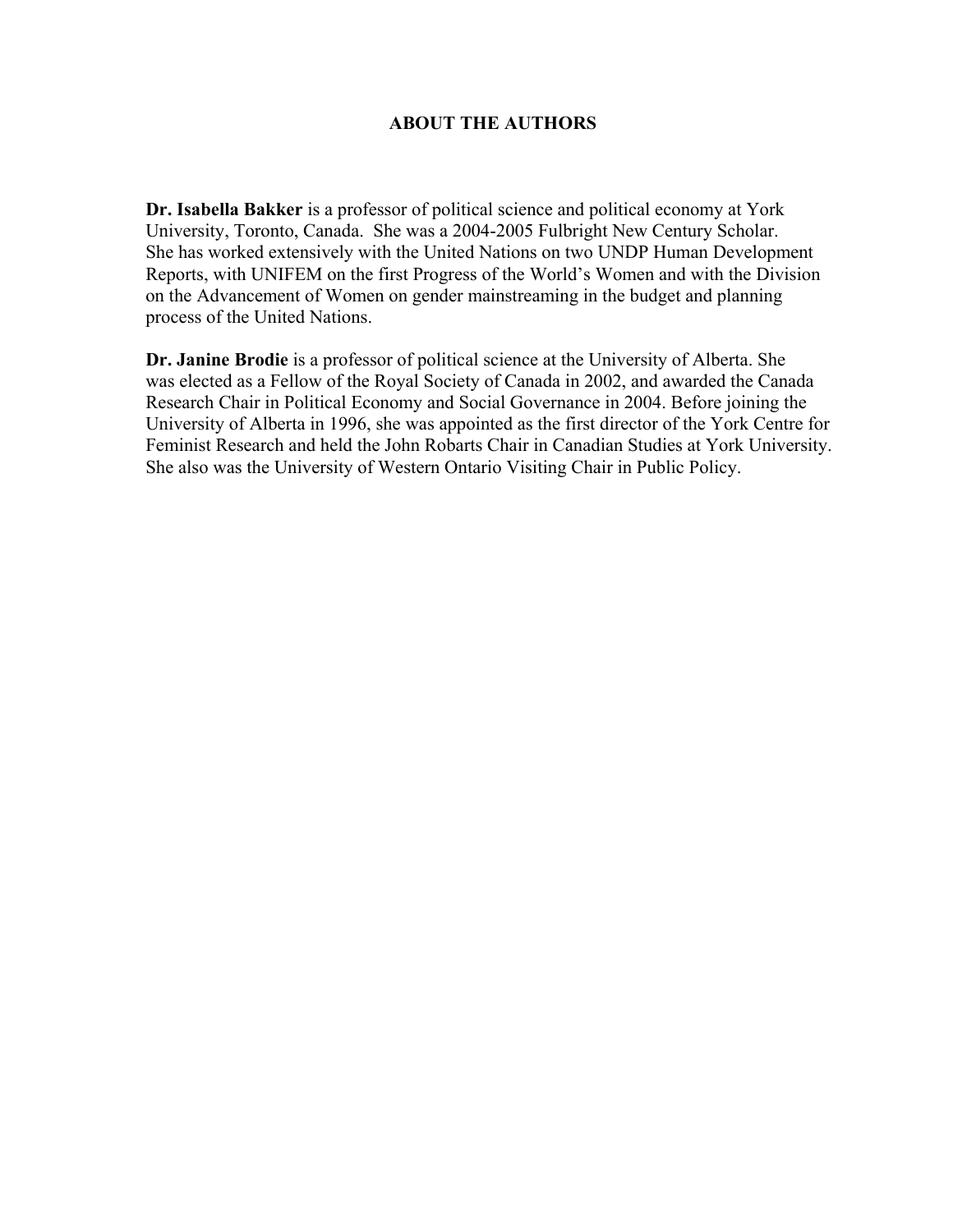### **EXECUTIVE SUMMARY**

The last decade has been marked by significant changes in the goals, funding and governance of social policy. While social policy reform is often attributed to the ongoing pressures of economic globalization, the ascendance of neo-liberal thinking in political and policy circles, and broader shifts in the economy, labour markets and social structures, these policy changes have been accompanied by the progressive disappearance of the gendered subject both in discourse and practice. In fact, government accountability to gender equality goals (e.g., The Federal Plan of Action, Beijing+10, and the Convention on the Elimination of All Forms of Discrimination against Women) is marked by a significant disconnect. This disconnect or policy *in*coherence is signalled by both the pursuit of "gender-neutral" policies, such as tax expenditures (which we demonstrate to have very gendered outcomes) and, the declining capacity to undertake gender based analysis (GBA) in key areas of fiscal and social policy. The erasure of gender we argue has significant implications for other key policy commitments, such as the eradication of child poverty. Another consequence is the repudiation of the amassed feminist research of the social sciences, which has repeatedly documented the implicit gendered norms that underpin supposedly gender-neutral models and assumptions, particularly in fiscal policy.

This erasure of gender, we argue, is partly attributable to the priority given to market accountability and sound macroeconomics. Questions of social cohesion, poverty reduction, social and gender justice have taken on a secondary import with any attention to these issues seen as conditional to the realization of a sound fiscal picture. We suggest that all macroeconomic policies are implicitly social policies with distributional consequences along regional, gender, ethnic and class lines. The general political and economic context within which social policy decisions are framed limits the ability of equality-seeking groups to make claims on public resources.

This report focusses on five dimensions of this degendering process. Part 2 of the report examines the progressive residualization of social policy over the last decade. Major federal social policy initiatives are discussed and evaluated in terms of their implications for different groups of women. The shift in federal social policy in the last decade can also be characterized by its almost exclusive focus on children. As we illustrate, the National Child Benefit and other social tax expenditure measures are linked to broader objectives of social welfare reform that promote labour force attachment among welfare recipients and only indirectly invest in children.

Part 3 of the report focusses on factors we identify as contributing to the fragmentation and erosion of Canada's social assistance regime and relates this to an analysis of their genderdifferentiated impacts and outcomes. We review provincial and territorial changes over the last decade and focus on a nuanced understanding of poverty differentials and links to socalled gender-neutral public policies. The gendered underpinnings of poverty are examined as well as the constraints of contemporary social policy regimes that help entrench a poverty trap for Canada's most vulnerable. Tax-delivered social policies, we demonstrate, do not benefit low income women since they generally do not have enough taxable income or tax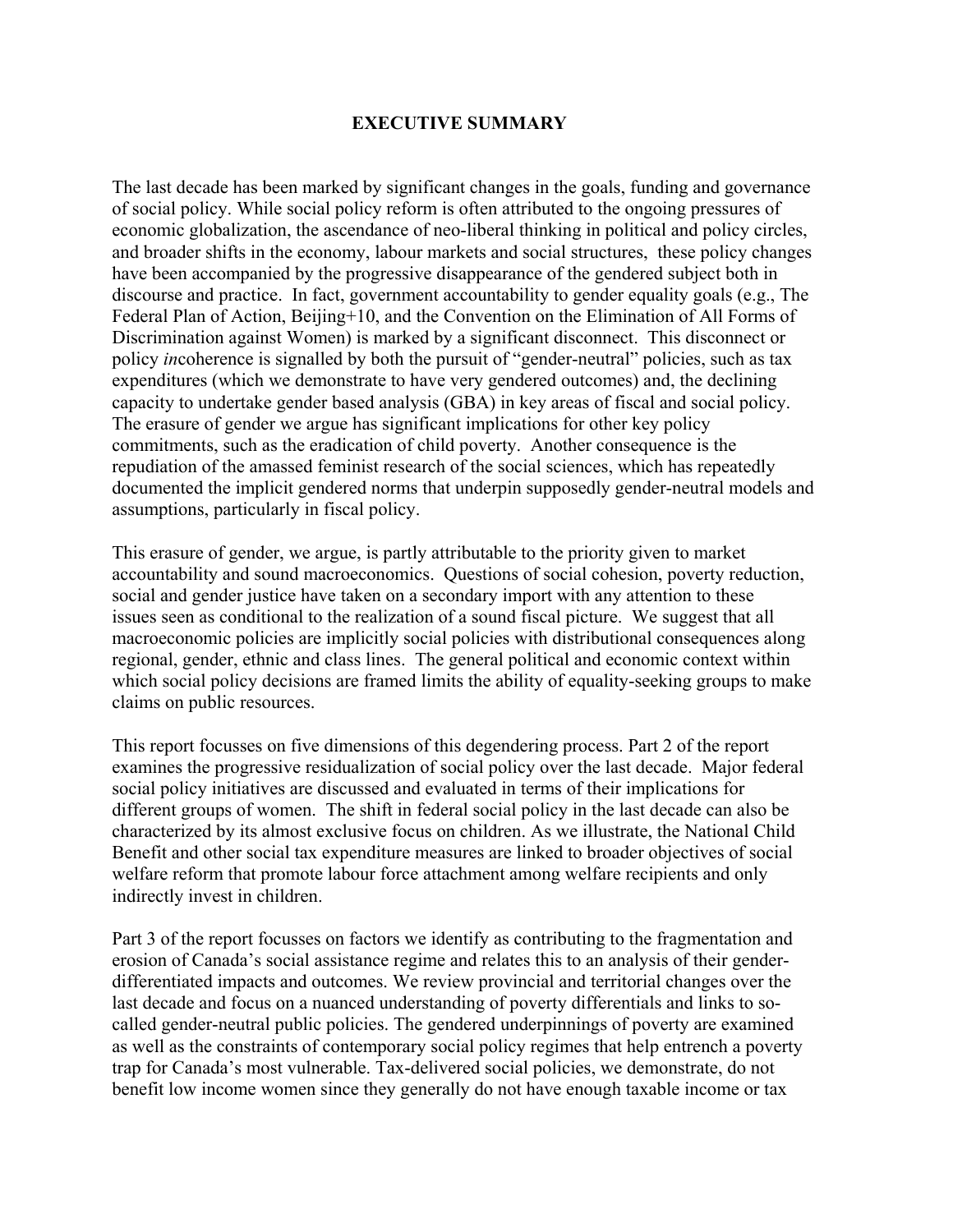liability to claim deductions, exemptions or credits. Family-directed tax expenditures, such as the Candian Child Tax Benefit also assume that the primary breadwinner shares financial gains equally within the family, an assumption that ignores many micro studies on intrahousehold financial inequalities.

Part 4 of this report documents the degendering of policy capacity both within and outside of government and relates this to the invisibilization of women in the reform of the postwar social policy regime. We refer to this process as the 3Ds of degendering policy capacity: delegitimization, dismantling and disappearance. This threefold process, we argue, stands in stark contrast to the international and national commitments of Canadian governments to undertake gender-based analysis and promote gender equality across the broad spectrum of public policy.

An increasingly important component of social policy capacity is the entire process of budget planning; this is discussed in Part 5 of the report. The last decade has been characterized by fiscal policy decisions that marked a period of dramatic cuts between 1994-95 and 1996-97, followed by a surplus era (1998-2004) where previous cuts were not significantly redressed. Indeed, in the surplus era the federal government focussed on two policy instruments to influence social policy: tax credits/refunds and federal– provincial/territorial agreements that involved earmarked unconditional increases to the CHST.

From a gender analytical perspective, we explore several key issues linking social policy to the budget process including the federal government's unilateralism with respect to social policy decisions through the budget process. The fiscalization of social policy has largely taken place behind the veil of budget secrecy. Social policy has not been open to public consultations nor have indicators, social audits or shared best practices been developed in a systematic way that would concretize the principles of the Social Union Framework Agreement.

A series of recommendations related to the governance of social policy are provided in Part 6 of this report. These recommendations are designed to:

- enhance the capacity of gender units within government;
- reinsert national standards and mechanisms for consultation and accountability in the design and delivery of social policy reform;
- enhance the capacity of Canadian governments to conduct effective gender-based analysis; and
- reform budget planning and consultation processes to create gender-sensitive oversight mechanisms within the Department of Finance, which take into account gender-equality commitments in the distribution of resources.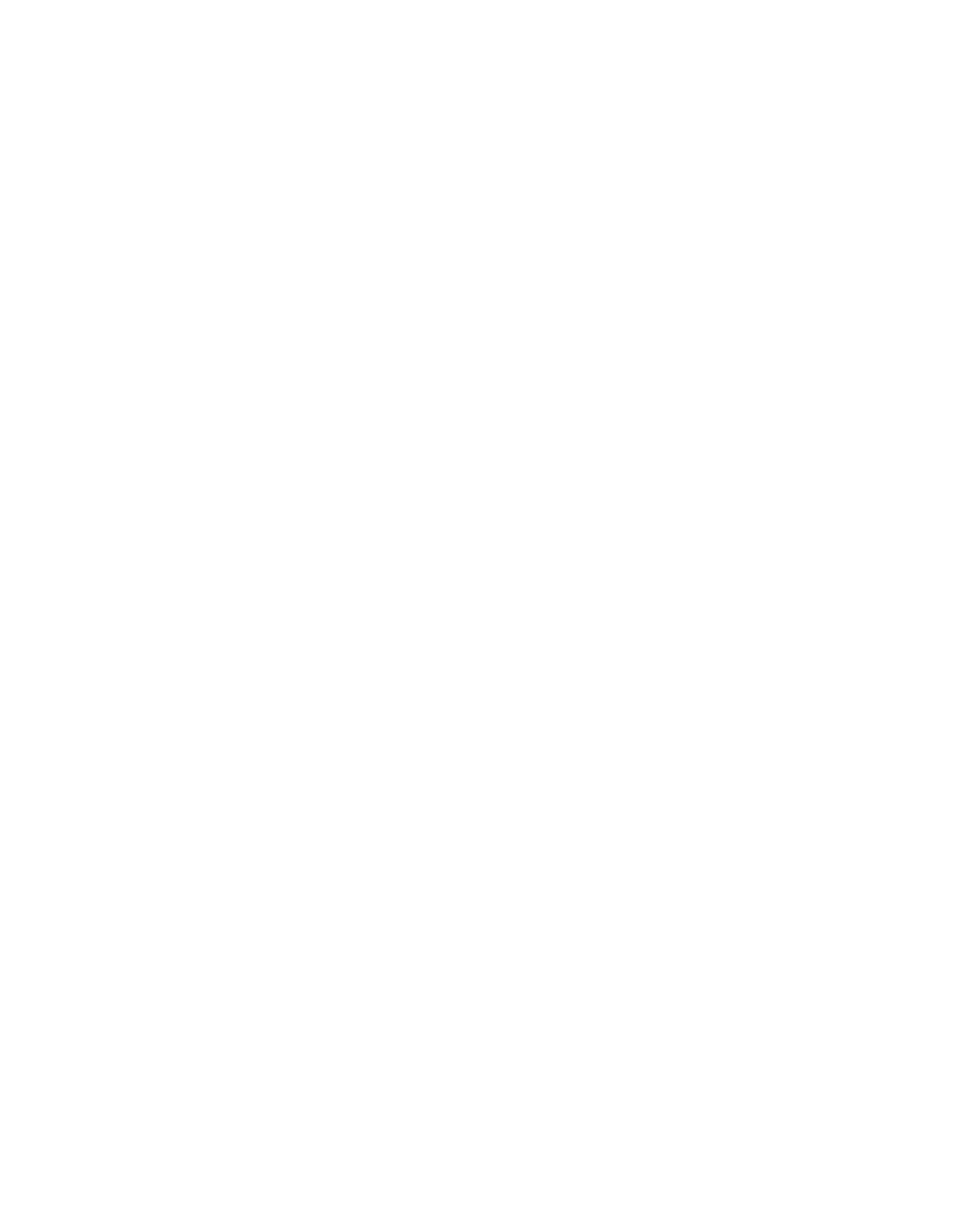#### **1. INTRODUCTION**

In recent decades, Canadians have witnessed pronounced economic and political transformations that, for many, have contributed to a growing sense of insecurity and uncertainty about the future. This section of the report examines one dimension of the changing parameters of the Canadian experience, notably, the transformative and ongoing changes to Canada's social policy regime, during the past decade, and their implications for Canadian women. In recent years, pressures to reform Canada's social policy regime, which took shape in the postwar years and matured in the 1960s and 1970s, have been linked to the ascendance of neo-liberal thinking, both in partisan politics and within policy-making circles, and to broader shifts in the Canadian economy, labour markets and social structures. It is now commonly argued that these latter factors have rendered the postwar model outdated, unsustainable and ineffective. Economic globalization is attributed with reducing the capacities of government to shield its citizens from the realities of ever more competitive international markets while Canadian society itself is increasingly marked by different types of work, new family forms, increased cultural diversity and pronounced changes in both intra- and inter-generational life courses. Across the past decade, these and other factors associated with what has been termed "the new economy" and "postindustrial society" have fuelled ever louder calls, in Canada and elsewhere, for new social programs and a new "social architecture" that can respond to the new social risks and insecurities of the 21st century. $1$ 

A large and diverse range of policies and programs are subsumed under the broad umbrella of social policy, including health care, education, training, housing, income support, unemployment insurance and care. Moreover, in Canada's federal system, primary responsibility for many of these policy areas rests with the provinces, others with the federal government, while still others are shared, if not in law then in practice. During the past century, however, the federal government largely took responsibility for social security programs, such as Unemployment Insurance, Old Age Security, the Guaranteed Income Supplement for the elderly, the Canada Pension Plan, the spousal allowance and child and veteran's benefits. A second critical role for the federal government has been providing the provinces with cash transfers and tax points to assist in the funding of health care, postsecondary education, social assistance and related social services (Rice 2002: 112). Third, the federal government has often taken a leadership role in conceptualizing the goals of social policy as well as the substance of citizenship equality.

This report examines changes in the federal role in the social policy field during the last decade, focussing on the impact of these changes on Canadian women and on gender-based capacity within Canada's federal and provincial governments. Part 2 of this report recounts key social policy changes since the federal Social Security Review (SSR), was launched in 1994. It represented an initial attempt by the federal government to rethink the goals, programs and delivery of Canada's postwar social architecture. Many Canadian social programs, however, had already been significantly eroded in the previous decade through what social policy analysts have called the "politics of stealth," that is, cutting social benefits through fiscal policies and behind the veil of budgetary secrecy (Gray 1990).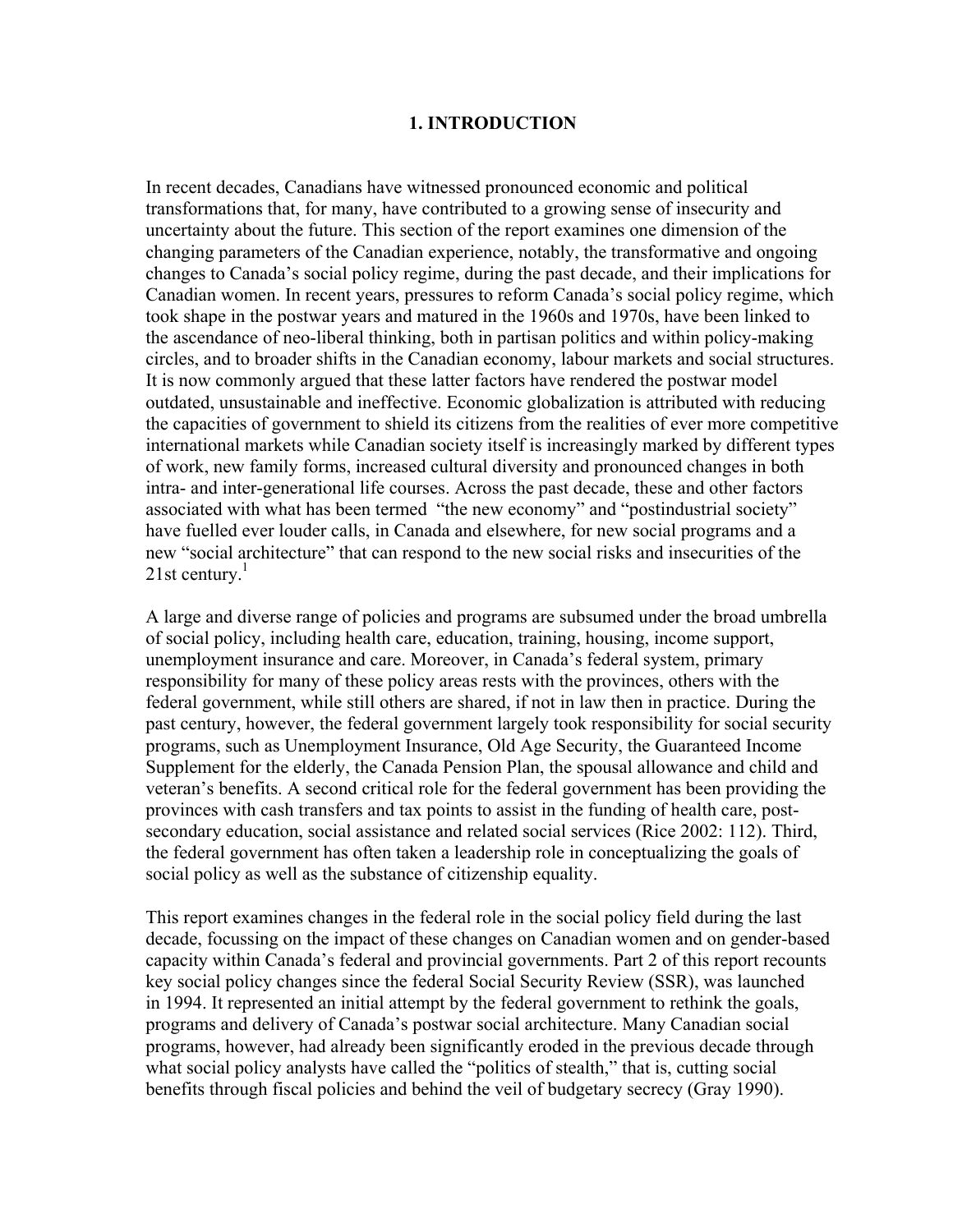Beginning in the mid-1980s, the federal government regularly raised the spectre of the 3Ds — **dollars**, **deficits** and **debts** — as reasons for eroding the foundations of the postwar welfare state. The federal social envelope was progressively deprived of funds, the Unemployment Insurance program was repeatedly restructured to reduce benefits and tighten eligibility, and once universal social programs for families and the elderly were subject to clawbacks and deindexation (Torjman 1995: 1). During these years, the federal government, claiming the need for budgetary affordability and predictability, also began to retreat from its fiscal obligations to the provinces (at least the wealthiest provinces) to share equally in the costs of social assistance programs for Canada's most vulnerable citizens.

In many ways, then, the process of social policy reform was already set in motion before Prime Minister Jean Chrétien announced, in 1993, that social policy reform would be a number one priority of his newly elected majority government. The launch of the Social Security Review (SSR) in early 1994 was applauded by some policy advocates as an opportunity to realize significant and necessary social policy reforms. Within a year, however, it was clear that the project of social policy reform would be eclipsed by federal budgetary manoeuvres that effectively dismantled the fiscal foundations of Canada's postwar social security and welfare systems. As Part 3 of this report explains, the cumulative impact of changes in the funding, delivery and design of social programs, at both the federal and provincial levels has left in their wake an increasingly fiscalized, fragmented and eroded social architecture. As a result, Canada's poorest, disproportionately women and children, Aboriginal peoples and visible minorities are poorer and more insecure than they were before the reforms were enacted (NCW 2005).

Part 4 of this report documents the degendering of policy capacity both within and outside of government and relates this to the invisibilization of women in the reform of the postwar social policy regime. We refer to this process as the 3Ds of degendering policy capacity: delegitimization, dismantling and disappearance (Brodie forthcoming). This threefold process, we argue, stands in stark contrast to the international and national commitments of Canadian governments to undertake gender-based analysis and promote gender equality across the broad spectrum of public policy.

Part 5 elaborates on the gendered impacts of the progressive shift in power and influence in the policy-making process away from social equality concerns to the budgetary process. It reviews how the assumptions of heterodox economics has systematically excluded a plurality of diverse expertise and interests in the budgetary process and created an incoherent policy environment that silences the articulation of gender policy concerns. This section also explores alternative models that would facilitate "bringing gender back in" to this critical centre of policy formation and implementation.

Part 6 provides a set of policy recommendations, designed to enhance the capacity of gender units within government, to reinsert national standards and mechanisms for consultation and accountability in the design and delivery of social policy reforms, to enhance the capacity of Canadian governments to conduct effective gender-based analysis and reform the budget planning and consultation processes.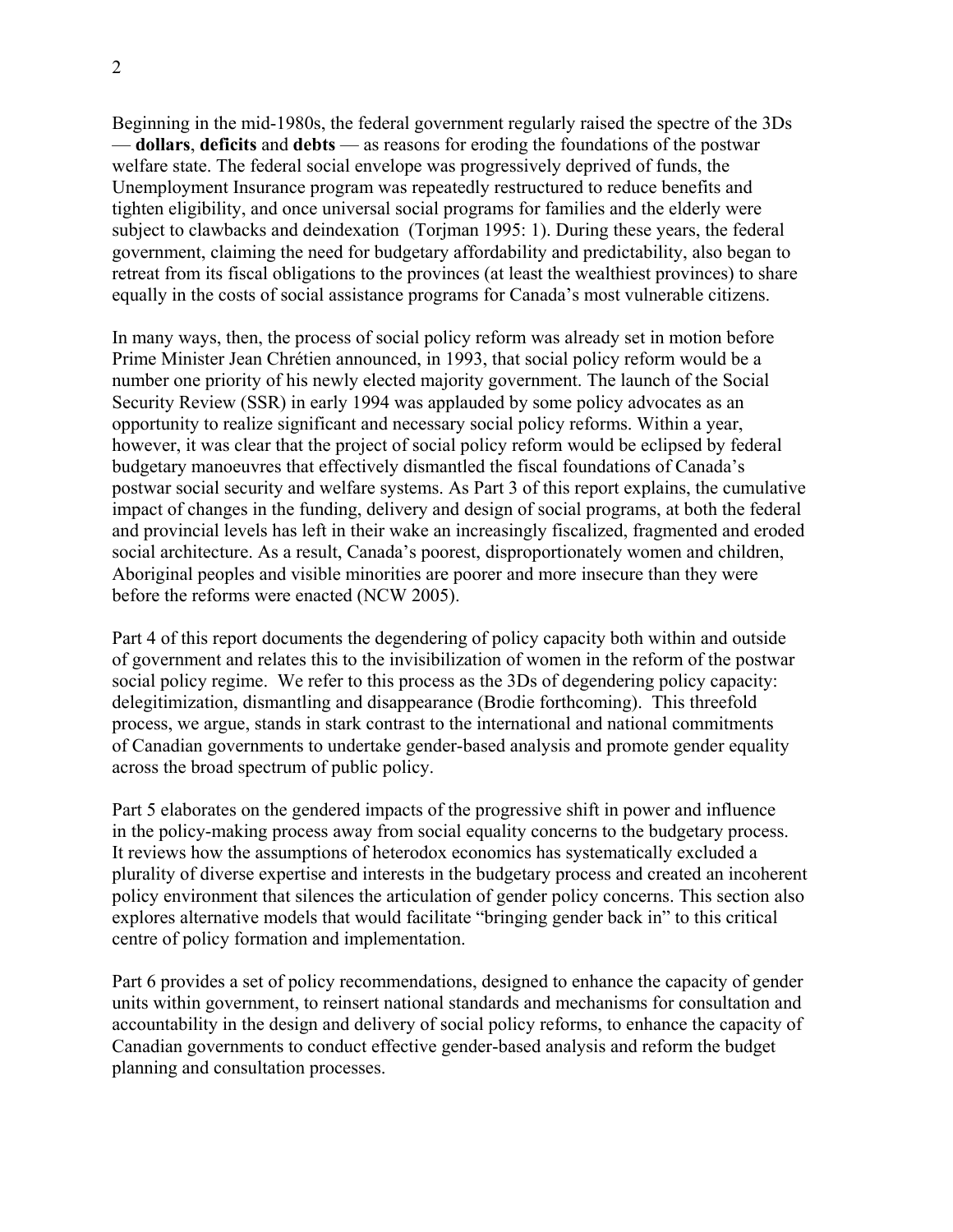## **2. CANADIAN SOCIAL POLICY REFORM (1994-2006)**

This section focusses on federal initiatives in the areas of social security and social assistance during the last decade, although selected changes in provincial social assistance programs are also reviewed. Table 1 provides a summary of the major social policy initiatives undertaken by the federal government in the past decade. Early in this period, federal social policy reform was characteristically fragmented, tentative and driven by budgetary considerations, both in rhetoric and in fact. However, after the federal government began to record budget surpluses, beginning in 1998, the federal government launched a series of initiatives, both with and without the provinces and territories, to "repair the social union" (Prince 2003: 127). The following highlights the most significant innovations in social policy during the past decade, including the Social Security Review (1994), the Canada Health and Social Transfer (1995), the National Child Benefit (NCB) and related child-centred programs, such as the Multilateral Framework on Early Learning and Childcare (2003), the Social Union Framework Agreement (1999), the Canada Social Transfer (2004) and the Universal Child Benefit (2006). We begin with the Social Security Review.

## **The Social Security Review**

Although commentators point to the progressive residualization of social policy in Canadian politics during the past decade (Prince 1999: 157), the period, in fact, began with the promise of a far reaching and inclusive consultative process, which, in the words of then Finance Minister Paul Martin, would culminate in "the most comprehensive reform of government in decades."<sup>2</sup> At the beginning of its mandate, in January 1994, the newly elected Chrétien Government announced its intention to "rebuild the social security, labour market and learning framework of the country."<sup>3</sup> The Standing Committee on Human Resource Development was directed, by a unanimous vote in the House of Commons "to consult broadly, to analyze, and to make recommendations regarding the modernization and restructuring of Canada's social security system, with particular reference to the needs of families with children, youth, and working age adults.<sup>34</sup> From the outset, the SSR, described as the "largest public consultation in the history of Canadian social policy," elected to ignore, in its terms of reference, the gendered and often biased underpinnings of the existing social security regime as well as ongoing gender disparities in income, employment and well-being.

After months of consultation, involving the presentation of about 200 briefs, the House of Commons Standing Committee released its discussion paper, *Improving Social Security in Canada* (ISSC), in October 1994 (Jennissen 1996: 240). This discussion paper set out three principle objectives for comprehensive social policy reform.

- **Jobs:** Helping Canadians to get and keep work.
- **Support for the most vulnerable:** Providing income support for those in need, while fostering independence, self-confidence and initiative, and starting to tackle child poverty.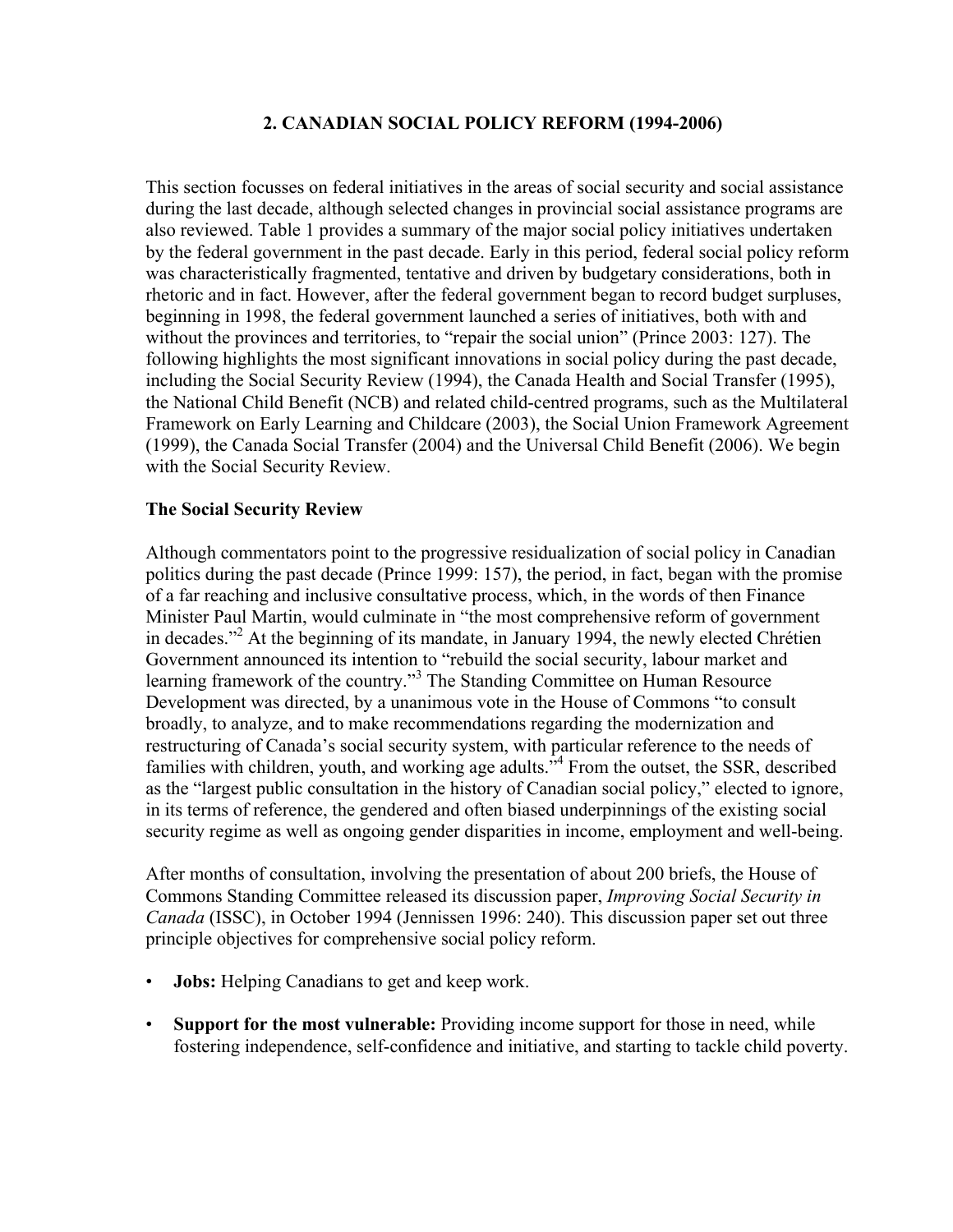• **Affordability:** Making sure the social security system is within the government's means and more efficiently managed, with a real commitment to end waste and abuse (HRDC 1994: 10).

| Table 1 : Major Federal Social Policy Initiatives (1994-2005) |  |  |
|---------------------------------------------------------------|--|--|
|---------------------------------------------------------------|--|--|

| 1994 | Social Security Review (SSR)                                                             |
|------|------------------------------------------------------------------------------------------|
| 1995 | Canada Health and Social Transfer (CHST)                                                 |
| 1996 | Unemployment Insurance renamed Employment Insurance (EI)                                 |
| 1997 | Multilateral Framework on Employability Assistance for People with Disability (EAPD)     |
|      | (HRDC 2002b)                                                                             |
| 1998 | National Child Benefit (NCB): Canada Child Tax Benefit (CCTB) and National Child Benefit |
|      | Supplement (NCBS)                                                                        |
|      | Canada Millennium Scholarship Foundation (Canada nd)                                     |
|      | Caregiver Tax Credit                                                                     |
| 1999 | Social Union Framework Agreement (SUFA)                                                  |
| 2000 | National Children's Agenda (NCA)                                                         |
|      | Early Childhood Development Initiative                                                   |
|      | Maternity and parental leave extended to 50 weeks                                        |
| 2003 | Department of Human Resources Development Canada is divided into departments of Social   |
|      | Development Canada (SDC) and Human Resources and Skills Development Canada (HRSDC)       |
|      | Child Disability Benefit                                                                 |
|      | Multilateral Framework on Early Learning and Child Care (ELCC)                           |
| 2004 | Compassionate Care Benefit (HRSDC 2006)                                                  |
|      | CHST divided into Canada Health Transfer (CHT) and Canada Social Transfer (CST)          |
| 2006 | New Department of Human Resources and Social Development Canada (HRSDC) created with     |
|      | merger of SDC and HRSDC                                                                  |
|      | Universal Child Care Benefit (UCCB) (CRA 2006)                                           |

Grounded in a human capital rather than a citizenship equality model of social governance, ISSC represented a significant departure from postwar thinking about social policy goals and programs. In a sense, the ISSC sketched out a framework for Canada's "third way" by advancing an "activist" social policy agenda that promised to release poor Canadians from welfare dependency through employment programs, skills development, and income assistance for the most vulnerable, especially children (HRDC 1994: 10). According to the ISSC's analysis, poverty should be understood as being rooted in a skills deficit among individual adult Canadians. Having few skills or the wrong skills locks potential workers out of the labour force, deprives them of "the satisfaction and dignity of work" and forces dependence on social assistance (HRDC 1994: 25). Social welfare reform thus should involve "building bridges to work – to independence not dependence" (Canada 1994). The assertion that social assistance recipients, disproportionately women, were dependent on welfare was already a familiar refrain among conservative thinkers in the United States. Tracing this discourse in the American context, Fraser and Gordon (1994) argued that this dependency metaphor carries a barrage of negative images that stigmatize the poor and assign them personal responsibility for their poverty. Both poverty and social assistance are viewed as evidence of an individual's shortcomings and thus both blameworthy and avoidable. Three policy options follow from this perspective.

• Access to social assistance should be tightened, and welfare clients should be facilitated or forced into the paid labour force.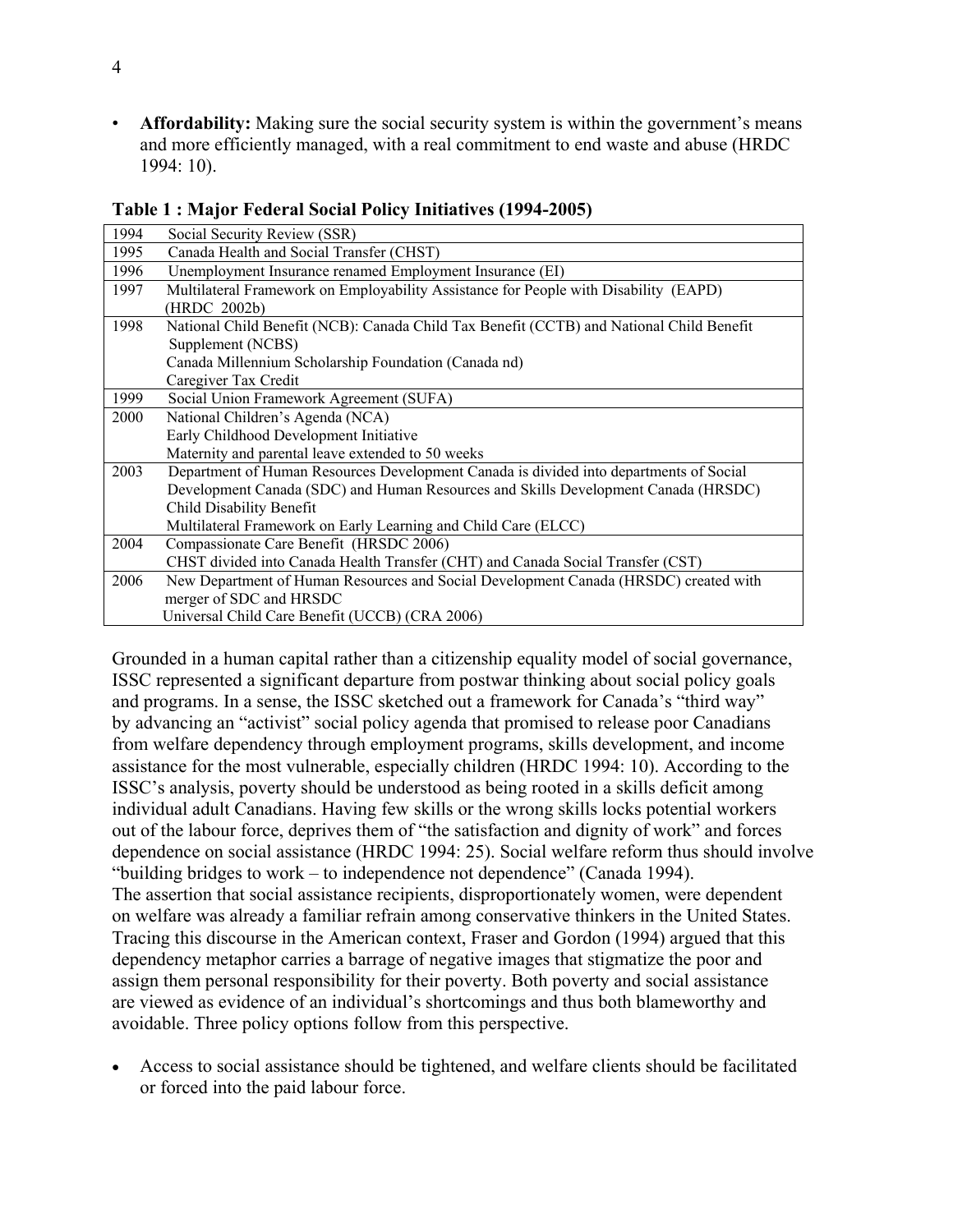- Because women, especially single mothers, are more likely to be recipients of welfare, reform strategies should focus on getting them back into the labour force.
- Only those unable to work, notably children and the severely disabled are considered blameless for their poverty and, thus, are legitimate claimants to social assistance (Brodie 1995: 58-61).

The ISSC's active welfare model was roundly criticized by many social policy advocates both for its narrow conceptual framework and for its dismissal of gendered care work as central to its analysis. Most women (and men), as it was underlined, do not enter the labour force as unattached individuals but, rather, as members of a family unit, with few supports for their caring activities (Kitchen 2005: 20). Little attention, however, was afforded to the value of women's reproductive and caring work, and the constraints that these responsibilities impose on women attempting to enter or already in the paid work force. Others took issue with the ISSC's underlying messages that paid work was the only legitimate activity for the nonelderly and that social programs were disincentives to work, and a burden on taxpayers and employers (Torjman 1995: 2-3).

The discussion paper raised similar concerns among women's advocates, both inside and outside the government. During the consultation phase, the Standing Committee had been urged repeatedly to take gender into account in their report. In December 1994, Human Resources Development Canada (HRDC) hosted a national women's consultation where about 80 women's groups participated. This meeting emphasized the need for the federal government to take into account Canada's commitments to women's human rights in the formulation of a new social security regime. The National Action Committee of the Status of Women (NAC) and the Federation des Femmes de Québec (FFQ) joined forces to host a two day conference in Regina, which produced 12 principles to guide the social policy review (Teghtsoonian and Grace 2001: 250-251). Similarly, the Canadian Advisory Council on the Status of Women (CACSW) commissioned several research notes on social policy reform and pressed the government to adopt a gender-sensitive framework. The CACSW reminded the Standing Committee that "Canada's domestic and international commitments to women's equality require governments and their advisors to adopt a gender-sensitive framework for all aspects of their work."5

Many provincial women's organizations also presented briefs to the House of Commons Standing Committee. For example, in a joint submission, the advisory councils of New Brunswick, Nova Scotia, Prince Edward Island, and Newfoundland and Labrador argued that the ISSC's proposed changes:

have tremendous implications for women, their work, and their relationships with their families and the state. However, this fact is not acknowledged anywhere, nor is there any understanding that women will be affected differently than men by the proposed changes to Canada's social programs. Most disturbing is the discussion paper's assumption that all women in Canada share the same experience and common needs (Joint Submission 1994: 3).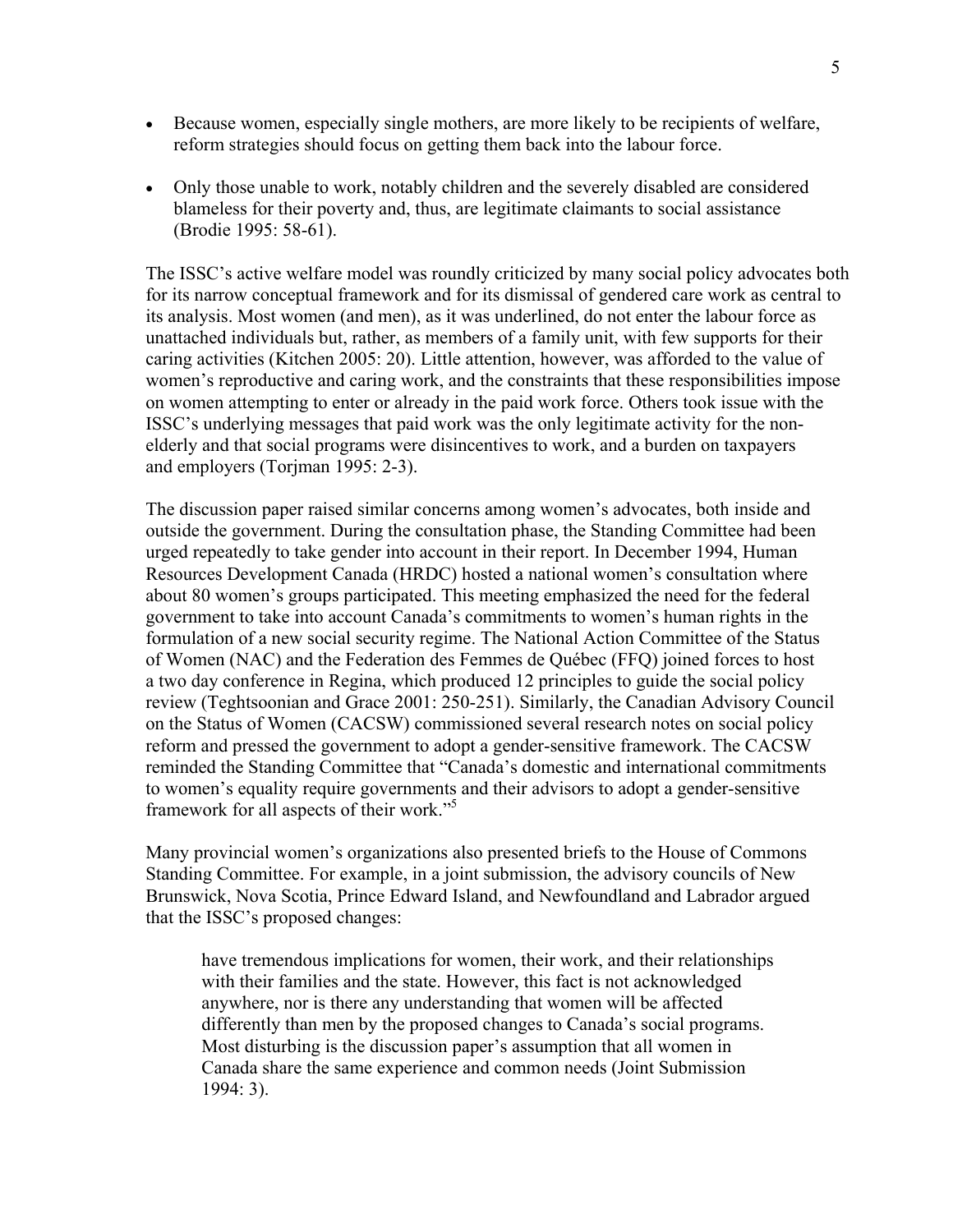Despite these numerous and diverse interventions, the SSR's final report, *Security, Opportunity and Fairness: Canadians Renewing Their Social Programs,* released in February 1995, made few concessions to the concerns of social policy advocates or representatives of the Canadian women's movement. Among the report's 52 recommendations, only the last eight addressed concerns about women's equality. There were concessions, for example, to incorporate gender-sensitive analysis, and to accommodate the specific needs of women and other disadvantaged groups "in the design and delivery of employment services" (Canada 1995: 80).

In retrospect, as discussed in Part 4, the report signalled the beginning of the erasure of women as a distinct constituency in the development of social policy in Canada. While repeatedly urged to "take women into account," the final report was, in fact, a model of *gender insensitivity* that ignored gender as a socially relevant variable in policy making (Jennissen 1996: 239). Throughout the report, women were degendered through such universal terms as "Canadians, individuals, family members, clients, and working adults" and then regendered as welfare dependants who, by the very fact of receiving social assistance, possibly posed a threat to their children's future (Teghtsoonian and Grace 2001: 251; Brodie 1995: 59-60). As the ISSC explained, "the price of staying on welfare is high …children who grow up on society's sidelines risk the continuation of a cycle of low achievement and joblessness" (HRDC 1994: 70). These threads of degendering and individualization, which ran through the final report were only possible, because it did not recognize the "link between gender and structural inequality" or that women variously situated by, for example, marital status, ability, age and race, often confront different kinds of obstacles in the labour market and in Canadian society, more broadly (Jennissen 1996: 241). The term "potential employable" dismissed both persistent gender inequalities *between* women and men and growing disparities *among* Canadian women themselves.

## **The Canada Health and Social Transfer**

The debates generated by *Security, Opportunity and Fairness: Canadians Renewing Their Social Programs* were rendered moot a few weeks later with the announcement of the Canada Health and Social Transfer (CHST) in the 1995 federal budget. Both to the surprise and alarm of many social policy advocates and provincial and territorial governments, then Finance Minister Paul Martin announced that the federal government intended to withdraw from 50-50 cost sharing of provincial social assistance programs by reducing federal funds marked for social assistance and combining them with a pre-existing block grant designated for health care and post-secondary education. The CHST replaced two of the foundational fiscal pillars of Canada's postwar social architecture — Established Programs Financing (EPF) and the Canada Assistance Plan (CAP). As such, it represented a historical watershed in the evolution of Canadian social policy (Bakker and Brodie 1995).

Ottawa had initially stepped back from the principle of cost sharing with the provinces with respect to post-secondary education and health care in 1977 with the establishment of the EPF. Unlike cost sharing, which matches federal dollars with provincial dollars spent in designated areas, the EPF was a block grant transferred directly to provincial consolidated revenue funds, calculated on a per capita basis, and consisting partly of tax points and partly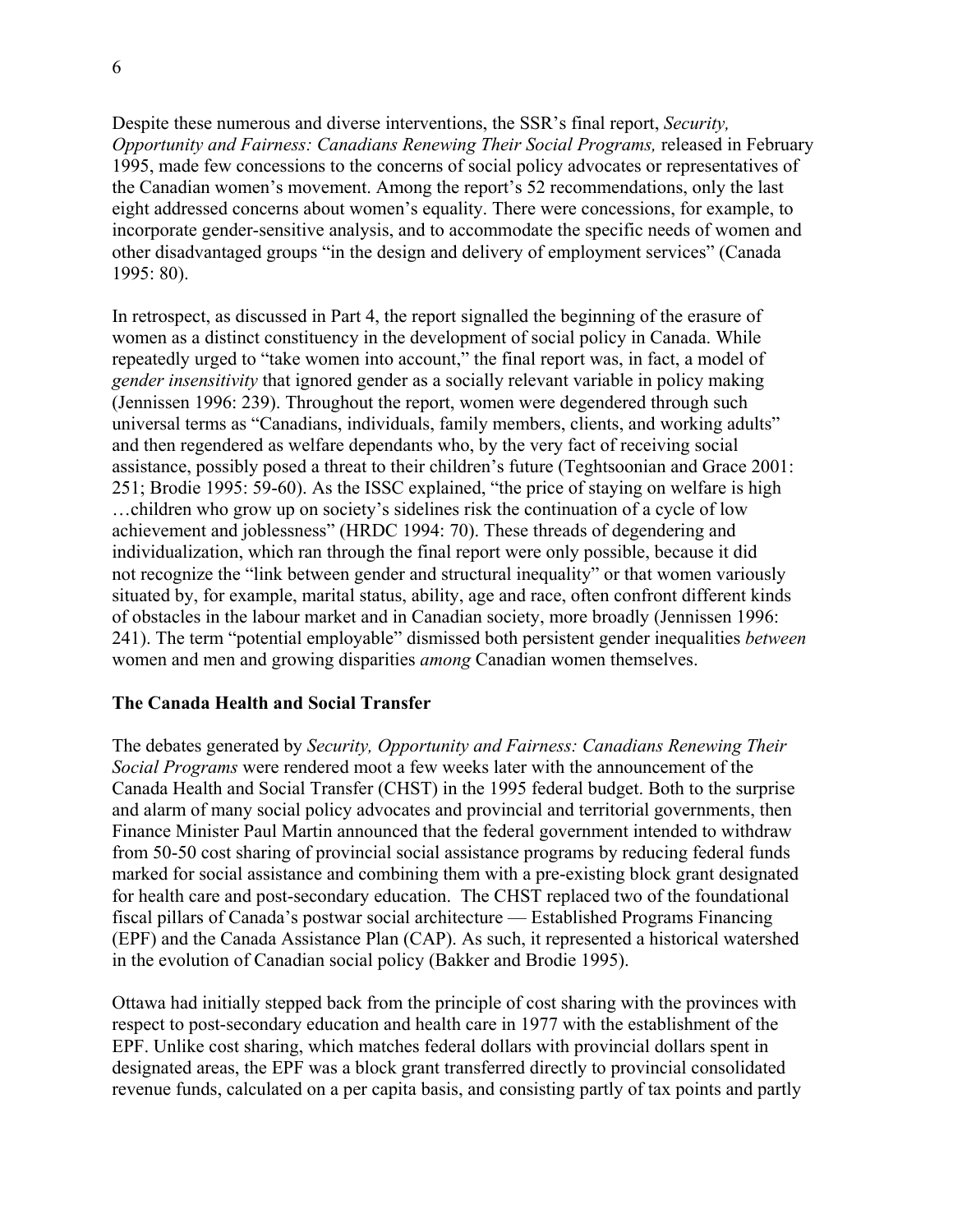of a federal cash transfer. The federal government attached no conditions to the postsecondary component of the EPF while payment of the health component was conditional on compliance with the principles set down in the *Canada Health Act*. These are universality, comprehensiveness, portability, accessibility and public administration. Provinces failing to comply with these principles can be subject to federally imposed penalties. Not surprisingly, perhaps, post-secondary institutions soon felt the brunt of the new block fund as provincial governments directed their spending to the more politically popular health care sector and to other provincial priorities, including tax cuts.

The CHST represented a significant change in the existing social policy architecture because it eliminated the Canada Assistance Plan. Introduced in 1966, CAP formally combined four federal–provincial cost-sharing programs: the 1952 *Old Age Assistance Act*; the 1952 *Blind Persons Allowance Act*; the 1954 *Disabled Persons Allowance Act*; and the 1956 *Unemployment Assistance Act*. Importantly, CAP also extended cost sharing to provincial mother's allowance programs and to welfare services, including child welfare services. The elimination of CAP also ended federal cost sharing in other key areas important to women, such as social housing, home care and shelters. Under CAP, the federal government committed itself to a 50-50 cost-sharing formula with all the provinces except Quebec, which exercised its option to opt out of federal programs in return for tax points.

At the time of its introduction, CAP was applauded for consolidating the existing patchwork of provincial and federal social assistance programs and for providing a relatively uniform national social assistance infrastructure with minimum national standards in welfare provision. The Canada Assistance Plan required that social assistance be provided to persons without minimum residency requirements or obligations to work and that there would be an appeals procedure. More critically, CAP insured the right of all Canadians, regardless of their personal circumstances, to the collective provision of a social minimum — to food, fuel, clothing and shelter — on the basis of need alone. The Plan was also a critical social program for Canadian women, especially for single mothers who were more likely than their male counterparts to depend on provincial social assistance regimes to meet their daily needs and those of their children.

The late 1980s and early 1990s saw pronounced increases in the number of Canadians seeking social assistance, which, in turn, put additional strain on the budgets of both the federal and provincial governments. In 1993, for example, there were one million more Canadians on some form of social assistance than there had been a decade earlier. In Ontario, fully 11 percent of the population was on some form of social assistance (Rice 1995: 189). In 1990, the federal government attempted to contain partially its open-ended financial commitment to social assistance by imposing a ceiling on its social assistance transfers to the "have" provinces of Ontario, Alberta and British Columbia, with the socalled "cap on CAP." In the same year, the federal government also ended its financial contributions to the Unemployment Insurance(UI) program with respect to benefits tied to regional job markets, tightened the benefit structure and redirected funds to such "active measures" as vocational training (Campeau 2005: 127-130). As Campeau argued, through a series of UI reforms implemented in the early 1990s, "the government hijacked the [UI] system away from its priority mission of compensating the jobless and its primary role as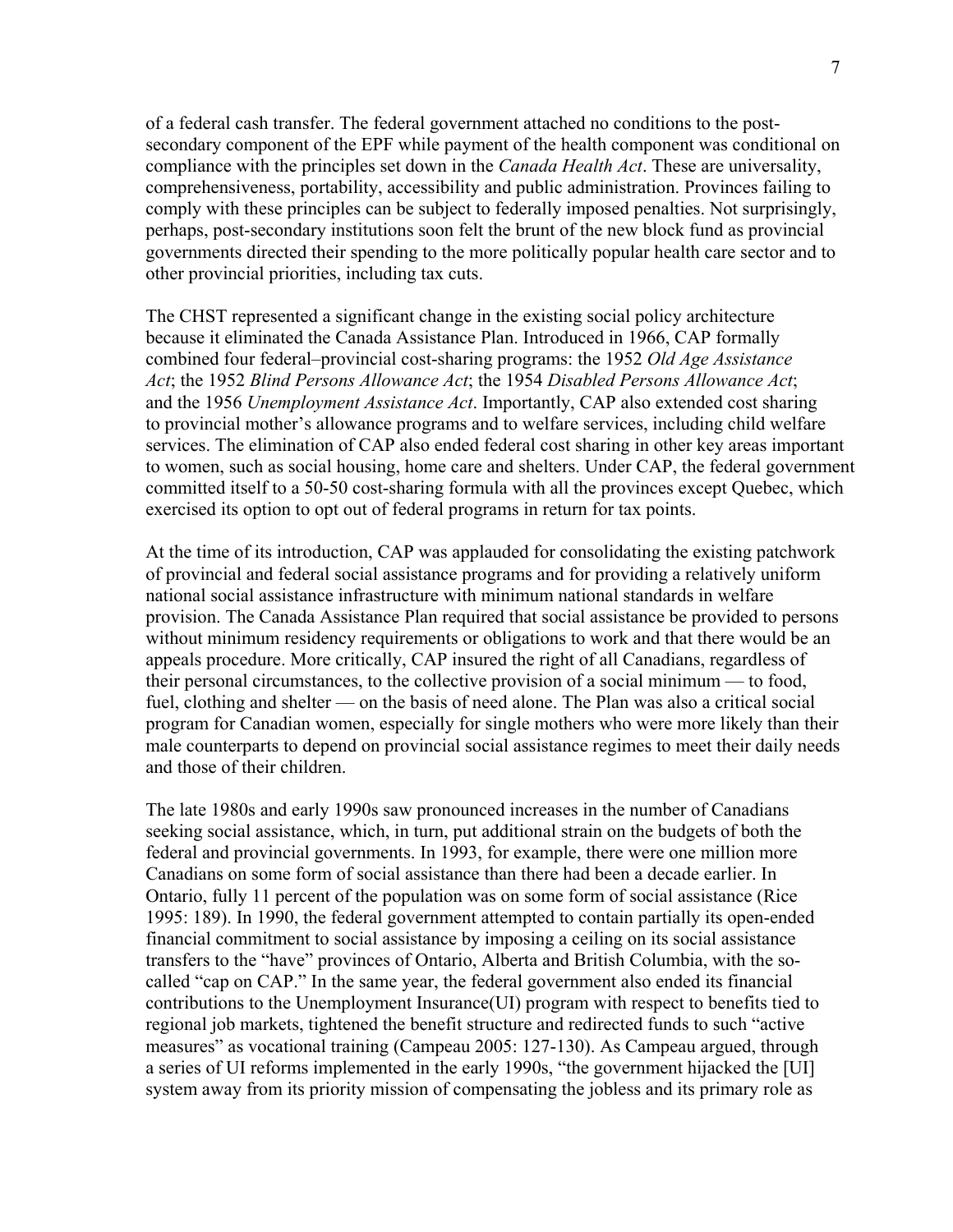a social insurance plan." Unemployment Insurance premiums were increasingly diverted "from the specific purpose for which they were collected" (Campeau 2005: 127).

At first glance, then, the introduction of the CHST might be viewed simply as an instrument of fiscal federalism, "a child of federal deficit reduction and cousin of provincial demands for greater autonomy in social policy" (Prince 2003: 141). But, it also was much more than a modality of fiscal federalism. The CHST represented the federal government's unilateral withdrawal from 30 years of practice in the funding of Canada's social assistance programs as well as an announcement that the federal government intended to reduce its contributions to the provinces in social welfare, health and post-secondary education. The CHST also represented the end of the federal govrnment's previous commitments to Canada's most vulnerable, including the right to obtain assistance on the basis of need alone and the right to appeal.

The CHST is often remembered for its dramatic cuts in cash transfers to the provinces, which dropped from \$17.4 billion in 1994-1995 to \$12.4 billion in 1997-1998 (Yalnizyan 2005a: 33). Moreover, unlike the EPF and CAP, the CHST did not contain an escalator formula for the cash portion of the transfer; growth in the cash component of the block fund would depend on "federal largesse" (McIntosh 2004). Indeed, it was not until 2000-2001 that the cash component of the CHST returned to its 1995 level, largely as a result of a "one time" and targeted deal with the provinces to prop up health care. Pressure from both the voting public and the provinces prompted the federal government to pump additional funds into health care again in 2003 and 2004 (Yalnizyan 2005a: 61).

The CHST has been indicted for, among other things, increasing both the depth and incidence of poverty, diverting social assistance funds to health care and children, and fragmenting and eroding Canada's social safety net (Evans 2002: 82; Prince 1999: 178). As described in detail in Part 3, these and other factors do characterize Canada's social policy terrain a decade after the introduction of the CHST, but these outcomes were not necessarily dictated by the new block fund. Instead, the CHST is best viewed as an *enabling fiscal instrument* rather than a determinant of the kinds of social programs that have evolved in recent years. As discussed later in this report, the substance of welfare reform has been influenced by other factors, not the least the ascendancy of neo-liberal governing assumptions and the dominance of heterodox economics in the budgetary process. Moreover, the federal government's hand in the erosion of the postwar social safety net certainly was not limited to either the creation of the CHST block fund or to the reduction of cash transfers to the provinces. The 1995 budget, for example, also announced severe cuts to federal departmental spending that were even larger than the proposed cuts to provincial social transfers. Although many federal programs were "deeply retrenched," Human Resources Development Canada (HRDC) was hit the hardest. Its budget was reduced by about 35 percent (\$2.8 billion over three years), accounting for two thirds of the cuts in federal social programs (Yalnizyan 2005a: 29-30).

With the return of budgetary surpluses, new federal program funding has not, for the most part, flowed back into the social field. As Yalnizyan (2005a: 75) reported, federal department spending increased, cumulatively, by \$42 billion in the surplus era (1998-2004)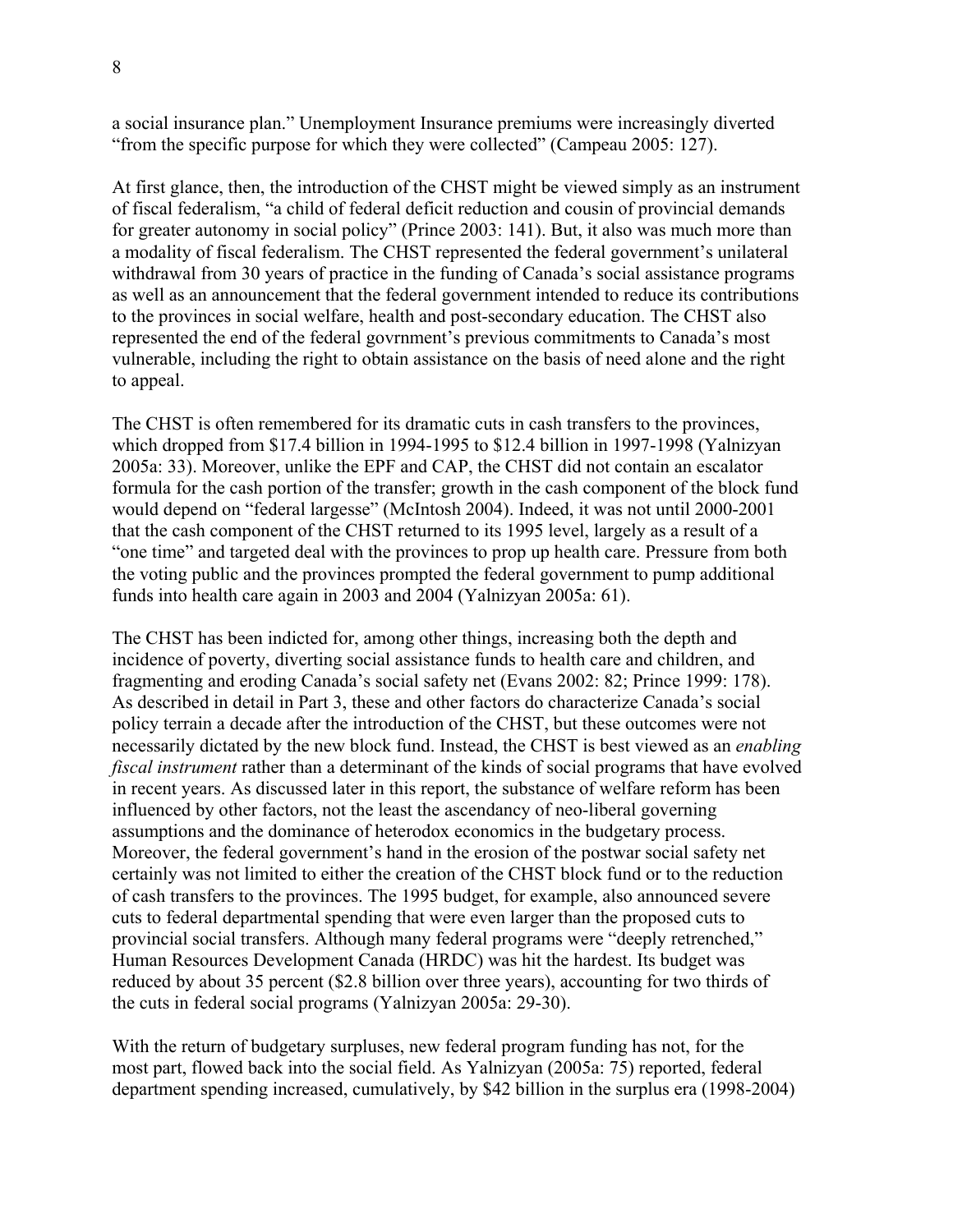but only two programs, Defence and the Canadian Opportunities Strategy (COS), comprise the bulk of the total increase in federal departmental spending. Described in the 1998 Budget Speech, as "a co-ordinated set of measures" "designed to create opportunity by expanding access to lifelong learning," COS funds such innovations as the Millennium Scholarship Foundation, and the Canada Foundation for Innovation. However, precisely because these programs are housed within a foundation, it is difficult to determine who benefits from these programs (Yalnizyan 2005a: 82-89). The first 2006 budget of the minority Conservative Government also enhanced military spending, targeting \$5.3 billion in new money in the next five years (Den Tandt 2006: A14).

## **Un/Employment Insurance**

In 1996, the federal government continued to alter Canada's social architecture with critical changes to the Unemployment Insurance program, which was renamed Employment Insurance. The UI program had been steadily eroded throughout the 1990s when the rules governing eligibility were tightened, coverage periods shortened and benefits reduced. As a result, the percentage of unemployed Canadians receiving UI benefits dropped from 74 percent in 1990 to 51 percent in 1994 (Den Tandt 2006: 36). The 1996 reforms introduced important structural changes, making hours instead of weeks worked the basis for calculating eligibility. On the face it, the shift to hours potentially benefited women workers. As of 2003, 17 percent of Canadians worked part time and 69 percent of these were women. Indeed, the women's part-time employment rate increased from 24 percent in 1976 to 28 percent in 2003 (compared to 11% of men in 2003) (SWC 2005).

On closer inspection, the 1996 reforms made it more difficult for both women and men paying into the program to qualify for benefits. Under the 1994 rules, a worker needed the equivalent of 300 hours of paid work to qualify for UI benefits. The 1996 rules, however, required anywhere from 400 to 900 hours of work, depending on local employment rates, to qualify for benefits. Combined with changes in contribution periods, under EI, many parttime workers "would have to pay more into a fund that they were increasingly unlikely to be able to access for help" (Yalnizyan 2005a: 35). Charges that the 1996 reforms would put EI benefits further out of reach for unemployed workers, especially women workers, were soon confirmed, as shown in Table 2. Since 1996, the proportion of unemployed workers receiving EI benefits dropped by nine percent among men and 16 percent among women. In 2001, only a third of unemployed women were receiving EI benefits.

|       | 1994<br>$\frac{6}{6}$ | 1996<br>$\frac{0}{0}$ | 2001<br>$\frac{0}{0}$ |
|-------|-----------------------|-----------------------|-----------------------|
| Women | 49                    | 39                    | $\sim$<br>ر ر         |
| Men   | IJ                    | 43                    | 44                    |

| Table 2: Gender Differences in EI Receipt among the Unemployed |  |  |
|----------------------------------------------------------------|--|--|
|                                                                |  |  |

Source: Yalnizyan (2005a: 36).

Employment Insurance surpluses ballooned in the late 1990s and the early years of the new millennium, and the federal government came under increasing criticism, from such divergent sources as trade unions and the Auditor General of Canada, for directing these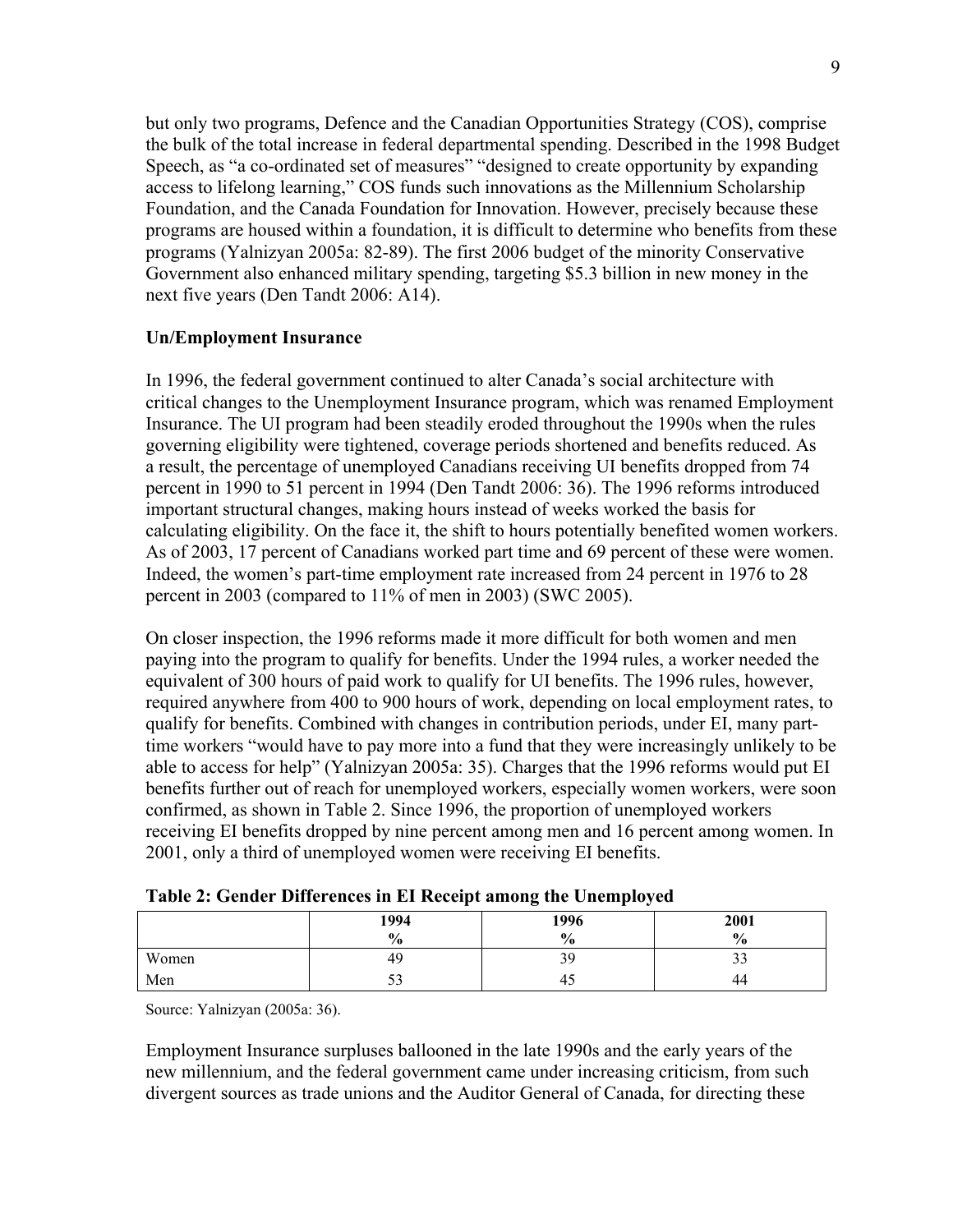surpluses from insecure and unemployed workers to other governmental priorities, especially debt repayment. Indeed, in 2003, labour unions mounted a court challenge against the federal government, arguing that, in 2000 alone, \$7.2 billion of the employer–employee financed fund went to unemployed workers while \$8 billion went to general revenue. They charged that, by 2003, EI premium overpayments accounted for \$45 billion of the \$47 billion the government had spent paying down the debt (Beauchesne 2003: A5).

In 2000, the EI program was revised to extend maternity and parental leave, for the care of newborn and newly adopted children, to a maximum of 50 weeks (plus a two week qualifying period). About 90 percent of claimants for maternity and parental leave are mothers and, in 2003, about 65 percent of mothers with children less than one year of age benefited from this much applauded federal initiative. Nonetheless, because the leave program pays only 55 percent of previous earned income, it tends to advantage moderate to high income as well as dual income earner families. Statistics Canada data show that women with lower incomes tend to return to work much sooner (within four months) than those with higher incomes (nine to twelve months). Moreover, self-employed and contract women workers did not have access to this option. Somewhat, paradoxically, other federal government initiatives have aimed at increasing the number of self-employed women in Canada but, as it now stands, they are not covered under the EI maternity and parental leave program (Yalnizyan 2005a: 72; Townson 2005: 4-5).

Innovations in social policy, which attempt to accommodate growing family–work balance issues, are necessary as greater numbers of women with young child enter the paid labour force. Some 63 percent of mothers with children under three years of age are in the paid labour force compared to 53 percent in 1990 (SWC 2005). Yet, it is worth underlining that the current maternity and parental leave program is both uneven in its coverage and privately financed through employee and employer contributions to the EI program. Setting aside the debate about whether this is an appropriate source of funding for what is, in effect, infant care and family policy, it is clear that additional sources of public funding are needed to ensure equitable maternal leave periods and incomes for all new parents as well as to build public infrastructures for infant and child care. Recently, Quebec, in a bilateral agreement with the federal government, established a provincial parental insurance program, which addresses some of the weaknesses of the existing federal program. Beginning in January 2006, the new program will include self-employed workers and provide up to 75 percent of previous earnings for new parents. Importantly, as Townson (2005: 5) explained, higher benefits will be available for low-income parents while eligibility will not depend on hours worked.

Another federal policy aimed at reducing family–work stress, the Compassionate Care Benefit (CCB) shares some of the same weaknesses as the parental leave program. Announced in 2004, the CCB changed the Labour Standards Code to allow employees who have worked for at least three months to take a six week unpaid leave to care for a family member who is seriously ill and has a high risk of dying within 26 weeks. Some workers, caring for their family members, are eligible for six weeks of paid leave through the EI program, within a 26 week period, but only if they have 600 insured hours and can demonstrate that their weekly incomes have declined as a result of their caring activities. In 2006, the plan was altered to allow for a broader range of family members, notably sisters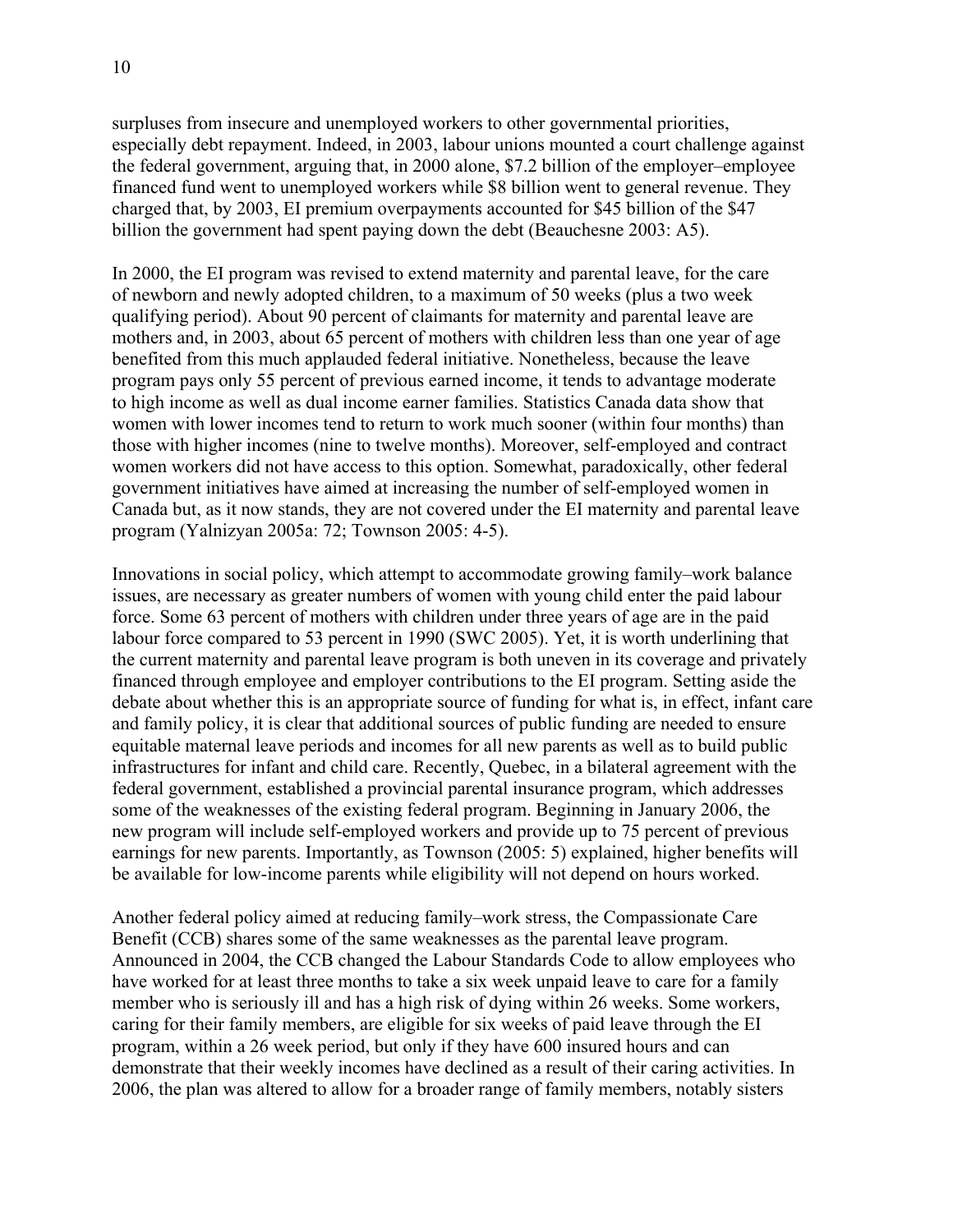and brothers, to access this program and to share in caring responsibilities. Nonetheless, applicants must be EI-eligible to participate in the program. As already discussed, these restrictions may be prohibitive for many women who work part time or who cannot afford to forfeit income to care for a dying family member. As important, the CCB does not recognize the ongoing family–work strains experienced by workers with frail parents or severely disabled family members who need constant care but are not in immediate risk of dying. Although the federal government does provide some financial relief, through the tax system, for the costs of caring for disabled family members, Canadian governments have yet to debate seriously a long-term care insurance similar to that introduced by Germany in 1995 or by France in 2004 (Kitchen 2005: 20).

#### **National Child Benefit and Children's Agenda**

During the past decade, children have been almost the exclusive focus of federal social policy initiatives. This singular gaze on children, especially children "at risk" finds its roots in the UN's World Summit for Children (1990) and the Mulroney Government's 1989 pledge to end child poverty in Canada by 2000. This was the same government that only a year before had ended the universal family allowance, once a cornerstone of Canadian family policy. Child poverty rates actually increased from the 1989 level of 14 percent to 22 percent in 1996. This rate fell to about 15 percent at the turn of the millennium, dropping to about 13 percent in 2004 (Rice 2002: 102; Kitchen 2005; Statistics Canada 2006). Canada's child poverty rates, however, remain high when compared to other OECD countries with similar levels of prosperity.

The federal government tentatively attempted to redress this persistent problem with the introduction of the Child Tax Credit in 1993 and, again, with much more bravado, in the 1997 federal budget, with the introduction of the Canadian Child Tax Benefit and the National Child Benefit Supplement. Falling under the broader umbrella of the National Child Benefits system, the CCTB and the NCBS were soon followed by a series of other child-focussed initiatives, many undertaken in concert with the provinces and the territories, including the Early Childhood Development Agreement (ECDA) (2000), the Child Disability Benefit (CDB) (2003), the Multilateral Framework on Early Learning and Child Care (ELCC) (2003) and the Universal Child Care Benefit (2006).

As a tax expenditure, the CCTB provides a refundable tax credit for families with children below a specified taxable income while the NCBS provides additional support for lowincome families with children. In July 2003, for example, a CCTB of \$1,169 was clawed back at \$33,487 and the NCB of \$1,463 was clawed back at \$21,529 (Paterson et al. 2004: 132). The federal government announced significant increases to the CCTB in its 2003 budget, with benefits for the first child increasing to \$3,243 by 2007. Families caring for a child with a disability also are eligible for the CDB, but only if their income falls below a particular threshold. In 2003, the maximum CDB of \$1,600 had an income threshold of \$33,487. In the 2006 federal budget, the CDB was increased to \$2,300. Overall, total expenditures on federal child benefits have been targeted for a 60 percent increase in the decade between 1997 and 2007 (Battle et al. 2003: 2).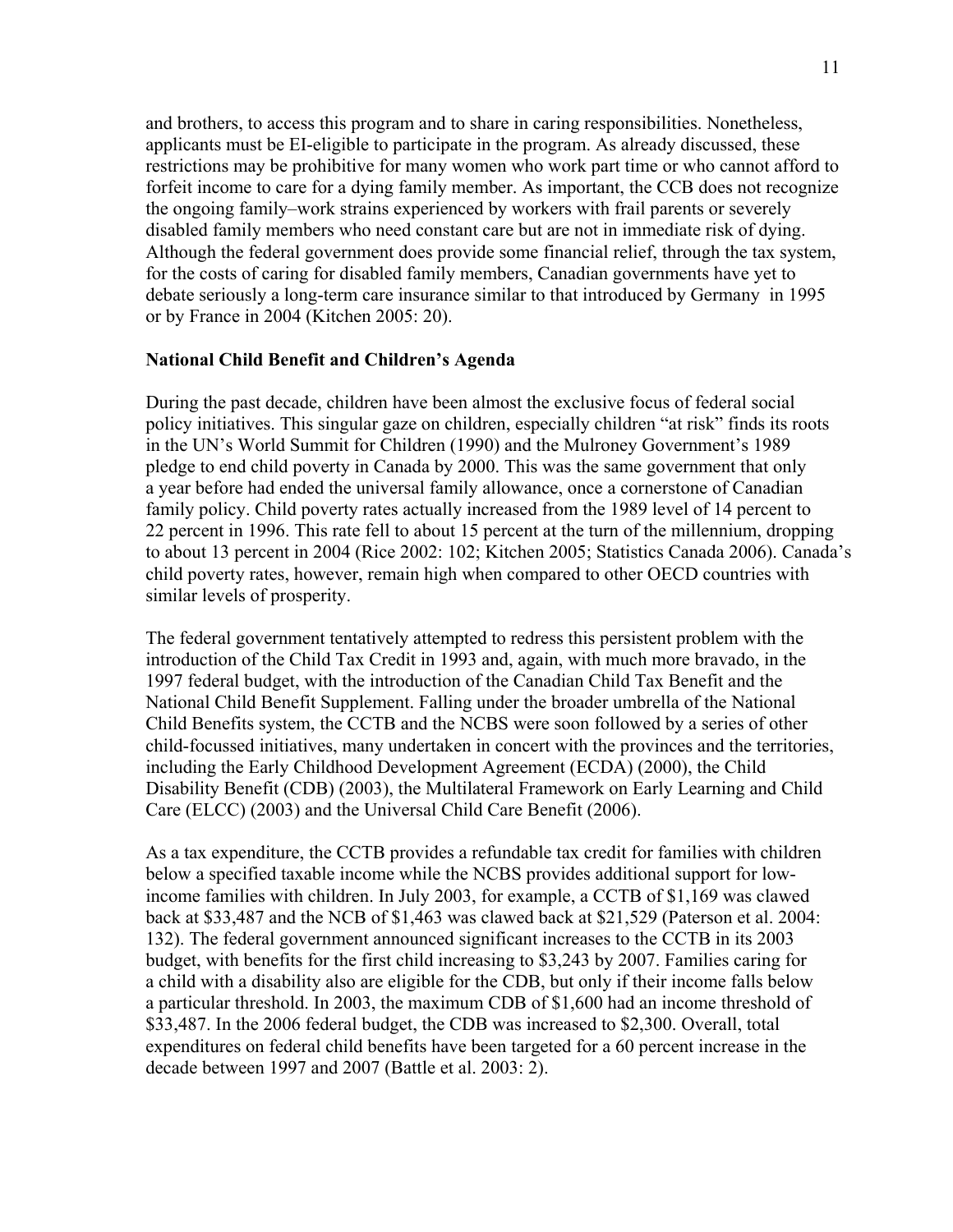The implementation of a child tax benefit had previously been recommended by the Social Security Review, social policy advocates such as the Caledon Institute and the provincial ministers of social services (Dobrowolsky and Jenson 2004: 171). Designed in collaboration with the provinces, territories and First Nations, the NCB was intended to advance three policy objectives:

- prevent and reduce child poverty;
- ensure families are better off as a result of parents working; and
- reduce overlap and duplication of government programs and services (Rice and Prince 2004: 123).

The NBC represents the costliest social tax expenditure in the period under review, amounting to \$15 billion between 1998 and 2004, but this constitutes only about 10 percent of total tax expenditures implemented in these years (Yalnizyan 2005a: 80). Similar to tax cuts, the NCB effectively by-passes the provinces and provincial programs by providing additional income to individuals and families. However, the NCBS implicitly involves an indirect federal–provincial transfer. Under the deal, the provinces are allowed to adjust their payments to those on social assistance by the amount provided by NCBS and use these savings to support other programs and services for low-income families. Thus, the NCBS does not provide additional income for Canadian families on social assistance. Moreover, there are few mechanisms to ensure that the provinces do, in fact, redirect these saving into programs for Canada's most vulnerable. Neither is there a way to track whether these savings encourage the provinces to provide benefits to poor families that they would not have provided in the absence of the savings in social assistance provided the NCBS.

Under these circumstances, a strong case could be made that the CCTB and, especially the NCBS, has more to do with providing the working poor with marginally better incomes and resources than those on social assistance, rather than with ensuring all Canadian children have some degree of horizontal equity and opportunity. Such "making work pay" or "welfare in work" initiatives implicitly recognize that many jobs available in contemporary labour markets do not generate sufficient income to provide a sustainable family wage. The NCB, in other words, is intricately tied into the broader objectives of contemporary social welfare reform to promote "labour force attachment" among welfare recipients and only indirectly to investing in children (Dobrowolsky and Jenson 2004: 171). The lack of any accountability mechanisms to determine how the provinces redirect any social assistance savings also suggests that the NCB serves to replace some of the social assistance funds taken away from the provinces with the termination of CAP and federal–provincial cost sharing in this field.

The Early Childhood Education Development Agreement unveiled in September 2000 represents an additional federal–provincial/territorial initiative, which, unlike the CCTB, targets funds and programs more directly and transparently toward children. The centrepiece of the new National Children's Agenda — worth over \$2.2 billion over five years or \$100 for every Canadian child — was designed to build the capacities of governments, nongovernmental organizations, First Nations and local communities to provide supports for families and children in four broad areas: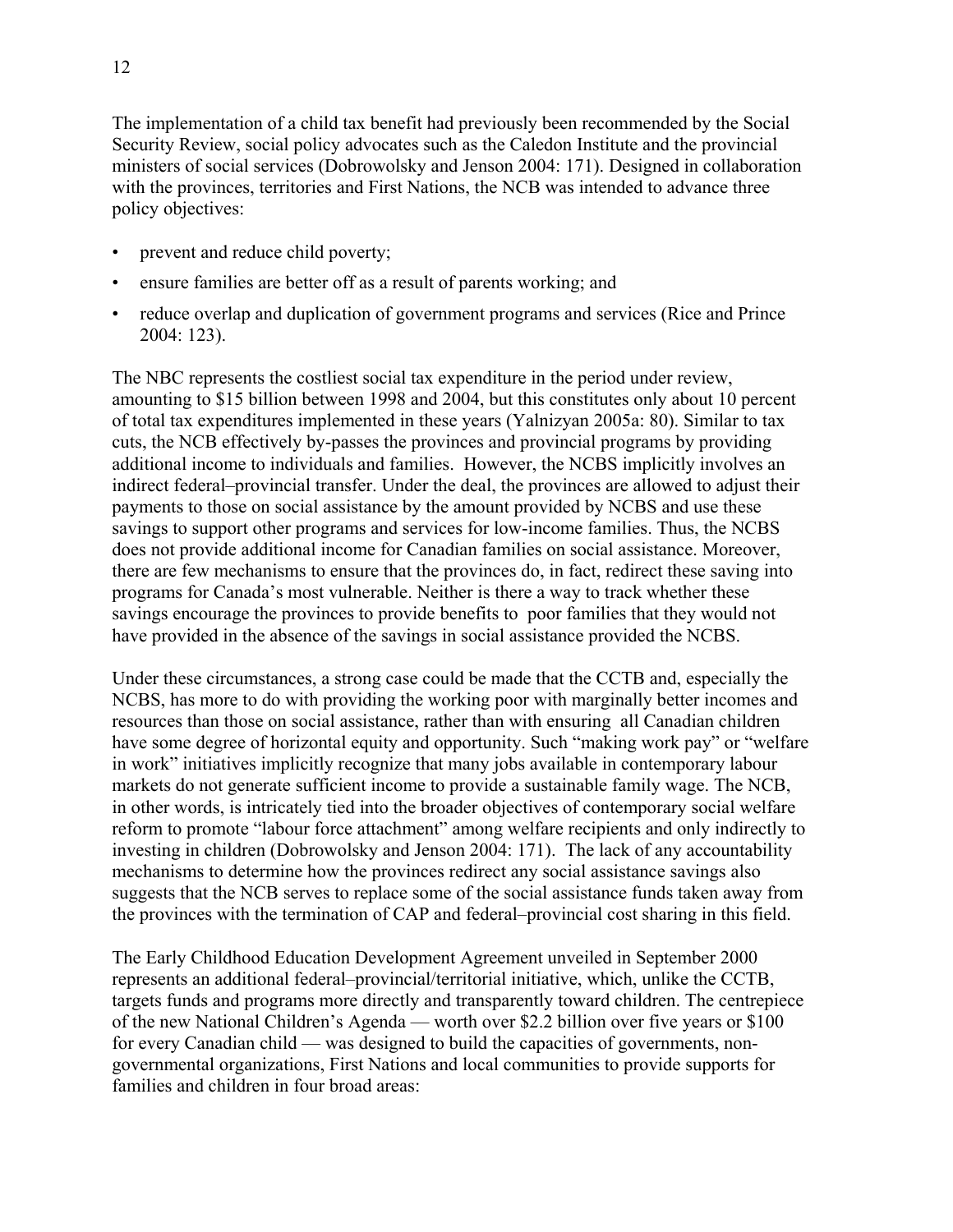- healthy pregnancies, births, and infants;
- parenting and family supports;
- early childhood development, learning and care; and
- community supports (Phillips 1999: 113).

Importantly, the terms of this intergovernmental agreement do not tie federal funding to provincial performance with respect to the above goals. As Yalnizyan reported, in the first year of the agreement, the provinces added little additional money to this initiative (a mere \$18.6 million) and used federal funds in many different ways, some only marginally related to the above policy goals. For example, together, the provinces and territories spent only eight percent of the total fund for 2000-01 (\$300 million) on expanding regulated child care spaces. Manitoba and the Atlantic Provinces concentrated their funding on child care facilities while Canada's richest provinces, British Columbia, Alberta and Ontario, directed none of their funds to this policy priority. Instead, Ontario used the new monies to fund school milk programs (Yalnizyan 2005a: Table 14, 68).

The provision of accessible, affordable and quality child care is widely recognized as a critical public infrastructure to address childhood development, child poverty and the feminization of poverty. This social infrastructure provides children with equitable early learning environments and enables parents with young children to re/enter the labour force, and to retain earnings. Canada, however, has been singled out as a laggard among OECD countries with respect to the provision of child care. According to the OECD's most recent statistics, only 20 percent of all Canadian children under 6 years of age (and 12 percent of children under the age of 12) had access to regulated child care. This contrasts with rates as high as 78 percent in Denmark, 60 percent in the United Kingdom and 40 percent in Portugal (Hunsley 2006: 11).

While affordable and accessible child care is a critical issue for most Canadian families with young children, it is especially so for sole parents (mostly women), many of whom live in poverty. The OECD notes that sole parents in Canada face particularly difficult choices when attempting to find and maintain employment and care for their children . Without any other option for viable child care, many single parents are forced to choose between the proverbial rock and hard place: either take part-time work that, while providing flexible hours, also has low pay and few benefits, or accept inadequate provincial social assistance. Both options are a formula for the sustained feminization of poverty and for child poverty.

While the provinces have implemented various forms of child-care subsidies, especially for poor families, Quebec stands out as a policy leader in the Canadian context. The province is building a universal child-care system whose goal is to provide regulated child care, for all parents who wish to use it, for a minimal fee (\$7 per day). Although the supply of spaces has not kept up with demand, the province's allocation to early learning and child care far surpasses the commitments of other provinces in this area — \$1.2 billion in 2005 alone (Laghi 2005: A3). Moreover, in January 2006, the province implemented the Régime québécois d'assurance parentale (RQAP). This program, unique in Canada, provides benefits for every eligible worker — salaried and self-employed — for maternity leave, parental leave,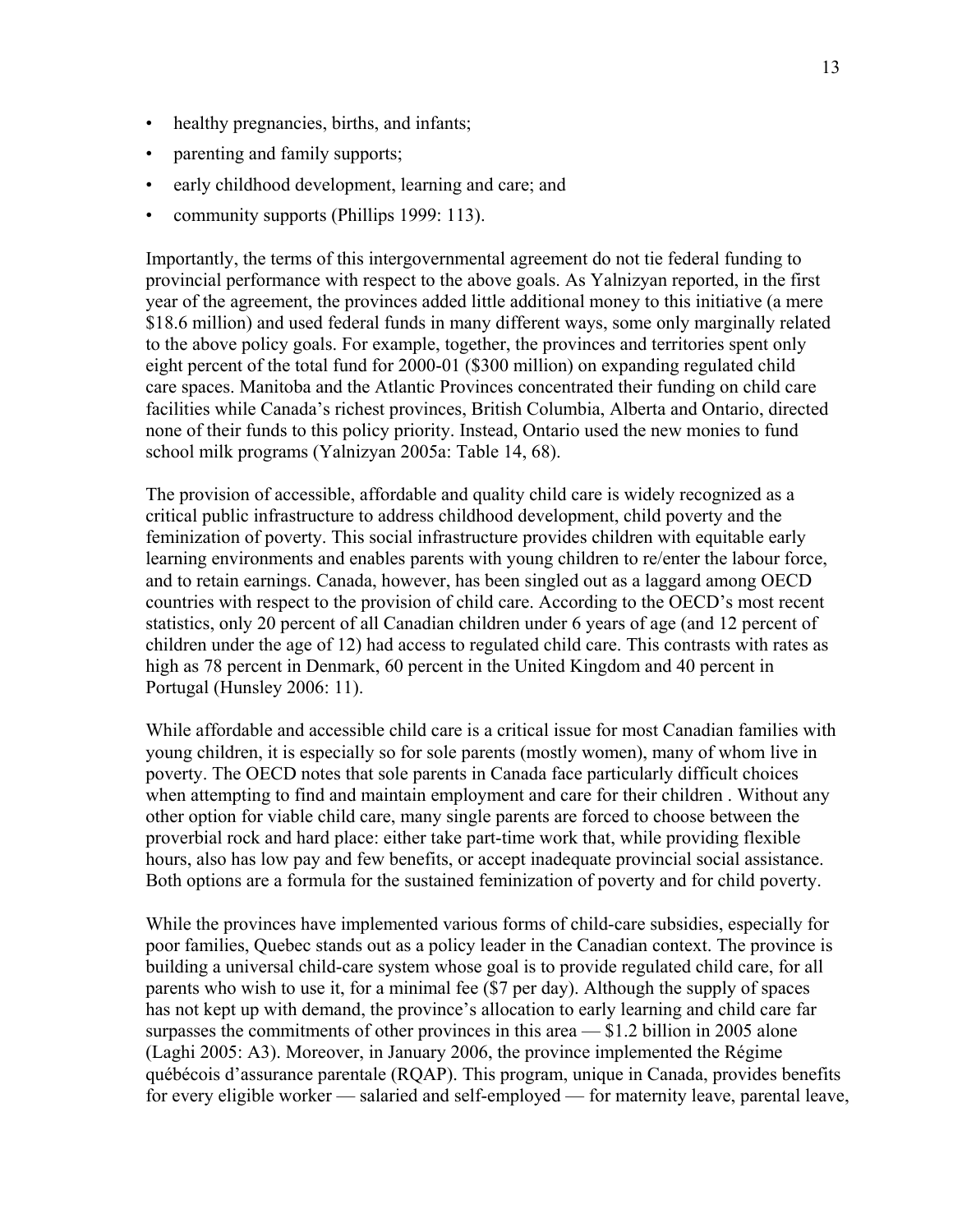paternity leave or adoption leave. The plan allows new parents to select between two options: a longer leave period with lower benefits and a shorter leave period with higher benefits. Importantly, the plan eliminates the two week qualifying period, which continues to be required by the EI scheme, significantly increases the maximum insurable income and admits workers with as little as \$2,000 insurable income.

Partially in response to both domestic and international insistence, the federal government and the provinces began to move tentatively toward a national child care program in 2003 with the signing of the Multinational Framework on Early Learning and Child Care. After sustained federal provincial negotiation, this was followed, in 2004, by the Early Childhood Development and Education Initiative (ECDE). Although separate five-year agreements were concluded with the provinces before the January 2006 federal election, the election of a minority Conservative Government has brought significant changes to the development of child care policy in Canada. The new Conservative Government has indicated that it will honour the former government's child-care commitments to the provinces for only one year, and in its place has implemented a new Universal Child Care Benefit.

A fiscal social policy instrument, the UCCB provides a taxable \$1,200 a year (or \$100 a month) for all children under 6 years of age. This universal benefit, which is expected to cost about \$2 billion annually, is a significant tax expenditure. But, it has been criticized for favouring two-parent families that can afford a stay-at-home parent to attend to child-care needs. Because the benefit is taxable off the income of the lowest-paid spouse, families with one spouse, either unattached or minimally attached to the paid labour force, will realize larger financial gains from the program than two working parents, or single parents in the work force. In other words, this program effectively subsidizes a particular family form — the male breadwinner model. The UCCB also has been criticized for failing to provide adequate public support for building an early learning and child-care infrastructure in Canada. Although the plan provides \$250 million annually to create new spaces, especially in private sector workplaces, child-care advocates argue that this allocation is inadequate to meet current need and demand. Monica Lysack of the Child Care Advocacy Association of Canada assesses the UCCB as follows. "A family allowance is great, but to call it child care is an insult."<sup>6</sup>

Also termed the "choice in child care benefit," this proposal is yet another example of the fiscalizaton of social policy (Galloway 2006). It is represented as a universal social benefit — a reinvestment in the Canadian social fabric — that respects the autonomy and authority of parents and gives families choice in the ways they meet their child-care needs. For childcare advocates, however, it is inadequate both in amount and in vision. They argue that, even before tax, \$100 a month is clearly insufficient to support the costs of regulated day care for young children. If anything, it provides only symbolic recognition of the unpaid care work of women and intimate family networks. In fact, it may reinforce traditional gendered biographies and, as already noted, traditional family forms.

Proponents of the UCCB applaud this social care policy as the embodiment of choice providing choice to parents to rear their children as they see fit and to choose the kind of child care they want — formal or informal, public or private. In other words, this and similar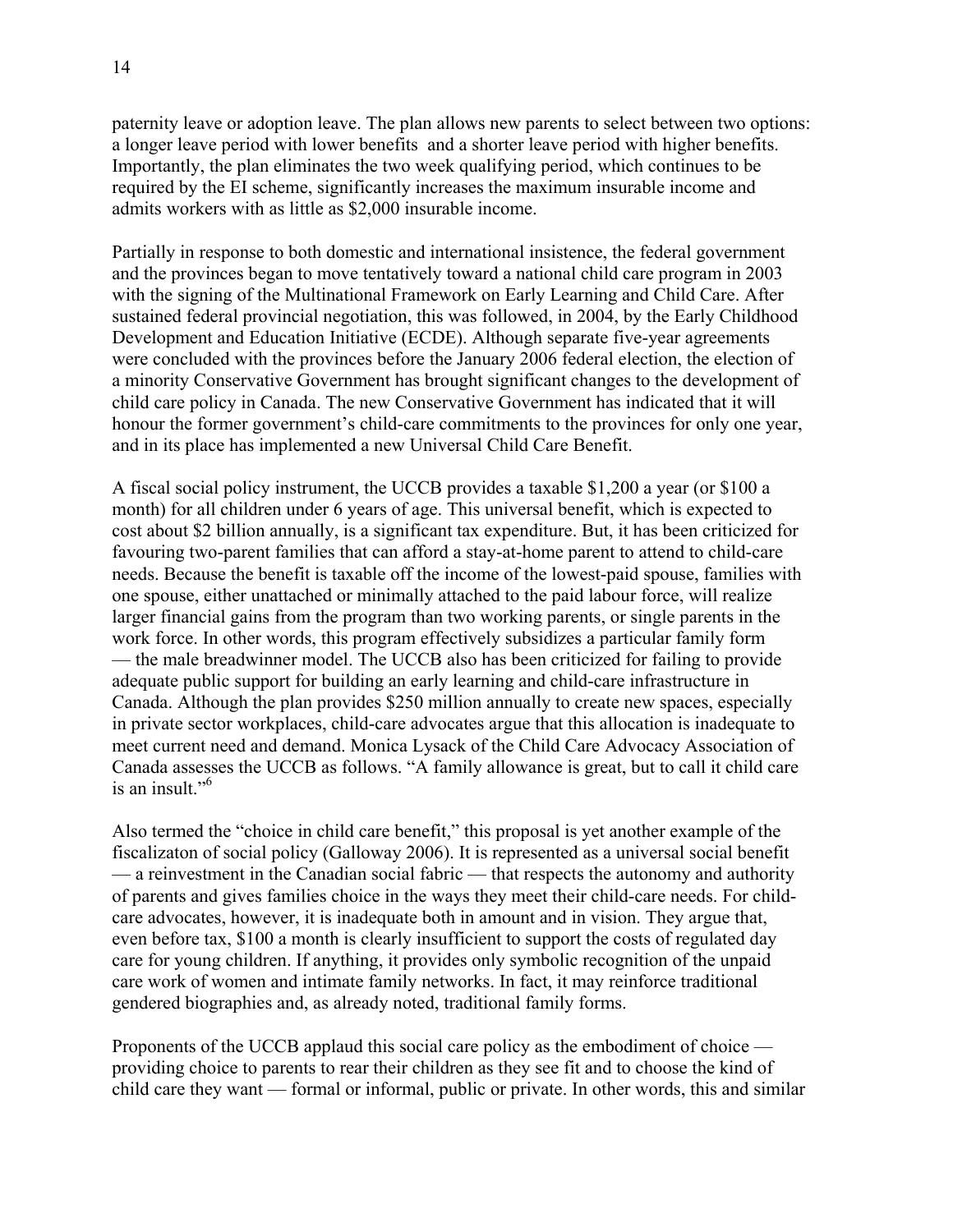measures are usually advanced through the gender-neutral language of *choice*. However, as Kershaw (2005: 929-930) rightly argued, this language is not gender neutral. The language of choice elevates the goal of individual liberty — the right to choose — over all other goals, including gender equality. It prioritizes "consumer sovereignty" and gives the illusion that a broad range of options is available for working parents. With dual-earner families increasingly becoming the norm, few families can choose to have one parent stay at home to care for a child, especially if the subsidies for child care are unrealistically low. Clearly, as well, single earner families do not have this choice. Instead, inadequate child care subsidies are more likely to underwrite part-time and precarious employment for women, as families struggle to make ends meet and care for their children. These so-called choices are neither equal nor universal (Kershaw 2004: 929-930).

#### **The Social Union Framework Agreement and the Canada Social Transfer**

As the above discussion underlines, the past decade has been marked by significant changes in the goals, funding, and governance of Canadian social policy. After abandoning costsharing arrangements in social assistance, the federal government has increasingly relied on two policy instruments to pursue its social policy objectives: tax credits and refunds and federal–provincial/territorial agreements that involve earmarked or "designated" (although not conditional) increases to the CHST (Noel 2003; Caledon Institute 2003). Many of these changes have been the result of federal unilateral action or supposedly one-time accommodations of the appeals of subnational governments for more federal funds, especially to support growing health care costs. The federal government bolstered the CHST to support health care three times since the introduction of this block fund in 1994. In 2003, the CHST was divided into two separate block funds – the Canada Health Transfer and the Canada Social Transfer.

Reflecting the recommendations of the final report of the Commission on the Future of Health Care in Canada (the Romanow Report) as well as accords struck with the provinces and territories, the CHST was divided on an approximately 60/40 basis, with 60 percent of the federal transfer directed to the CHT and 40 percent into the CST. Unlike the CHT, which continues to be structured by the conditions of the *Canada Health Act*, there has been no clear articulation of the principles or policy goals underlying the CST. Although social policy advocates have attempted to generate a national debate about the policy goals and standards that should be applied to the new block grant, the CST puts no conditions on how the provinces actually spend these funds (CCSD 2004). As a block fund, it is fully fungible. After being transferred into the consolidated revenue funds of subnational governments, there is no way of tracking whether it is actually spent on social policy objectives (Caledon Institute 2003: 2). This is a significant flaw in the current system of fiscal federalism.

In recent years, the provinces, beginning with Quebec, have argued that the current configuration of fiscal federalism needs to be corrected to remedy what is popularly termed as "fiscal imbalance" — a shortfall in revenue-raising capacity relative to spending responsibility. The issue of fiscal imbalance is not new in the history of Confederation. By its original design, the *British North America Act* (1867) gave the preponderance of revenueraising capacity to the federal government and the bulk of responsibility for the social field,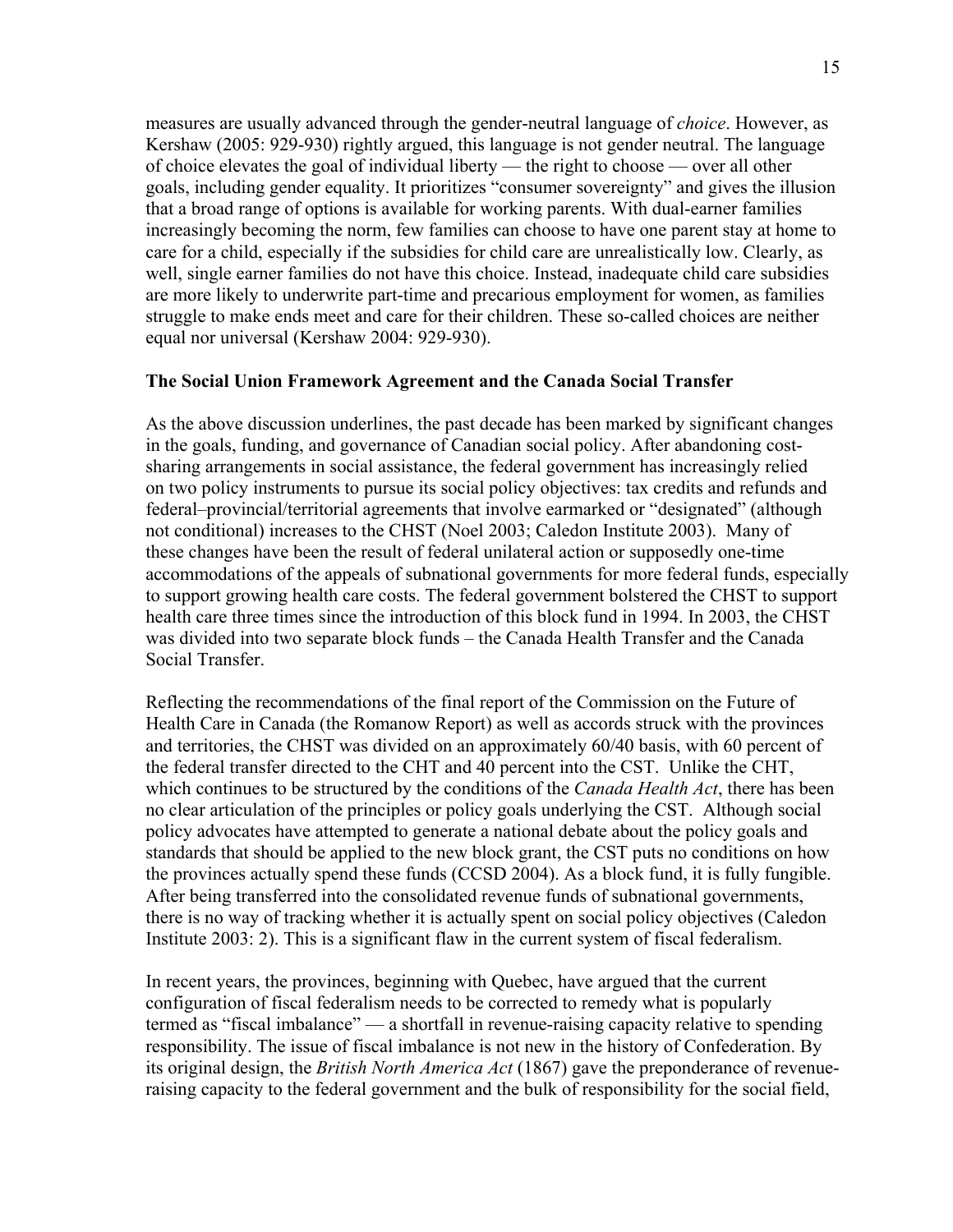areas then considered to be "local" in nature, to the provinces. The issue of fiscal imbalance grew to be especially critical during the Great Depression of the 1930s when the provincial resources proved inadequate in meeting the costs of mass unemployment and crises in the agricultural sector grounded in mortgage foreclosures, crop failures and collapsed international commodity markets. This earlier debate about fiscal imbalance was largely resolved, in the early postwar years, through the implementation of national social programs, federal–provincial cost sharing and equalization.

The current charge of fiscal imbalance grows out of cuts to federal transfers to the provinces in the mid-1990s, the implementation of the CHST and growing pressures of provincial social spending, especially in health care. At the same time, the capacity of the provinces to raise revenue has grown significantly in the past half century. They also have expressed growing reluctance to enter into either new national social programs or cost-sharing agreements with the federal government, in part, because these programs may not completely align with provincial (and territorial) priorities and, in part, because of fear that the federal government might, in the future, unilaterally withdraw from its cost-sharing commitments, as was the case with CAP. However, questions, both of whether there now exists a fiscal imbalance and how to remediate it, are open to debate. A recent study, for example, indicated that interprovincial tax competition, rather than cuts to federal transfers, accounts for the appearance of fiscal imbalance. As Mackenzie (2006: 3) argued, the current fiscal imbalance is "largely a problem inflicted by the provinces on themselves through tax competition." It is not immediately obvious, therefore, that additional tax room or larger unconditional federal cash transfers to the provinces and territories would alleviate the very real fiscal pressures on subnational governments or enhance social programs for all Canadians. There are no mechanisms to ensure that additional tax room or cash transfers would, in fact, be directed to designated social programs or social goals.

Although we return to the issues of national standards, transparency and accountability in the social policy field in Part 6 of this report, the current debate about fiscal imbalance has not adequately engaged with these critical issues.This silence with respect to national standards and accountability in the social policy stands in stark contrast to the principles and commitments contained in the SUFA, which was designed and endorsed by the federal and provincial/territorial governments (excluding Quebec) in 1999. The SUFA finds its roots in the federal government's unilateral and abrupt withdrawal from social assistance cost sharing and its announced intention to curtail cash transfers for social programs with the introduction of the CHST in the 1995 federal budget. In response, the provinces and territories, concerned both about the adequacy and stability of social program funding, quickly established the Ministerial Council on Social Policy Renewal to try to establish new ground rules for the creation and financing of social programs in Canada. After months of negotiation, a proposal began to take shape at the 1998 premier's conference — the so-called Saskatoon Consensus — and again in Victoria the following year. While an underlying motivation for the SUFA was to increase federal funding for health care, the agreement forged a new intergovernmental agreement about the necessity of prior consultation and agreement among levels of government with respect to both changes in existing arrangements and the introduction of new national programs. As Noel et al. (2003: 3) explained: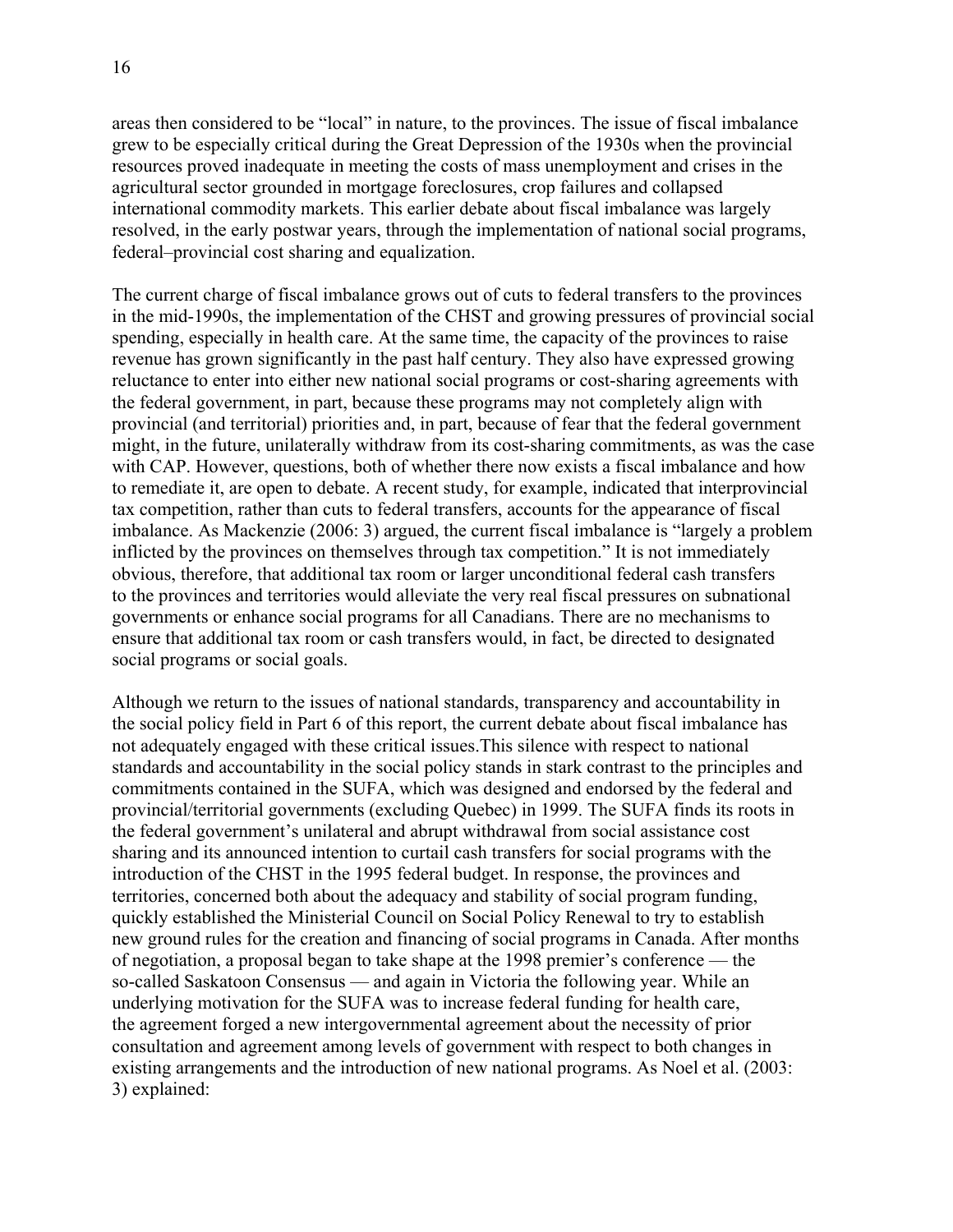The 1999 Social Union Framework Agreement was meant to provide common guiding principles and a "code of conduct" to manage the interaction between the two orders of government in health care, postsecondary education, training, social assistance and social services. The stated objectives were to help governments work jointly to address the needs of Canadians; ensure adequate, stable and sustainable funding for social programs; prevent overlap and duplication; avoid and resolve intergovernmental disputes; and enhance public accountability and transparency.

Although the SUFA primarily set out new rules of the game with respect to the management of the social policy field between the two levels of government, it was also much more than this. Importantly, the intergovernmental agreement outlines a series of principles intended to guide social policy development and goals in the new millennium. These first principles include guidelines for the goals, substance and process of social policy making. The SUFA affirms the following goals.

- Canada's social union should reflect and give expression to the fundamental values of Canadians: equality, respect for diversity, fairness, individual dignity and responsibility, and mutual aid and our responsibilities for one another.
- The social union must respect the equality, rights and dignity of all Canadian women and men and their diverse needs.
- It must provide appropriate assistance for those in need.
- The social union needs to promote the full and active participation of all Canadians in Canada's social and economic life.

With respect to process, the two levels of government undertake to:

- work in partnership with individuals, families, communities, voluntary organizations, business and labour, and ensure appropriate opportunities for Canadians to have meaningful input into social policies and programs;
- monitor and measure outcomes of social programs and report regularly to constituents on the performance of these programs;
- share information and best practices to support the development of outcome measures, and work with other governments to develop, over time, comparable indicators to measure progress on agreed objectives;
- use funds transferred from another order of government for the purposes agreed and pass on increases to its residents; and
- ensure effective mechanisms for Canadians to participate in developing social priorities and reviewing outcomes.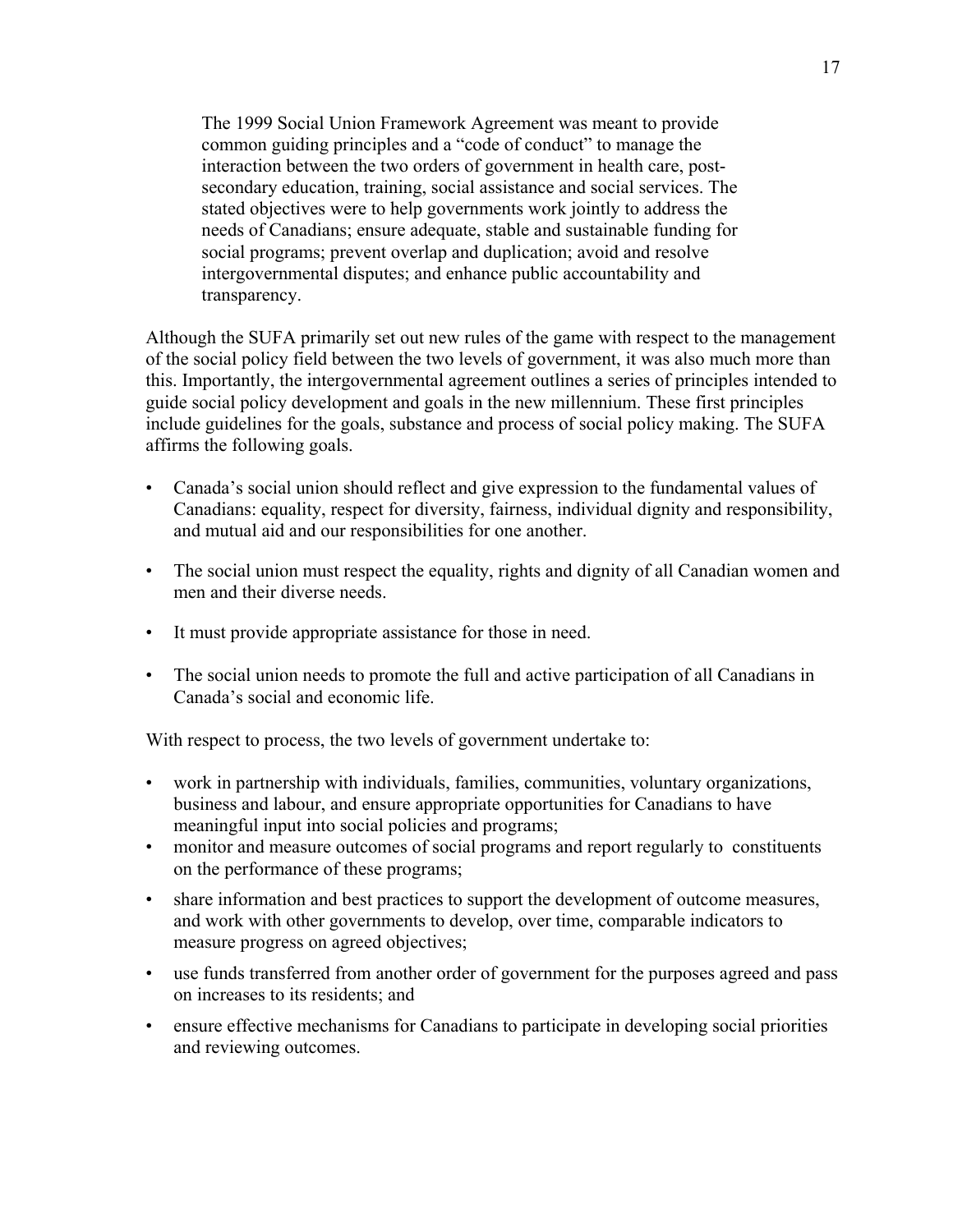Students of intergovernmental relations largely concur that the SUFA has failed to live up to its rhetoric and its potential. For example, while there has been some intergovernmental collaboration with respect to child-centred social policy, the federal government continues to act unilaterally in the social policy field and through the secrecy of the budgetary process (Noel 2003: 54-55). Similarly, Canada's governments have not opened the social policy field to public consultations, developed indicators or social audits, or shared best practices in any systematic or transparent way (Phillips 2003). As important, Canadians are largely unaware of the SUFA or that it commits their governments to respect the equality, rights and dignity of all Canadians as well as to provide appropriate levels of social assistance to those in need. The SUFA, for the most part, has been relegated to the sidelines of the social policy development in Canada but, as argued, in the final section of this report, this need not be the case. The SUFA does commit Canadian governments to shape social policies around the goals of equality, including gender equality, and it does require governments to measure and monitor progress toward this goal. The SUFA, in other words, does provide a framework to begin to address, as discussed below, the erosion and fragmentation of Canada's social architecture. If Canadian governments have failed to make any significant progress with respect to broader social equity goals during the past decade, the source of this failure is not found in the SUFA or, for that matter current instruments of fiscal federalism, but, instead, in a lack of vision and political will.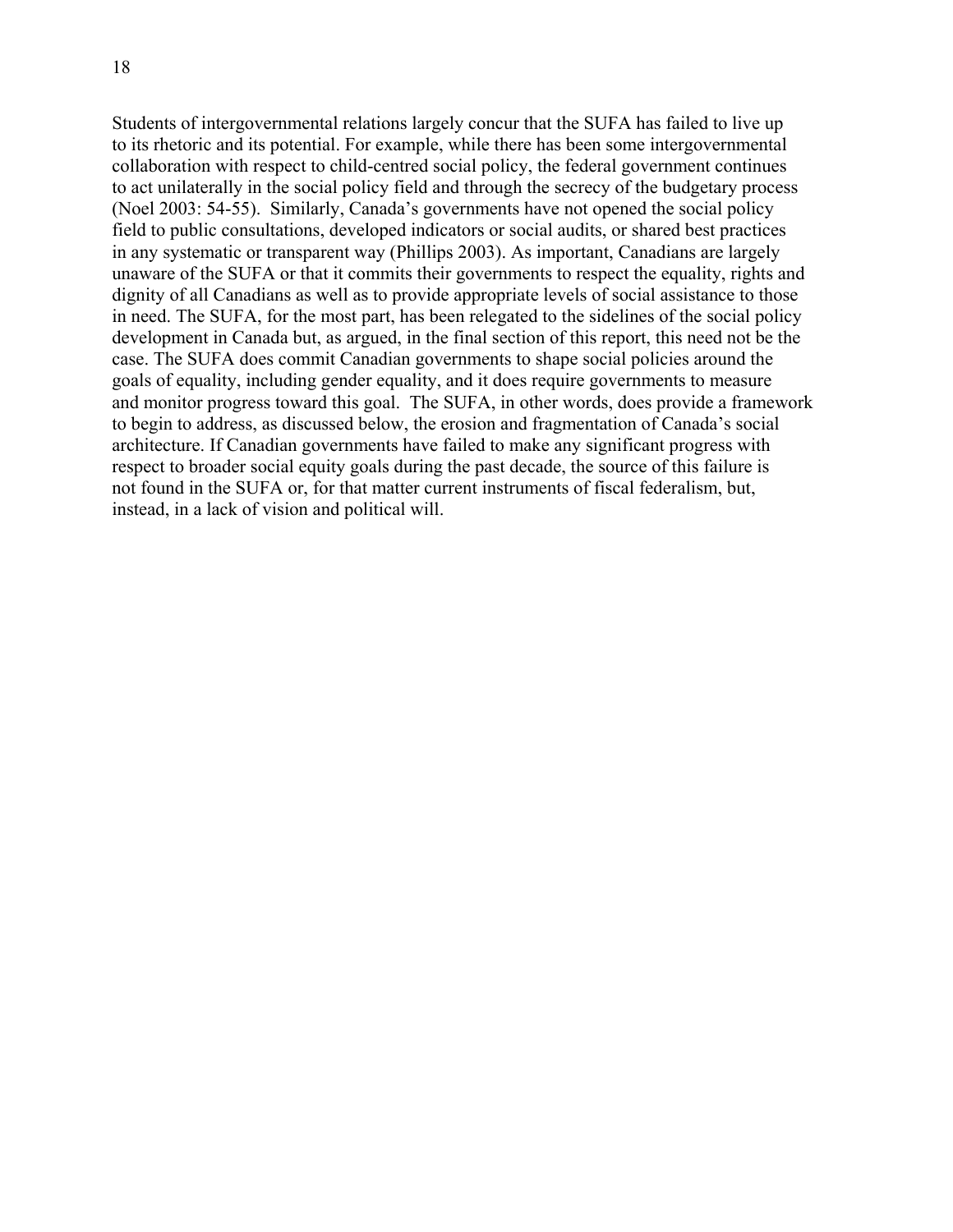#### **3. FRAGMENTATION AND EROSION**

When the federal government introduced the CHST in its 1995 budget, anti-poverty advocates and women's groups immediately rang the alarm bells, arguing that the elimination of CAP would hurt poor Canadians, and especially poor women and children who depend on provincial social assistance programs for their daily survival. The Canada Assistance Plan required the provinces to provide social assistance to all those in need, without work requirements or time limits, and with the right to appeal. Concern was immediately expressed that, within the context of a block grant, declining federal cash transfers and the absence of conditions, the provinces would cut welfare benefits and impose punitive conditions for the receipt of welfare and, drawing on the example of welfare reform in many American states, attempt to reduce welfare assistance rolls to a minimum. Others contended that the block grant would enable provinces to shift funds away from social assistance to escalating health care costs or to tax cuts — two options that were far more popular with provincial electorates. Concern also was raised, to the limited extent that CAP set national standards for social assistance, these would be lost and Canada's social assistance architecture would be fragmented into 13 different provincial and territorial welfare regimes, thus creating horizontal inequalities among Canadians depending on where they lived. The only condition that the CHST explicitly placed on the provinces was that they could not place residency requirements on those in need of social assistance. Yet, this minimal requirement also had potentially perverse effects for Canada's poor. It effectively discouraged any one province from augmenting its social assistance programs, because this might attract those in need from other provincial jurisdictions with less generous welfare regimes.

Over the course of the last decade, Canada's social assistance regime has experienced a remarkable degree of fragmentation and erosion. At the same time, it would be incorrect to assume that these outcomes are due solely either to the introduction of the CHST or to the reactions of the provinces. As already noted, the CHST was an enabling instrument that facilitated these outcomes, but the fragmentation and erosion of social assistance in Canada must be understood as a matter of political choice at both the federal and provincial levels of government. Responding to peaks in welfare rolls in the early 1990s, many provinces already had begun to tighten eligibility requirements, reduce benefits and attempt to shift the poor from social assistance into the labour force (Jenson 2003: vi). As important, despite all the rhetoric about ending child poverty in Canada, federal social policy during the past decade has had a negligible impact on poverty rates and, indeed, may have indirectly contributed to the steep drop in the incomes and purchasing power of especially vulnerable groups, such as sole mothers.

Although there is some debate about how best to understand and measure poverty, income, particularly Statistics Canada's Low Income Cut-Off (LICO), is usually employed as an approximate measure of the incidence and depth of poverty in Canada (Kunz and Frank 2004). According to this measure (after tax), about 2.7 million Canadians, 54 percent of them women, lived in poverty in 2003. Moreover, Canadian women are more likely than men to live in deep poverty and for longer periods (Townson 2005: 2). Gender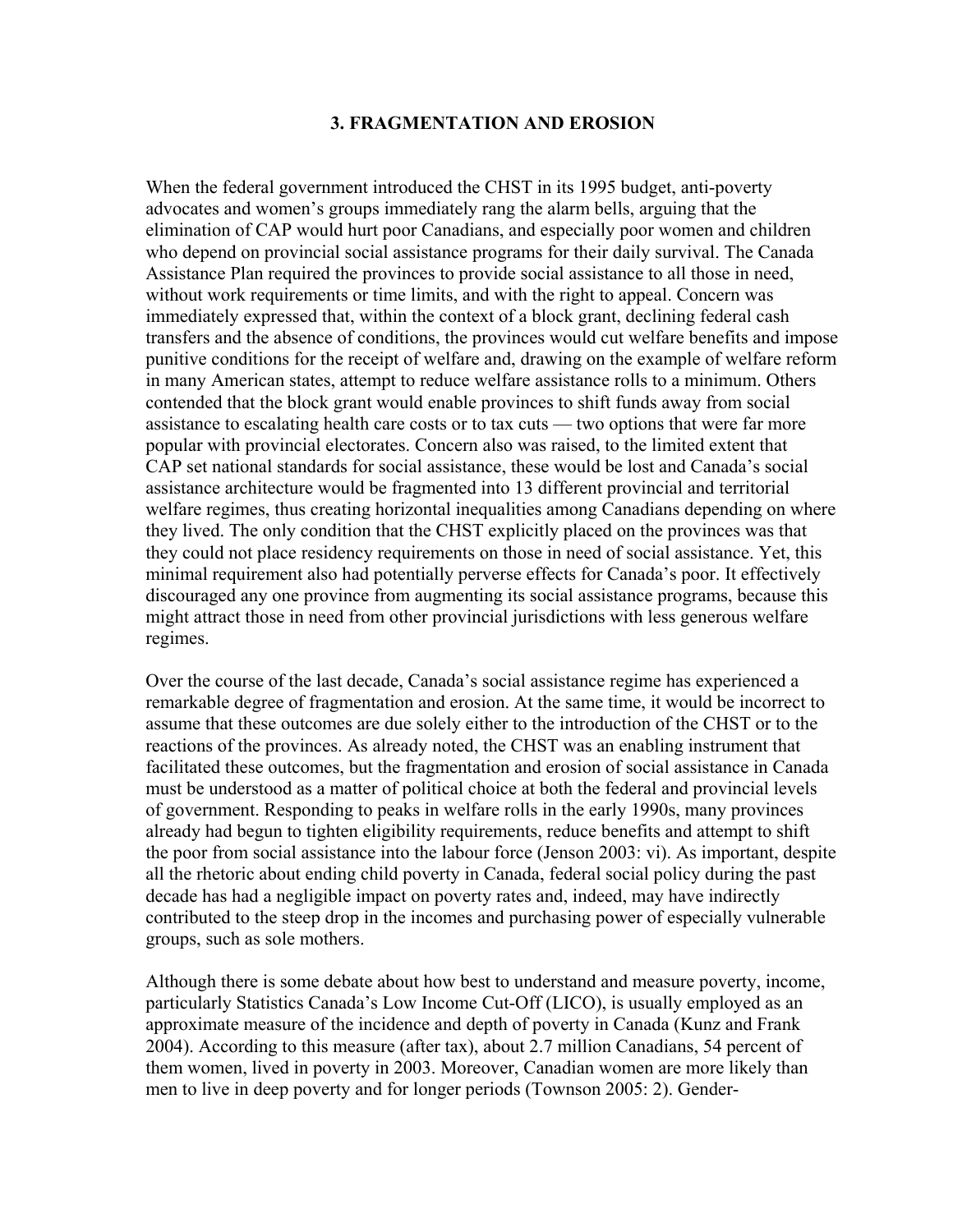disaggregated data, however, mask the fact that, while poverty is gendered across virtually all social categories, women's poverty tends to be concentrated in identifiable groups. According to 2001 Census data on before-tax income, fully 36 percent of Aboriginal women live in poverty (compared to 17 percent of non-Aboriginal women) as do 29 percent of visible minority women, 35 percent of recent women immigrants (arriving between 1991 and 2000), and 26 percent of women with disabilities (Townson 2005: 2-3).

Among female one-parent families, a category that cuts across all of these groups, poverty rates are even higher. According to Townson (2005: 2), the after-tax low-income rate for female one-parent families was 38 percent in 2003, down slightly from 39 percent in 2002. This compares to a 2003 rate of about 13 percent among lone-parent families headed by men and seven percent among two-parent families with children. In 2001, single-parent mothers accounted for 85 percent of all single-parent families in Canada and over 90 percent of all poor single-parent families (NCW 2001: 14).

The feminization of poverty persists despite the fact that Canadian women, including those with young children, are increasingly entering the paid labour force. The employment rate for women increased from 42 percent in 1972 to 57 percent in 2003. Numerous factors underlie the gendered and racialized face of poverty in Canada. Apart from the ongoing legacy of sexism, colonialism and racism, women both in full- and part-time work as well as across all age groups consistently earn less than their male counterparts. Overall, the earnings of women in paid employment (both full and part time combined) average 64 percent of the average earnings of men (Townson 2005: 4). This can partly be attributed to the continuing concentration of women workers in the characteristically low-paid service and retail sectors. Related to this, women are more likely to be "precariously" employed in part-time, limited-term, contractual and non-standard work, not the least because of the constraints of ongoing child care and family responsibilities. In addition to this, immigrant women often have difficulty having their educational and professional credentials recognized by Canadian employers and thus are forced into un- or underemployment.

None of these factors is particularly new, and the negative impacts of each could be lessened through public policies such as, for example, minimum wage legislation and accessible and affordable child care. According to a study released by the Law Commission of Canada, in 2005, entitled "Is Work Working," in 2000, almost two million adult Canadian workers earned less than \$10 an hour. Some 670,000 of these, mostly women, attempted to solesupport their families on less than \$10 an hour. The study underlines that existing laws and policies still assume that "someone," other than the worker, provides the child, elder and home care for the worker when, in reality, Canadian workers increasingly struggle to balance the demands of work and family with little public support.

During the past decade, Canadian governments have had a dubious record with respect to poverty reduction as well as its gendered underpinnings. For almost two decades, Canadians have witnessed a sustained erosion of social spending. Although federal cutbacks were initially justified in terms of containing growing deficits, social spending has been only marginally enhanced with the return of large budgetary surpluses in the late 1990s. As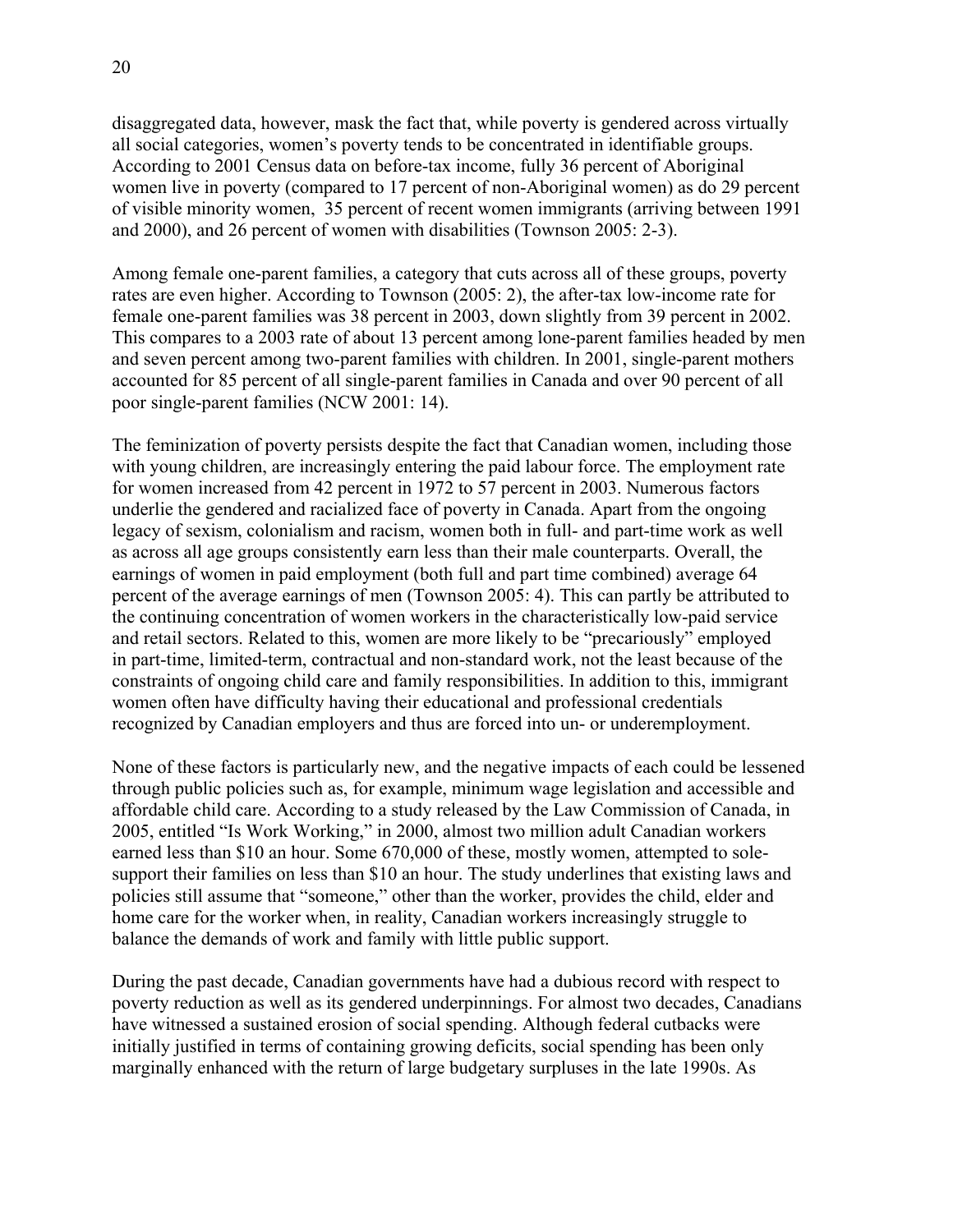Yalnizyan (2005c: 216) reported, federal spending as a share of the economy shrank dramatically since the mid-1990s, from 16 percent of the gross domestic product (GDP) in 1994 to 11 percent in 2001 and is projected to remain around 11.6 percent until 2010. Federal spending as a share of the GDP has not been this low since before Canada's postwar social architecture was set in place in the late 1940s and is well below Canada's average spending-to-GDP ratio since 1946 of 15.3 percent. As a result, Canada increasingly appears as a "social laggard" among developed countries. In 2001, for example, Canada ranked 25th among 30 OECD countries with respect to public social expenditures (as a percentage of GDP). While only four of the 30 OECD countries have higher national incomes per capita, Canada ranks 11th with respect to child poverty and 12th on the relative poverty scale.

Government spending priorities represent a complex mixture of precedent, need, political pressure and influence, social values and political will. The ways in which governments spend budgetary surpluses, perhaps better than any other indicator, provides a rough measure of both political influence and political will. From this perspective, the federal government's allocation of successive and large budgetary surpluses since 1998 demonstrates that poverty reduction and gender equality are no longer governmental priorities. As shown in Table 3, the vast weight of the federal surplus has been directed to tax reduction, which tends to benefit the corporate sector and higher income earners, and debt reduction. Key federal initiatives, such as the national children's agenda and parental leave, represent only a fraction of new federal spending. As important, the large cuts exacted to programs for Canada's poor, and to government departments and agencies responsible for developing and administering social policy, have not been restored to previous levels.

| <b>Tax Cuts</b>   | \$152 (\$15 billion in CCTB)                            |
|-------------------|---------------------------------------------------------|
| Debt reduction    | \$61 billion                                            |
| <b>CHST</b>       | \$34 billion (\$2.2 billion for ECDE)                   |
| El parental leave | \$3 billion                                             |
| Departmental      | \$42 billion (\$11.6 billion to Defence; \$24.8 billion |
|                   | to Canada Opportunities Strategy)                       |

**Table 3**: **New Federal Spending Initiatives 1997-98 to 2003-04** 

Source: Yalnizyan (2005a: 94).

Yalnizyan (2005a: 79) argued that "at the start of the surplus era, the federal government was faced with a critical choice: it could reinvest in the social programming that had been cut so deeply in the deficit era; or it could redirect resources to tax-based incentives and expenditures." As already noted, the federal government selected the latter, contributing to a growing trend toward the fiscalization of social policy. Fiscalization means social policy goals are pursued only indirectly through the tax system and the spending priorities of families, while taxable income determines both who is eligible for support and the level of support attained. Some argue that fiscalization is a preferable way to provide income support for the poor, because it is a private mechanism that avoids stigmatizing the poor. As well, fiscalization allows the federal government to provide income support directly to individuals and families, enabling it to by-pass the provinces and take full political credit for the program. In the increasingly competitive atmosphere of federal–provincial relations,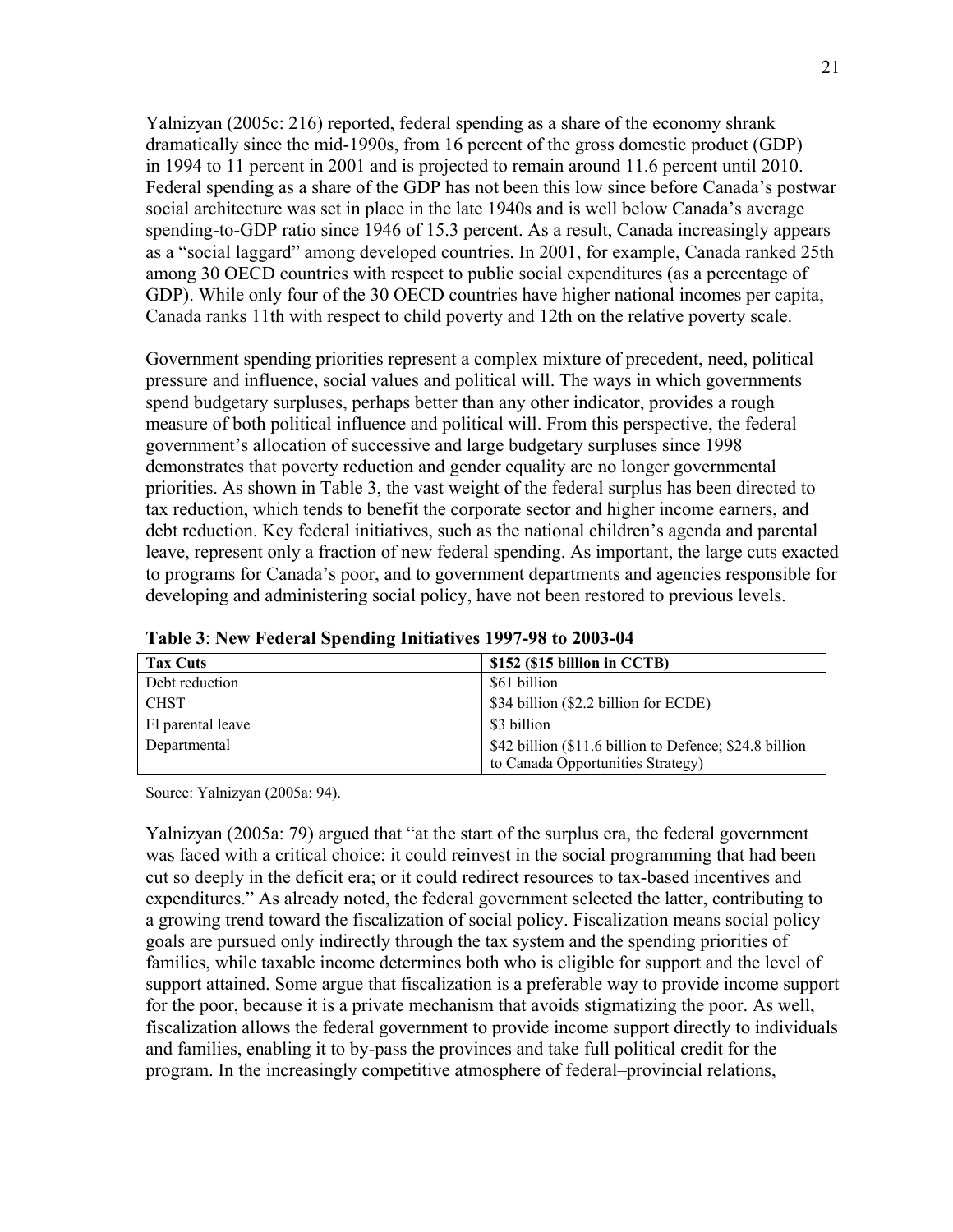these two factors are undoubtedly enticing for federal policy makers. However, fiscalization, at best, is an indirect social policy instrument that is both precarious and lacks transparency. Benefits provided through tax expenditures can be increased, decreased or targeted with one stroke of the finance minister's pen behind the veiled secrecy of the budget process and without debate about best practices or the consequences for Canadian families (Noel 2003). Finally, tax expenditures do not necessarily directly attend to the policy goal for which they are intended. As in the case of the CCTB, for example, marginal increases in family income do not necessarily provide more security, opportunity or equality for Canada's poor children.

More important for our purposes, tax expenditures are not gender neutral. Lisa Philipps (2006) has argued that these "tax-delivered social policies" have two systemic disadvantages. First, tax-based measures generally do not benefit low income women because they do not have enough taxable income or tax liability to claim deductions, exemptions or credits. More women than men in Canada live in low income. In 2003, for example, the average income of the 208,000 women who headed lone-parent families was a shocking \$6,300 below the poverty line (Townson 2005: 2-4). Table 4 underlines the alarming picture of women's overrepresentation in the lowest income groups. Women with incomes of less than \$10,000 account for 30 percent of all women who file taxes (versus 18.4 percent of men) (Yalnizyan 2005b: 11).

The Caregiver Tax Credit, introduced in 1998, provides a clear example of how tax expenditures can and do rule out many women from benefiting from a program simply because it is tied to taxable income. Philipps (1999) explained that the government presented the caregiver credit as a way of recognizing the value of women's unpaid caregiving work. However, the credit can only be claimed against tax otherwise payable. This excludes many primary caregivers with little or no income and explains why men receive about 60 percent of caregiver credits. Philipps also noted that tax deductions and exemptions do not equally benefit women since the value of deductions and exemptions rises with a taxpayers' marginal rate, and women are far more likely to be at the bottom end of income earners. Measures, such as tax deductions and tax sheltering through Retirement Savings Plans (RSPs) and Registered Retirement Savings Plans (RRSPs) favour men heavily. Men received over 60 percent of tax savings from RSP deductions in 2002 and almost 70 percent from RRSP deductions. Hence, proposed increases to RRSP limits, such as those announced in the 2005 budget, benefit a small proportion of people earning over \$100,000. According to Yalnizyan (2005b: 11): "Only 1% of all female tax filers — about 145,000 women — are in an income category that could gain from the new savings limits. About 550,000 men, or about 5% of male tax-filers, could benefit from these increases."

A second gender bias related to tax expenditures is that they trust that the primary breadwinner will share these gains with the household. This ignores a good deal of evidence about intra-household financial inequalities, assumes caregivers are in a spousal/partner relationship and leaves out those where neither partner earns sufficient taxable income to benefit from the credit (Philipps 2006). This male breadwinner bias of tax-delivered social policies structures any claims on the state for social benefits around the norm of full-time, lifelong participation in the labour force and assumes that a wage paid to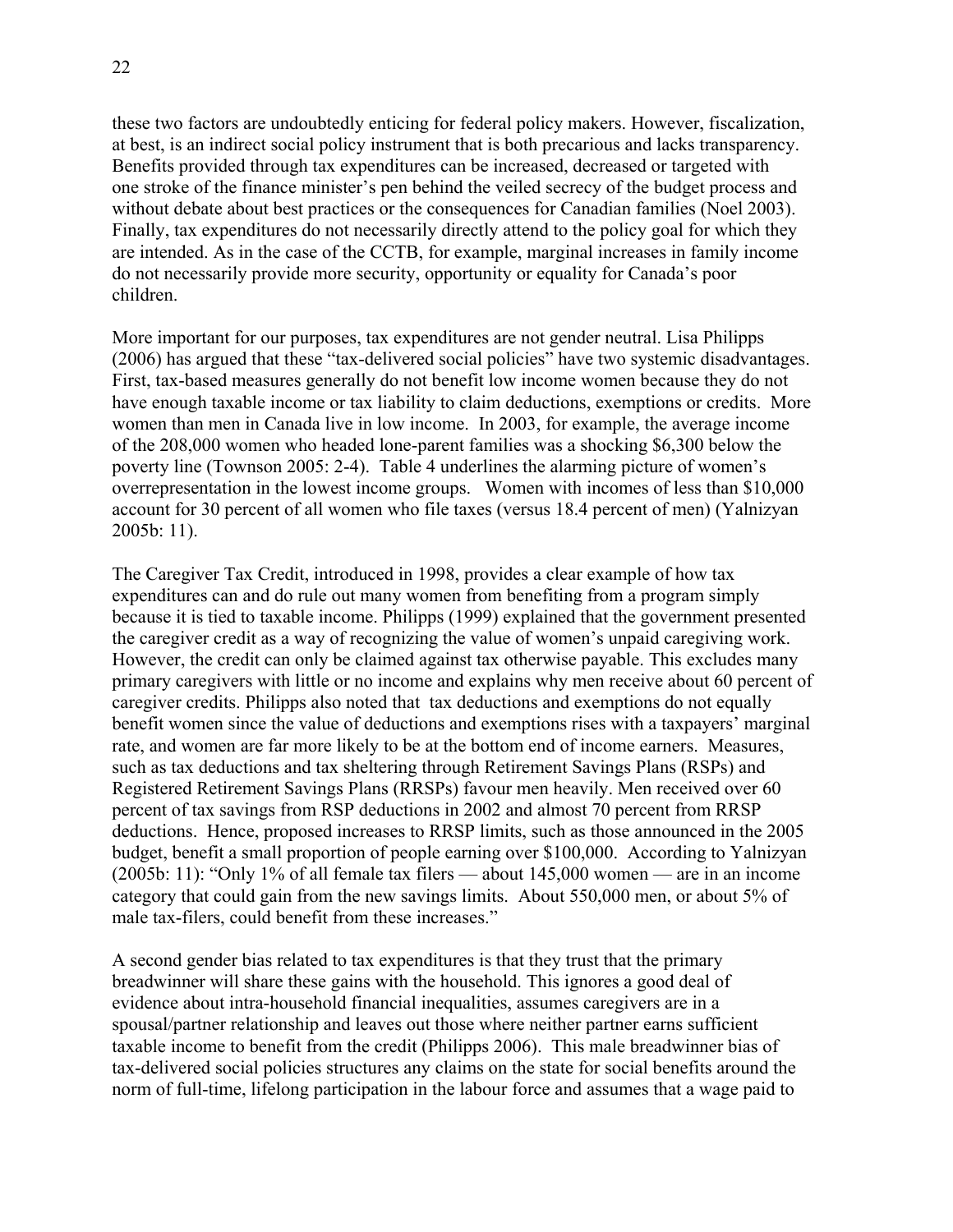the male breadwinner provides for the cash needs of a set of dependants, leaving women with little or no autonomy of decision making and control (Elson and Cagatay 2000: 1355). Tax expenditures extended to the family also tend to mask what Lister (2004: 56) called feminized "hidden poverty" within families. Sociologists have long demonstrated that neither income nor consumption is evenly distributed within families when family incomes increased. Instead, women are more likely to sacrifice for other family members, especially for their children.

|                     | Percent--  |            |            |      |       |       |
|---------------------|------------|------------|------------|------|-------|-------|
|                     | Men        | Women      | Total      | Men  | Women | Total |
| All tax filers      | 11,187,840 | 11,665,820 | 22,853,660 | 100  | 100   | 100   |
| Taxable             | 8,423,180  | 7,092,990  | 15,516,170 | 75   | 61    | 68    |
| Non-taxable         | 2,764,650  | 4,572,830  | 7,337,480  | 25   | 39    | 32    |
| All tax filers      |            |            |            |      |       |       |
| Under \$10,000      | 2,056,030  | 3,467,500  | 5,523,530  | 18.4 | 29.7  | 24.2  |
| Less than $$15,000$ | 3,127,550  | 3,833,390  | 6,960,940  | 28.0 | 32.9  | 30.5  |
| Less than $$20,000$ | 4,059,500  | 4,411,350  | 8,470,850  | 36.3 | 37.8  | 37.1  |
| Less than $$25,000$ | 4,884,280  | 5,001,350  | 9,885,630  | 43.7 | 42.9  | 43.3  |
| Less than $$30,000$ | 5,688,050  | 5,706,390  | 11,394,440 | 50.8 | 48.9  | 49.9  |
| Over \$100,000      | 548,130    | 144,480    | 692,610    | 4.9  | 1.2   | 3.0   |

**Table 4: Who Benefits? The Distribution of Tax Filers** 

Source: CCRA (2004).

The CCTB, the most significant tax-delivered social policy introduced in the past decade, has improved the purchasing power of increasingly greater numbers of low- and middleincome Canadian families. Similar to the American federal government's Earned Income Tax Credit (EITC), or the United Kingdom's Working Families Tax Credit, the CCTB aims to increase the purchasing power of families with children, especially the working poor. It is represented as a fiscal lever, which addresses the complex and multi-causal problem of child poverty. Yet, according to the federal government, this tax benefit also addresses women's equality. In 2005, then Minister of Finance Ralph Goodale indicated that the federal government considered the CCTB to be an initiative, which demonstrated that the federal government takes "gender issues very seriously" and is committed to "the principles of gender equality."<sup>7</sup> This statement reveals a central assumption informing social policy change in the last decade: the feminization of poverty and broader gender equality goals can be subsumed under the categories of child poverty and child care. However, the proposition that "what is good for the child is good for the mother" is not born out in poverty statistics. In fact, the reverse formulation is probably more accurate.

As many commentators have underlined, the very design of the CCTB, and especially the NCBS, has had the unintended consequence of aggravating the poverty experienced by sole mothers on social assistance in Canada. As discussed above, the CCTB initiative allows provincial governments to claw back the NCBS from welfare families with the understanding that these savings would be spent on additional supports and services for poor families. As of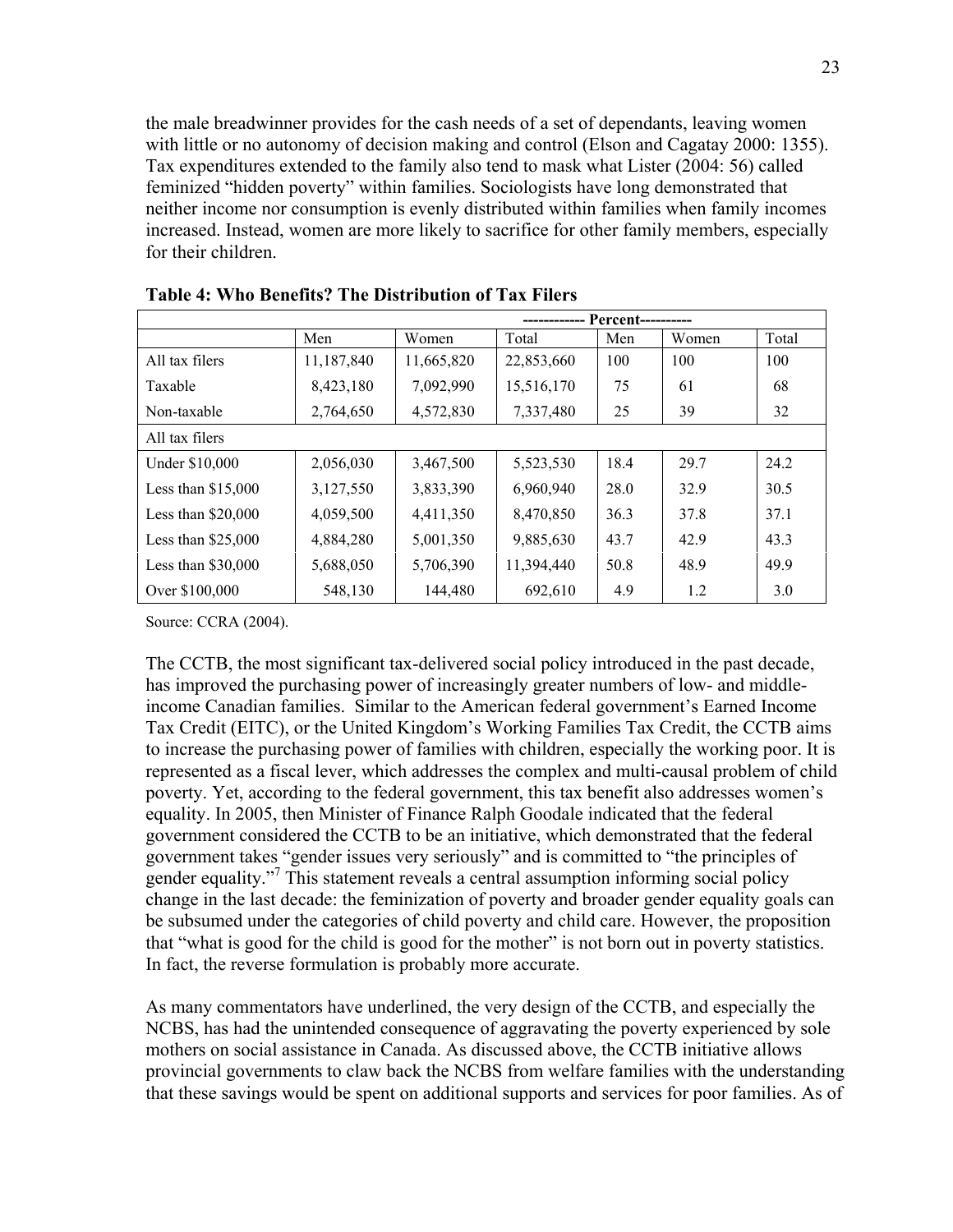2004, Prince Edward Island, Ontario,<sup>8</sup> Saskatchewan, British Columbia and the three territories continued to exercise this option (NCW 2005: x).

The issues of whether and how provinces claw back the NCBS has further fragmented and complicated Canada's social assistance architecture. As the National Council of Welfare (2005: 15) argued, it also "discriminates against welfare families and especially single parent families on welfare. Most poor single-parent families are headed by women, so the clawback also discriminates against women." According to the Council's estimates, 11 percent of the 1.3 million Canadian families eligible to receive the NCBS are denied this benefit (54.4 percent) of families with children on welfare across Canada). The Council (2005: x) concluded that the "clawback and the current funding arrangements for welfare are blatant and long-standing examples of bad social policy, and bad social policy almost inevitably produces bad results."

The fragmentation and erosion of Canada's social assistance regime during the past decade also can be clearly tracked across the provinces and territories. Since the late 1980s, all the provinces have systematically cut away at their income and support programs of last resort without making any appreciable reinvestments to support Canada's poorest citizens. After a decade of social policy reform, social assistance rates have dropped dramatically to their lowest levels since the 1980s (after adjusting for inflation) and show little sign of abating. The National Council of Welfare (2005: ix) reported that between 2003 and 2004, among the 52 calculations it makes with respect to welfare rates for different household types across 13 jurisdictions, fully 86 percent were lower than the year before.

The elimination of the minimal conditions attached to CAP effectively freed the provinces from the legislative requirement to provide assistance to those in need regardless of category. Throughout the late 1990s, the provinces variously responded by reducing social assistance payments, especially for those categorized as "single employables," creating American-style work-for-welfare regimes, denying support to some and tightening eligibility for others, and reducing work exemption periods for new mothers (Rice and Prince 2004). By 2003, all of the provinces had adopted some form of "active welfare" model, which requires welfare recipients to engage in some form of paid or voluntary work, training program or job search activity to qualify for social assistance (Jenson 2003).

Although Quebec experimented with a form of workfare in the 1980s, Alberta was a policy leader in the 1990s, embracing active welfare policies that aim to help "people to regain independence through employment and training" (NCW 2003: 71) or what others have termed "the shortest route to paid employment." Beginning in the fall of 1993, social assistance benefits were reduced by 13 percent for single parents and 12 percent for couples with two children, and shelter allowances were reduced. The Supports for Independence (SFI) program required mandatory employment training while recipients who either lived with a relative or in a common-law relationship or refused or quit work forfeited some or all of their benefits. While those categorized as single employable adults felt the brunt of the cuts, policy for single parents was also changed, requiring this group to look for work or take up training once their youngest child was six months of age. At the same time, people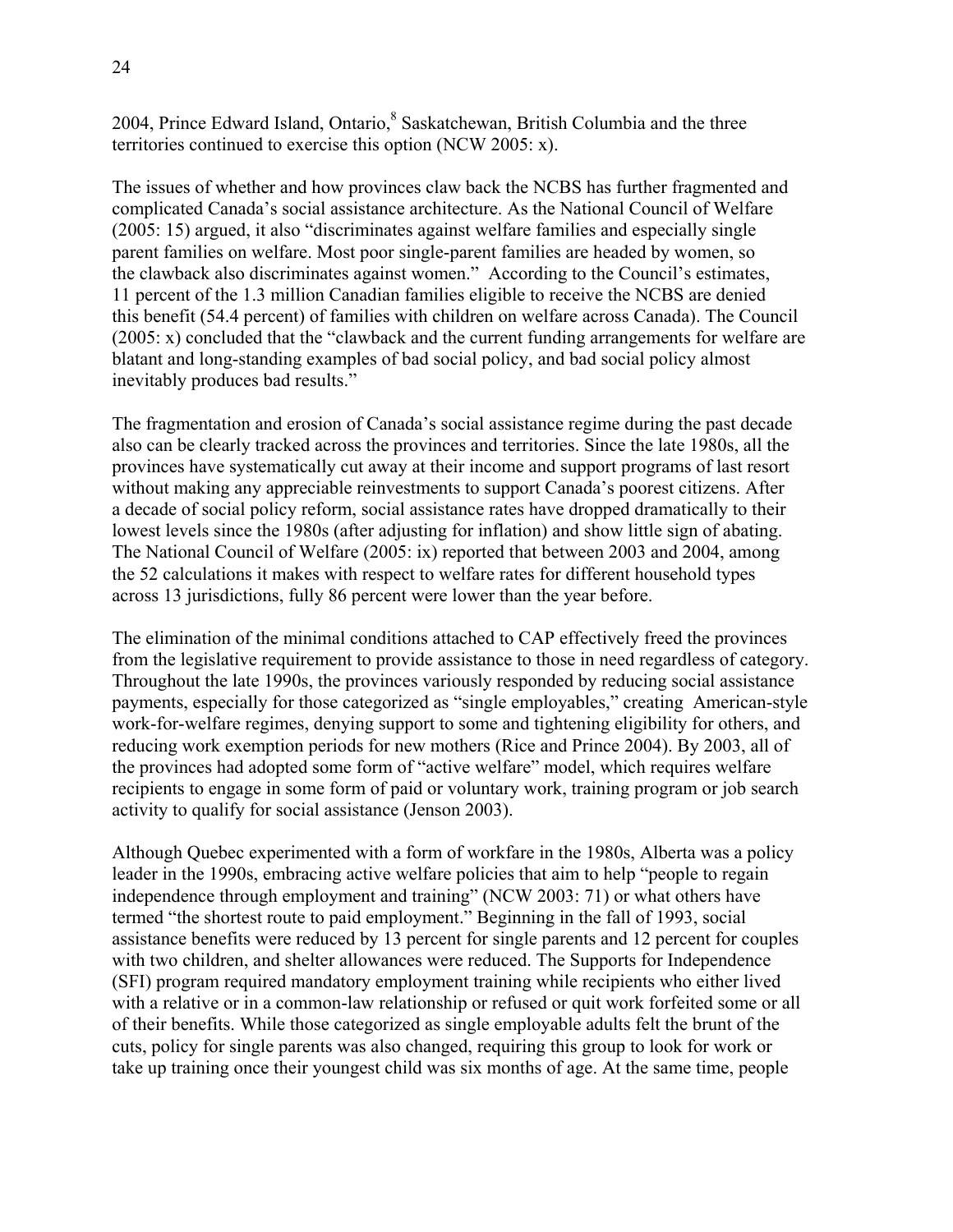with a disability were moved from welfare to a separate program called Assured Income for the Severely Handicapped (AISH), which has strict eligibility requirements (NCW 1997).

The Alberta government argued that these changes were necessary to "ensure that those on social assistance received a level of support not exceeding that earned by working Albertans" (Boessenkool 1997: 6). It is worth noting that, throughout this period, Alberta enforced a minimum wage, which was well below the Canadian average. More recently, Alberta has redesigned its social assistance regime to put more emphasis on paving the shortest road to work. While the new *Income and Employment Supports Act* or Alberta Works eliminates the SFI entitlements, it provides enhanced health coverage and childsupport services for those in training programs. According to the minister responsible, the new program attempts to make "a direct link between social policy and labour policy" (Cryderman 2004: A7). Since the 1993 cuts, Alberta welfare rates have seen only one increase of approximately \$20 a month (*Edmonton Journal* 2005: A18).

In 1995-96, Ontario's newly elected Harris Government quickly followed the Alberta example with a harsher social assistance regime more closely modelled after the Wisconsin welfare reform called Wisconsin Works. Social assistance levels for all categories of recipients (except seniors and those with a disability) were cut by about 22 percent. Those in common-law relationships were deemed ineligible for social assistance, the spouse-in-thehouse rule was reinstated and Ontario Works, a mandatory work-for-welfare scheme, was introduced. Social assistance recipients were required to engage in paid or voluntary work in order to receive and maintain benefits. Moreover, individuals in the workfare program were prohibited from unionizing to ensure minimally acceptable working conditions, even though, later in the decade, this restriction was deemed, by the United Nations, as a violation of the UN Covenant on Economic, Social, and Cultural Rights (Bashevkin 2002: 84). After a decade, however, the mandatory work program has received very mixed reviews. Work for welfare programs have proven to be very costly and difficult to administer and evaluate with respect to best practices. There have been ongoing difficulties in finding paid work for those categorized as employable and thus many meet their hourly requirements by working as parttime or casual volunteers for business, government or community organizations. Studies report that there is a very high unemployment rate (27 percent) among those pushed off of social assistance (Kitchen 2005).

British Columbia, following the examples Alberta, Ontario and selected American states, introduced Canada's most stringent social assistance regime in 2002. The B.C. *Employment and Assistance Act* cut the social assistance budget by approximately 25 percent, reduced benefits to single parents and employable individuals, varying by age, from \$43 to as much as \$98 a month, cut shelter, crisis and child-care allowances for the poor, enhanced its workfare component, eliminated earned income exemptions and, a first in Canada, introduced a time limit on the receipt of social assistance benefits. "Employable clients," over the age of 19, are limited to a total of 24 cumulative months of assistance within any five-year period (BC Employment and Assistance 2004). While this new regime effectively reduced the province's welfare rolls by 42 percent between 2001-2005, similar to other welfare-to-work programs in both Canada and the United States, the plan has hit a number of significant roadblocks. The program was revised in 2004 to increase the number of exemptions from the two year cut-off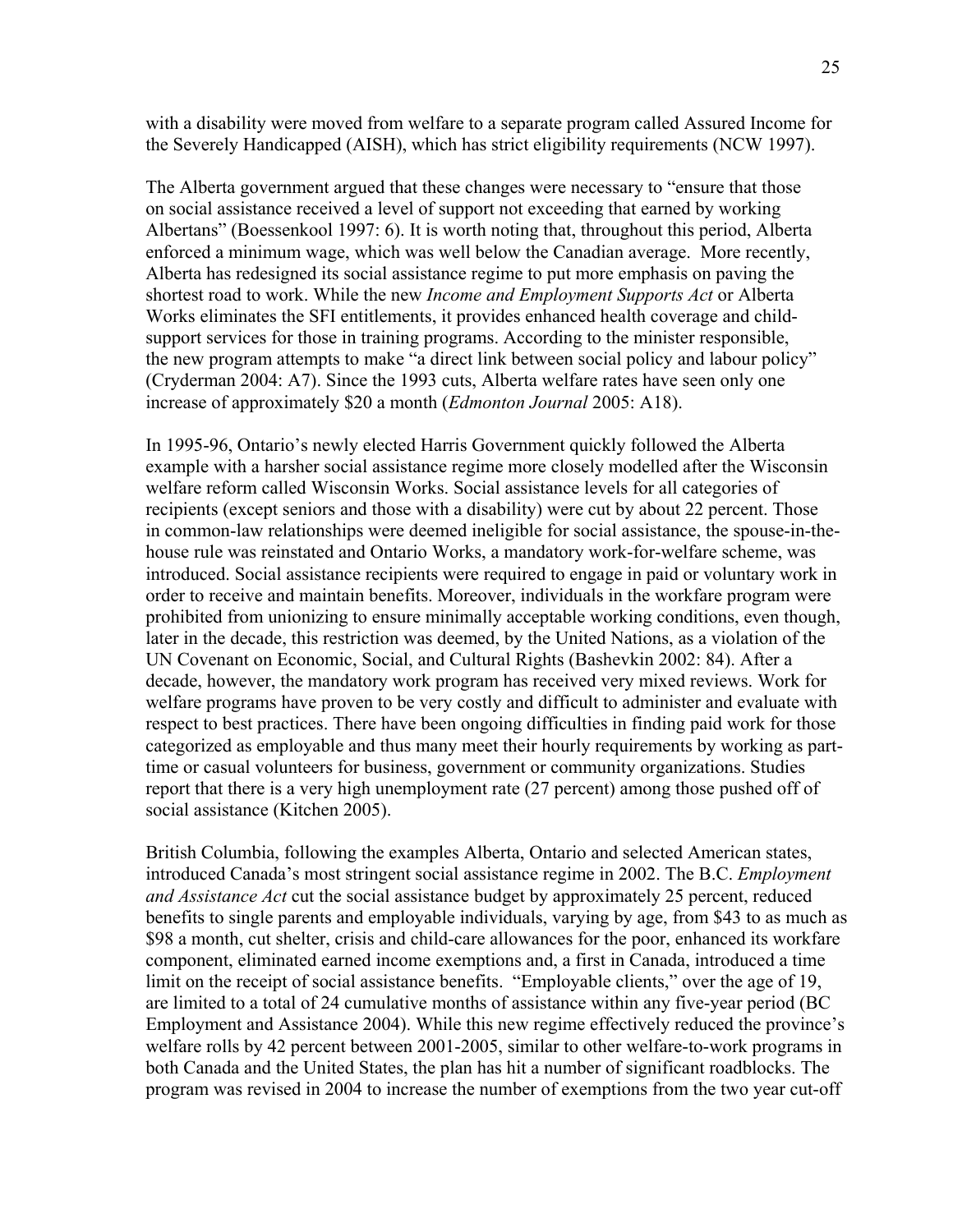measure. Moreover, the government's 2005 review of the program found that it cost far more than expected (\$10,770) to move a person from welfare to work and failed to move people quickly into the paid labour force. Half of those trained for work, under the program, could not find jobs afterward. The program is being redesigned to contract out employment and job-training programs to private sector providers (Matas 2005: A6).

Many policy analysts argue that Canada's poverty rates remain high largely because of the changes in EI and provincial social assistance regimes that have been implemented in the past decade, leading to the well-grounded contention that Canadian governments fail the most vulnerable citizens (Rice 2002: 116). The proportion of Canadians receiving social assistance has dropped significantly in the past decade — nationally, from 10.4 percent in 1993 to 5.5 percent in 2003. The provinces registering the greatest reductions in the number of social assistance recipients, during this decade, were Alberta (-70.5 percent), New Brunswick<sup>9</sup> (-50.1 percent), Ontario (-47.6 percent) and British Columbia (-44.1 percent) (Roy 2004: 3.2). It is difficult to assess the degree to which these declines can be attributed to government programs or to a growing economy. The national economy tottered on the verge of a deep recession in the early 1990s when the provinces' welfare rolls peaked. At the same time, social assistance benefits remain inadequate considering that, in recent years, there has been both reduced demand for social assistance and healthy economic growth. To put it more bluntly, Canada's governments have more fiscal room to enhance social assistance benefits but, instead, they have actually decreased them, often dramatically.

Tables 5 and 6 tell part of this story, first for single parents who have tended to fare slightly better than other categories of social assistance recipients and, second, for all categories of welfare recipients. Table 5 shows the peak year for welfare benefits for a singe-parent, onechild family, indicating benefit levels for both 1994 and 2004 (in 2004 constant dollars), and the percentage across this decade. It shows that for three of the 13 provincial and territorial jurisdictions, welfare benefits for single parents peaked after the introduction of the CHST. Moreover, in all jurisdictions save Yukon, welfare benefits have declined, in some cases quite significantly. In eight of the jurisdictions, the decline has been at or greater than 20 percent. Some of the most dramatic declines have been experienced in Canada's richest provinces: Ontario (-37 percent), British Columbia (-28 percent) and Alberta (-20 percent). The decline in welfare benefits for single parents in Alberta since its peak year in 1986 is about 61 percent.

Table 6, using 2001 data and total welfare income (including basic social assistance, additional benefits, the CCTB, provincial/territorial benefits, the federal GST credit and provincial tax credits) shows the adequacy of welfare benefits as a percentage of the poverty line. For single employables, the range is between 20 percent of the poverty line in Newfoundland and Labrador to 37 percent of the poverty line in Saskatchewan. Benefits for persons with a disability have settled around 50 percent of the poverty line for all provinces except Ontario. Benefits for single parents range from 73 percent of the poverty line in Newfoundland and Labrador to a low of 49 percent in Alberta. Finally, the range for couples with children ranges from 48 percent in Quebec to 64 percent of the poverty line in Prince Edward Island. These data underline the fragmentation, erosion and inadequacy of social assistance rates across Canada.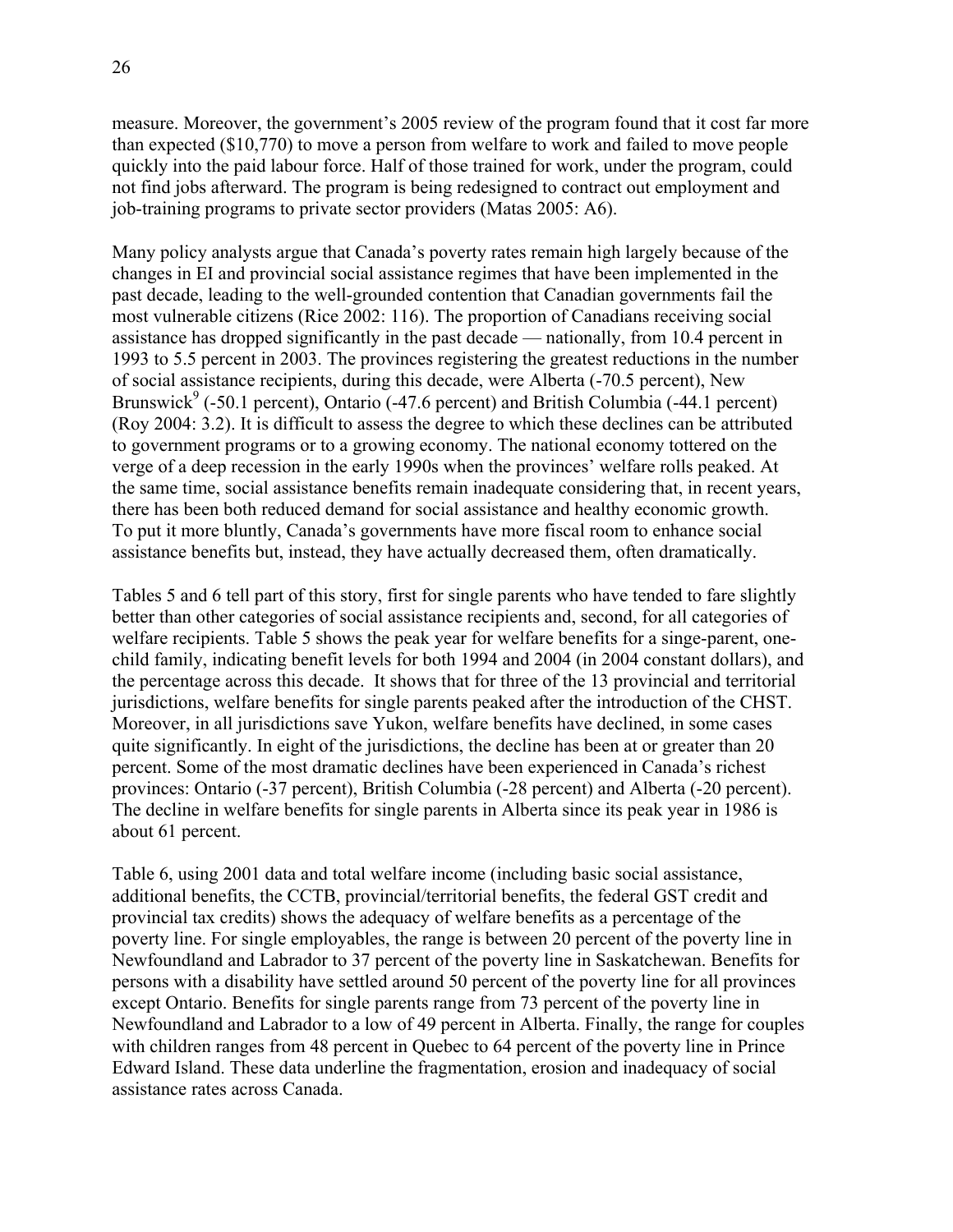While it is impossible to review the diversity of provincial and territorial social policy initiatives that have been adopted by the provinces since the introduction of the CHST, a few generalizations are warranted. First, all the provinces now frame the goals of their social assistance policies in terms of getting people off welfare and into the paid labour force, even if employment is in dead end jobs that are unlikely to lift people out of poverty (Jenson 2003: 35). Second, the broader principles of social citizenship, poverty eradication and social inclusion are almost entirely absent as motivating principles for provincial and territorial social policy reform during the past, with the possible exception of Quebec. Early in the new millennium, the Quebec National Assembly unanimously adopted Bill 112, a national strategy to combat poverty and social exclusion. Unique in North America, the Bill's preamble expresses "the desire of Quebec society as a whole to act in a coordinated manner and pursue a course of action designed to combat poverty and social exclusion."<sup>10</sup> The initiative identifies poverty as an obstacle to the protection of and respect for human dignity. Yet, the striking feature about this law as well as all federal and provincial social policy reform over the past decade is the systematic erasure of gender both in rhetoric and substance. As the report underlines, poverty and low income in Canada are decidedly, systemically, invariably gendered. Lister (2004: 55) underlined the point that "gender constitutes the most profound differentiating division — a gendered analysis of poverty reveals not simply its unequal incidence but also that both cause and effect are deeply gendered. The conceptual and methodological implications go well beyond adding women in."

|                           | Peak Year | 1994   | 2004   | % Change |
|---------------------------|-----------|--------|--------|----------|
| Newfoundland and Labrador | 1992      | 13,469 | 11,761 | $-13$    |
| Prince Edward Island      | 1986      | 12,635 | 10,077 | $-20$    |
| Nova Scotia               | 1989      | 12,630 | 9,217  | $-27$    |
| New Brunswick             | 1997      | 11,333 | 9,922  | $-12$    |
| Ouebec                    | 1994      | 13,788 | 10,910 | $-21$    |
| Ontario                   | 1992      | 17,110 | 10,784 | $-37$    |
| Manitoba                  | 1992      | 11,525 | 9,636  | $-16$    |
| Saskatchewan              | 1986      | 12,416 | 9,068  | $-27$    |
| Alberta                   | 1986      | 10,994 | 8,784  | $-20$    |
| British Columbia          | 1994      | 14,309 | 10,311 | $-28$    |
| Yukon                     | 1997      | 15,682 | 16,526 | 10       |
| Northwest Territories     | 1993      | 22,920 | 18,291 | $-20$    |
| Nunavut                   | 1999      |        | 18,392 |          |

**Table 5: Welfare Benefits in the Provinces and Territories, 1994-2004 (single-parent, one-child family, 2004 constant dollars)**

Source: NCW (2005). Welfare incomes for 2004, calculated from tables 4.1 and 4.2.

Of all the shifts in Canada's social policy regime in the past decade, the erasure of gender, gender differences and differences within gendered categories is perhaps the most pronounced and inexplicable. This erasure helps account for persistent differences among men and women and among women themselves with respect to poverty, income and life chances.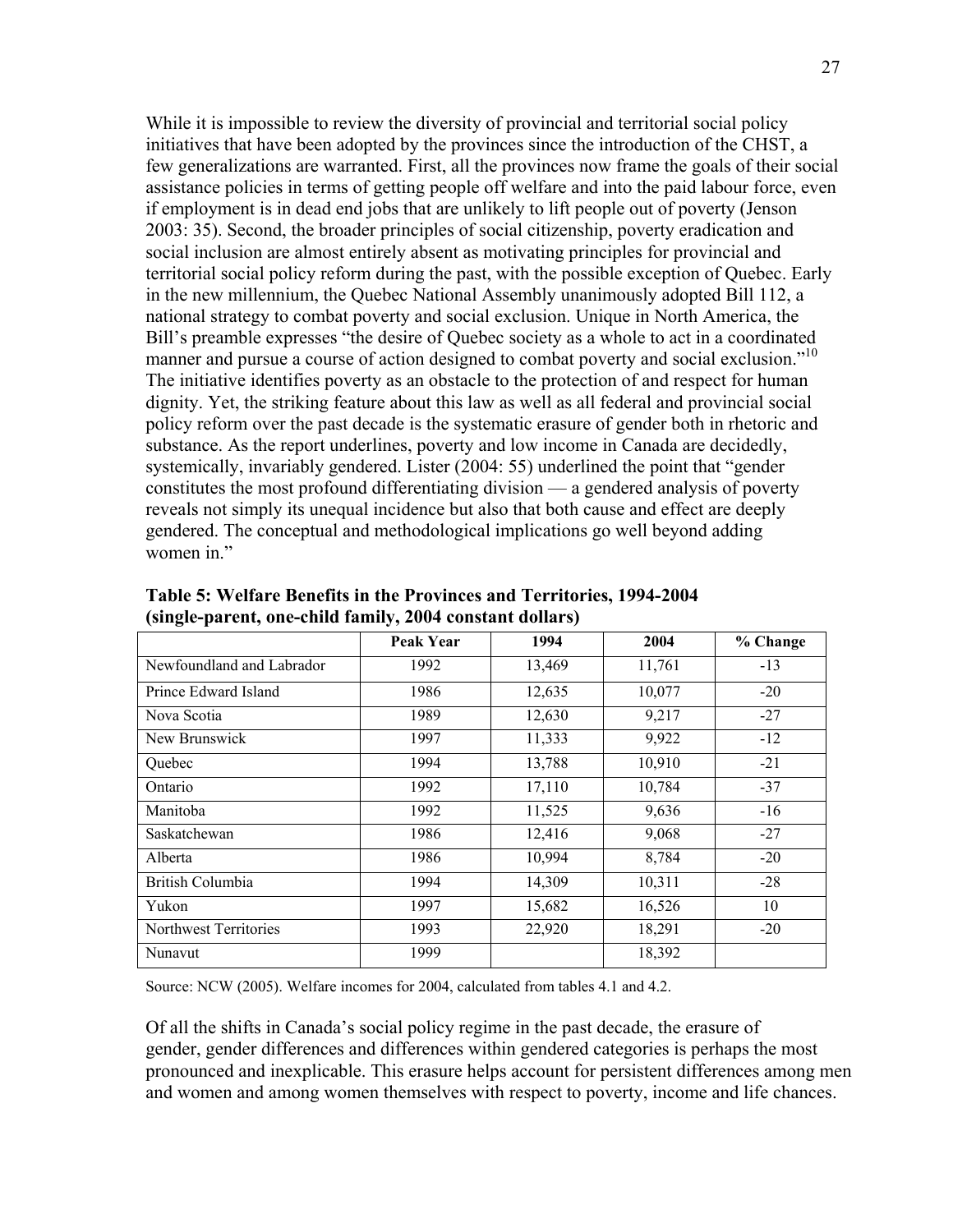This inattention to gender also helps account for the failure of successive governments to crack the problem of child poverty in Canada. Poor children live in poor families, disproportionately in female-headed, sole-parent families. Tax benefits for children "neglect the fact that female labour force participation is inextricably linked both to women's role as primary caregiver and the burden of unpaid labour. It is also linked to structural barriers within the paid labour market, such as discrimination and occupational segregation" (Paterson et al. 2004: 139). As Vosko (2002: 189) rightly observed of recent social policy reform, "the absence of gendered provisions does not amount to gender-neutral consequences." In the next chapter, we explore the factors underpinning the disappearance of the gendered subject in Canadian social policy reform.

|                          | <b>Total Income</b>       | <b>Poverty Line</b> | <b>Total Welfare</b> |
|--------------------------|---------------------------|---------------------|----------------------|
|                          | \$                        | S                   | Income as % of       |
|                          |                           |                     | <b>Poverty Line</b>  |
|                          | Newfoundland and Labrador |                     |                      |
| Single employable        | 3,276                     | 16,167              | 20                   |
| Person with a disability | 8,902                     | 16,167              | 55                   |
| Single parent, One child | 14,670                    | 20,209              | 73                   |
| Couple, two children     | 17,474                    | 30,424              | 57                   |
|                          | Prince Edward Island      |                     |                      |
| Single employable        | 5,846                     | 16,055              | 36                   |
| Person with a disability | 8,772                     | 16,055              | 55                   |
| Single parent, one child | 12,530                    | 20,070              | 62                   |
| Couple, two children     | 19,399                    | 30,214              | 64                   |
|                          | Nova Scotia               |                     |                      |
| Single employable        | 4,817                     | 16,167              | 30                   |
| Person with a disability | 8,312                     | 16,167              | 51                   |
| Single parent, one child | 12,250                    | 20,209              | 61                   |
| Couple, two children     | 18,353                    | 30,424              | 60                   |
| New Brunswick            |                           |                     |                      |
| Single employable        | 3,374                     | 16,167              | 21                   |
| Person with a disability | 6,902                     | 16,167              | 43                   |
| Single parent, one child | 12,888                    | 20,209              | 64                   |
| Couple, two children     | 16,206                    | 30,424              | 53                   |
| Ouebec                   |                           |                     |                      |
| Single employable        | 6,415                     | 18,849              | 34                   |
| Person with a disability | 9,314                     | 18,849              | 49                   |
| Single parent, one child | 13,318                    | 23,561              | 57                   |
| Couple, two children     | 16,919                    | 35,471              | 48                   |

|                                | Table 6: Canadian Welfare Incomes as a Percentage of the Poverty Line by Family |
|--------------------------------|---------------------------------------------------------------------------------|
| <b>Type and Province, 2001</b> |                                                                                 |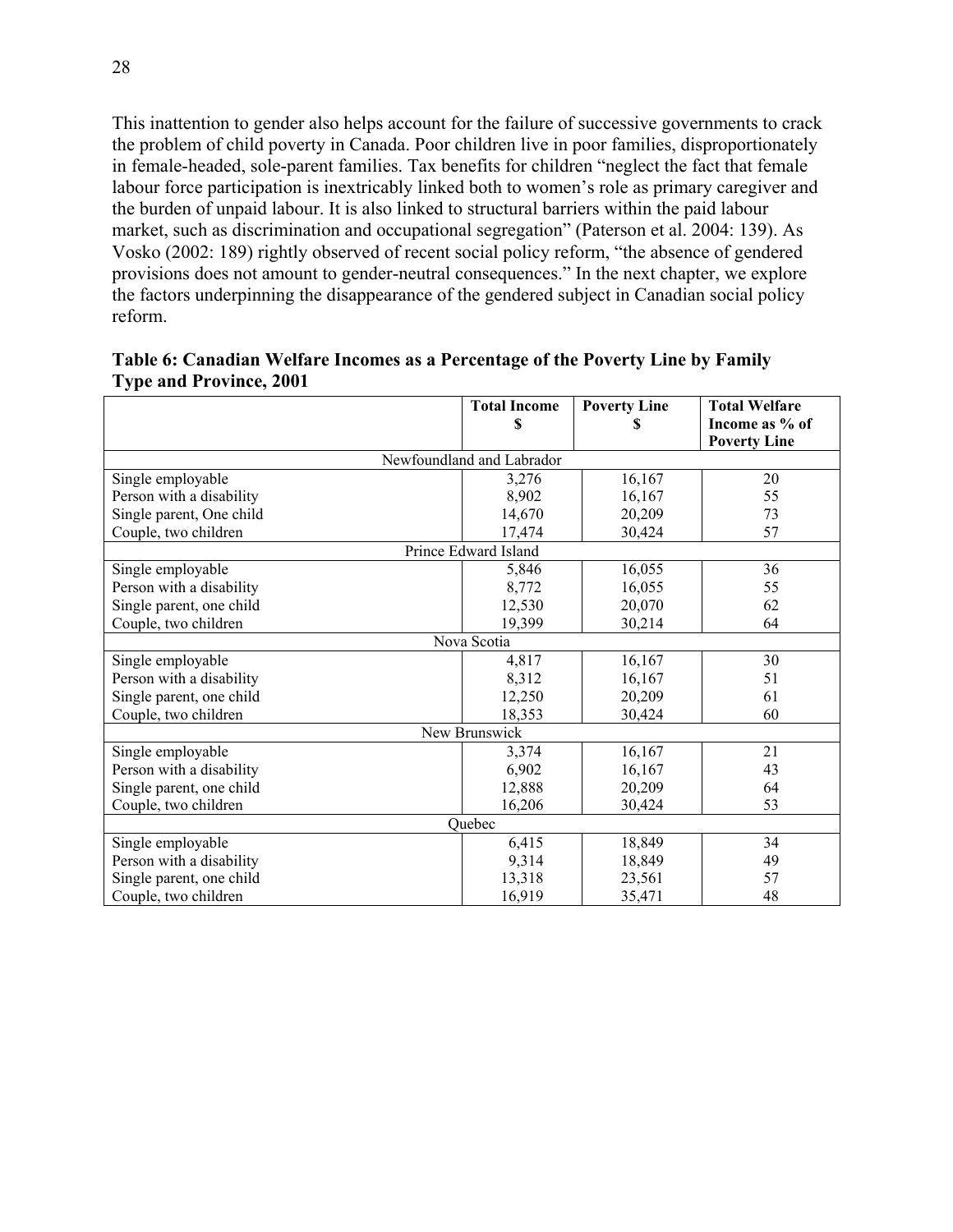Table 6 (cont'd)

|                          | <b>Total Income</b> | <b>Poverty Line</b> | <b>Total Welfare</b> |
|--------------------------|---------------------|---------------------|----------------------|
|                          | \$                  | \$                  | Income as % of       |
|                          |                     |                     | <b>Poverty Line</b>  |
|                          | Ontario             |                     |                      |
| Single employable        | 6,829               | 18,849              | 36                   |
| Person with a disability | 11,763              | 18,849              | 62                   |
| Single parent, one child | 13,828              | 23,561              | 59                   |
| Couple, two children     | 18,330              | 35,471              | 52                   |
|                          | Manitoba            |                     |                      |
| Single employable        | 5,558               | 18,849              | 29                   |
| Person with a disability | 8,352               | 18,849              | 44                   |
| Single parent, one child | 12,330              | 23,561              | 52                   |
| Couple, two children     | 17,725              | 35,471              | 50                   |
|                          | Saskatchewan        |                     |                      |
| Single employable        | 5,978               | 16,167              | 37                   |
| Person with a disability | 8,662               | 16,167              | 54                   |
| Single parent, one child | 12,367              | 20,209              | 61                   |
| Couple, two children     | 18,210              | 30,424              | 60                   |
| Alberta                  |                     |                     |                      |
| Single employable        | 5,030               | 18,849              | 27                   |
| Person with a disability | 7,596               | 18,849              | 40                   |
| Single parent, one child | 11,619              | 23,561              | 49                   |
| Couple, two children     | 18,395              | 35,471              | 52                   |
| <b>British Columbia</b>  |                     |                     |                      |
| Single employable        | 6,457               | 18,849              | 34                   |
| Person with a disability | 9,782               | 18,849              | 52                   |
| Single parent, one child | 14,069              | 23,561              | 60                   |
| Couple, two children     | 18,412              | 35,471              | 52                   |

Note:

"Total welfare income" includes all income from basic social assistance, additional benefits, the Canada Child Tax Benefit, provincial/territorial child benefits, the federal Goods and Services Tax (GST) credit and provincial/territorial tax credits.

Source: Prepared by the Canadian Council on Social Development, using NCW (2002).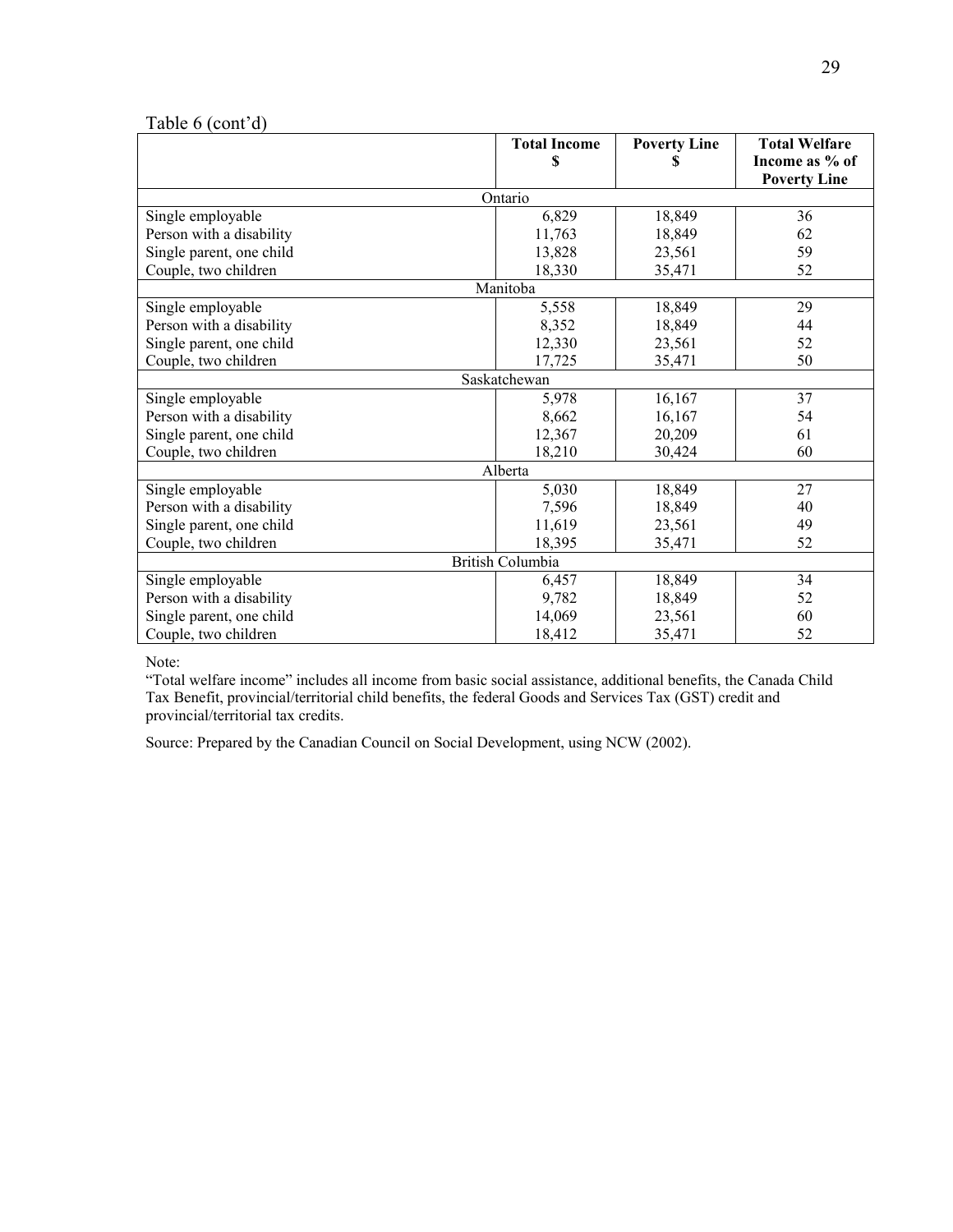## **4. GENDER-BASED POLICY CAPACITY**

In the past 30 years, Canadians have witnessed both a marked rise and precipitous decline in the importance attributed to gender in the development of social policy and in the pursuit of the broader social goals of gender equality and inclusive citizenship. Although gender continues to be a central factor informing policy development among international institutions, such as the United Nations, various international development agencies and, to a lesser extent, the European Union, it has progressively fallen off the political radar in many western democracies. This is especially the case in Anglo-American democracies, such as Canada and Australia, where neo-liberal governing assumptions have been embraced. During the past decade, the discourses and strategies associated with the policy goal of achieving gender equality have been systematically displaced through the prioritization of child and family centred initiatives, market principles and individual self-reliance (Brodie 2002). The combined effect of these new currents in social policy thinking, as Anne Summers (2003: 6), a former head of the Australian Office of the Status of Women, has observed, suggests that "we have come to the end of equality."

The progressive erasure of gender as a fundamental variable in both the conceptualization and implementation of social policy has been attributed to many diverse factors, among them, the apparent cyclical nature of the women's movement, the ascendancy of market thinking inside of government, the institutionalization of the women's movement, the fragmentation of the women's movement, a backlash against feminism and the rise of social conservatism (Sawer 2006). Although each of these broader social changes has obvious implications for the political currency of gender, this section of the report largely focusses on the forces impacting on the capacities of gender-based policy machinery, within the federal government and in the provinces, to influence social policy development and implementation.

The development of gender-based policy units within the Canadian federal government has a long history, dating back to the establishment of the Women's Bureau within the Ministry of Labour in 1954. Following the lead of the International Labour Organization (ILO), the Women's Bureau tracked women's participation in the paid labour force and was instrumental in the development of equal pay legislation in 1956 and maternity leave legislation in 1971 (Burt and Hardman 2001: 201-202). During these early years, Saskatchewan also established a women's bureau with its labour ministry. As Table 7 demonstrates, however, federal gender-based policy machinery became more elaborate during two periods: first in the early 1970s and again in the mid-1990s. During both periods, Canadian institutional capacity building corresponded to and interacted with key gender-based initiatives undertaken by the United Nations, especially those arising from the UN International Decade of Women (1975-1985) and the Beijing Platform for Action (1995).

In the early 1970s, Canada emerged as a leader among developed countries with respect to the development of policies and agencies designed to enhance the status of women in all sectors of society and provide them with points of entry into the policy-making process. The 1970 Report of the Royal Commission on the Status of Women (RCSW) was instrumental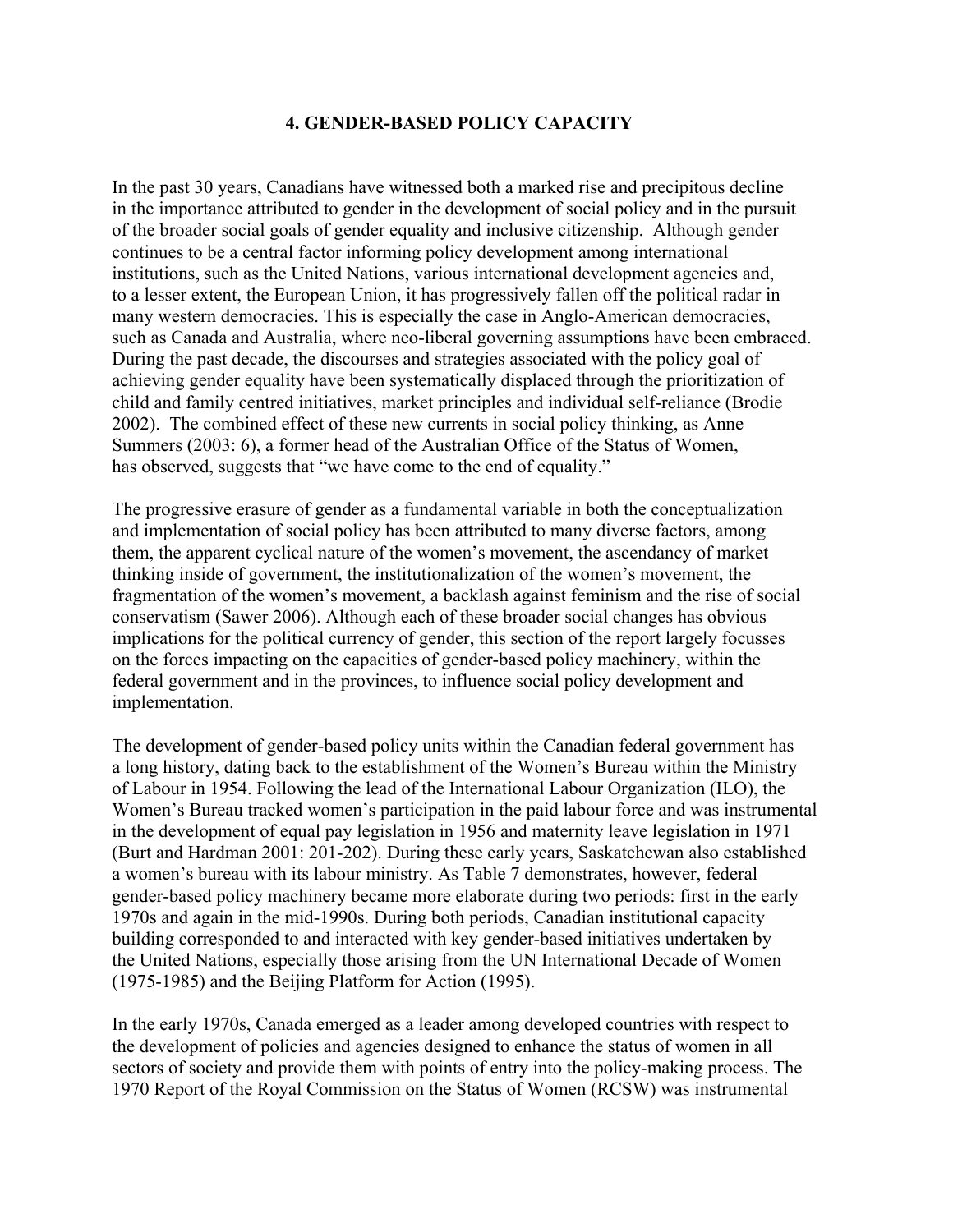to this process. The idea of establishing such a commission had been pushed by a national coalition of women's groups during the 1960s, especially after a similar task force was appointed in the United States by the Kennedy Administration. In 1966, the Pearson Government appointed journalist Florence Bird to head a royal commission and directed it to "recommend what steps might be taken by the Federal Government to ensure for women equal opportunities with men in all aspects of Canadian society" (Canada 1970: vii). In all, the Commission made 167 recommendations, some 122 of which were exclusively federal responsibilities. The RCSW is widely recognized as having set much of the political and legislative agenda for the Canadian women's movement for the 1970s and beyond (Brodie 1995: 42-44).

| 1954  | Women's Bureau (Department of Labour)                                                  |
|-------|----------------------------------------------------------------------------------------|
| 1970  | Royal Commission on the Status of Women                                                |
| 1971  | Office of Coordinator for Status of Women (Privy Council Office)                       |
| 1972  | Women's Program (Secretary of State)                                                   |
| 1973  | Canadian Advisory Council on the Status of Women (CACSW)                               |
| 1976  | Status of Women Canada                                                                 |
|       | Minister Responsible for the Status of Women                                           |
| 1993  | Women's Bureau moved (to Strategic Policy Branch HRDC)                                 |
| 1995  | Canada commits to Bejiing Platform                                                     |
|       | CACSW disbanded                                                                        |
|       | Women's Program Integrated into Status of Women Canada                                 |
|       | Minister of State Responsible for the Status of Women downgraded to Secretary of State |
| 1996  | Setting the Stage for the Next Century: The Federal Plan for Gender Equity             |
| 1998- | Office of Senior Advisor on Aboriginal Women's Issues and Gender Equality              |
|       | International Women's Equity Section (Foreign Affairs and International Trade)         |
|       | Gender Equality Division (Canadian International Development Agency)                   |
|       | Women's Health Bureau (Health Canada)                                                  |

**Table 7: Building Federal Gender-Based Policy Machinery**

Sources: SWC (2002: 8-13); Burt and Hardman (2001: 201-222).

One of the most immediate impacts of the Royal Commission was the elaboration of a network of gender-based policy machinery within the federal government — one the most elaborate in the world at the time (See Table 7). In 1971, the Office of the Coordinator for the Status of Women was established within the Privy Council Office, and a year later the Women's Program was set up within the Citizenship Branch of the Secretary of State. Its mandate was "the development of a society in which the full potential of women as citizens is recognized and utilized" (Burt 1994: 216). This mandate reflected the prevailing governing philosophy at the time that state funding of disadvantaged groups enriched both Canadian democracy and the public policy process by making it more responsive to community needs and priorities. Guided by this commitment, federal funding for the Women's Program grew from a meagre \$233,000 in 1973 to \$12.4 million in 1987, leaving in its wake a mosaic of national feminist organizations with the resources to generate research on women's issues, lobby government and hold it accountable as well as a vibrant mix of grass-roots women's organizations that provided education, shelters and services to women marginalized by, for example, abuse, immigrant status and poverty (Burt and Hardman 2001: 204). In 1973, this gender-based infrastructure was further development with the establishment of the Canadian Advisory Council on the Status of Women, an arm's length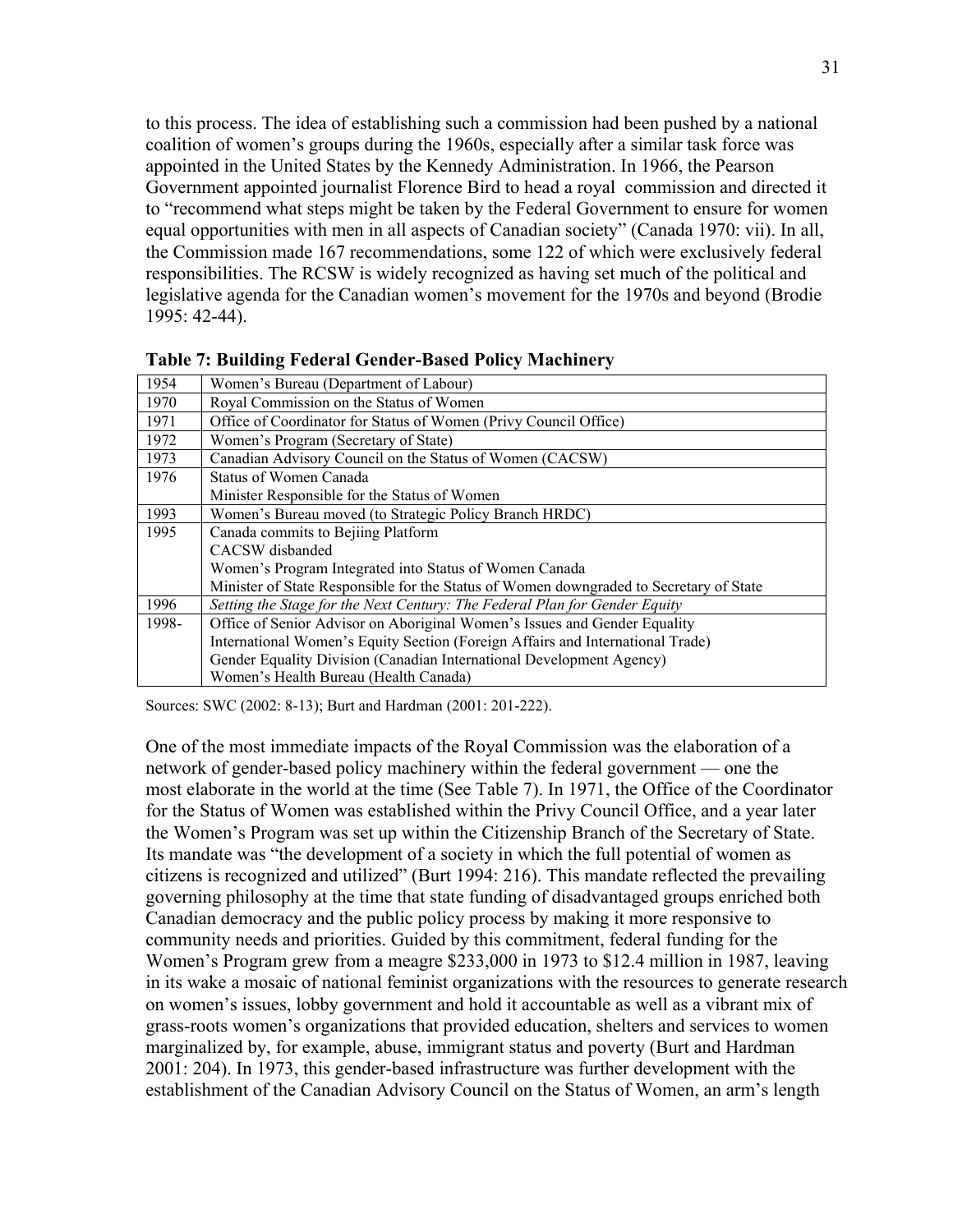organization, designed to provide policy advice to the federal government and to liaise with the organized women's movement. In 1976, the Office of the Coordinator was moved out of the Privy Council Office and expanded into an interdepartmental co-ordinating agency — Status of Women Canada — and linked into the federal cabinet through the creation of a Minister Responsible for the Status of Women.

By 1975, International Women's Year, the Canadian federal government had already built up the national machinery to advocate for women's equality within government, something the UN Plan for Action for the UN Decade of Women had called on member states to do. Indeed, by the end of the decade, about two thirds of UN member states established their own national machineries, many of which emulated the models already provided by such leader countries as Canada and Australia (Sawer 2006). Canada's "feminist state" had built within it:

- organizations designated, in contemporary terminology, to build "gender-based social capital," that is, to empower civil society groups to educate, provide services and make their demands known to government (through the Women's Program);
- an autonomous agency, designed to link academic, provincial and community policy networks to the federal government, to advocate on women's issues and provide policy advice (through the CACSW); and
- an interdepartmental agency within the federal bureaucracy to co-ordinate policy initiatives (Status of Women) and inform the Minister Responsible for the Status of Women who held a seat at the cabinet table.

During these years, many Canadian provinces also followed the federal example and set up some form of gender-based policy machinery or advisory mechanism. Because the history of these organizations is not well documented, it is difficult to provide a comprehensive account of gender-based policy capacity at the provincial level. Table 8 provides an overview of the origins and current status of these organizations based on documents, web searches and telephone interviews with provincial officials (see Appendix C). It shows that by the mid-1980s, most provinces had two, if not three, vehicles for policy advice. First, most provinces had some form of advisory council, which generally was created through provincial legislation, consisting of appointees supported by permanent employees or civil servants, and funded by government (in the earlier years, both provincial and federal). These advisory mechanisms predominantly reported either to the provincial executive office or to a minister responsible for the status of women. The table also shows that most provinces, especially during the 1980s, developed policy machinery inside of provincial bureaucracies in the form of a women's bureau, directorate or secretariat. British Columbia was unique in Canada, however, by establishing a line department, the Ministry of Women's Equality, in 1993. A self-standing gender-focussed ministry is generally considered to be an optimal organizational strategy to pursue gender-equality goals (Sawer 2006).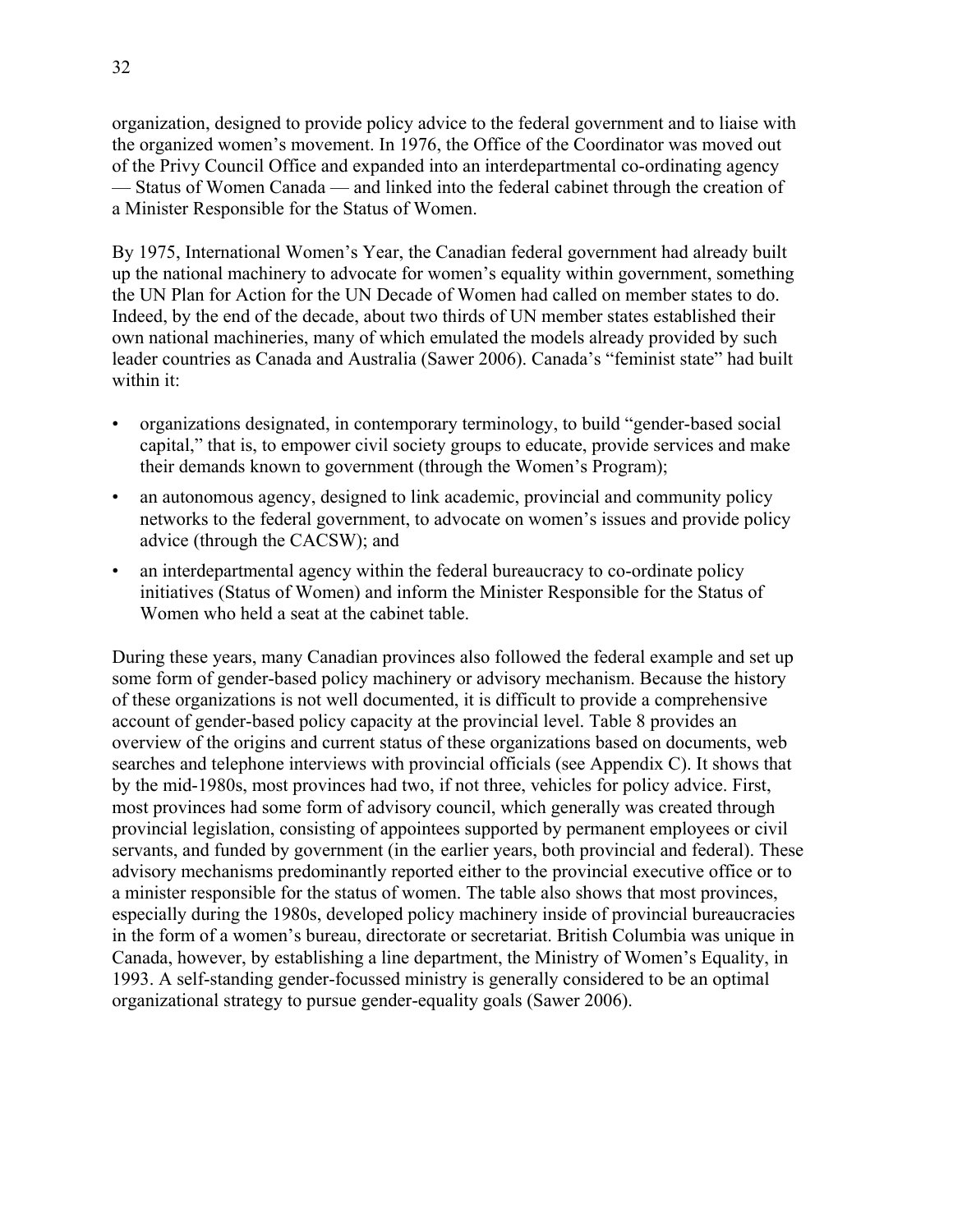**Table 8: Provincial Gender-Based Policy Machinery** 

| Alberta                      | The Alberta Advisory Council on Women's Issues, established in 1986 and officially<br>dissolved, through sunset legislation, in 1996.                                                                                                                                                                                                                                                                                                                                                                                                                                                                                                                                                                                                                          |
|------------------------------|----------------------------------------------------------------------------------------------------------------------------------------------------------------------------------------------------------------------------------------------------------------------------------------------------------------------------------------------------------------------------------------------------------------------------------------------------------------------------------------------------------------------------------------------------------------------------------------------------------------------------------------------------------------------------------------------------------------------------------------------------------------|
| <b>British</b><br>Columbia   | The Ministry of Women's Equality, first and only free-standing Canadian department for<br>gender equality, established in 1993 and dissolved in 2001, replaced by Women's Equality<br>and Social Programs Branch, a sub-unit of Ministry of Community, Aboriginal, and<br>Women's Services.                                                                                                                                                                                                                                                                                                                                                                                                                                                                    |
| Manitoba                     | The Manitoba Advisory Council established in 1982, formalized in legislation in 1987, and<br>renamed as Manitoba Women's Advisory Council in 1991. Most recently, the Advisory<br>Council has established a semi-autonomous connection to Manitoba Women's Directorate<br>(established in 1984), reporting through the Directorate to the Minister for the Status of<br>Women.                                                                                                                                                                                                                                                                                                                                                                                 |
| New Brunswick                | The Women's Issues Branch in Executive Council Office as well as New Brunswick<br>Advisory Council on the Status of Women, which was created and is funded by the provincial<br>government.                                                                                                                                                                                                                                                                                                                                                                                                                                                                                                                                                                    |
| Newfoundland<br>and Labrador | The Provincial Advisory Council on the Status of Women, established in 1980, funded by<br>and reporting annually to the House of Assembly as well as the Women's Policy Office,<br>housed within the Executive Council with the Assistant Deputy Minister on Women's Policy<br>reporting to the Minister Responsible for the Status of Women.                                                                                                                                                                                                                                                                                                                                                                                                                  |
| Nova Scotia                  | The Nova Scotia Advisory Council on the Status of Women merged with the Women's<br>Directorate, a provincial agency, in 1996. The Women's Directorate was created in 1988 and<br>reports to the Minister Responsible for the Status of Women.                                                                                                                                                                                                                                                                                                                                                                                                                                                                                                                  |
| Ontario                      | The Ontario Council on the Status of Women was established in 1973, dissolved in 1995, and<br>replaced by the Ontario Advisory Council on Women's Issues in 1996. The Ontario<br>Women's Directorate, housed in the Office of the Premier, was established in 1983. In 1995,<br>the Directorate was substantially reduced and its focus narrowed to advancing women's<br>economic equality and preventing violence against women. Ontario also has had a women's<br>bureau within the Ministry of Labour.                                                                                                                                                                                                                                                      |
| Prince Edward<br>Island      | The Prince Edward Advisory Council was established in 1975 through an order-in-council<br>and received full legislative standing in 1988 through the PEI Advisory Council on the Status<br>of Women Act. The Council consists of non-salaried appointed members and a small<br>permanent staff that meets with the Minister Responsible for the Status of Women. Prince<br>Edward Island also has the Interministerial Women's Secretariat with a small permanent<br>staff.                                                                                                                                                                                                                                                                                    |
| Quebec                       | The Secretariat à la condition féminine, established in 1973, consists of council members,<br>appointed on the basis of recommendations of women's groups and a permanent staff. It has a<br>head and regional offices and reports to the Ministère du Conseil Executive.                                                                                                                                                                                                                                                                                                                                                                                                                                                                                      |
| Saskatchewan                 | The Saskatchewan Advisory Council on the Status of Women, established in 1974, was<br>autonomous and government funded. The Women's Division in the Department of Labour,<br>was established in 1963, and renamed the Women's Bureau in 1966. The 1983 Women's<br>Secretariat Act, established Secretariat to provide research and policy support to the Minister<br>Responsible for the Status of Women. It was merged with the new Department of Human<br>Resources in 1987 and renamed the Women's Directorate. In 2002, the Status of Women<br>Office was created within the Department of Labour and has a small staff that reports to the<br>Minister of Labour. Saskatchewan also has the Intragovernmental Committee of Advisors on<br>Women's Policy. |

In these early years, Canada's gender-based policy machinery ranked high on practitioner and academic assessments of best practices with respect to advancing gender equality within government. For the most part, gender units were:

• *centrally located* in an interdepartmental agency as well as in key departments and able to monitor the gender impacts of all kinds of policies;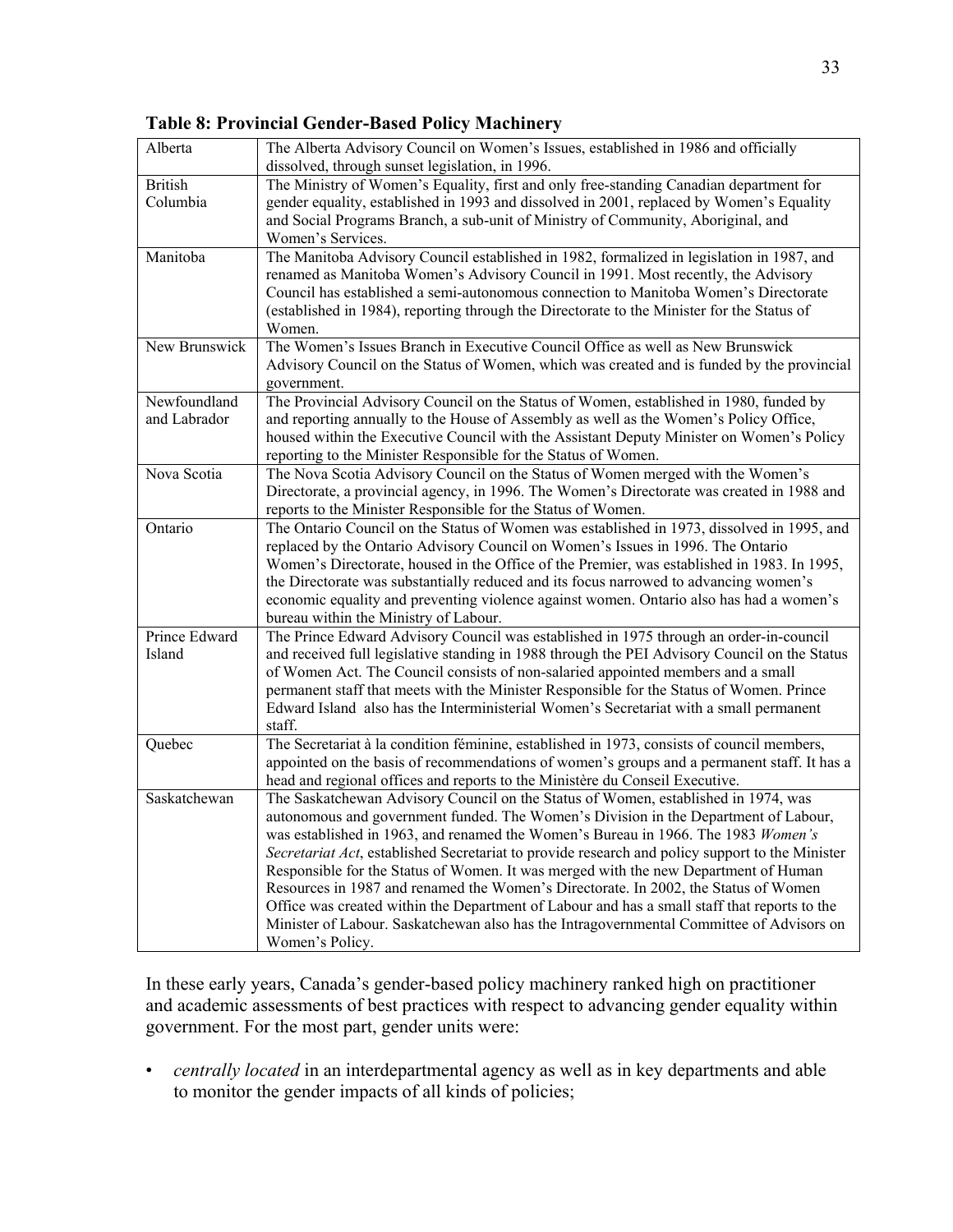- *backed by authority*, fortified by the Royal Commission report, and able to draw on the influence first of the Privy Council Office and then of cabinet and, at the provincial level, the premier's office or executive council.
- *goal congruent* with broader governing philosophy of citizenship equality and inclusiveness; and
- *organizationally linked* to community groups and the growing second wave of the Canadian women's movement, nationally and provincially (Sawer 2006; Teghtsoonian 2004; Summers 2003).

However, almost as quickly as this policy infrastructure was set in place, broader social and political forces began to erode both the resources afforded these units to build community alliances and influence government actors, and the very saliency attributed to gender and gender equality in the policy-making process. In the current era, both the gendered focus of social policy and the broad social goal of advancing gender equality have been virtually erased from the policy agendas of Canada's governments. The disappearance of women both as focus of public policy and as a distinct political constituency began in the mid-1980s and accelerated during the 1990s. This erasure began with the *delegitimization* of women's groups, indeed of virtually all equality-seeking groups as relevant voices in the policy process. This process also eroded the legitimacy accorded to gender units inside of government. Often viewed as a backlash against second-wave feminism, this phase was followed by the *dismantling* of much of the gender-based policy capacity within the federal government and in many of the provinces. Finally, women largely *disappeared* from social policy debates. As suggested earlier, children were identified as the central, if not only legitimate objects of ameliorative social policy, and the women were redefined, especially in social assistance policy, as genderless individuals with the obligation to be self-sufficient.

# **Delegitimization**

The history of the second wave of the Canadian women's movement cannot be recounted here. Suffice it to say that the progressive delegitimization of a "women's voice" in the Canadian policy process began in the mid-1980s and coincided with the ascendancy of neo-liberal governing practices as well as a broader wave of social conservatism that swept over many western democracies during these years. In Canada, a newly elected Progressive Conservative Government (1984) rather quickly ran into political opposition from the organized women's movement, especially its flagship the National Action Committee on the Status of Women (NAC), which loudly objected to the new government's legislative agenda of reducing the state, dismantling universal social programs, empowering the market and, further into its mandate, striking a free trade deal with the United States.

Later in the 1980s, feminism and feminists were regularly disparaged in political debate and in the popular media and, along with other equality-seeking groups, labelled as special interest groups. According to this construction, "special" interests stood outside of and in opposition to the interests of "ordinary" Canadians while federal funding of such groups only served to skew policy priorities and to waste scarce (and undeserved) public resources (Brodie 1995). It was argued that so-called special interest organizations should be funded, not by the public, but by the private constituencies they represented (Dobrowolsky 2004: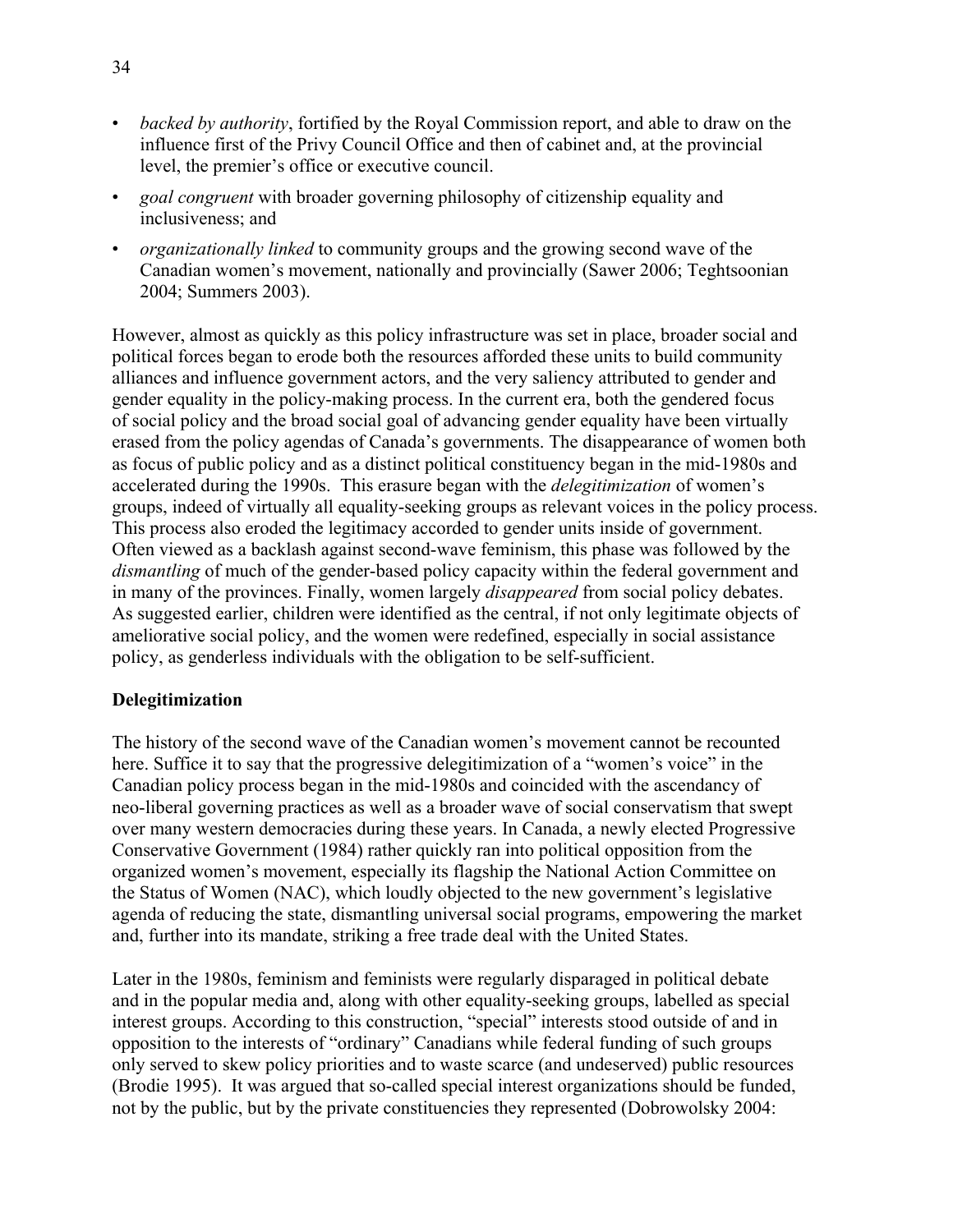187). In other words, equality-seeking groups were considered lobbyists and should be treated as such. The rhetoric of special interests, largely imported from the American social conservative movement, veiled a broader backlash against feminism, articulated in Canada by such groups as REAL women. They argued that organizations, such as NAC, which received the bulk of its operating funds from the federal government, did not represent their interests and could not speak for them in the policy process. As a result of their intensive lobbying, combined with the support of some government backbenchers and members of the Reform Party, the government changed the eligibility rules of the Women's Program, allowing for the funding of groups that promoted traditional roles for women and, nominally, patriarchal family values (Dobrowolsky and Jenson 2004: 164-166).

While the organized women's movement was progressively sidelined and delegitimized as the voice of Canadian women, the increasingly unchallenged construction of special interests also indirectly contributed to the waning influence of gender-based agencies within the federal bureaucracy. The relationship between state agencies and women's groups and community organizations, so carefully cultivated across the previous decade, was represented as a "cosy conspiracy" between femocrats (feminists inside the bureaucracy) and rent-seeking special interest groups that were milking government coffers and taxpayer dollars for more than they deserved, because they neither represented the interests of the silent majority of Canadian women or wielded electoral clout (Sawer 2006). As a result, from the mid-1980s onward, federal funds designated to improving the status of women were progressively cut back and previously established gender equality targets began to disappear. Between 1987 and 1990, for example, Women's Program funds, designated for community groups, shelters, special services and the like, were cut by about 30 percent (Burt and Hardman 2001: 205). Any injections of new funding were largely confined to the Canadian Panel on Violence Against Women (1991) as well as related educational and infrastructural initiatives following the 1989 Montréal Massacre of 14 women engineering students. Yet, even in the face of this tragedy and the obvious need for support services for battered women, in Canada and elsewhere, there also was a growing backlash against what was dismissively termed as "victim feminism," which allegedly cast all women as an exploited economic underclass or as the prey of batterers and rapists (Brush 2002: 179).

#### **Dismantling**

The delegitimizaton of gender-based citizenship claims on the state was soon followed by the *dismantling* of much of the federal government's gender-based policy capacity, especially after the election of the new Liberal Government in 1993. It had its eye firmly set on eliminating the federal deficit and, as discussed above, devolving responsibilities to the provinces, and reducing its long-standing financial commitments in the social policy field. The Canadian Advisory Council on the Status of Women was closed in 1995. Similarly, the federal government's Women's Program, which was charged with providing operational and project funding to women's organizations, was folded into Status of Women Canada (Dobrowolsky 2004: 176-182). In 1995, the Minister Responsible for the Status of Women was downgraded to the lower status of Secretary of State Responsible for the Status of Women and, thus, a designated space for the articulation of women's interests around the federal cabinet table was lost.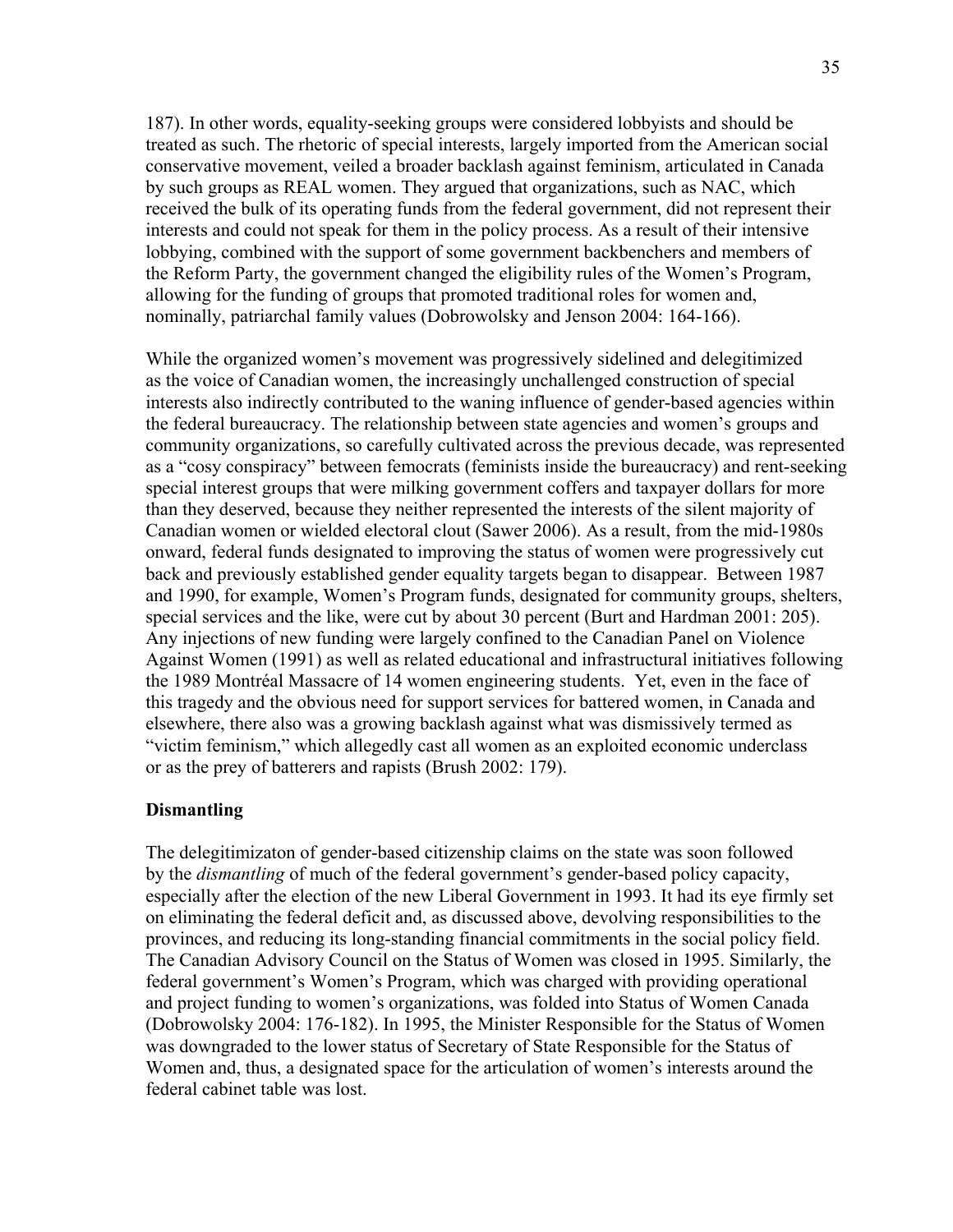This reorganization contradicted a central recommendation of the Beijing Platform for Action that the federal government was preparing to endorse. Paragraph 201 recommends as a best practice that national gender units be located at the highest possible level in federal systems and that these units have access to the forums where the federal division of powers is negotiated (Sawer 2006). In Canada, these locations are unequivocally the executive offices of the prime minister and the premiers, and a seat in the inner cabinet of the governing party. During these same years, Status of Women Canada was progressively downsized and shifted to the margins of the social policy field, most recently being housed under the umbrella of Canadian Heritage. Gendered identity, it would appear, is now coded as just one of many identities that make up the Canadian multicultural mosaic, rather than as a fundamental structuring principle informing the daily lives of Canadians and a critical component of citizenship equality.

These many changes in the organization of Canada's policy machinery coincided with Canada signing on to the Beijing Platform for Action in 1995 and the federal government's enthusiastic endorsement of gender mainsteaming and gender-based analysis in its Federal Plan for Gender Equality, released the following year. The federal plan committed the government to an encompassing implementation of gender-based analysis in the development of policies, programs, and legislation (SWC 2002: 3). While GBA is discussed in greater detail in Chapter 5 of this report, many academics caution that there are both opportunities and constraints associated with this governing instrument. For example, GBA may not be sufficiently attentive to differences in the needs and priorities of women variously situated by family status, race, sexuality, ethnicity or class. Neither can GBA effectively engage with the assumptions informing new policy initiatives (Burt and Hardman 2001: 208-211). If, as discussed below, a social problem is framed, however inaccurately, as a problem of children, families or individuals rather than being lodged in unequal gender structures, the capacity of GBA to advance women's equality is diminished. Gender-based analysis can also be implemented as an in-house and technocratic exercise that erodes the link between government agencies and the broader community.

The Beijing Platform prescribes, that, with respect to all policies and programs, "before decisions are taken, an analysis is made of the effects on women and men.<sup>"11</sup> Raising gender to the centre of the full range of public policy is an essential piece in the complicated task of achieving gender equality. As with most policy reforms, however, fewer problems arise with the goals of GBA than with its operationalization and implementation. Policy reform can have unintended and undesirable outcomes. Not the least, as Sawer observed, too often the new language of gender mainstreaming has been used by governments, less than sympathetic to gender equality, to legitimate the dismantling of units with expertise in promoting equal opportunity for women and designated groups (1996). In such cases, gender mainstreaming effectively means that gender-based analysis is both "everywhere and nowhere" in government. In Canada, Status of Women was charged with developing capacities to implement GBA within the federal bureaucracy, but it is not its exclusive responsibility. As Table 8 shows, responsibility for the implementation of GBA is spread across a number of key departments. As important, much of the social policy terrain, which perhaps most requires an intensive GBA analysis, was effectively passed down to the provinces with the elimination of CAP and the creation of the CHST (Burt and Hardman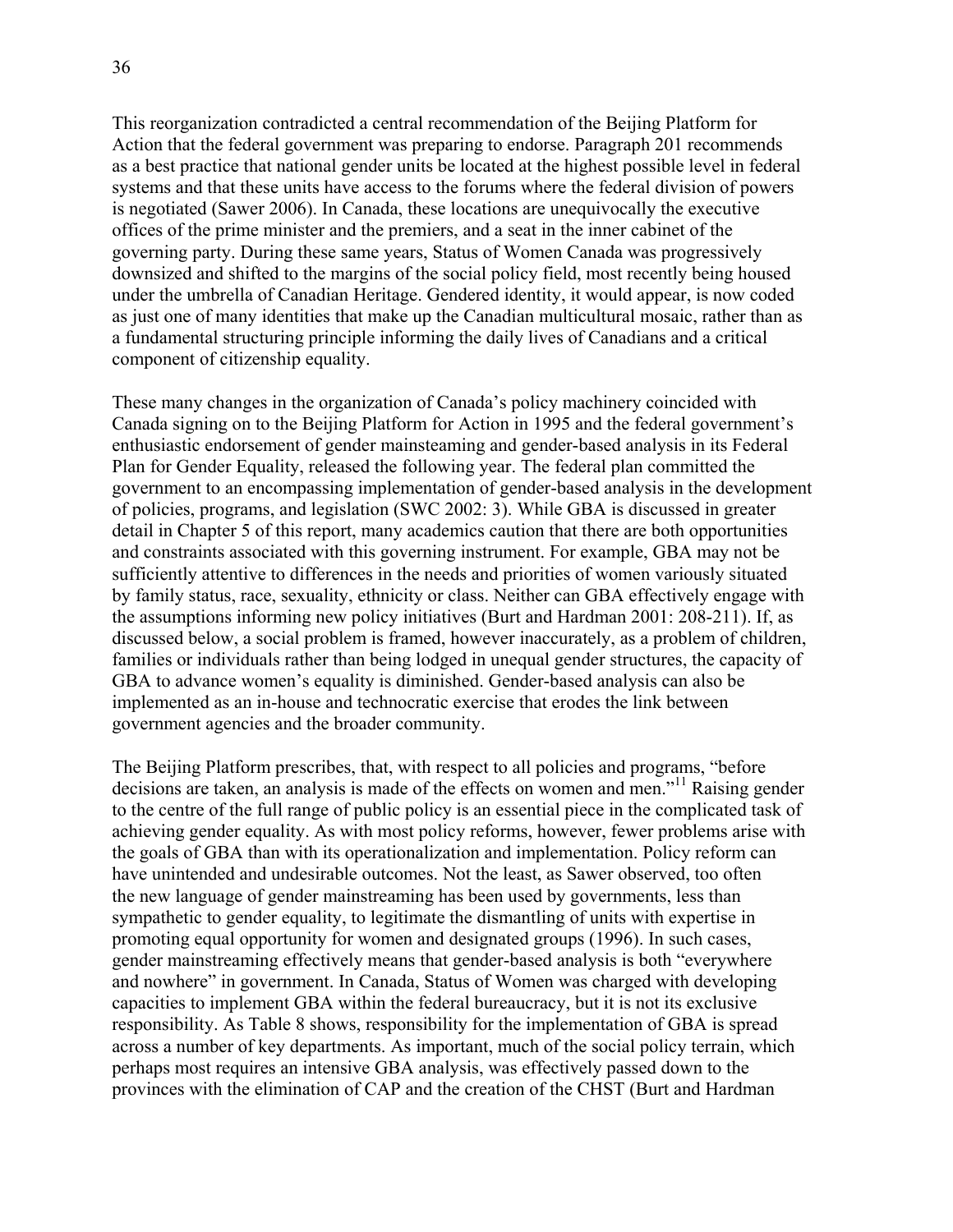2001: 213). There is little evidence, moreover, that gender mainstreaming has become an organizing principle in provincial policy making.

The dismantling of gender-based capacity was also reflected in the reorganization of the federal social bureaucracy in 2003. The division of Human Resources Development Canada (HRDC) into two line departments (Human Resources and Skills Development Canada and Social Development Canada) effectively unravelled the gender-based policy capacities that had been built up within HRDC over the previous decade. Federal bureaucrats (femocrats) once assigned to assessing policy initiatives in terms of gender impacts were redistributed across the two new departments and reassigned to different desks. These desks largely reflected the social policy priorities identified during the lead-up to the signing of the Social Union Framework Agreement (1999) between the federal government and the provinces: children, Canadians with a disability and Aboriginal peoples. After the reorganization, SDC maintained its informal gender network while HRSDC did not. With the election of a new Conservative Government in 2006 and the recombination of the two departments into Human Resources and Social Development Canada (HRSDC), the fate of these genderbased policy networks in the federal social policy field is uncertain. What is clear is that the repeated reorganization of the social bureaucracy disrupts and disorganizes GBA capacity in this critical policy field.

This dismantling process can also be clearly tracked at the provincial level, especially in Canada's richest provinces, that, as discussed above, adopted the most stringent social assistance regimes and welfare-for-work programs during the 1990s. Alberta was the first to eliminate its gender-based policy machinery, when, in 1996, it exercised a sunset clause in its initiating legislation, and eliminated the Alberta Advisory Council on Women's Issues. This arbitrary action met considerable resistance, both from provincial women's groups and opposition parties in the legislature (Harder 2003). The government's response to these objections was characteristic of the kinds of arguments that have been raised in Canada and elsewhere by governments determined to dismantle their gender-based policy machinery. One typical response has been that women's organizations have matured and strengthened to the point where they no longer need public support to maintain their capacity to speak to government. As Alberta Minister for Community Development Gary Mar stated at the time:

Regarding the disposition of the Advisory Council of Women's Issues, I would note that even the federal Liberal government has reached the same conclusion that we have in Alberta; namely that times have changed, women's groups have multiplied and grown in strength, and they can and want to speak for themselves to government without a publicly funded intermediary (Alberta Assembly Debates, March 27, 1995).

The other typical argument rallied against women's policy agencies was that women are too diverse a constituency to be represented by a single agency. Again, Minister Mar expressed this position during the Alberta legislative debate on the fate of the Alberta Advisory Council.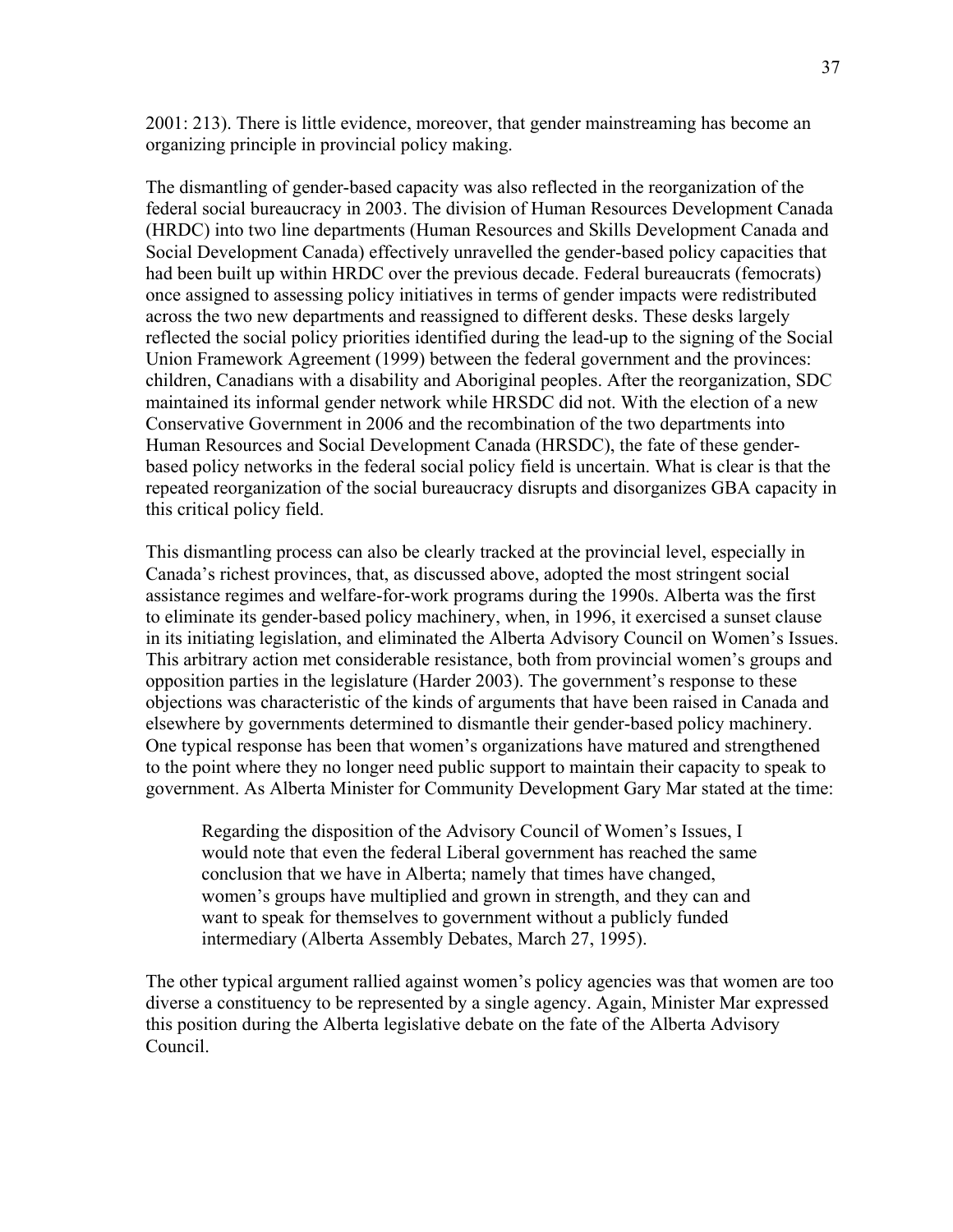[T]he chair of that advisory Council herself has said that women in the province of Alberta speak with many voices; they do not speak with one voice. I happen to agree. As a consequence, it is strongly the view of this government that women cannot be heard and cannot be represented by a single agency. Rather, very clearly women would choose to represent themselves and speak with their own voices (Alberta Assembly Debates, March 25, 1995).

Unlike Alberta, the election of the Harris Government in Ontario in 1995 did not see the elimination of the Ontario Women's Directorate but, instead, a dramatic downsizing and restructuring of this once large and active gender unit. Established in 1983 and housed in the Office of the Premier, the Women's Directorate immediately saw a reduction in its staff, budget and influence in the early days of the Harris Administration. In 1996, its mandate was changed from the advocacy of women's equality writ large to two policy areas: violence against women and women and economic development with a special focus on women's entrepreneurship. According to Malloy, the Directorate was effectively transformed "into an unmistakable public administration entity with a mandate to 'manage' women's issues, rather than provide an entryway into government for women's movements and their demands" (Malloy 2003: 88, 106).

In British Columbia, one of the first acts of the newly elected Liberal Government in 2001 was to eliminate the province's Ministry of Women's Equality, and over 30 women's centres that had been funded by the provincial government for more than a decade had their funding withdrawn. As Teghtsoonian (2005: 324) explained, "women lost their voice" (2005, 324). The province's gender-based policy capacity has since been confined to Women's Equality and Social Programs, a small sub-unit of the Ministry of Community, Aboriginal and Women's Services. During the same period, the new provincial government also exacted debilitating cuts to child care, cutting funding to centres and subsidies to low-income parents as well as eliminating training programs for day-care workers. The government subsequently assigned responsibility for child care to the Minister Responsible for the Status of Women, thus ensuring that this office would be only partially focussed on women's issues. Teghtsoonian (2004: 320) has dubbed this strategy as a gender-diluting function wherein diverse policy responsibilities are subsumed within gender-based units and the gender-specific focus of a portfolio or unit is diffused and, if not undermined.

The fate of gender-based units federally as well as in Alberta, Ontario and British Columbia appears to support Dobrowolsky's (2004: 188) claimed that "there is no doubt then that the neo-liberal state diminished political space for women, metaphorically and literally" (2004, 188). The gender units of other provinces, which have not so sharply turned toward neoliberal governing practices, however, share a number of common experiences. First, they report that their budgetary allocations have decreased or remained virtually frozen across the past decade. The 2004 Report of the Women's Advisory Council of Newfoundland and Labrador underlines the implications of a decade and more of fiscal restraint. "The concern from women's equality-seeking organizations," the report notes, "is whether the provincial government will continue with its fiscally driven agenda or listen to the concerns of women and equality-seeking women's organizations" (PACSW 2004). Second, in many provinces,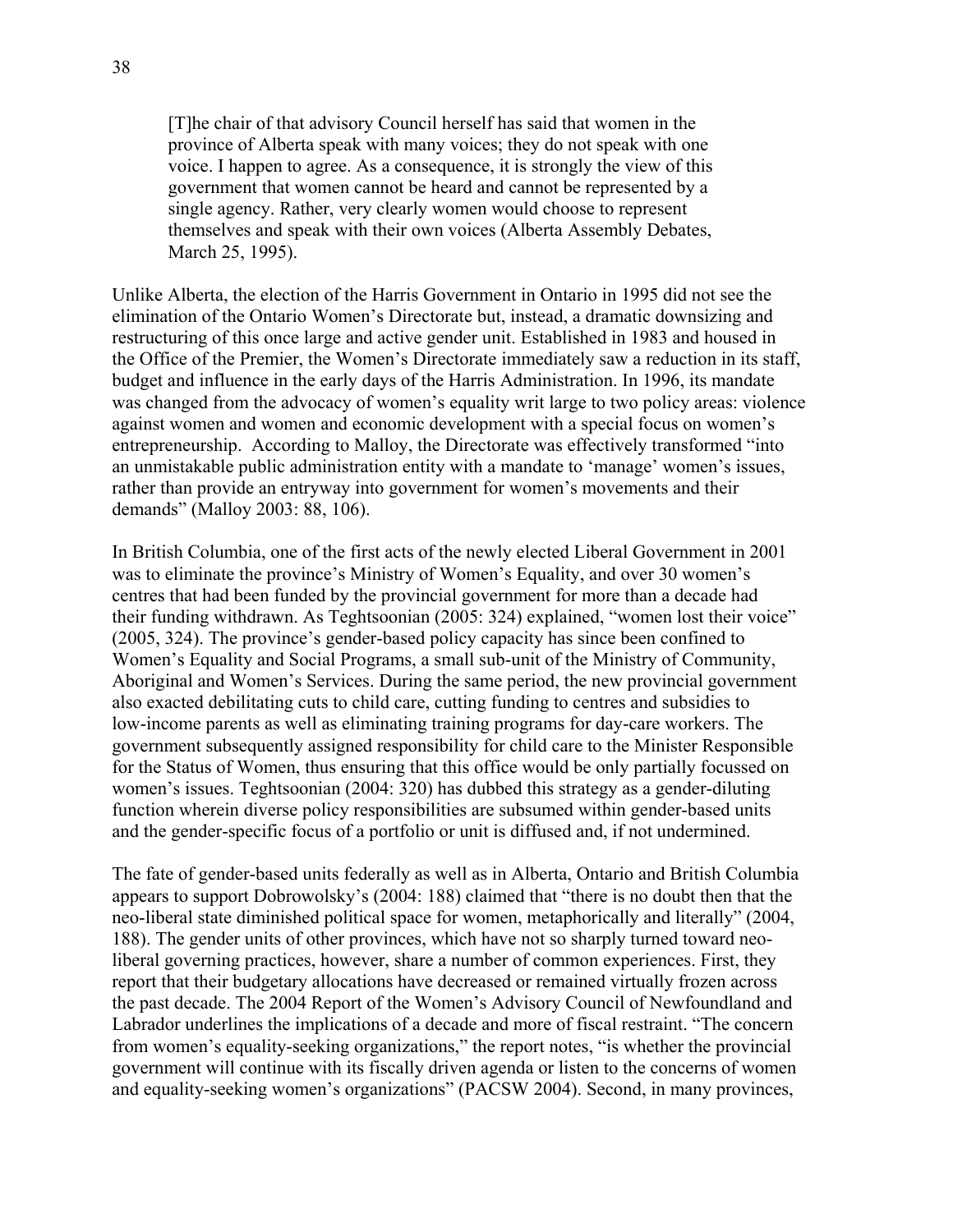once autonomous advisory councils now either have been folded into the permanent bureaucracy or communicate with government through actors in the permanent bureaucracy. Finally, many provincial units report the increasing tendency for provincial governments to demand business plans that effectively narrow the range of their research and consultation activities.

Overall, we can conclude that the increased volatility in gender-based policy machinery in Canada during the past decade has had similar consequences to those experienced in countries such as Australia. In assessing the Australian case, Sawer (2006) observed that a continuously changing environment, including the infusion of new public management techniques has:

- devalued gender-based expertise in favour of management skills;
- deemed it more difficult to evaluate policies at the source for gender impacts and to audit gender outcomes of government activity;
- contributed to an ongoing loss of corporate memory, making it more difficult to sustain the capacities required for the long-term project of advancing gender equality;
- decreased the visibility of gender units, both inside and outside of government; and
- eroded community education functions and severed engagement with community organizations.

It is difficult to trace the extent to which the linkages established between governmental gender units and civil society organizations have eroded or changed in the past two decades, not the least because these have not been systematically enumerated across time. Recently developed URL mapping techniques, however, can provide a partial picture of the nature of these linkages in the contemporary period. These techniques map out how and which governmental and non-governmental organizations link to one another through their respective URL addresses or web sites. One technique, Issue Crawler, shows how organizations concerned with similar policy issues link to one another on the World Wide Web. To launch this program, the researcher first identifies a web site that is widely associated with a particular issue. This web site can be identified intuitively. For example, one could start with the Canadian Labour Congress as a site strongly linked to Canadian labour issues or, alternatively, one could use a search engine, such as Google to identify a web site attached to an issue. From this point, Issue Crawler maps out the URL links. The other technique, Touchgraph, tracks URL links in cyberspace, beginning with a single organizational point. The researcher first selects a web site, for example the Status of Women URL, and the program tracks the number and kind of organizations that link to it. Both techniques provide a snapshot of these virtual networks at a single point in time (in this case 2005).

For the purposes of this report, we first employed Issue Crawler to track URL linkages around the issue of women's equality. The results are shown in the circle graph contained in Appendix D. While a great deal of information is contained in this graph, a few points should be emphasized. The graph displays an inner circle, which indicates that an organization has multiple links in the network, and an outer circle, consisting of organizations that have only one link into the network. In more metaphorical language,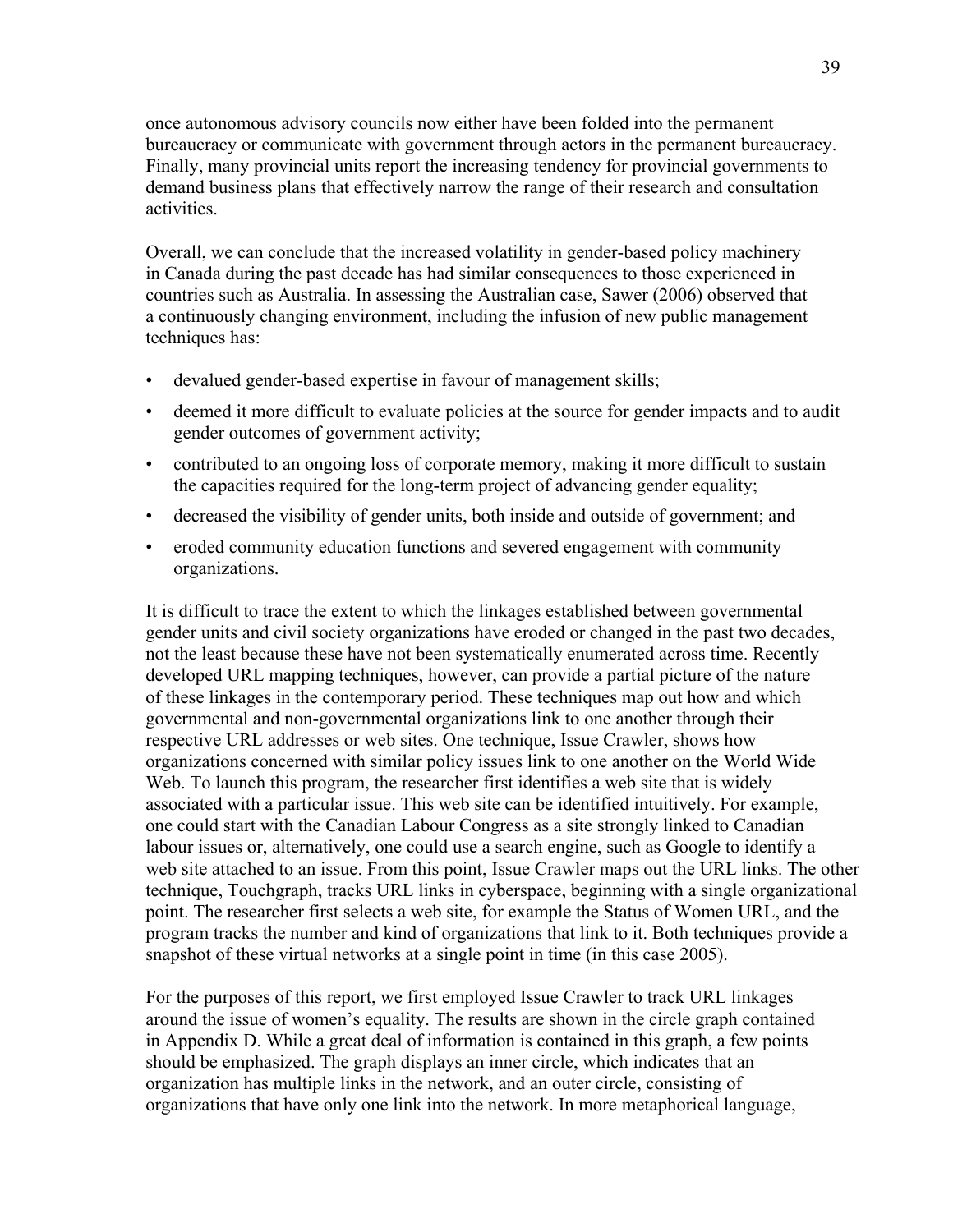the organizations in the inner circle talk to one another a lot, while those in the outer circle are "on the porch," waiting to be invited into the network. What is immediately apparent from this illustration is that the inner circle disproportionately comprise federal departments and agencies. In other words, these organizations, including Status of Women Canada, tend to reference or "talk to" one another, instead of linking to non-governmental and community organizations concerned with women's equality and related gender issues. Only five of the 27 organizations in the inner circle that have numerous linkages in the network are nongovernmental organizations and, one of these, SchoolNet, is the product of a partnership among provincial and territorial governments, schools and libraries. Of the remaining four: DAWN, is a network for women with a disability; the Canadian Centre for Policy Alternatives (CCPA) and the Canadian Council on Social Development are non-profit research institutes that focus on issues of social justice; CANLII is a non-profit clearing house for legal information. Some governmental organizations are also in the outer circle, waiting to be "invited" in (linked to governmental sites), but the majority in the outer circle are non-governmental organizations representing the many dimensions of women's equality. These include, among others, organizations focussed on labour, women's health, gender and the justice system, poverty, the voluntary sector and child poverty.

The other URL mapping technique that we employ for this report, Touchgraph, starts with a single starting point and then attempts to re-create the hubs and networks connected to it. Appendix E displays the results when Status of Women Canada is used as the starting point. It shows that there are at least eight hubs that network into the Status web site. As the mapping shows, Status of Women links to:

- the Supreme Court of Canada which, in turn, is a hub for a largely intergovernmental legal network;
- the American-based Women's Funding Network and a network concerned with funding and philanthropy;
- the Conseil du statut de la femme and a French-language Quebec-based network of organizations primarily concerned with women's equality;
- Business and Professional Women and a handful of women's business clubs and private enterprises;
- the Women's Legal Education and Actions Fund, which serves as a hub for groups concerned with violence against women;
- PAR-L, a bilingual electronic network concerned with women-centred public policy issues and a group of educational, and research sites focused on women;
- Womenspace, an e-learning and resource hub with diverse set of e-networks linked to it; and
- the National Action Committee on the Status of Women, which acts as the hub for a number of other national women's organizations including the National Association of Women and the Law, the Native Women's Association of Canada, the National Council of Women of Canada, and the Canadian Research Institute for the Advancement of Women.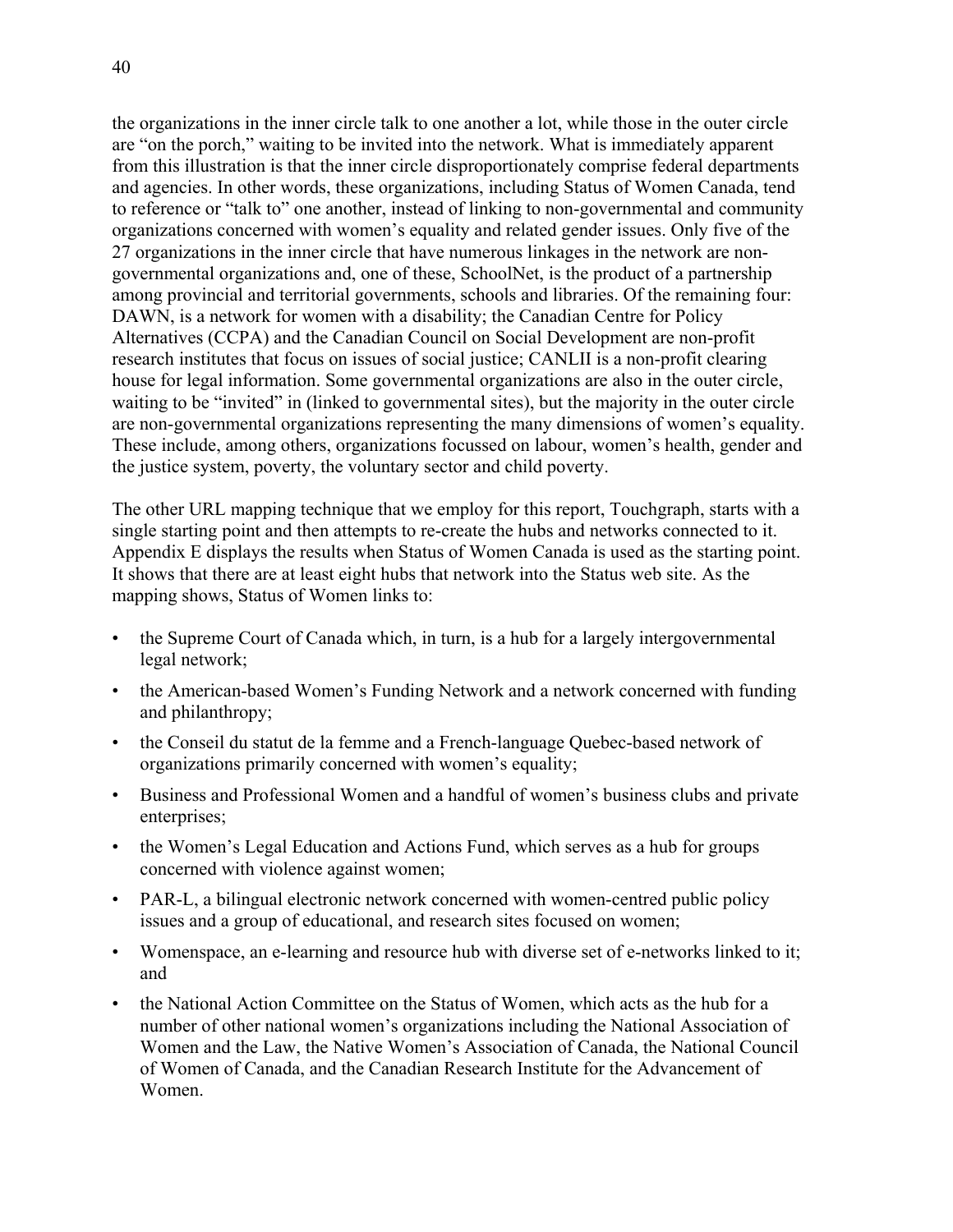The networks of organizations linking through separate hubs into Status of Women Canada are depicted in Figure 1.



**Figure 1: Status of Women URL Hubs** 

These mapping techniques cannot tell us whether federal gender units, specifically Status of Women Canada, are more or less linked to community organizations than they were in past decades, when the Women's Program funded both national and grass-roots women's organizations. In many ways, these mappings point to the importance of communication and information technologies with potentials yet to be realized. This said, these maps do suggest that federal gender units are not centrally located in a gendered cyberspace. Governmental units tend to link to other governmental units while non-governmental organizations have only weak links to this flurry of "in house" mutual recognition and referencing. While many non-governmental organizations link into the federal government, they often do so through intermediary hubs in civil society. As has been reported elsewhere, governmental gender units rarely reciprocate by linking to relevant non-governmental organizations. Government web sites also have not developed interactive components through which individual women and women's organizations can communicate with governmental gender units with respect to gender issues and public policy development (Sawer 2006). As discussed in our recommendations below, mutual recognition through URL linking between governmental and non-governmental actors and the capacity to support interactive communication would enhance the capacity of gender units inside of government. Building a multifunctional virtual infrastructure would strengthen the unit's education function, foster public support and legitimacy for women's claims in the policy process, and congeal a vibrant but diffused virtual women's community.

## **Disappearance**

The final plank in our review of the capacity of gender units focusses on the disappearance of women as an analytic category in social policy development and, in turn, the erosion of women's equality as a central goal of Canadian public policy. The progressive erasure of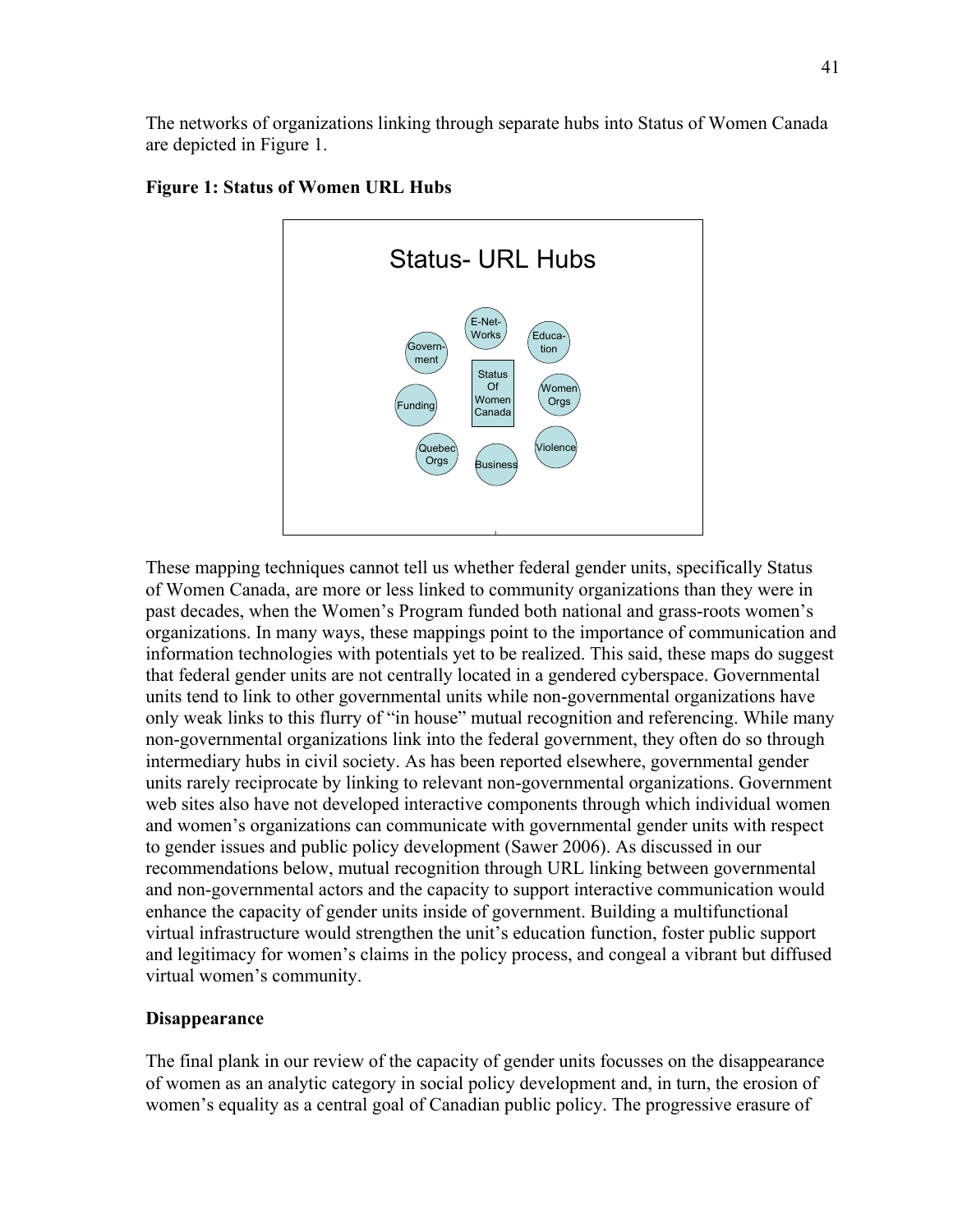gender in governmental discourses, public policy, budgetary priorities and institutional machinery in the past decade stands in stark contrast to the commitments undertaken by the federal government in signing the Beijing Platform For Action (1995) and elaborated in *Setting the Stage for the Next Century: The Federal Plan for Gender Equality (SWC 1995).* The current invisibility of gender is the outcome of an amalgam of factors that have already been discussed in this report, among them, the rise of social conservatism and the attendant delegitimization of feminist and all equality-seeking groups as "special interests," the "everywhere and nowhere" underpinnings of gender mainstreaming, the dismantling of the gender-based policy machinery and the erosion of a broader-based women's movement with strong links to the state.

We focus here on two distinct processes that have reinforced these tendencies in the social policy field: the elevation of the child (and family) as the priority constitutency of social policy reform, and the laboured insertion of the genderless individual in contemporary social policy reform thinking. Both developments involved what Lister (2004) called "the politics of renaming." As Dobrowolsky and Jenson (2004: 172) rightly reminded us, an exploration of the politics of renaming is neither an academic exercise nor simply a matter of talk. "Representational adjustments to the names of claimants is significant" in understanding how social policy is framed, which social actors are considered as legitimate claimants, what kinds of policy interventions are considered appropriate and by whom. However, as we discuss, although contemporary social problems may be framed and analyzed *as if* gender is no longer relevant, the gendered underpinning of these same social problems do not disappear. To the contrary, they tend to intensify (Bakker and Gill 2003; Brodie 2003).

As already tracked in Chapter 2 of this report, the disappearance of the gendered subject of social policy can be clearly tracked through federal policy discourses and initiatives of the last decade, which effectively cast the child as the focal point of social policies. As McKeen (2003: 94-101) documented, the ascendancy of the child as the iconic subject of social policy reaches back to the late 1980s when the federal government, following a growing international trend, pledged to end child poverty by the turn of the millennium. Following the ratification of the UN's Convention on the Rights of the Child in 1991, the Mulroney Government embarked on what it termed its "child's agenda," concentrating its energies particularly on children at risk. The federal government's almost singular concern with the child and children's poverty intensified during the Chrétien years, especially after the introduction of the Canadian Child Tax Benefit and subsequent elaborations such as the National Child Benefit, and the Child Disability Benefit.

A textual analysis of speeches from the throne across the past two decades graphically demonstrates the progressive disappearance of women as subjects of social policy interventions and the goal of gender equality in official discourses. In the 1980 speech, social policies and programs were discussed in the context of equality for women and there was explicit discussion of sexual discrimination and violence against women. There also was recognition of the structural impediments to employment facing equality-seeking groups, such as native peoples, youth, women and those with a disability. A similar emphasis on women as a focus of policy targeting is reflected in the throne speeches throughout the 1980s (1983, 1984, 1986 and 1989). By 1991, however, throne speeches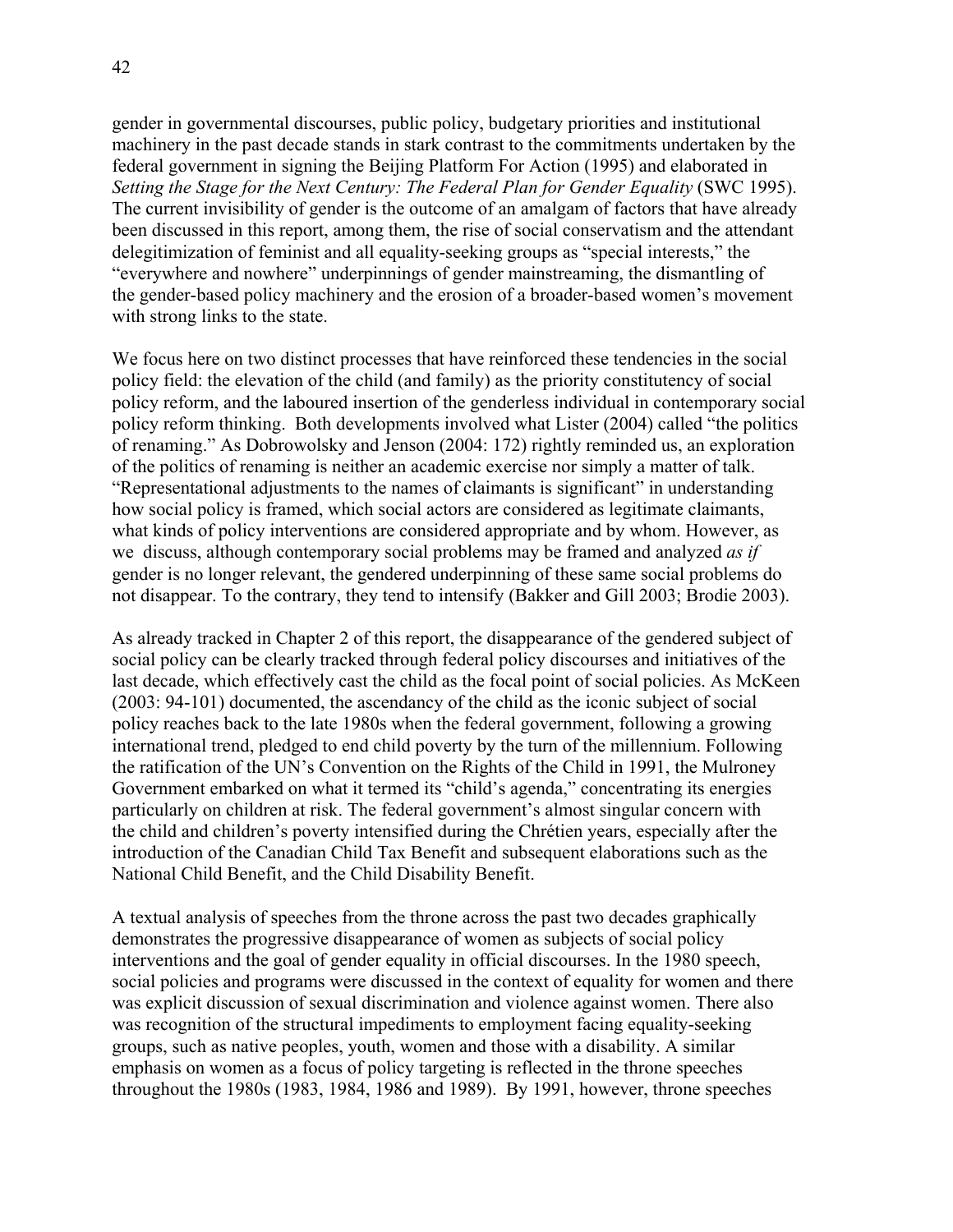began to focus on children as "the most vulnerable members of our society," while the family was identified as "the most fundamental building block of Canadian society." By 1994, the social security system and its reform was emphasized and linked to violence against women *and* children. During this period, the problem of violence against women was progressively renamed and policies reformulated as one of family violence. Funding targeted to women's groups doing anti-violence work was cut substantially. A modest reinvestment in the federal government's Family Violence Initiative in the late 1990s, moreover, focussed on offenders as well as First Nations (Weldon 2004). It is important to note that violence against women did not disappear in these years; in fact, the number of women reporting violence and seeking shelter increased. However, federal policy increasingly conveyed the message, both in rhetoric and, in practice, the pervasive social problem was confined to the perpetrators of violence or to particular communities. This politics of renaming veiled an ongoing social need and shifted resources away from those whose lives had been upset by violence. As Weldon (2004) reported, between 1998 and 2002, the number of women's shelters increased by only two percent, while the number of admissions to existing shelters increased by 20 percent.

The 1997 post-deficit throne speech signalled a clear shift in social policy thinking toward the child and families. "Social policy renewal," according to the 1997 speech, identified Canada as "a country that has decided to invest in its children," and whose "objectives as a country" were to "ensure that all Canadian children have the best possible opportunity to develop their full potential." The speech asserted that "while families have the greatest responsibility in the nurturing and development our children, they are not alone." This approach to social policy reform was consolidated in the throne speech of 1999 with the introduction of the National Children's Agenda and the government's objective to reach agreement on "a national action plan to further support parents and families." By 2004, children became the most important social "investment" for the federal government and the National Child Benefit was singled out (along with Medicare) as Canada's most significant social programs. These themes persisted throughout the early 2000s. In the 2002 speech, for example, the government promised "a long-tern investment to allow poor families to break out of the welfare trap" and "to increase access to early learning opportunities and to quality child care, particularly for poor and lone-parent families." Across the past decade, progressively from one throne speech to the next, we witness the virtual erasure of women and gender-based equality claims from official policy discourses.

The goal of eliminating child poverty in Canada was both overdue and necessary but, in many ways, the elevation of the abstract "poor child" as the focus of social policy reform incorrectly specified the policy problem. As poverty groups have underlined time and again, the feminization of poverty is a root cause of child poverty, but the gendered structures of inequality in Canada's labour markets and in society do not enter into a child-centred policy frame (Dobrowolsky and Jenson 2004: 174). Rather, this politics of naming effectively set up an opposition between the child and other disadvantaged groups — as a dichotomy between the deserving and undeserving poor as well as between child and parent. Moreover, these policy discourses depict the poor child as a homogeneous category, veiling considerations of how all children are themselves differently configured by, among other things, gender, race, ethnicity, sexuality and national origin. As Lister (2004: 54) observed,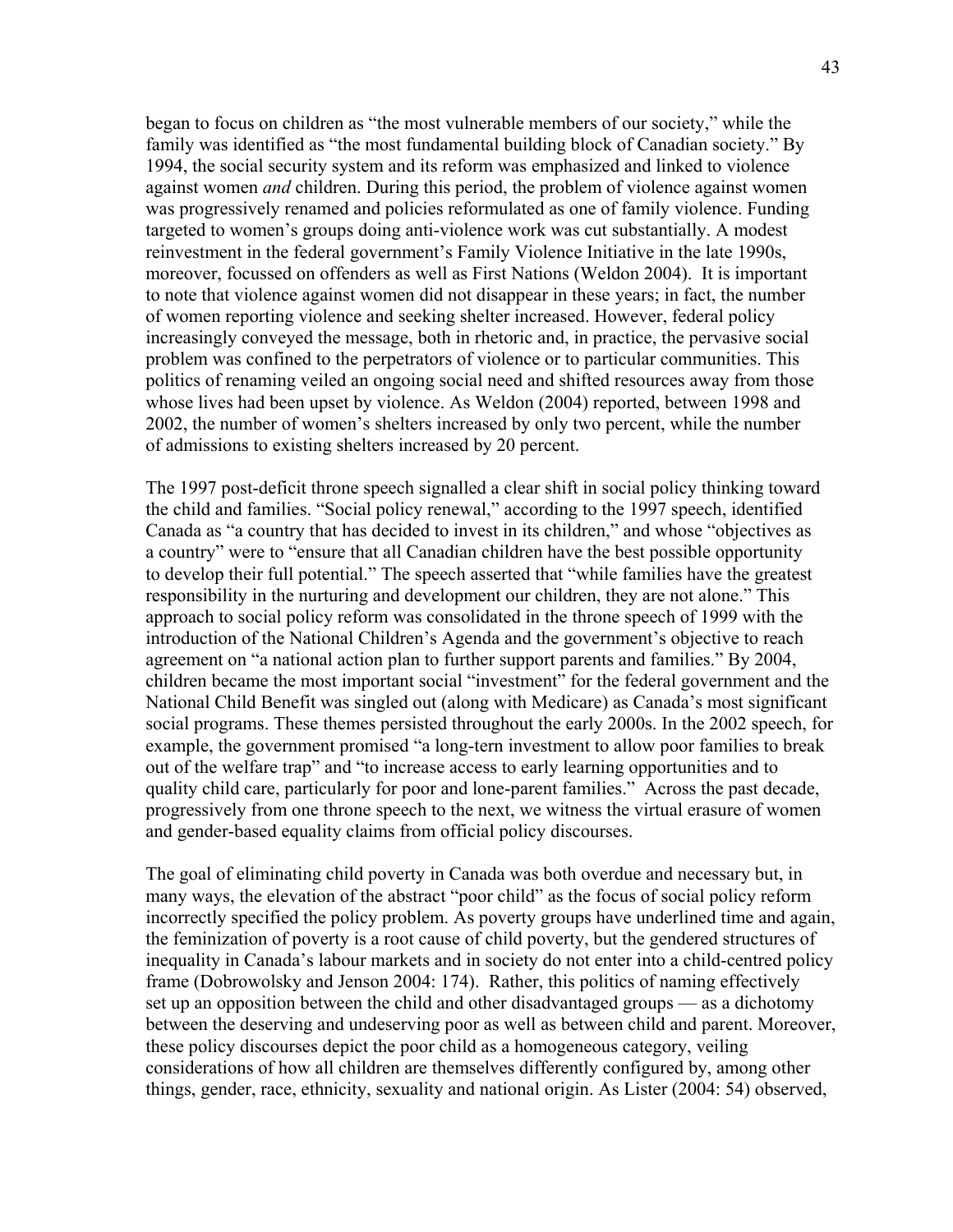the ascendancy of the homogenized and decontextualized category of child side-steps structural social divisions that consistently correlate with official definitions and lived experiences of poverty, especially those relating to gender. A child-centred social policy agenda effectively excised women and gender concerns from the official stories of poverty in Canada and, in the process, women organizations "lost credibility as valuable or legitimate actors in social policy politics" (McKeen 2003: 102).

Beyond the political implications that rebound in the policy process, the children's agenda fails to acknowledge the inescapable fact that, in the vast majority of cases, poor children live with poor women who experience poverty in many different ways. Clearly, gender is a critical factor in the child poverty story. Although women may be erased from the analysis, as Brush (2002: 175) reminded us, most mothers, whether single or not, continue to pay a child penalty (2002, 175). Women's disproportionate share of domestic work and childcaring tasks correlates with labour market discrimination and subsequent inequalities in pay, benefits and the quality of jobs (Stratigaki 2004: 31). Inadequate provision for social care means many mothers must fashion their labour force participation to accommodate their caring responsibilities. They often are found working part time in precarious "feminized" sectors of the labour force that offer few cushions if personal circumstances change such as a relationship breakdown. Many female lone parents who cannot rely on a second wage earner have little alternative other than to rely on the minimal income provided by provincial and territorial social assistance programs, at least until their children reach school age. In sum, then, the unequal structure of gender and, increasingly, race weaves through both the incidence and the experience of child poverty. The erasure of systemic considerations from social policy analysis, however, does not diminish their persistent effects. In the absence of policies and programs addressing the structural basis of women's poverty, a child-care agenda is unlikely to meet its primary objective of reducing child poverty (Paterson et al. 2004: 140).

The disappearance of gender is also related to the increasing prominence of the individual in contemporary social policy reform. As we have already discussed, many provincial social assistance regimes implicitly construct welfare recipients as genderless individuals who are expected to enter the labour force and become self-supporting regardless of their personal circumstances or family responsibilities. Exemption from work requirements afforded to mothers has been systematically reduced in most provinces. Tax exemptions calculated on the basis of income also have a strong individualized component. To demonstrate more clearly the implications of individualization in the social policy field, we draw on the recent policy documents of the federal government's Policy Research Initiative, in particular its work on poverty and social exclusion.

In 1996, the Clerk of the Privy Council established the PRI as a source of policy advice, independent from line departments, which would identify, deepen and integrate the federal government's policy capacity on highly relevant and emerging crosscutting issues. From its conception, the PRI has consistently focussed on the question of social governance, exploring such contemporary conceptual innovations as social cohesion, social exclusion and social capital. In 2003, the PRI launched an initiative called New Approaches for Addressing Poverty and Exclusion. This project takes as its point of departure the formative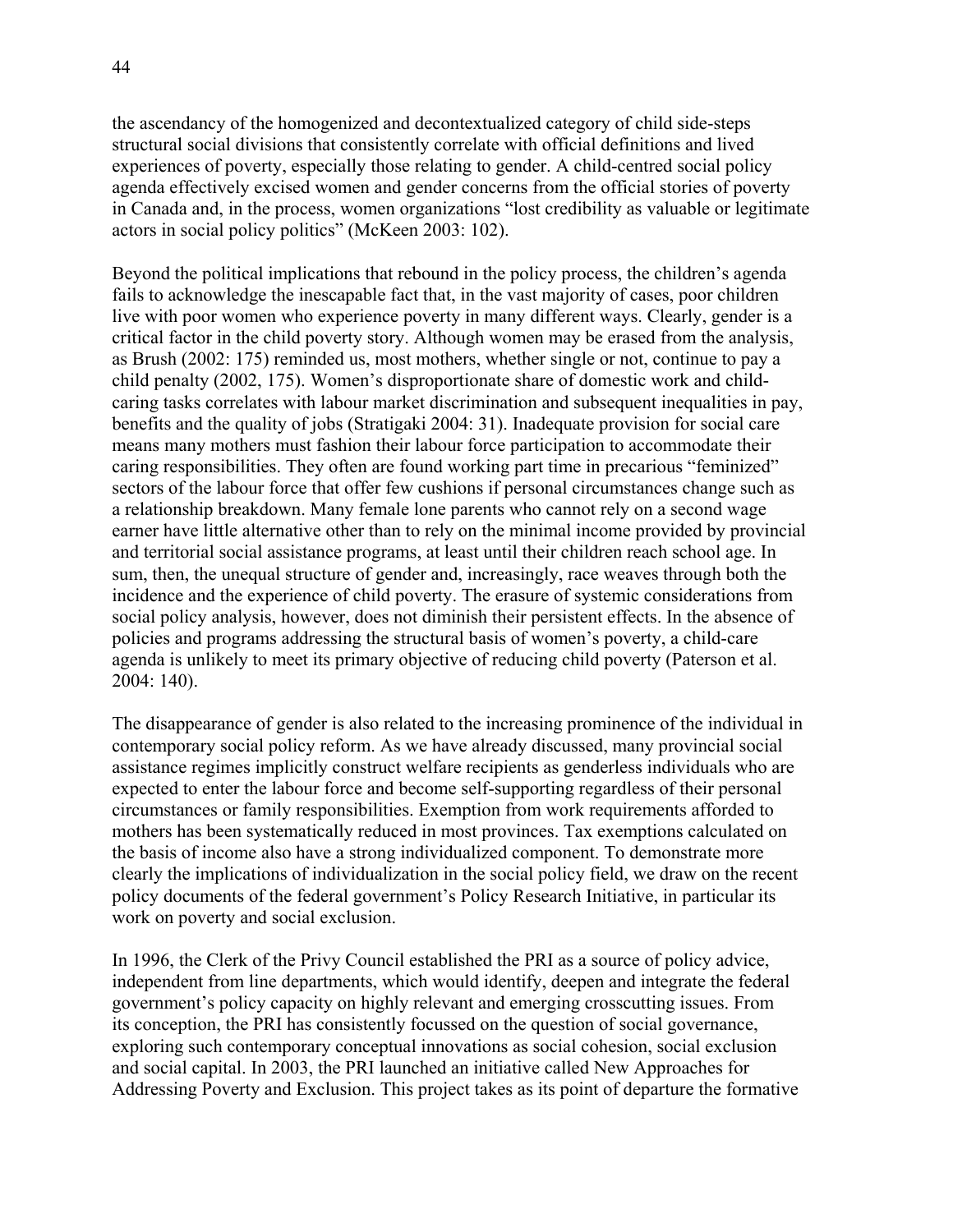task of reframing "how we think about poverty" and "the levels of inequality we are willing to tolerate" (Voyer 2004, 1). As discussed below, the PRI invites us to think about poverty as gender neutral and only marginally affected by broad-based, deeply entrenched and unequal social structures in Canadian society.

Individualization, as already noted, is a predominant theme underlying contemporary social policy reform. During the past decade, social policy regimes in virtually all western democracies have turned from a rights-based and redistributive model of social governance toward so-called "active" welfare policies, which place priority on the development of human capital, individual self-sufficiency and labour force participation. These reforms are represented as offering the poor a "hand up" rather than "a hand out." This shift in thinking minimizes, if not explicitly rejects two critical assumptions that informed the development of the postwar welfare state: social structures systematically advantage some groups and disadvantage others, and public policy appropriately corrects for systemic barriers and inequalities. Individualization masks the ongoing relevance of deeply entrenched inequalities in determining vulnerabilities to poverty as well as capacities to achieve self-sufficiency (Brodie 2006).

Beck and Beck-Gernsheim (2002: 22-26) characterized individualization as part of a broader contemporary compulsion "to live a life of one's own." As they explained, individualization has a different meaning than individualism, which is generally understood as either self-actualizing or self-seeking behaviour. Individualization, in contrast, places steeply rising demands on people to find personal causes and responses to what are, in effect, collective social problems. In their view, we are all now compelled to find our own "biographic solutions" to systemic contradictions (Beck and Beck-Gernsheim 2002: xxii). In the process, structural and cyclical unemployment as well as a broad range of societal barriers are reframed in policy thinking as personal shortcomings and behavioural problems (Kitchen 2005: 9). This new governing formula demands that individuals imagine themselves separately from group identities and claims, and conduct their own lives "at pain of economic sanction." Responsibility for social crises that find their genesis in such macro processes as structural unemployment or gendered and racialized labour markets is shifted onto the shoulders of individuals. Living your own life thus includes taking personal responsibility for "your own failures," especially dependency on social assistance. As a result of this politics of renaming, structurally disadvantaged groups, such as women or racial minorities, are "collectively individualized" both in popular cultural representations and in public policy (Beck and Beck-Gernsheim 2002: 23-27). In other words, members of disadvantaged groups are invited to deny or discount the social forces that have situated them differently and unequally than other Canadians.

Individualization redefines poverty as arising from personal deficits with respect to, among other things, skills development, moral direction, social capital and self-discipline. Contemporary social policy reform thus aspires to correct the apparent deficiencies of poor people through discipline, coercion, skills enhancement and various technologies of selfhelp. The PRI's 2003 research theme on poverty and social exclusion thus stands out as a concerted and often laboured attempt to refract the experience of poverty in Canada through the lens of individualization. Using cohort data gathered from Canadians during the past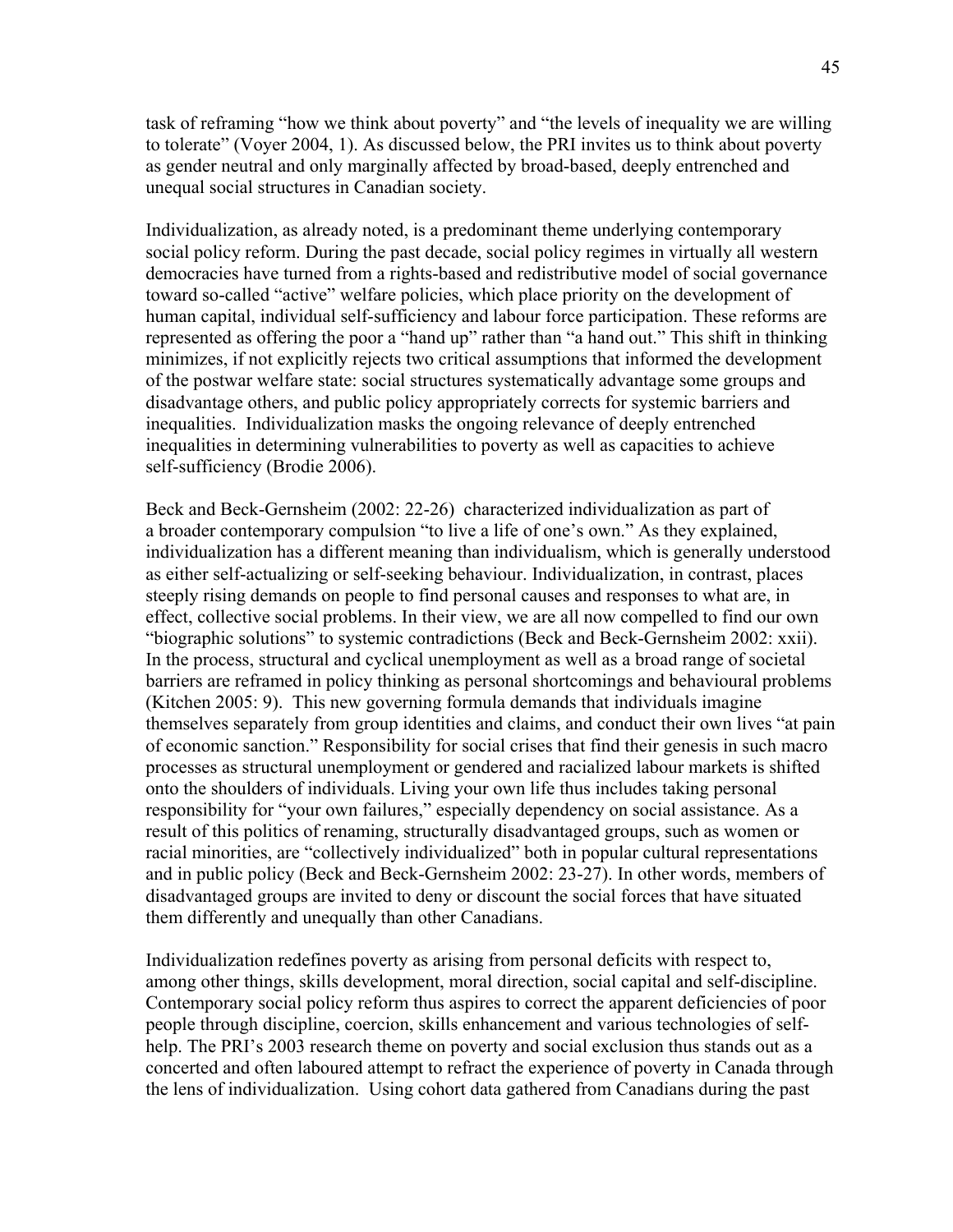decade as empirical grounding, the PRI understands poverty as something that happens over an individual's life course — the result of missed opportunities, bad decisions or unfortunate events — rather than as a reflection of either structural inequalities or of life cycle effects. According to this analysis, for the vast majority, poverty is a "fluid and temporary" experience: entry and exit from low income is associated with events and transitions that occur over the course of one's life such as changes in family or employment status (Kunz and Frank 2004: 4-5). The PRI next asserts that individuals normally have (or should have) the resources to ride out these temporary experiences of "being poor." "Individuals," PRI researchers contend, "usually have a set of resources at their disposal including personal characteristics, social relations, human and financial resources, and government support. If these buffers are not strong enough to overcome life's calamities…individuals risk being at the margins of society" (Kunz and Frank 2004: 5).

Having untied the experience as well as governmental responses to poverty from their structural moorings, the PRI does concede that there are identifiable subgroups in the general population — about eight percent of working age Canadians in 1996 — for whom poverty is neither temporary nor fluid. Canada's "persistently poor" are largely confined to five groups: lone-parent families, unattached older individuals, persons with work-limiting disabilities, Aboriginal peoples living off reserves and recent immigrants (arriving in Canada in the 1990s). These at risk groups are five to nine times more likely to experience long-term poverty than other Canadians (Hatfield 2004: 19, 22). While conceptually distinct, these groups, according to the PRI, "share a number of things in common. Each group carries an identity marker defined by an event occurring over the course of life, ranging from a change in family status or lack thereof, a change in health status, or a change in place of residence." "Departure from some of these characteristics," the researchers add, "reduces the risks of long-term poverty" (Kunz and Frank 2004: 5).

The PRI offers the following advice for "avoiding persistent low income for members of all high risk groups" (Hatfield 2004: 22). The most important factor identified is attachment to paid work followed by the following individualized strategies:

- exit from a high-risk group;
- draw on spouse for support;
- belong to only one high-risk group;
- graduate from high school; or
- live in a region with a high employment rate (Hatfield 2004: 22-23).

The PRI's conceptual breakthrough is a quintessential example of neo-liberal individualization. Although it identifies Canada's poor by group-based markers, its proposed strategies for poverty alleviation are framed in terms of individual choices and private solutions. In effect, Canada's persistently poor are advised to get a job, get married and move to Alberta. As such, this policy advice simultaneously downloads all responsibility for structural inequalities and risk management onto individuals (Brush 2002: 168) and validates the market as the primary mechanism whereby individuals secure personal security and well-being (Clarke 2004: 90-91). This formulation, of course, does not recognize the many contributions to human well-being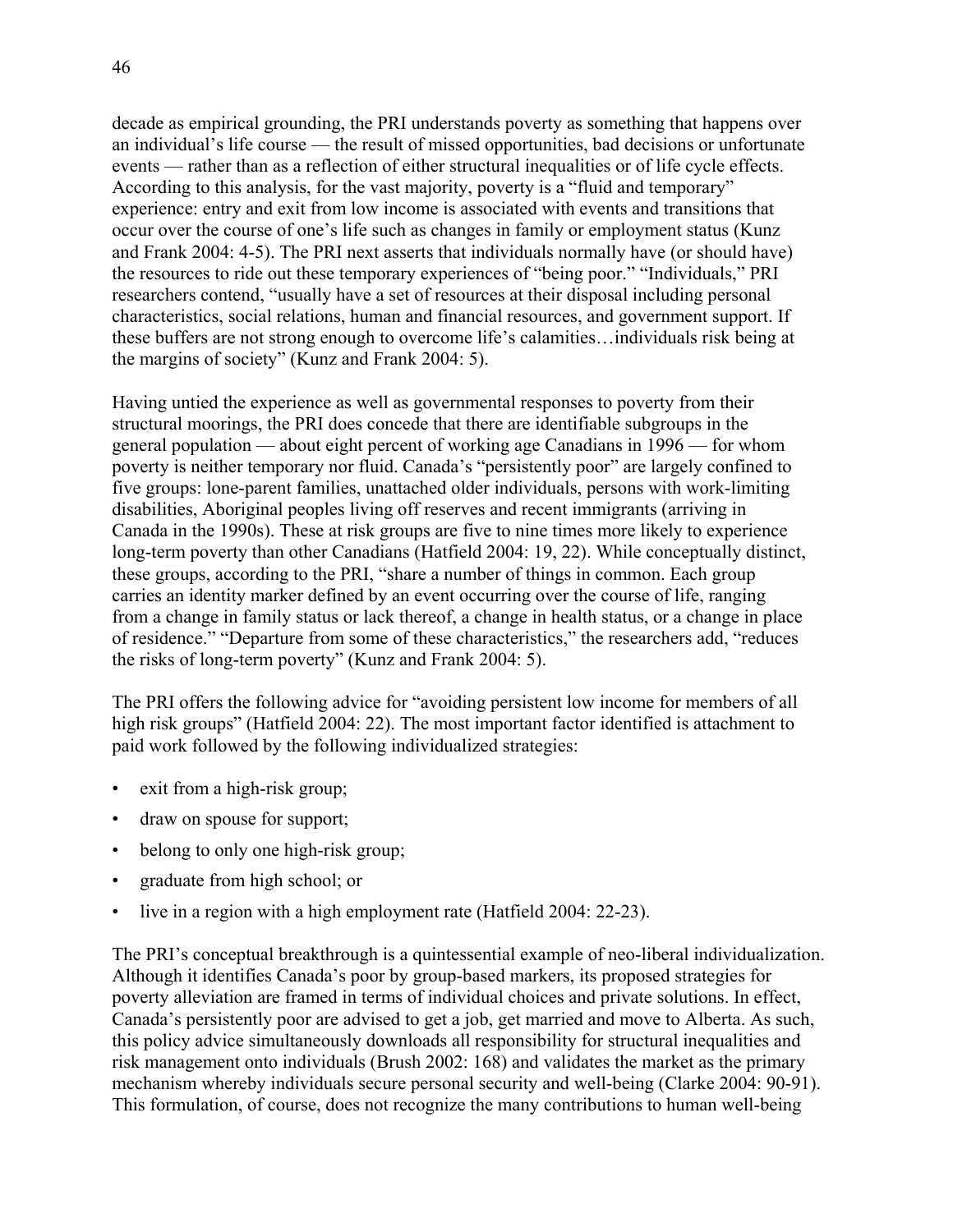that are generated outside the market, through unpaid care, kinship, social citizenship, solidarity and political equality.

Table 9 shows the poverty rates for the groups the PRI identified as experiencing persistent low income between 1996 and 2001, and the 2001 Census data of poverty rates for women in these groups. These data are drawn from different sources and are not intended to provide a systematic comparison. They do, however, betray three glaring flaws in the individualizing politics of renaming. The first striking observation to be drawn from these data is that these are largely structural identity markers from which the poor cannot realistically depart. Indeed, among the five groups only two — lone parents and unattached individuals would appear to be able to depart from their marker, most obviously through marriage. In contrast, persons with work-limiting disabilities generally cannot simply choose to transcend the physical, social and institutional constraints associated with disability. Neither can Aboriginal peoples on or off reserves depart easily from a historical legacy of social and institutional racism.

Related to this, the term "recent immigrant" masks the fact that the vast majority of recent immigrants in Canada are people of colour and thus race rather than length of residency may be the critical marker underlying the growing incidence of poverty among this group. This suspicion is supported by a recent study conducted for the Canadian Labour Congress, which reported that racial discrimination is a large contributing factor to poor labour market outcomes for Canada's racialized workers. It found that Canadian-born men of colour and immigrant women of colour have the highest unemployment rates in Canada. The finding that Canadian-born workers of colour are doing badly cannot be explained away by reference to lack of Canadian credential and expertise (Cheung 2005).

|                               | % of Group in Persistent Low<br><b>Income 1996-01</b> | % of Women in Poverty in 2001<br>(before tax) |
|-------------------------------|-------------------------------------------------------|-----------------------------------------------|
| Lone parents                  | 22                                                    | 38*                                           |
| Individuals with a disability | 26                                                    | 26                                            |
| Recent immigrants             | 26                                                    | 35                                            |
| Aboriginal people off reserve | 16                                                    | 36                                            |
| Unattached                    |                                                       | $41**$                                        |

**Table 9: Poverty Rates among Marginalized Groups** 

Notes:

\* After tax.

\*\* LICO.

Sources: for 1996-01 Hatfield (2004: 3); for women in 2001 Townson (2005: 2-3), NCW (2001).

Second, and as important for our purposes, individualization purports to transcend "old" political debates about systemic inequalities, but the traces of gender cannot be erased, either empirically or conceptually, from this script of social policy reform. Available genderdisaggregated poverty statistics demonstrate that most of the PRI's five categories of the persistently poor are internally skewed by gender. Finally, these data demonstrate that individualization discourses veil the different incidence of poverty among women. The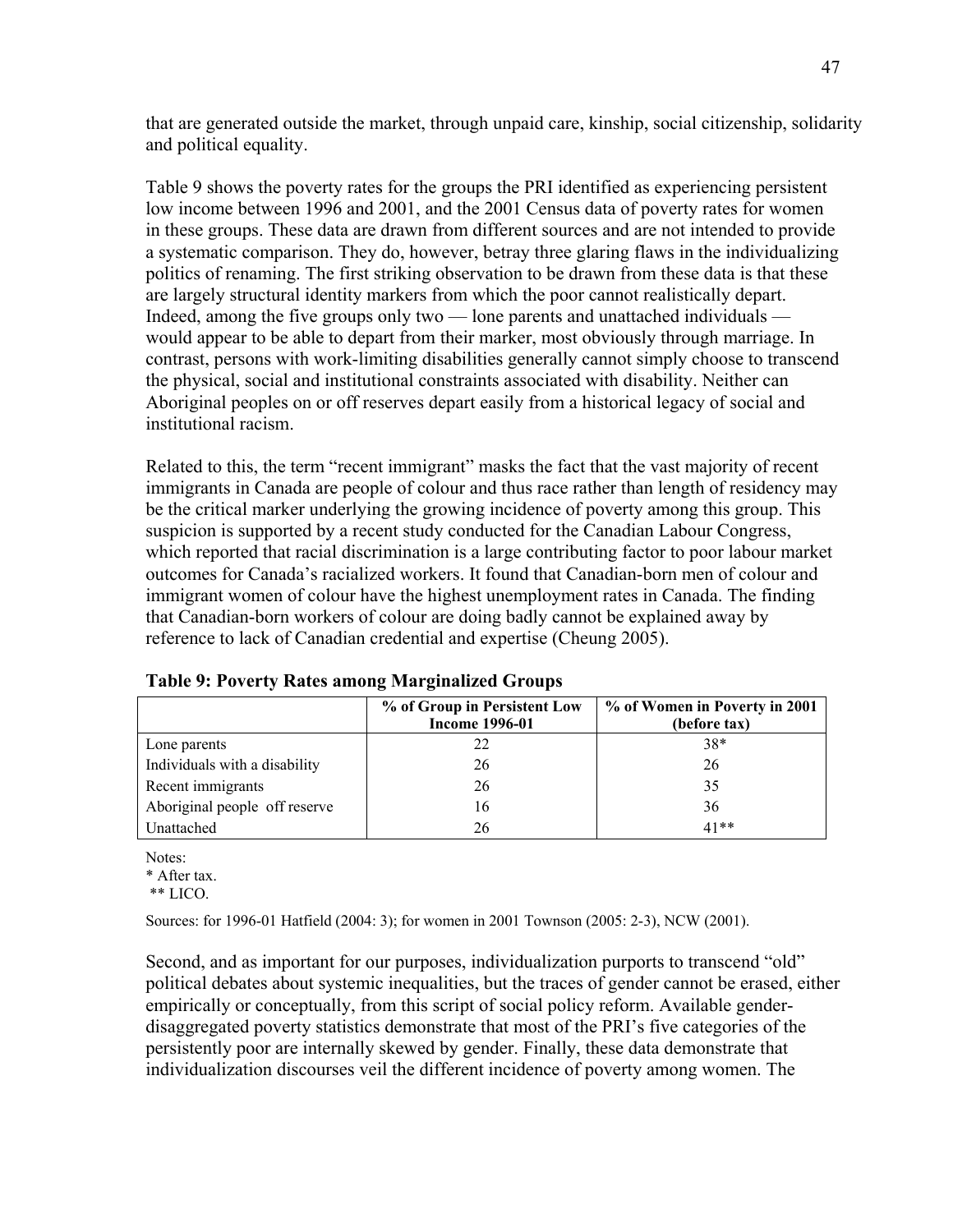gender-aggregated data veil the unacceptably high rates of poverty among these marginalized women.

These data on crosscutting gender disparities are neither new nor surprising. Among other things, they reflect many of the factors already discussed in this report: a deeply entrenched gendered division of labour that assigns to women the weight of unpaid social reproductive work, low pay in feminized job ghettos, precarious part-time work that affords few benefits or other forms of income security in later life, and few governmental supports for either child and elder care or training programs and skills upgrading. Renaming women as well as members of other socially disadvantaged groups as individuals does not erase the spaces they occupy in the economy or the household. We do indeed live our own lives and we are the authors of our own biographies, but we do so within entrenched and often inequitable social contexts (Brodie 2006, forthcoming).

This said, the PRI's advice to the persistently poor to get a job or depend on a spouse must be read with considerable scepticism. Although the market is represented as the most important source of human welfare, it is not a neutral mechanism. Markets have proved themselves, time and again, to be notorious places of discrimination, exploitation, harassment, stress and exclusion. It is thus far from axiomatic that paid work is a passport to social inclusion, especially in an increasingly polarized labour market. Bad jobs may only provide what Sen has identified as "unfavourable inclusion or disempowering inclusion."12 Individualization invites women to embrace the stereotypical "male biography" (Esping-Anderson 1999: 70) of worker–breadwinner, but few women are able to draw on the reservoir of unpaid domestic and caring work on which this role has traditionally depended. The PRI allows that the persistently poor also can escape low income by depending on a spouse and presumably taking up this unpaid work. Neither model, however, speaks to the lived realities of most working women who struggle on a daily basis to balance the simultaneous demands of paid work and unpaid caring responsibilities or the multiple and intersecting axes of social vulnerability.

An individualized formulation stands in stark contrast to feminist analyses of inclusion/ exclusion which emphasize the "absence, marginalization, and exclusion of women in different situations but women's position with respect to power relations in the public, private, and symbolic domains" (Daly and Saraceno 2002: 84). Moreover, feminists stress the interdependence of power relations across these domains. While contemporary social policy reform advocates rehabilitating those at the margins, the source of marginalization often rests at the centre, especially in the prevailing gender order that mediates the interface between production and social reproduction (Daly and Saraceno 2002: 100).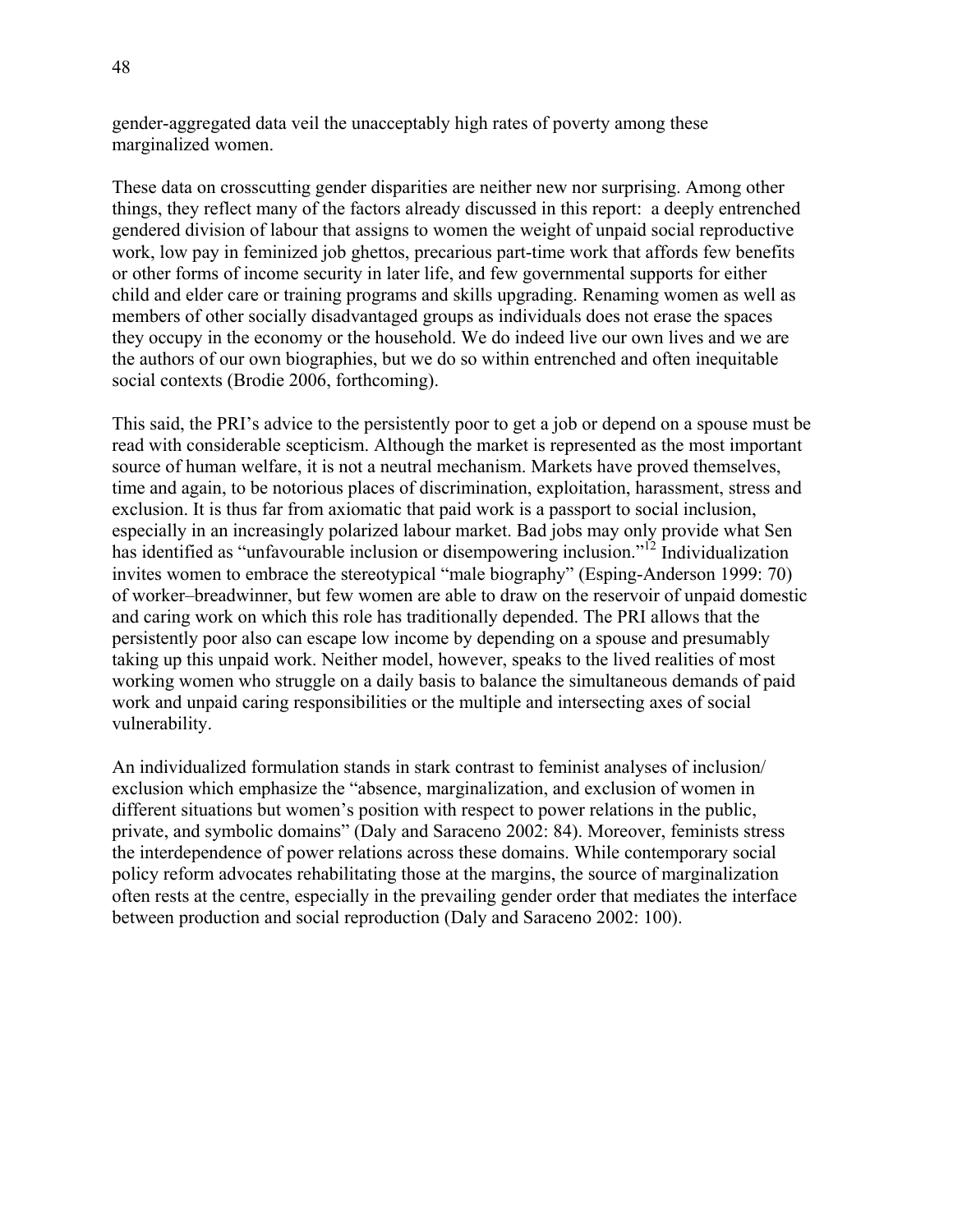# **5. BUDGETS AND SOCIAL POLICY: TOWARD GREATER TRANSPARENCY, VOICE AND ACCOUNTABILITY FOR WOMEN?**

The disappearance of gender in social policy thinking complements the ascendancy of budgets in the formulation and prioritization of public policies in the last decade. As parts 2 and 3 of this report have suggested, one increasingly important component of social policy capacity is the entire process of budget planning. The last decade can be characterized by the fiscalization of social policies and the prioritization of fiscal health over the well-being of Canadians in need. In the past decade, policy decisions were steered through a period of dramatic cuts between 1994-95 and 1996-97, followed by a surplus era (1998-2004) where previous cuts were not significantly redressed. Indeed, in the surplus era the federal government focussed on two policy instruments to influence social policy: tax credits/refunds and federal–provincial/territorial agreements that involved earmarked unconditional increases to the CHST.

Between 1998 and 2004, \$152 billion was allocated to tax cuts (which mainly benefited higher income earners and large corporations), \$61 billion was allocated to paying down the debt, and \$34 billion were net new resources to provinces for health and child care. In addition, changes to EI, which directly resulted in fewer women qualifying to receive benefits and reduced benefit rates, were not reversed. As Yalnizyan (2005a: 7) noted:

Remarkably little of the increase in new funds actually spent in this seven year period was devoted specifically to enhancing the security of Canada's most vulnerable individuals — through the building of affordable housing, the provision of quality child care, the reduction of the costs of postsecondary education and training, the expansion of immigrant settlement services, or the assurance of benefit coverage of part-time and causal workers, including adequate benefits for the unemployed. Taken together, the federal government's new spending initiatives in these areas would not have been more than \$5 billion over the seven year period.

The single most significant initiative targeted at poverty reduction — the Canada Child Tax Benefit — amounted to only 10 percent of the total costs of the federal tax reform agenda. Additional tax credits — for caregivers and child care — were of no help to women with no taxable income.

In sum, three sets of issues link social policy to the budget process.

- 1. The federal government continues to act unilaterally in the social policy field through secrecy of the budget process and a hierarchy of interest representation in the preconsultation process.
- 2. Social policy has not been open to public consultations nor have indicators, social audits, or shared best practices been developed in a systematic way that would concretize the principles of the Social Union Framework Agreement.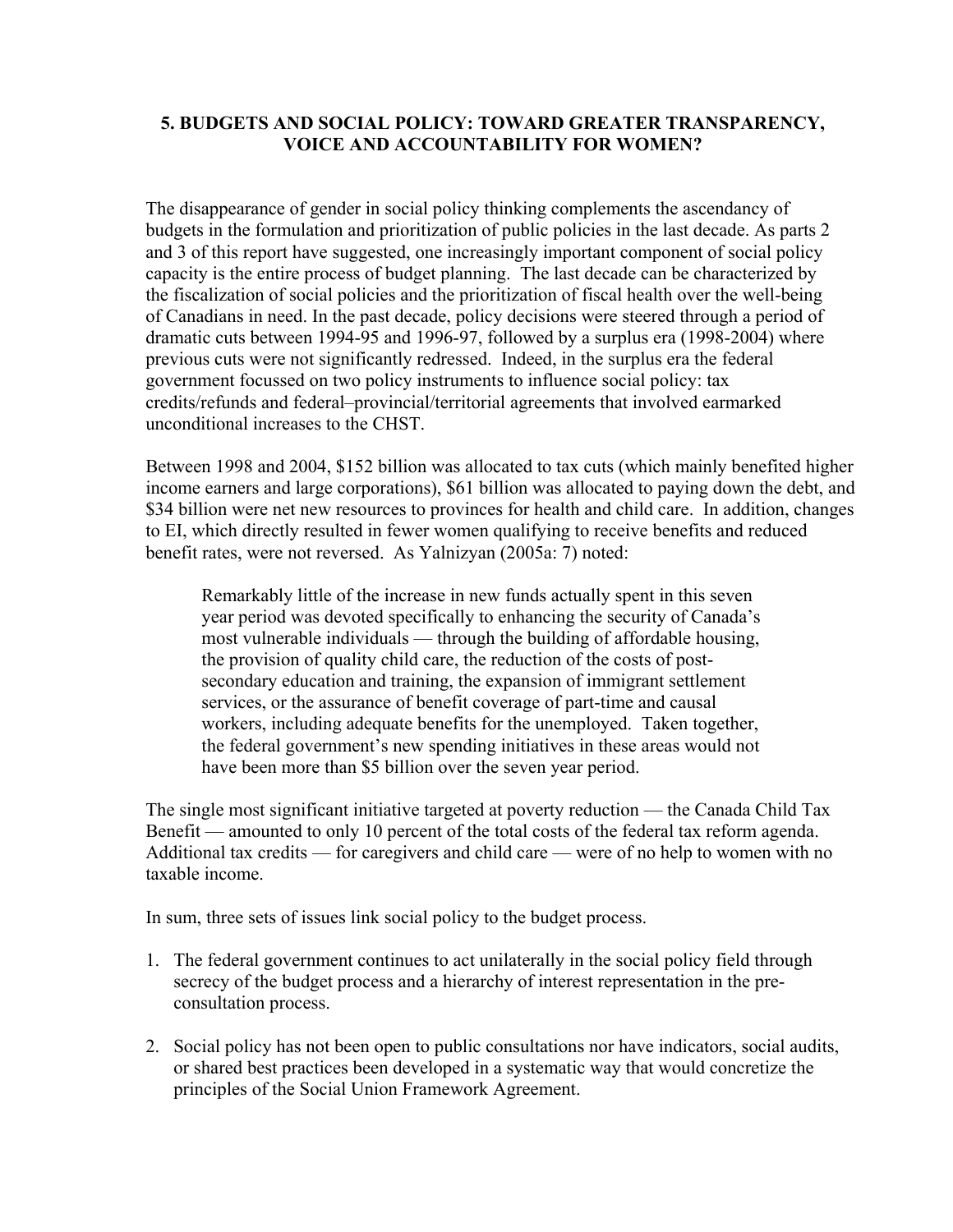3. Social questions remain secondary to the priorities of financial markets and sound economic policies hiding the reality that all macroeconomic policies are implicitly social policies with distributional consequences along regional, gender, race and class lines.

With this context in mind, we assess the following.

- How are fiscal priorities determined?
- What are the current mechanisms and capacities for aligning policy commitments with resources allocated (policy coherence)?
- What gender-based monitoring capacities are in place to "follow the money?"
- What types of accountability are embedded in the budget process and who participates?

# **The Determination of Fiscal Policies**

Several aspects of how fiscal policies are determined can be considered. The first set of issues relates to the process itself, pre-budget consultations and their effectiveness in terms of a broad representation of societal interests. The second set of questions involves the broader issue of how fiscal/macro policies are defined, and the role of social policy and women's unpaid labour within those current definitions.

At present, decision making about fiscal policy and by extension, social policy, is largely concentrated in the hands of finance ministries and central banks that are said to have the requisite expertise and reflect the rebalancing of power among ministries and agencies within government. The worldwide trend toward independent central banks has been reinforced by the widespread implementation of fiscal restraint legislation as well as balanced budget laws.<sup>13</sup>

In the case of Canada, three key architects dominate the overall budget process: the Privy Council Office, the Department of Finance and the Treasury Board. The Privy Council Office ensures that individual ministers and government departments consider the budgetary priorities of the prime minister when making policy and financial decisions. The Treasury Board is actually a committee of Cabinet and consists of six ministers responsible for the management of expenditure through targets and human resources in the public service. Finance is responsible for policy decisions (e.g., tax rates and structures) and the minister establishes the fiscal framework for all government departments and agencies. Effectively, the federal budget is written by civil servants within the Department of Finance with political direction steered by the minister of finance and the prime minister. The governor of the Bank of Canada also meets weekly with the finance minister to consult on monetary policy (Makarenko 2005). Nevertheless, it is the Bank's mandate to use monetary action in mitigating fluctuations in the general level of production, trade prices and employment (Parkinson 2002). In other words, the Bank has historically performed all three functions but at present, price stability is the Bank's primary monetary policy. While price stability is a desirable goal, it should not necessarily be the only macroeconomic goal of central banks.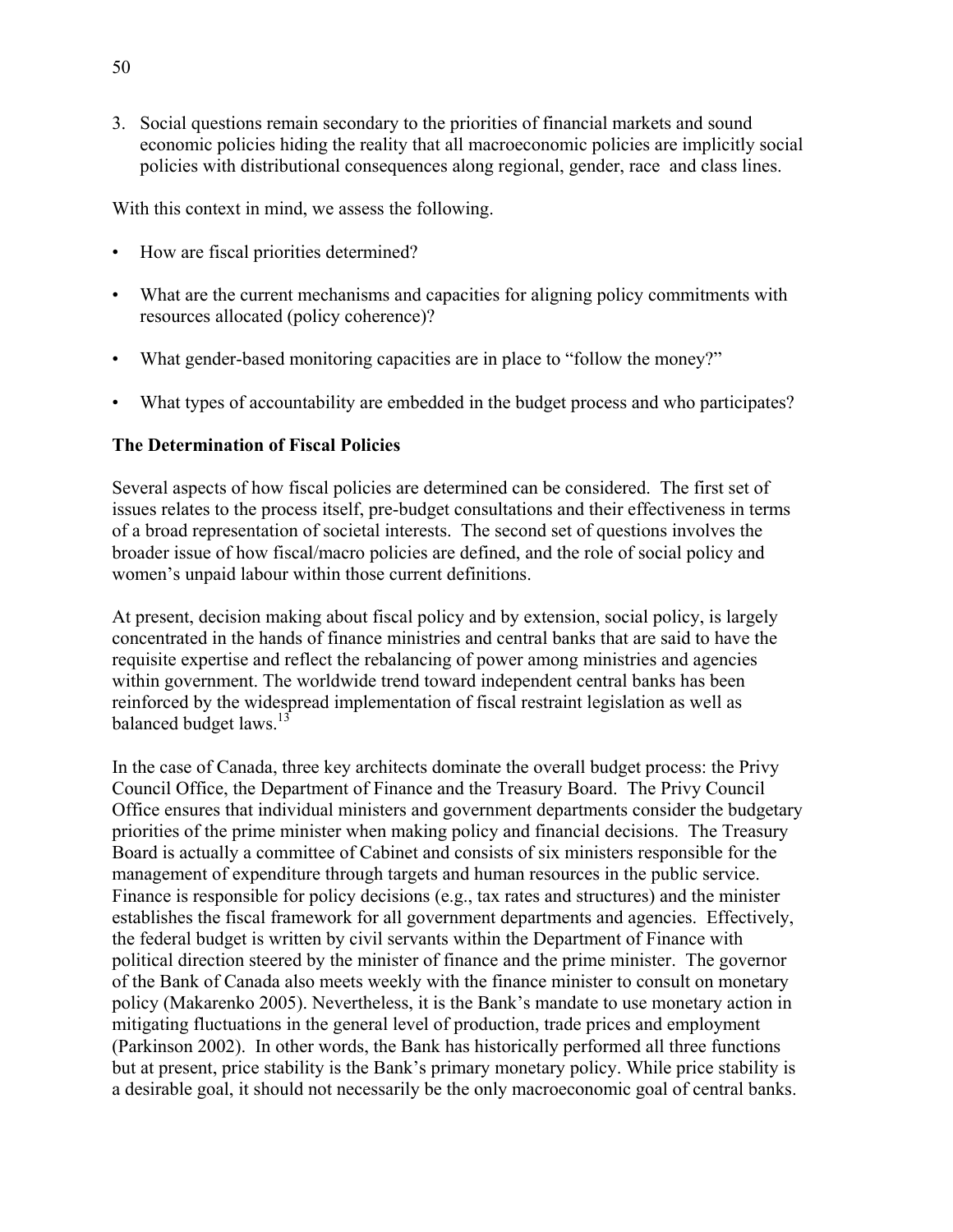However, due to unequal representation in the policy formulation and institutional processes, of economic governance more political weight is given to "technocrats," that is, neo-classical economists, financial administrators and central bankers, who may not be representative of broader societal interests. They are often trained within the mainstream orthodoxies that emphasize price stability at the expense of employment creation, as well as a smaller, market-supporting role for government and greater freedom of markets.

At the federal level in recent years, the budget process has become somewhat more open to consultation and public input. However, this has mainly taken the form of consultations on draft legislation with tax professionals, such as lawyers and accountants, and, a more open and formal pre-budget consultations process through the House of Commons Standing Committee on Finance. As Philipps (2005: 12-13) noted, "there is no doubt these consultations make a valuable contribution to the tax policy process." Yet, she goes on to note: "Tax professionals cannot be expected to represent all of the public interest despite their superior understanding of how the rules work. This raises the challenging question of how other sections of the public can be given an effective voice in fiscal policy making." Currently, there appears to be a clear hierarchy of interests represented before the Finance Committee with equality-seeking groups and social activists often appearing together and separate from those representing industry interests. This necessarily puts real constraints on social policy debates and planning. Even elected representatives have little substantial influence over the budget because of the sanctions of our Westminster style of parliamentary government, the convention of party discipline, and the budget's status as a matter of confidence (Philipps 2006).

Philipps (2005: 14) suggests that improvements in the pre-budget consultation process might include:

- more actively seeking out participation of diverse organizations and experts;
- funding pre-consultation sessions through resources for those groups often hard pressed in terms of time and money;
- enhanced use of the electronic resources to explain the budget process;
- a final Committee report that expresses the full range of views represented; and
- conducting more focussed hearings on one or two issues that would veer away from the similar general presentations made each year.

The foregoing analysis suggests that studying the politics of the budget process is essential for understanding how the distribution of power within that process affects the subsequent distribution of public resources around social policy. The concept of power can be understood in the traditional sense of power as formal structures, but more recent perspectives also see power as the informal incorporation of dominant norms and values into information systems, legitimizing certain knowledge forms and realizing these through bureaucratic practices and procedures (Norton and Elson 2002: 22). Unequal power relations within the budget process can be expressed by:

• inclusion or exclusion of different social groups to the decision-making process; and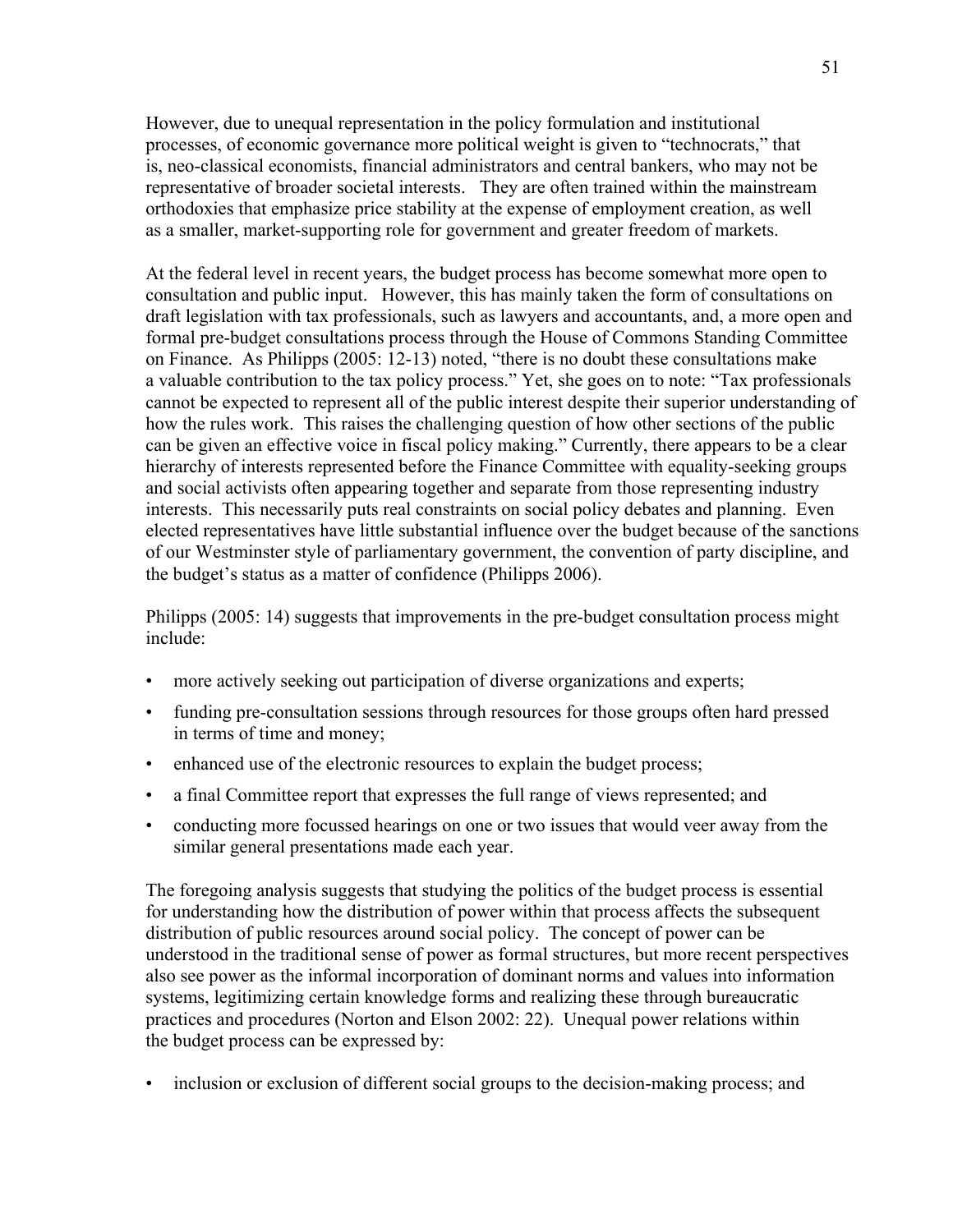• norms and values explicitly expressed and embedded in the priorities, assumptions and content of the budget.

A second set of concerns about *how* macroeconomic parameters are drawn and how social policies fit into that frame have been raised by heterodox economists. As Elson and Cagatay (2000: 1357) suggested, if the advice given to the Department of Finance and the governor of the Bank of Canada prioritizes maintaining short-run "credibility" with financial institutions and maintaining debt service payments takes precedence over all other interests, then the entitlements of those who own financial assets are systematically prioritized ahead of those who only own their labour. From women's perspectives, this hierarchy of interest representation is particularly harmful as women possess fewer financial assets than men and rely on social policy to meet the gaps between paid labour, care work and social provisioning. However, the 2005 budget signals that with even further tax reductions, the economic capacity to draw on to finance collective needs for maintaining and expanding social infrastructure is being undermined through this planned decline in the share of taxation in the economy (Yalnizyan 2005b:17).

Feminist and heterodox economists have been critical of the conventional macroeconomic framework that guides fiscal, monetary and exchange rate policy. Researchers have argued that gender-neutral macroeconomic policy will only address women's needs and experiences to the extent to which they conform to male norms. Yet, a substantial part of women's time and resources is dedicated to unpaid work — the work of producing and caring for human beings — which underpins the paid economy. This omission of the activities and values left out of macroeconomic inquiry and therefore policy is not simply an omission based on complexities of measurement. Rather, it reflects assumptions built into this model that exclude women's time in unpaid work as a used economic resource. In the last decade, feminist researchers have documented how neo-liberal economic policies cut social supports and rely on women's unpaid labour to fill the gaps. In this sense, current fiscal policies treat women's unpaid work as an externality. As Lahey (2005) reported, women's ongoing responsibilities for unpaid work push them in the direction of part-time and other marginal forms of work, which generate smaller incomes and benefits, making them more dependent on the very redistributive social policies that have been dramatically scaled back. Policy makers are rarely explicit about how such assumptions guide their decision making. Yet social policy development in Canada is informed by these implicit (and often paradoxical) models of the macro economy (Bakker 1997), the family and models of social policy.

As we noted, in the last decade Canadian policy makers have relied on a simultaneous strategy of *familialization* and *individualization* when it comes to social policy. Both aspects of such a strategy *degender* individuals and reinforce a market-based model of provisioning. Indeed, many of the trends in budgetary practice reflect a shift toward this market-based citizenship with norms of increased self-reliance and private responsibility. This discourse erases gender and substitutes citizens for taxpayers. Moreover, because gender identity has been rapidly displaced as an organizing thread in social policy, it is increasingly difficult for women, as a group, to make collective claims on the state for equality, resources or security (Brodie 1995).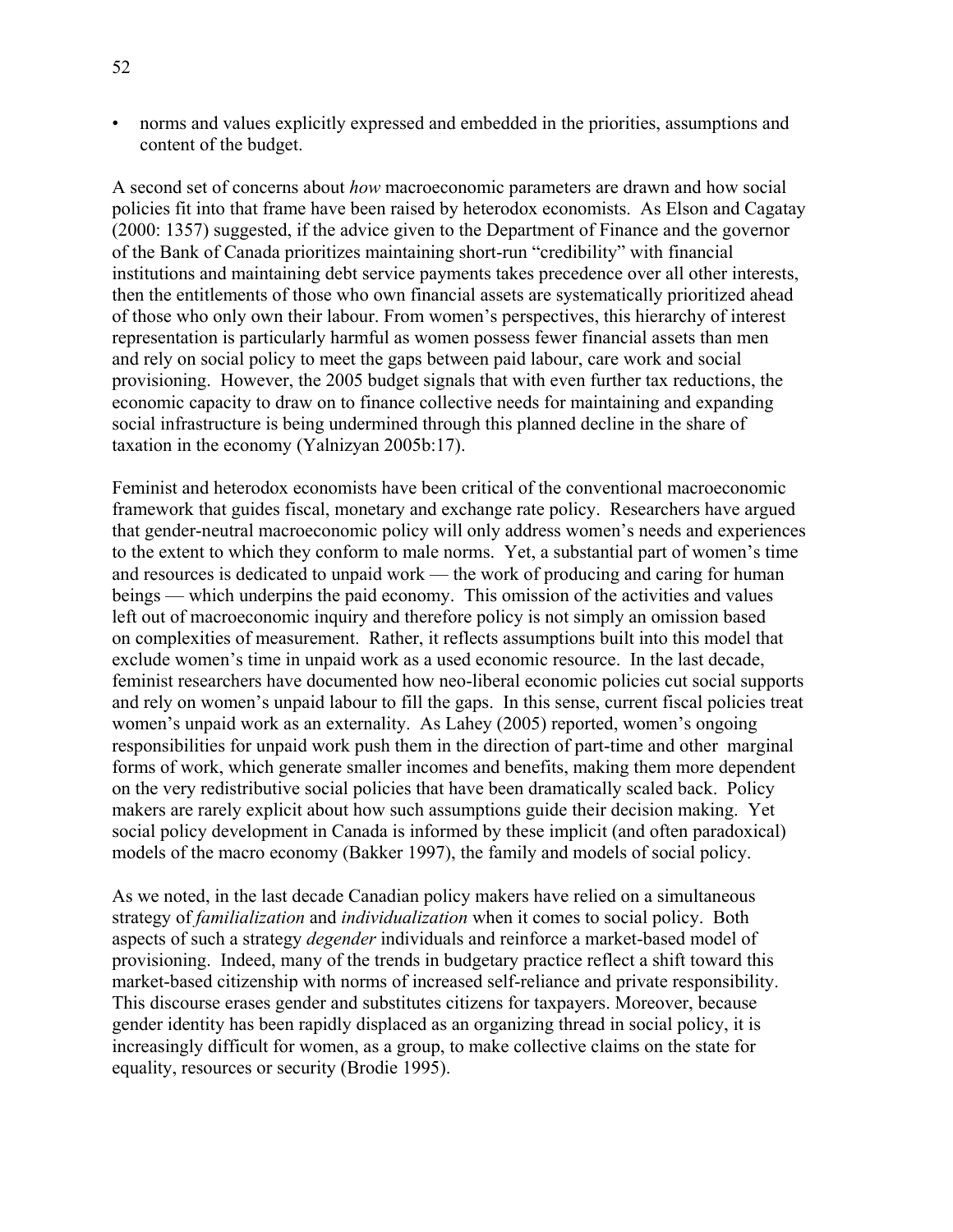### **Mechanisms for Social Policy Coherence Inside and Outside of Governments**

In Canada, there is no systematic annual process within government to evaluate budgets from a gender-sensitive perspective. In fact, as noted above, the capacity of provincial and federal governments to undertake gender-based analysis of spending and taxation measures is very low as fewer and fewer direct resources are allocated to gender expertise within governments. This is despite the fact that the budget is increasingly a key vehicle for delivering social policy objectives, including commitments to gender equality.

Status of Women Canada has undertaken a number of specific gender-sensitive analyses of the federal budget. In 2004 for instance, SWC prepared a report on the 2004 budget that contrasted various budget statements related to key policy areas, such as health care, with specific comments by the Minister Responsible for the Status of Women that highlight some of the general gender-based impacts. In 2002, a study on gender mainstreaming reviewed the policy environments and the capacity to undertake gender-based analysis as well as cases where effective interventions had taken place (Health Canada, Department of Justice). These are important contributions to foregrounding gender-based analysis in the budget and program planning process yet they are limited by the fact that they are:

- one-time exercises rather than annual oversight mechanisms;
- by-pass the Department of Finance as a key co-ordinator of fiscal policy; and
- place the burden on SWC to provide the expertise for the development of tools and indicators. For a sustainable process to be realized, this means facilitating an internal process within each department that reflects its culture and norms rather than relying on an outside body to conduct a gender-based analysis (Teghtsoonian 2004; Hoskyns 2004).

Recently, the Parliamentary Standing Committee on the Status of Women (FEWO) released a report on gender-based analysis within the federal government (FEWO 2005a). The Committee expressed its disappointment with the effective implementation of gender-based analysis in Canada despite the advanced tools and training modules that have been developed within government. The Committee also found an uneven process of gender-based analysis across departments and programs. In terms of the Department of Finance and the budget process, the Committee found that there was no regular *systematic* effort to incorporate gender-based analysis into the budget process. It called for the Department to take a leadership role in this process. "Canada does not have an effective process to do a gender analysis of the budget. It would expect that the Department of Finance could assign a senior official the responsibility for implementing a gender-analysis process which would allow the department to take a leadership role internationally in gender-budgeting" (FEWO 2005a: 33)

In the government response to the report (FEWO 2005b), it made a commitment to appoint a gender-based analysis champion within the Department of Finance who would, in conjunction with SWC, create a pilot project to train a group of analysts and managers on the application of gender-based analysis. The government made similar commitments within Treasury Board and the Privy Council. We make recommendations on how to begin to mobilize such a process in the short term in the conclusions.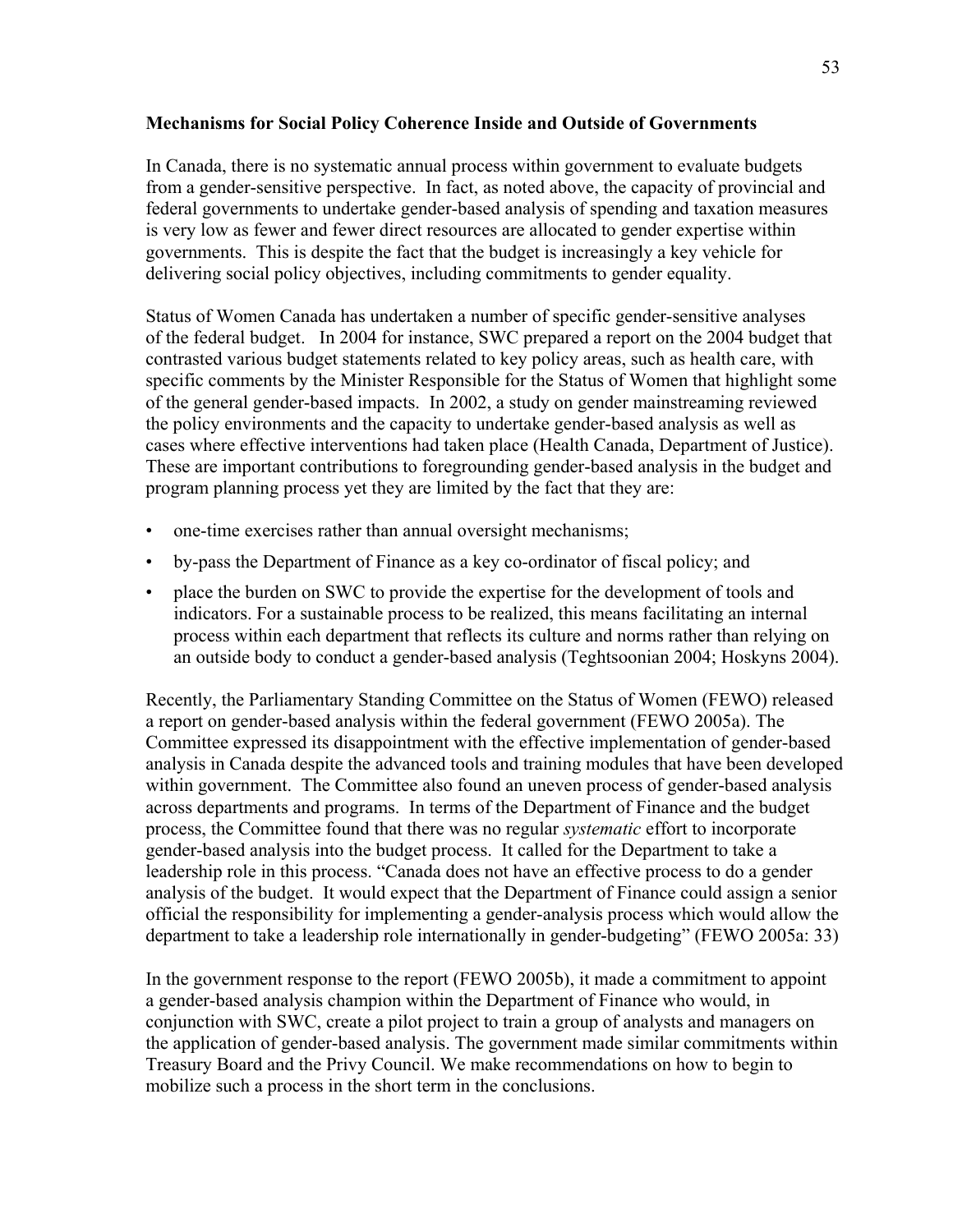Practical governmental initiatives *do* exist elsewhere in the European Union and throughout the Commonwealth (Commonwealth Secretariat 2002). For instance, in the United Kingdom, the Women's Budget Group, an independent organization bringing together academics and people from non-governmental organizations and trade unions, works with Her Majesty's Treasury to encourage a gender budget for the United Kingdom by advising and consulting with Treasury officials and meeting with Treasury ministers. In the spring of 2003, in conjunction with the Women and Equality Unit, the Women's Budget Group launched the pilot Gender Analysis of Expenditure Project (GAP) across several departments. Members and staff of the Budget Group worked closely with Treasury officials providing technical advice and assisting with project management. The Final Report of the Gender Analysis of Expenditure Project was published in July 2004 (UK 2004).

# **Gender-Based Analysis of the Budget Process in the United Kingdom: Some Examples**

A technical expert in the Women's Budget Group outlined a series of exercises on how government departments starting with Finance (Treasury) might conduct a gender-based analysis of the budget process. The complexity and the demands they place on analysts vary.

- 1. The simplest level of analysis is a counting exercise that makes gender visible by highlighting the number of women and men affected by a particular policy. A requirement is to have nationally representative data that are sex disaggregated.
- 2. The next level involves an audit of the incidence of revenues and/or expenditure. This is similar to what Yalnizyan and Phillips have done in their work in Canada. The goal is to reveal bias in the design of policies that result in revenue being collected from or expenditures on that are disproportionate to women or men. As the Canadian case illustrates, disaggregated expenditure statistics are rarely presented in government accounts and measuring tax incidence across women and men is complicated by questions of fiscalization and the use of indirect taxation and the levelling of taxation at the household rather than individual level. The further question of spending according to needs versus parity of spending on the sexes must also be considered here.
- 3. Gender impact assessment is therefore the next level of analysis which moves beyond making gender visible or accounting for the incidence of government expenditure. Here the focus is on the short- and long-run effects of the budget on gender differentials in the distribution of resources, work, gender norms and roles. Time-use surveys and satellite accounts of unpaid work become part of the data required. Canada has the capacity to undertake this form of analysis given Statistics Canada's excellent long-term work on collecting data on unpaid activities. Using micro-level data, a model of income distribution will also capture the distributional impacts of the budget on individual and family resources in the short term. More long-term gender differentiated changes in behaviour can be measured by linking to other behaviours, such as labour market participation, changes in gender segregation and "appropriate" roles for women and men.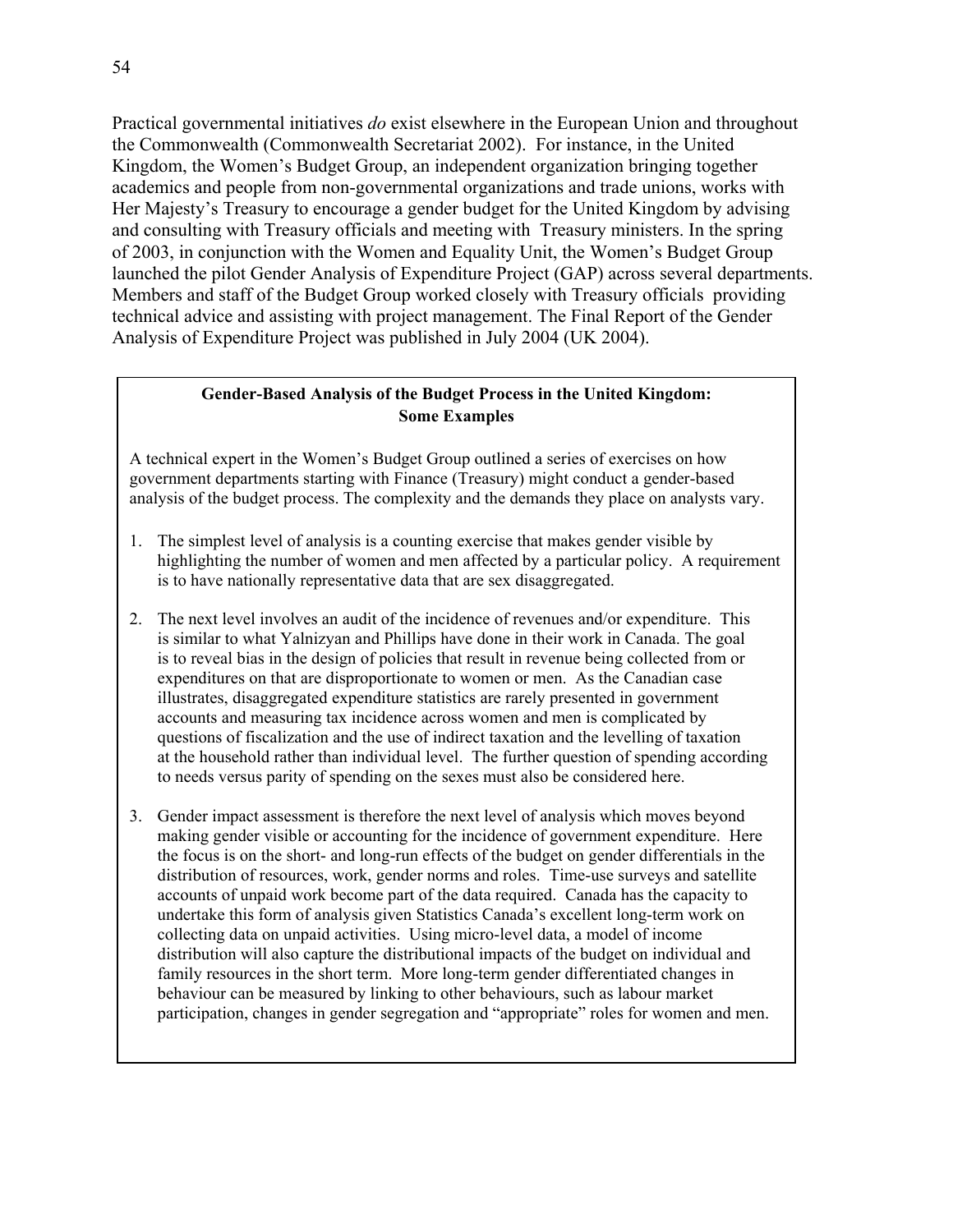- 4. Gender mainstreaming is the broadest type of analysis as it relates to the introduction of a gender-based analysis across the entire policy and planning process. Method 2 of genderbased analysis within the United Nations systems, discussed below, is an example of this approach. Mainstreaming applies to all departments and involves a good deal of coordination.
- 5. Benchmarking, a popular tool within the European Union (applied especially to poverty) establishes a minimum standard and a time frame over which it is to be met. For benchmarking to be effective, it needs to be clearly tied to policies, which will be effective in realizing those benchmarks. While this sounds simple, in practice it requires a series of social choices and deeper understanding about the links between macroeconomic policy and the structures of gender inequalities (Rake 2002).

The table in Appendix A summarizes these methods of analyses, raises questions explored under each and documents the resource requirements for undertaking such a level of analysis in the budget process.

Another innovative example of gender-based analysis and budget processes is drawn from the international level of the United Nations. In a major study on gender mainstreaming within the United Nations Budget and Planning process, sponsored by the Inter-agency Taskforce on Gender Mainstreaming, researchers focussed on the extent to which gender-based analysis is incorporated into budget narratives, manuals, instructions and the key components of resultsbased budgeting: objectives, accomplishments, indicators and outputs. The focus was on the planning cycle from issuance of budget instructions, through the process of drafting the program budget text, to the program budget content, to monitoring and assessment functions.

The methodology used relied on a content analysis of budget and planning documents, a series of extensive interviews with different actors in that process and a number of concrete drafting exercises targeted at specific actors in the budget and planning process. These included senior managers, members of the budget/planning branch, gender focal points, program staff and oversight/evaluation staff. A series of recommendations for each entity were made based on the site visits and evaluations of the two experts. The importance of assessing change over time was also institutionalized through a series of outcome-based indicators (Beck and Bakker 2002). A key result of the UN study was to facilitate a dialogue within departments among officials who did not necessarily communicate with each other on a regular basis and to make explicit the ways in which gender-based analysis was relevant to their everyday work. This then became part of the process. Another important finding was that no generic instructions or manual could be developed given the different cultures and approaches to budgeting within entities. Finally, the exercise had the biggest impact in entities where little connection appeared to exist in the eyes of the planners between gender mainstreaming and their program of work.

We offer a series of recommendations to encourage a similar process within the federal government, starting with the Department of Finance. These recommendations build on the government response to the second report of the Standing Committee on the Status of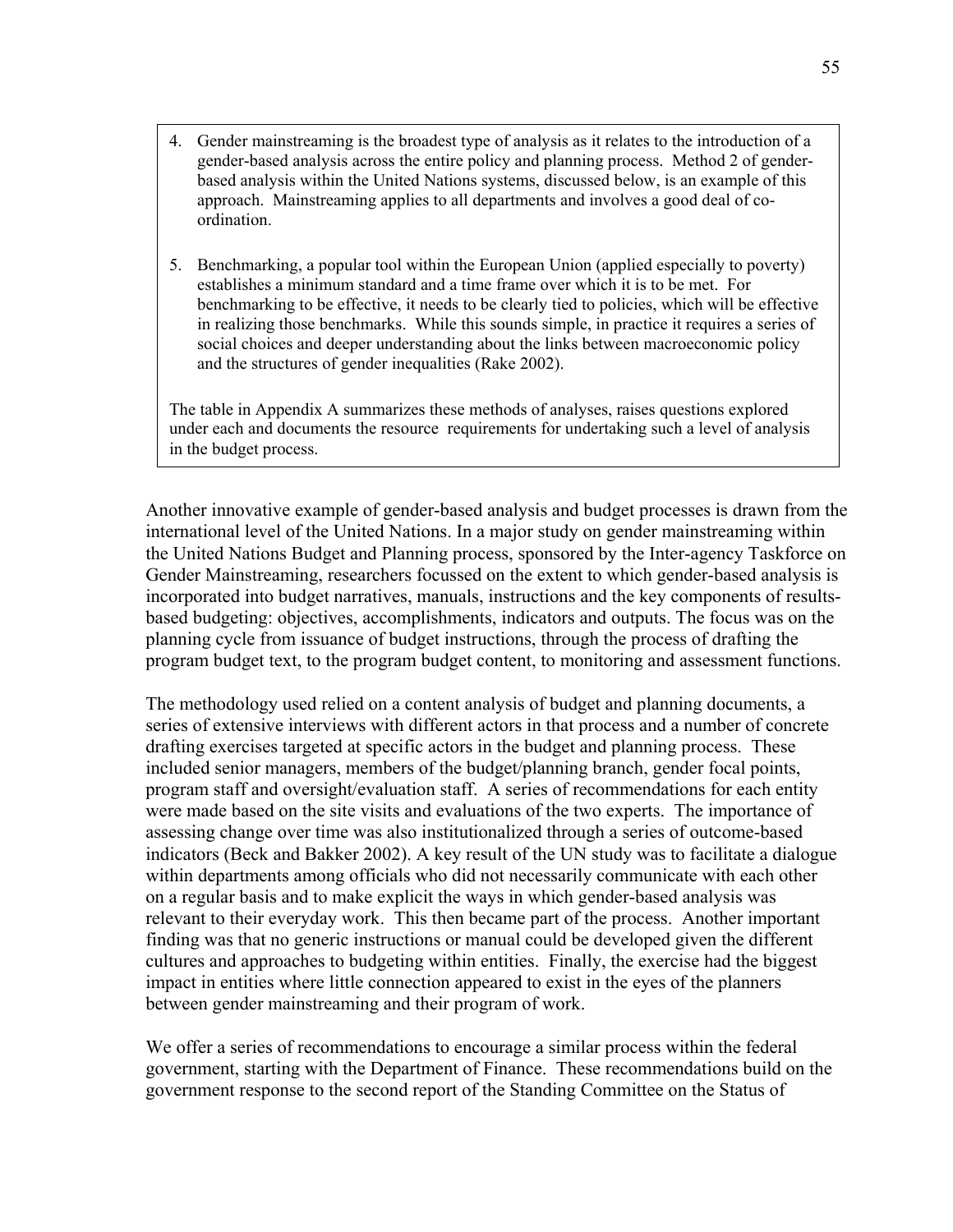Women entitled *Gender-Based Analysis: Building Blocks for Success*, and are meant to enhance both social policy coherence and gender impact assessment.

A number of *outside government* initiatives aim to "follow the money" from the vantage point of women, the poor and lower income groups. The mounting interest in independent and applied budget work recognizes the importance of budgets as both technical and political documents. Applied budget analysis offers a new tool for ensuring government accountability to international and national commitments as well as a balanced distribution of public resources.

The Canadian Feminist Alliance for International Action (FAFIA) has taken the most ambitous initiative in this area. They commissioned Armine Yalnizyan (2005a), a leading progressive feminist economist, to undertake a gender budget analysis (the first of its kind in Canada) of federal budgets from 1995 to 2004. Yalnizyan (2005b) also prepared an assessment of the 2005 federal budget the findings of which we have referred to earlier in this report. These documents together provide a compelling argument for a systemic gender-based analysis of the entire federal budget to be conducted within the Department of Finance. Without such an effort, Yalnizyan concluded we will continue with a lack of policy coherence between national and international commitments to gender equality and the monies dedicated to those goals, especially social policy objectives.

The Canadian Alternative Federal Budget, a collaborative project of civil society organizations, is another example of linking participatory budgets to overall macroeconomic planning. The Alternative Budget group produces a comprehensive parallel budget to that of the government linking it to a medium-term macroeconomic framework (CCPA nd). In 2006, the Alternative Federal Budget collaboration launched a concerted effort to undertake a gender budget analysis, and several technical papers are available on the CCPA web site that link gender to spending and taxation policies.

Notwithstanding the momentum of some of these efforts, much needs to be done by governments, multilateral institutions and other actors to indicate their commitment to budgetary processes that will be viewed as credible to the full range of stakeholders in society. Rhetorical commitments to greater sensitivity to the interests of the poor, vulnerable groups and to gender equity need to be reinforced with binding commitments, for example, commitments that have the force of law. This requires governments to live up to their stated commitments and to rethink and reallocate their budgetary priorities in dialogue with a wider range of stakeholders. Above all, it requires the sustained political commitment by senior officials and program directors.

In sum, a gender mainstreaming approach to the budget planning and policy process is increasingly important due to the reliance on budgets as instruments for administering various aspects of social policy (fiscalization). Second, it also reflects a broader emerging consensus that social policy needs to be mainstreamed into macroeconomic analysis as all macroeconomic policies entail a variety of social outcomes that need to be made explicit (Elson and Cagatay 2000: 1348). Third, a common theme in entitlement and rights-based approaches to the provision of public services is "the importance of translating international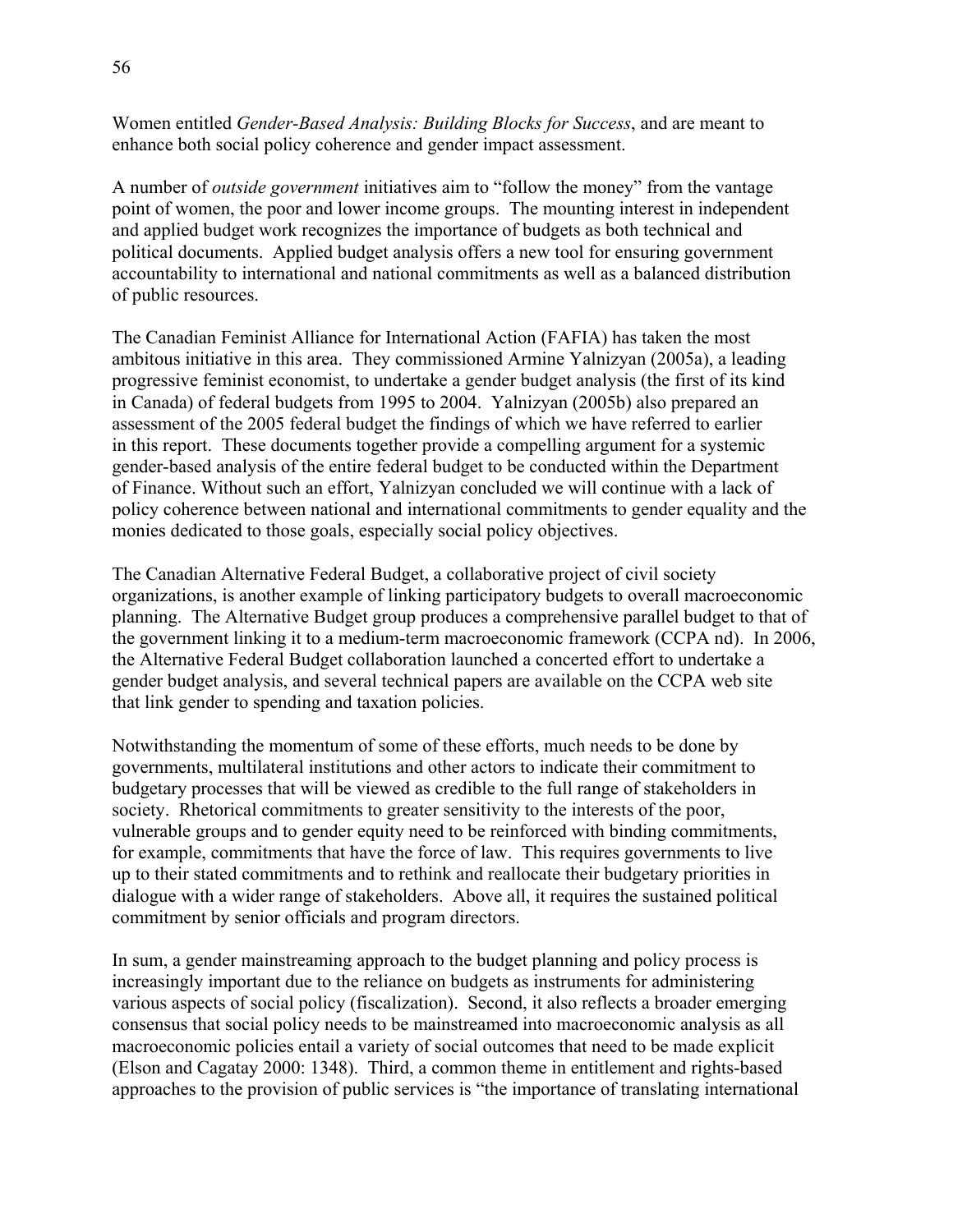human rights norms into national budget processes through establishing entitlements to resources and standards of service delivery" (Norton and Elson 2002: viii). We explore these aspects of gender and budgets by highlighting how various notions of accountability reflect the prevailing balance of interests and pressures in the public expenditure management system. As the last decade reveals, federal budgets have consistently prioritized debt reduction over social policy spending. While the current system does not reflect a genderequitable, nor indeed pro-poor orientation, we suggest there are a number of avenues for incrementally building on positive elements of the existing framework provided the political will is there.

#### **Accountability of What to Whom?**

Canada has been a signatory to a number of UN commitments to gender equality and more inclusive economic development over the last few decades, such as the Convention on the Elimination of All Forms of Discrimination against Women (CEDAW), the Beijing Platform of Action and more recently, the Millennium Development Goals. The 1990s saw the emergence of an international consensus on poverty eradication and the promotion of gender equality through such policy commitments as the 1995 World Social Summit on Development, The Fourth World Conference on Women in Beijing and the International Conference on Population and Development. Signatory countries made commitments to integrate the goals of these conferences into their policy plans (SWC 1995). This included mobilizing resources and ensuring transparency and accountability in budget processes as well as monitoring progress toward these goals precisely because of the documented links between gender equality and broader economic and social progress.

However, a number of significant shortfalls and inconsistencies in meeting these targets were identified in the 10-year reviews in 2005 of the UN Fourth World Conference on Women. A key obstacle has been the inadequate allocation of, and ineffective and inequitable use of public resources. In January 2003, the UN Committee on the Elimination of Discrimination against Women identified underfunding of key social supports on which women heavily rely as an impediment to Canada's fulfillment of key human rights commitments to women. One problem in implementing the Platform for Action and Canada's obligations under various UN treaties is that there is often a disconnection between policy development, budget appropriations and the outcomes of policies. The processes are different and governments often have difficulties bringing them together. A gender-sensitive budget analysis can bring the processes together by comparing international commitments to human rights, social entitlements and gender equality with resources and services. Indeed, then Minister of Finance Goodale made a public commitment to undertake gender budget analysis in Canada in the 2006 budget (Hansard, February 7, 2005). To date, no such initiative is underway despite the fact that Canadian international funding agencies are expected to undertake gender impact assessments of all projects carried out in developing countries.

This neglect of gender-based analysis in budgets raises a broader question for policy makers: to whom is fiscal policy in Canada accountable? Conventionally, the answer has been taxpayers. Generically defined but de facto, fiscal policy is accountable to all citizens who are current, former and future taxpayers (for example, seniors and children). However,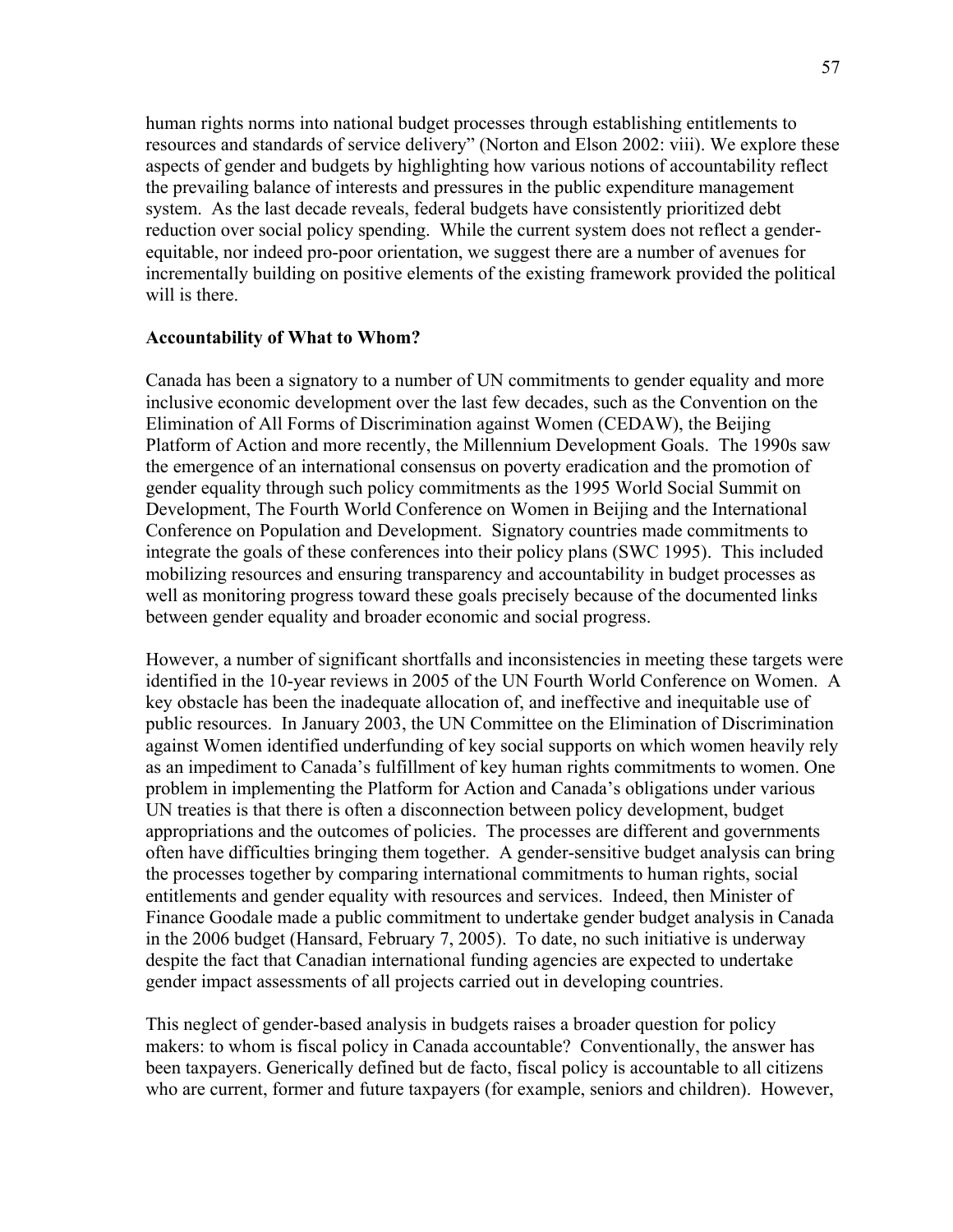as feminist economists, lawyers and activists have pointed out, taxpayers are not generic subjects but men and women with different socio-economic realities. Furthermore, there is widespread recognition that these are not monolithic groups; they are marked by social conditions such as class, race, sexual orientation, age and disability. Hence, the issue of equality among various groups in society becomes an important component for analyzing budgets and the delivery of social policy. Second, fiscal policy is connected to an overall macroeconomic framework within which other economic activities are seen to take place. This involves a primary orientation to markets (financial, labour, etc.) versus people.

Specifically, government accountability in the budget and planning process tends to prioritize market participants in two senses: through a general and indirect form of *market accountability* related to sustaining an "appropriate business climate" of concern to investors, businesses, currency traders, etc; and a second form of more direct and specific *accountability of borrowers to lenders (creditors)* — in short to all of the institutions that might fund budget deficits through loans. A third form of *social accountability* involving desired social outcomes, such as equity, distributive justice, provisioning of needs for all and social inclusion, is a conditional form of accountability in current institutional planning as it is secondary to the "soundness" of macroeconomic policies. We begin with a critical consideration of the accountability of institutions within the federal context before turning to the budget process and its capacity to mainstream gender to ensure more inclusive and effective social policies.

Within this context, budgetary policies must be comprehensively defined so all aspects of government expenditures and income (including) taxation are placed on the table for consideration by the various stakeholders including equality-seeking groups. This presupposes an institutional and political framework that is responsive to popular needs, as well as transparency, so decisions can be debated on the basis of timely, useful and accurate information.

Within the conventional frame of macroeconomic analysis used in Canada and elsewhere, social policy is secondary to "sound" macroeconomic policies, and conditions of market accountability trump conditions of social citizenship. Elson and Cagatay (2000: 1347-1348) argued that an alternative approach to seeing social policies as an afterthought to macroeconomic policies "would start with the premise that all macroeconomic policies are enacted within a certain set of distributive relations and institutional structures; and that all macroeconomic policies entail a variety of social outcomes that need to be made explicit. This type of outlook would mean that sound economic policies are judged not only by market-based criteria (and those that signal the appropriate business climate), but in terms of desired social outcomes, such as distributive justice, equity and provisioning of needs for all.

This new approach raises the relationship between accountability and macroeconomic policy. Given these two layers of accountability: Who is involved in decisions about aggregate levels of spending, taxation and public debt? What are the views of the economy of those who currently make these decisions? A discussion of accountability needs to consider each of these dimensions and the degree to which they enable or constrain the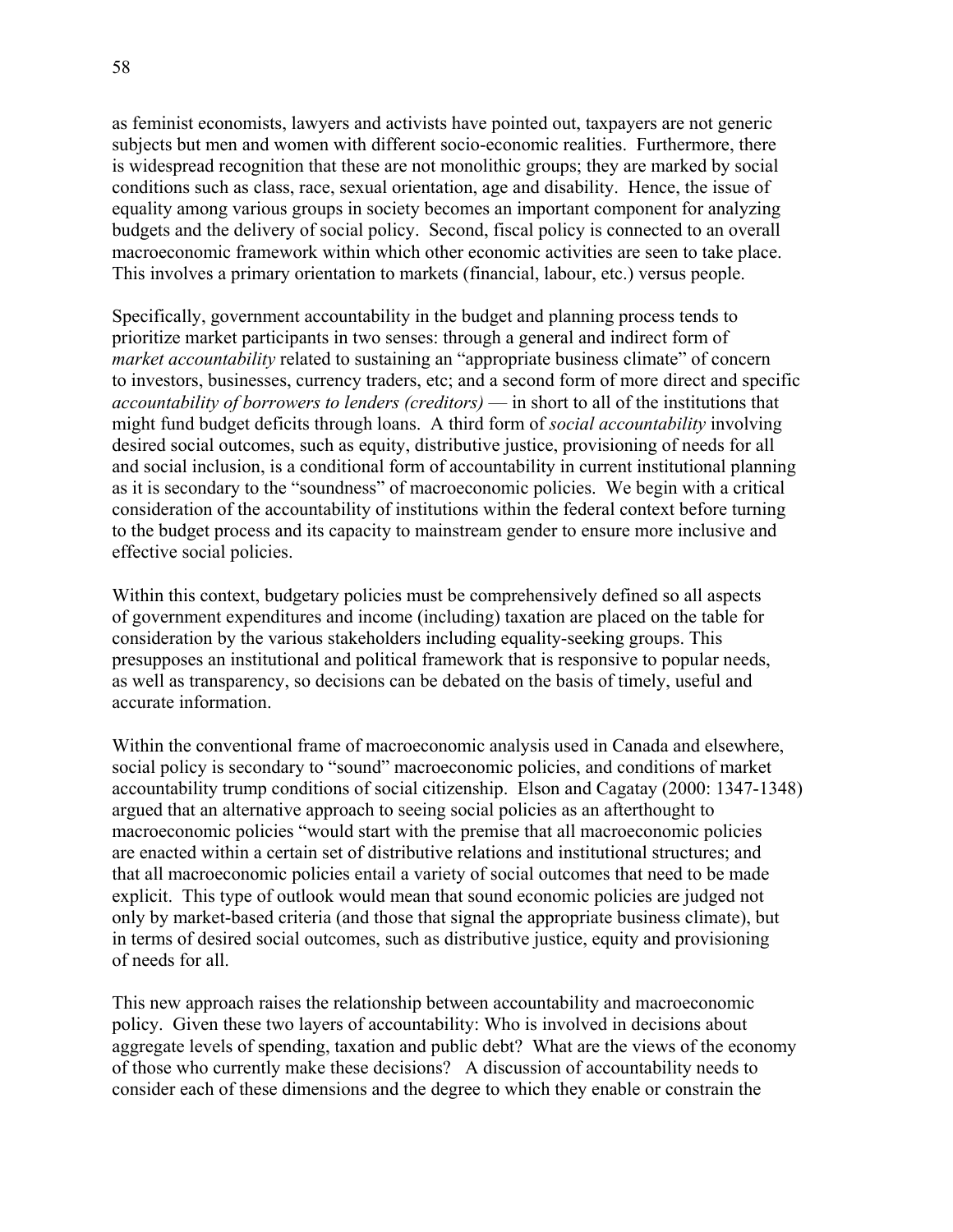formulation of budgets and social policy that are gender sensitive and reflect the social principles stated above. Part of a revised budgetary practice would clarify the parameters and variables included in decisions as well as highlighting who sets the bounds and who does the adjusting in relation to changes in social policy. By seeking out the social content in macroeconomic policies, we begin to see how macroeconomic policy processes and budgetary practices can be transformed in a more inclusive and negotiated way (Elson and Cagatay 2000: 1360).

To sum up, the combination of reduced capacity inside government to undertake genderbased analysis, especially in areas of macroeconomic policy, in conjunction with the drastic reduction in, or abandonment of social entitlements for health care, welfare services and employment insurance illustrate the *3Ds* we mentioned at the outset of this study: the *deligitimization* of women's voices in the policy process, the *dismantling* of gender-based agencies and the *disappearance* of the gender subject as a necessary component of social policy thinking and reform.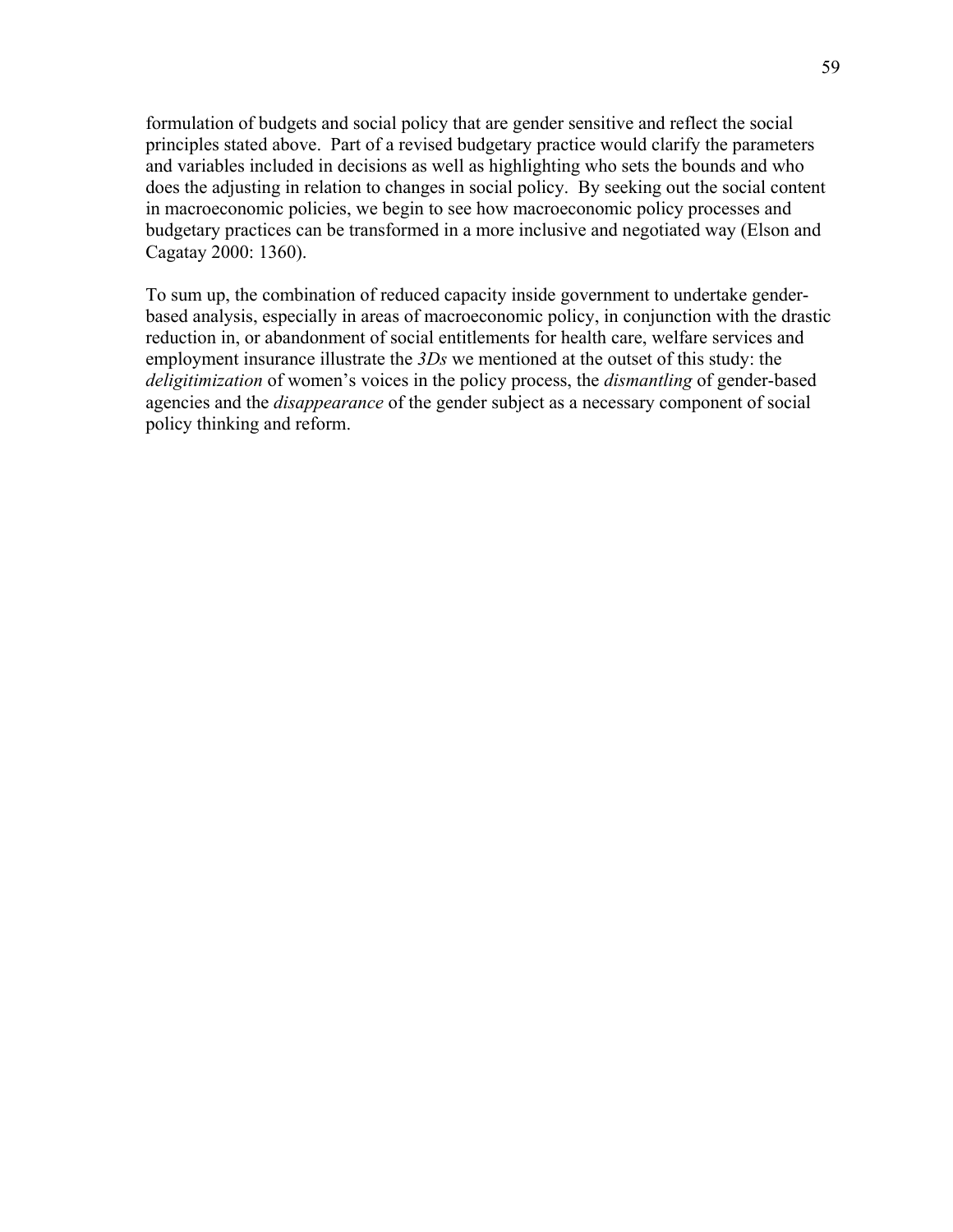## **6. RECOMMENDATIONS**

## **Opening Up National Debate about the Conditions to Be Attached to the CST**

**Recommendation:** That relevant line departments within the federal government and the provinces, in partnership with relevant gender units and non-governmental research and advocacy organizations, facilitate a national debate about both the national objectives to be pursued through the Canada Social Transfer as well as the creation of social policies that would better enable Canadians to achieve a sustainable work–life balance.

As this report has demonstrated, after the elimination of CAP and the introduction of an unconditional block fund, the CHST, Canada's social assistance regime has eroded and fragmented into 13 separate provincial systems. While some of these systems have imposed more stringent conditions on the receipt of social welfare than others, all are inadequate and all contribute to the ongoing feminization of poverty in Canada as well as unacceptably high levels of child poverty. In 2004, two separate block funds were introduced, the Canada Health Transfer, which is governed by the conditions of the *Canada Health Act* and the Canada Social Transfer. The CST fund involves the transfer of approximately \$15 billion in cash and tax points from the federal government to the provinces to be used for social programs and for post-secondary education. Yet, there are no conditions attached to how this money should be divided between these two provincial responsibilities, or mechanisms to ensure transparency or accountability.

Canadians have not been invited into a national debate about the levels and kinds of support that should be provided to Canada's most vulnerable citizens. Although civil society organizations have invited Canadians and their governments to engage in this debate, such calls have yet to gain any momentum (CCSD 2004). Indeed, most Canadians are not well informed about the minimum levels of support afforded to Canada's poor, the patchwork of conditions and constraints across the provinces that make it more or less difficult for social assistance recipients to provide for their families, or the gendered, racial and ability biases that these programs both aggravate and perpetuate. Increasing evidence of the racialization of poverty as well as entrenched rates of poverty among Canada's Aboriginal peoples and female-headed, sole-parent families stands in stark opposition to the values Canadians consistently endorse and entrust their governments to protect and promote. Canadians thus should take their governments up on their commitments in the SUFA to "ensure opportunities for Canadians to have meaningful input into social policies and programs."

For almost a decade, governments in Europe have been engaged in research and policy formation, designed to address the constraints the majority of families now confront in negotiating a sustainable work–life balance. Gender has been placed at the centre of this new thinking. Indeed, a noted welfare state theorist, who wrote a widely cited report on social policy reform for the European Union in 2000, has argued that gender equity is the "lynchpin of any positive postindustrial equilibrium between households and the economy" (Esping-Anderson 2002: 69). Governments must put gender back into the social policy equation, he argued, because contemporary economic and political realities require both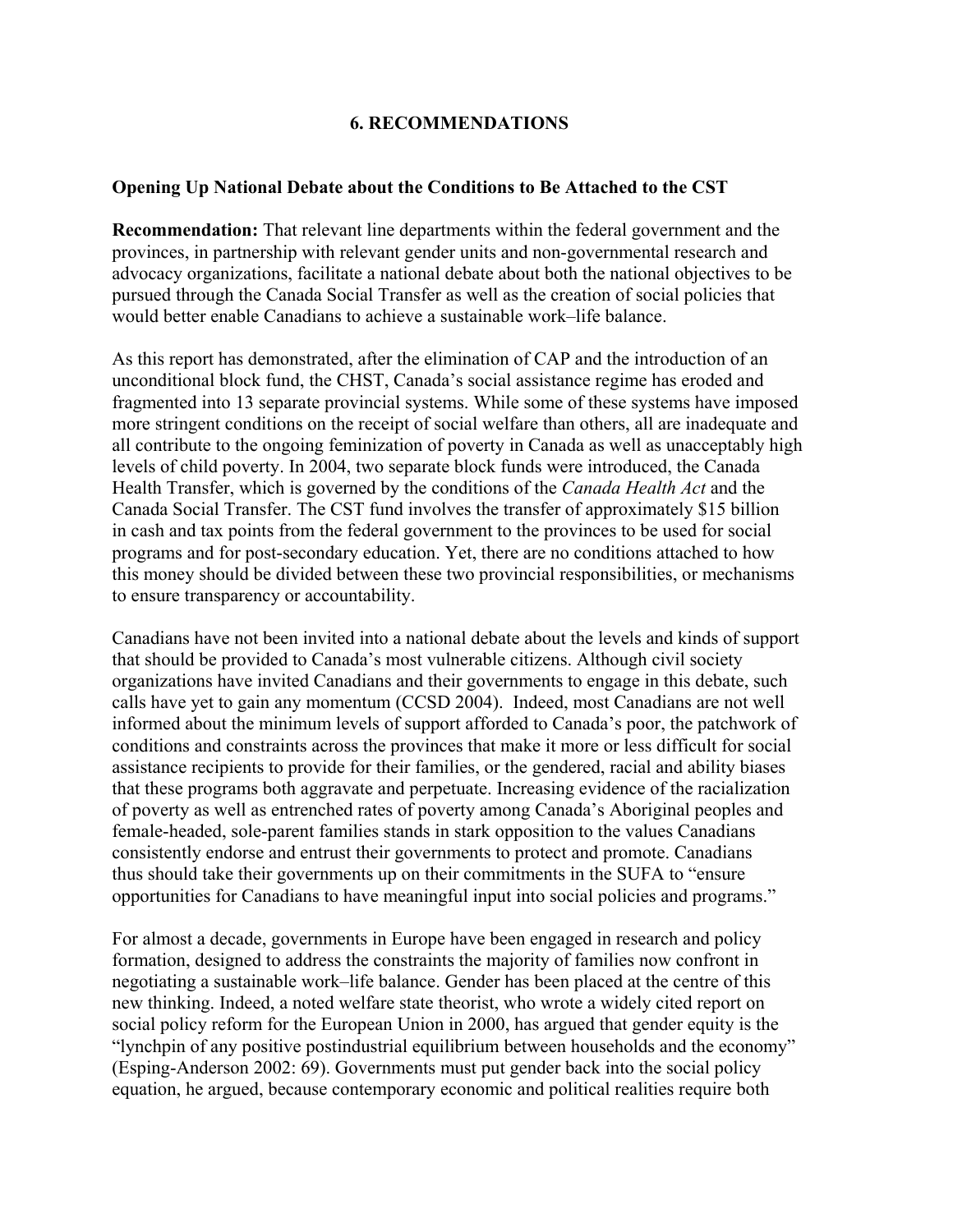women's productive and social reproductive labour. However, rather than embrace the challenge of establishing equitable work–life balance social policies, as this report explains, Canadian governments, for the most part, have engaged in the politics of renaming by prioritizing child-centred social policy and individualization strategies. As this report also demonstrates, neither strategy can veil the inescapable conclusion that social policy is also gender policy and that, as Lister (2004: 55) reminded us, "the conceptual and methodological implications go well beyond adding women in."

Canadian governments (except Quebec) in the SUFA committed both to respect the equality, rights and dignity of all Canadian women and their diverse needs as well as provide appropriate assistance to those in need. Status of Women Canada should take the lead in specifying how these commitments could and should take form within the context of transformative changes in family form, dual earner families and increasingly diversified communities.

#### **Tracking Gender Outcomes in the Federal System**

**Recommendation:** That the federal government and the provinces should create new mechanisms for intergovernmental co-ordination of policy goals, transparency and accountability, and best practices, such as the open method of co-ordination, developed by the European Union for these purposes. Status of Women Canada should, in conjunction with relevant departments, explore the experience of this method with respect to coordinating gender-focussed social policies.

As noted in this report, Canada's social policy regime has been residualized and fragmented during the last decade. The Canadian federation now faces a situation where each province has different views on how to address social needs or define social progress. This is partly due to the absence of conditions attached to the CHST and the CST as well as to an absence of political leadership and political will to build a new national consensus around the goals of social policy and citizenship equality in the 21st century. Another constraint is that Canada, already one of the most decentralized federal systems in the world, has become increasingly so. While much of the jurisdiction over the social policy terrain rests with the provinces, it is also the case that there is a need for establishing mechanisms for sharing best practices, ensuring transparency and accountability for the CST and for promoting national goals and priorities in the social policy field.

It is recognized that the federal government is unable to either impose or enforce rigid national standards in provincial jurisdictions, this should not be an impediment to intergovernmental co-ordination and co-operation in the pursuit of widely held social values and policy priorities. Indeed, the federal and provincial governments agreed in the SUFA to work with other governments to develop, over time, comparable indicators to measure progress on agreed objectives, to report regularly to constituents on the performance of social programs, and to use transferred funds for their specified purpose.

These commitments provide the foundations for the development of some form of mechanism for promoting intergovernmental goal coherence in the social policy field,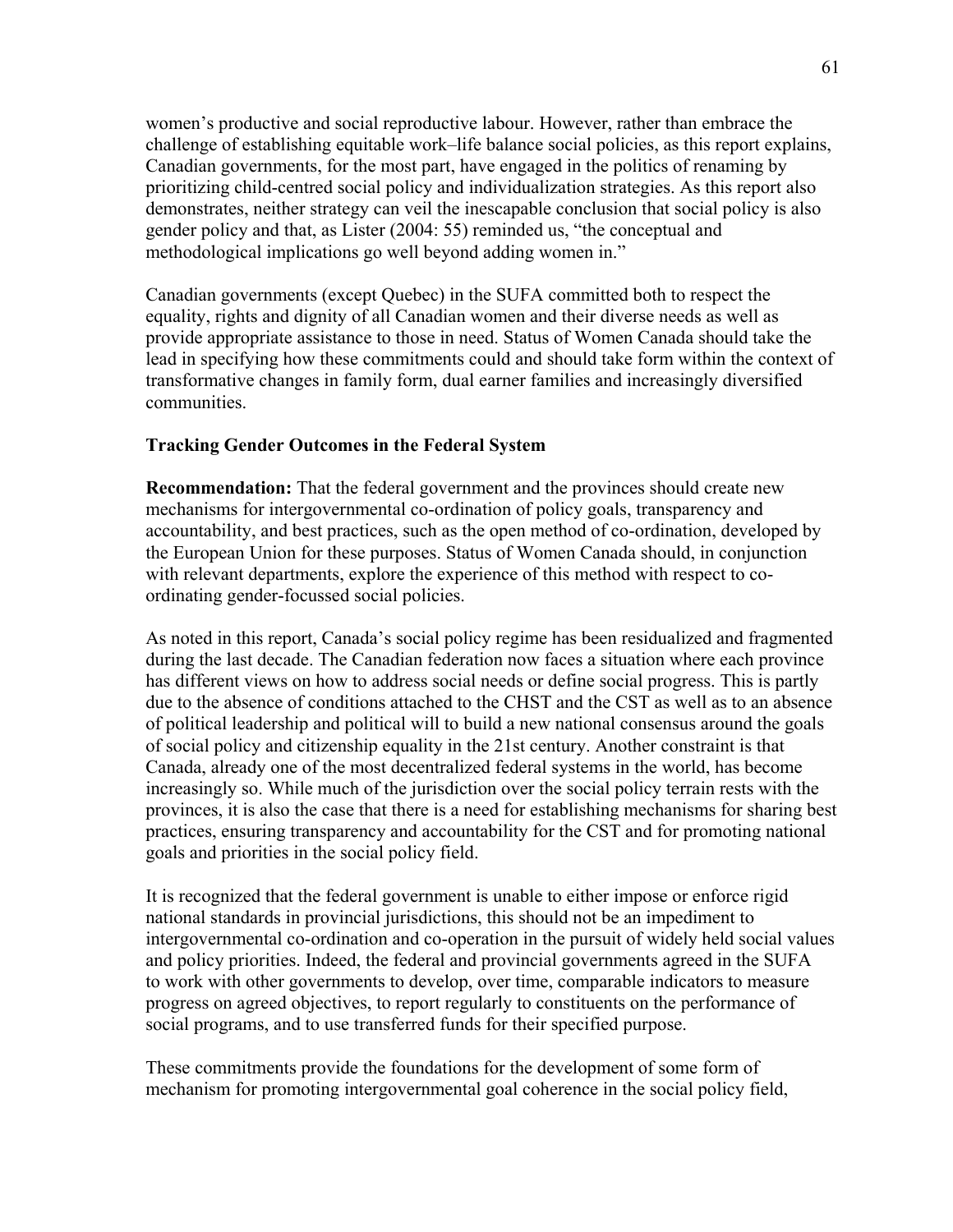transparency with respect to the CST, and consultation and accountability with respect to the development, implementation and outcomes of social programs.

The open method of co-ordination was created in 2000 and is being further developed by the European Union to address these requisites for good governance within a transnational context. Recognizing that, not unlike the Canadian provinces, different European governments have different traditions, priorities and resource capacities, the open method represents a soft law (non-binding) approach to promoting both the broad social goals of the EU as well as transparency and accountability among its member units. The open method also involves a cyclical benchmarking procedure that co-ordinates national policies by providing guidance and assessment at the European level. The method involves a combination of collective identification of objectives, the development of national action plans, peer review of plans and procedures for addressing objectives and measuring accomplishments, joint evaluation mechanisms and best practices, and feedback for policy adjustment (Wiseman 2003). These co-ordination procedures are referred to as open because of their potential openness to the participation of stakeholders and their openness in terms of objectives and instruments that can be adjusted more easily to changing needs than a traditional regulatory policy based on legislative standards (Smismans 2005).

Addressing the political reality of Europe and the diversity of its welfare systems, the open method of co-ordination process recognizes the political and economic difficulty of adopting social standards through regulation. Given the absence of social legislation at the European level, fundamental social rights may potentially be realized as a hard stand that open method processes would facilitate, thereby avoiding deregulatory tendencies. With this approach, methods of co-ordination rather than regulations are used to attain policy ends. This soft law approach to governance is arguably more adaptable to variations across countries and circumstances of policy; flexibility permits respect for national diversity. Beginning in 2003, member states were required to adopt national action plans to address 18 social indicators of "social protection" (Wiseman 2003).

We suggest that the newly created open method of co-ordination may be an interesting approach to intergovernmental co-operation on social policy in the Canadian case. This approach builds on the existing SUFA. Indeed, as noted above, the SUFA already commits Canada's governments to broad social goals as well as to instrumentalities that could be adapted to create a home-grown method of interprovincial co-ordination similar to the open method. Criticized for its failure, we argue that it is not the SUFA framework per se but the lack of political will/momentum behind it that has led to disappointing results. By adopting a type of open method of co-ordination strategy to the SUFA objectives, there may be a unique soft law approach that would contribute to greater policy coherence between budgetary decisions and the commitments to equality, poverty reduction and human rights.

#### **Building Links with Women through Web Development**

**Recommendation:** Status of Women Canada should develop its web-based capacities to strengthen and develop interactive communication with individual Canadians concerned with gender issues as well as a diverse and growing virtual women's community and to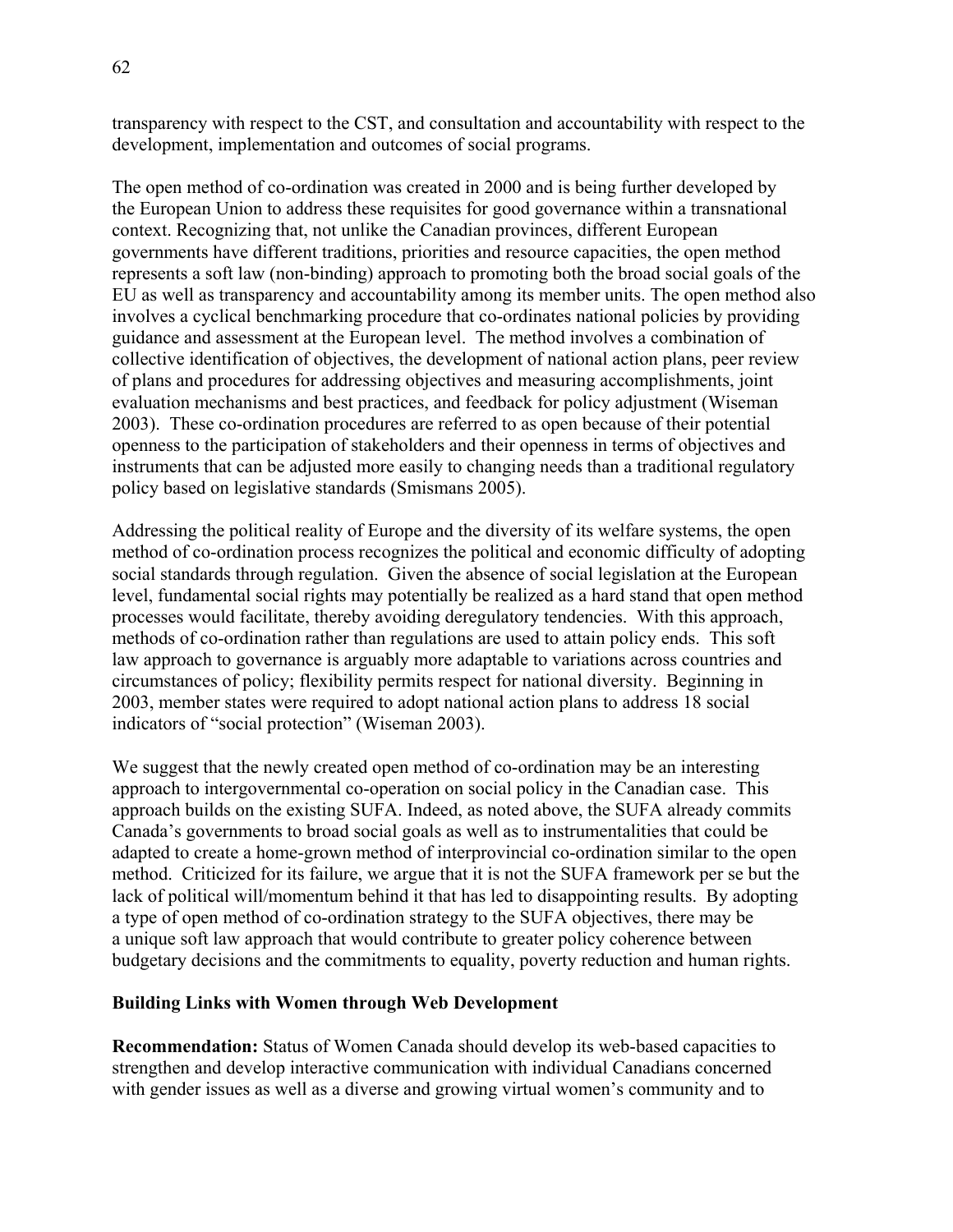inform and link relevant policy communities in critical debates concerning gender equality and social policy.

The worldwide web has rapidly grown into an indispensable resource for both governmental and non-governmental organizations to provide information, gain critical feedback, generate consensus, and mobilize constituencies and policy communities. As discussed in this report, there is some evidence to suggest, however, that gender units within the federal government and the provinces are more strongly linked to other governmental agencies than to their relevant issue publics.

As discussed in this report, during the last decade gender units within government have seen a considerable depreciation in their influence in the policy process. Mutual recognition through URL linking between governmental and non-governmental actors and the technologies to support interactive communication would enhance the capacity of gender units inside of government. Building a multifunctional virtual infrastructure would strengthen the unit's education function, foster public support and legitimacy for women's claims in the policy process and congeal a vibrant but diffused virtual women's community.

## **Budgets, Capacity and Gender-Based Analysis**

**Recommendation:** Introduce a systematic gender based analysis of the budget process within the Department of Finance to coincide with the budget planning cycle. Three mechanisms are recommended.

- Create within the Department of Finance an external advisory group of experts on gender equality, economic policy and the use of gender budget analysis following the model of the U.K.'s Women's Budget Group and Her Majesty's Treasury.
- A gender-based analysis champion (with necessary staff supports and financial resources) within the Department of Finance would oversee an annual review of budget instructions, narratives, planning processes, indictors, benchmarks and oversight capacities within all federal line departments.

The questionnaire in Appendix B illustrates the manner in which a dialogue within departments might be launched. This would identify the actual process of setting budget priorities, indicators and methods available, capacity to undertake analyses that includes gender and the oversight and evaluation functions that are in place. A further component of such a project would be to assess over time the budget documents and narratives of the entity in question. A series of specific exercises targeted at different actors in the budget planning process could also be developed that would highlight how to bring gender into the analysis and how to place social policy concerns on the same level as those related to sound macroeconomic planning.

• Enhance the capacity of gender-based units within federal and provincial governments to undertake the gender-based analysis of budgets and fiscal policy. This would include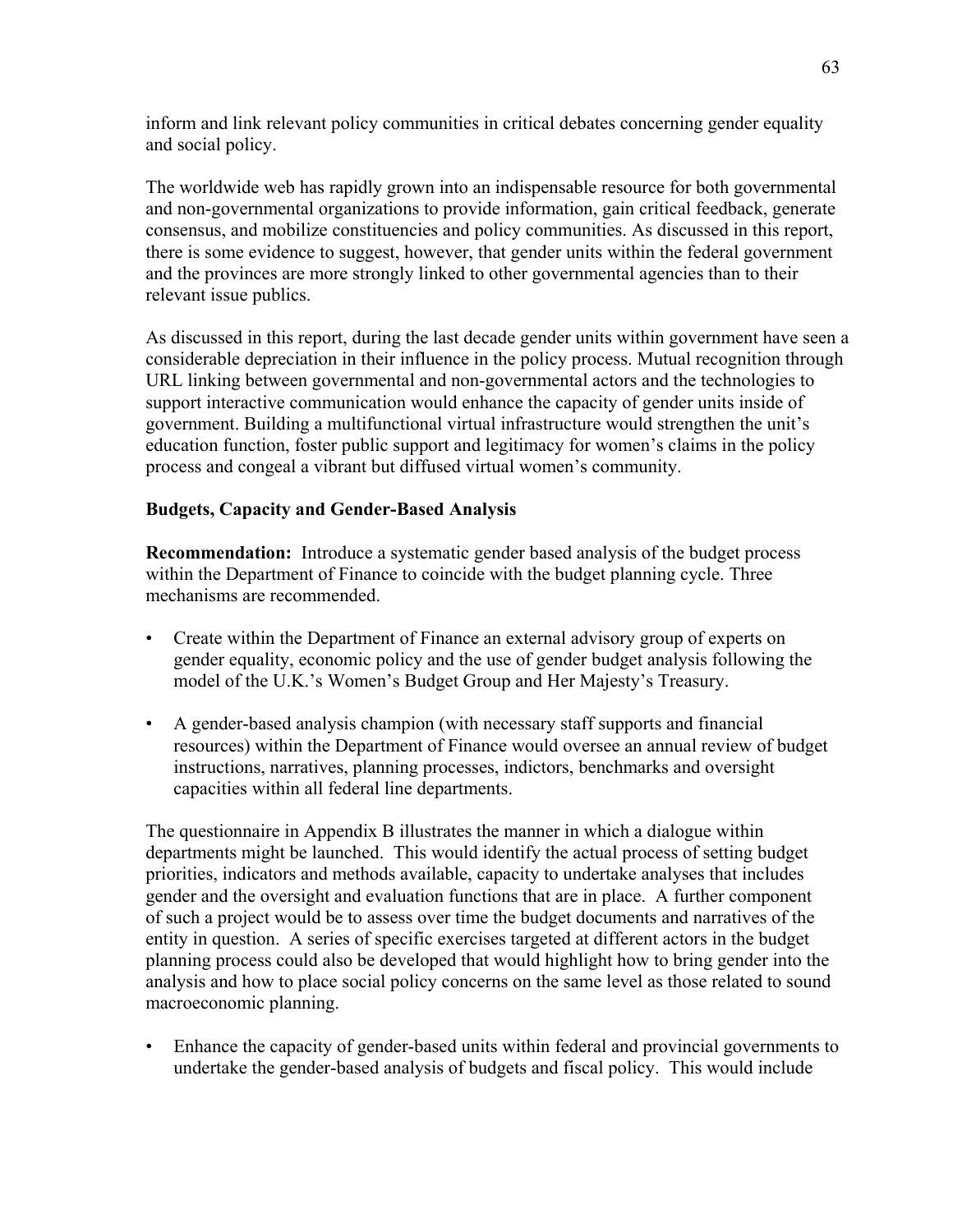the allocation of funds to enhance the capacity of these units to scrutinize macroeconomic policies through a gender-sensitive lens.

**Recommendation:** In terms of enhancing the capacity of gender equality advocates outside of government, that the Department of Finance create an interactive web-based initiative that explains the budget process**.** 

**Recommendation**: That the Department of Finance work with SWC to enhance its capacity to develop URL linkages with non-governmental actors committed to gender budgeting, particularly those dealing with the most vulnerable groups in Canadian society (i.e., Aboriginal women).

**Recommendation:** That the Department of Finance, in discussion with SWC, establish a pre-budget consultation fund for gender equality groups to give them the necessary resources to participate in the Standing Committee on Finance Hearings. Furthermore, that such groups be a part of the industry representations based on their specific areas of interest and expertise. This would prevent the separation of gender equality issues from broader industry and macroeconomic questions.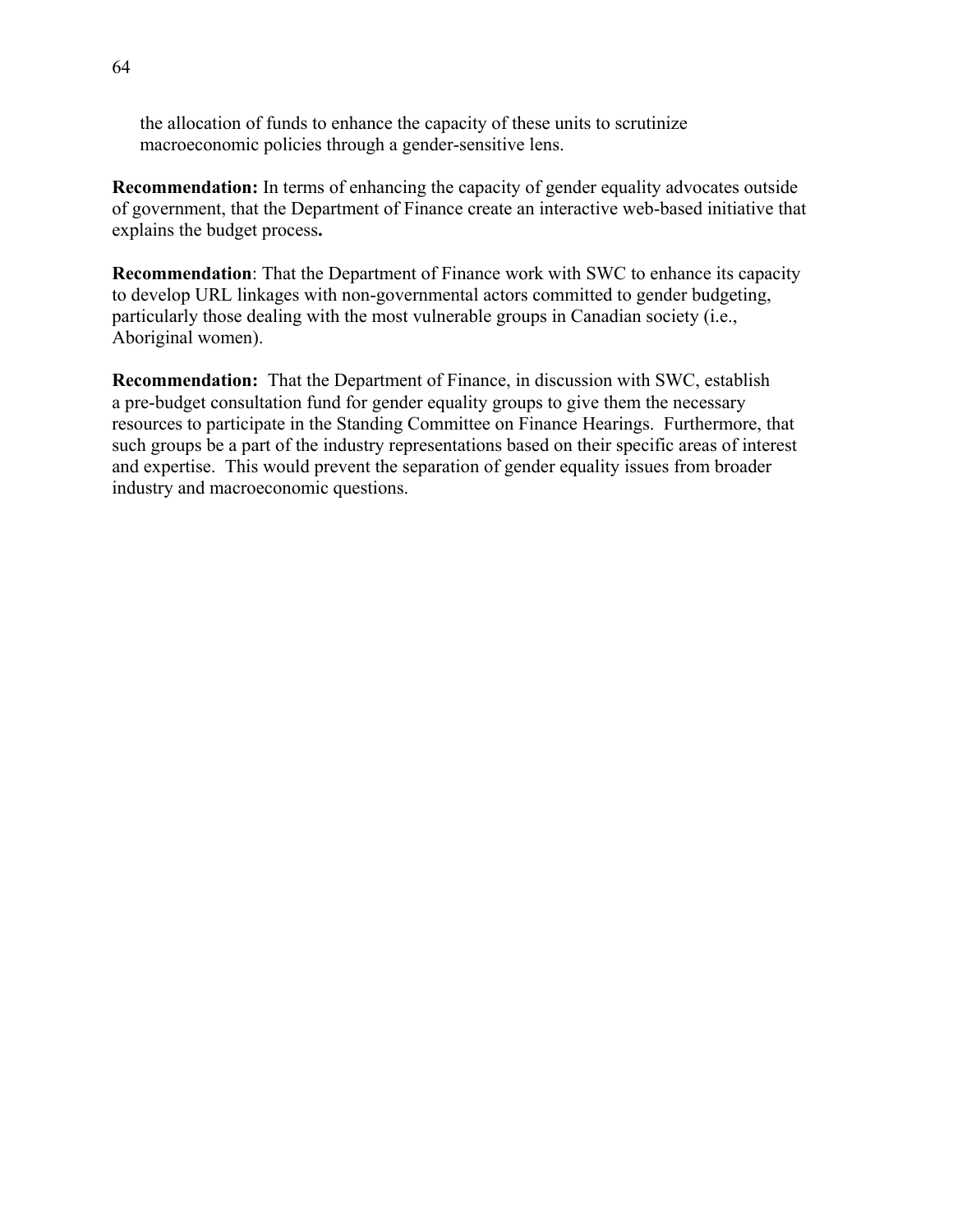## **APPENDIX A: WAYS OF INTRODUCING GENDER ANALYSIS INTO THE BUDGETARY PROCESS (THE U.K. WOMEN'S BUDGET GROUP)**

|                                        | <b>Questions Explored</b>                                                                                                                                                                                                                                                 | <b>Requirements</b>                                                                                                                                                                                                                                                                                                                                                                                                                                |
|----------------------------------------|---------------------------------------------------------------------------------------------------------------------------------------------------------------------------------------------------------------------------------------------------------------------------|----------------------------------------------------------------------------------------------------------------------------------------------------------------------------------------------------------------------------------------------------------------------------------------------------------------------------------------------------------------------------------------------------------------------------------------------------|
| 1. Making gender visible               | Who are the recipients?                                                                                                                                                                                                                                                   | Data disaggregated by sex                                                                                                                                                                                                                                                                                                                                                                                                                          |
| 2. Auditing revenue and<br>expenditure | How are spending and revenue<br>distributed between women and<br>men?                                                                                                                                                                                                     | Expenditure and revenue statistics<br>disaggregated by sex                                                                                                                                                                                                                                                                                                                                                                                         |
| 3. Gender impact assessment            | What are the implications in the<br>long and short term for the gender<br>distribution of:<br>- resources (money and<br>time)?<br>- paid and unpaid work?<br>Is provision adequate to the needs<br>of women and men?<br>How does policy affect gender<br>norms and roles? | Data on the unpaid, caring economy<br>(i.e., a satellite account incorporating<br>time-use data)<br>Micro-analytic model of income<br>distribution, incorporating model of<br>economic (e.g., labour supply) and<br>other (e.g., fertility) behaviour<br>sensitive to gender differentials<br>Sensitivity to gender segregation,<br>cultural practices and gender norms<br>and the impact that policy has on<br>supporting or reconstructing these |
| 4. Gender mainstreaming                | How is gender taken into account<br>in policy formulation, design and<br>implementation?<br>What priorities are given to<br>reducing gender inequality?                                                                                                                   | Co-operation across government<br>agencies and across the policy process<br>Awareness of the scope of gender<br>issues and ability to search out more<br>hidden aspects of gender inequality<br>Tools to assess the aims and priorities<br>attached to policy                                                                                                                                                                                      |
| 5. Benchmarking                        | Are specific targets for gender<br>equality being met?                                                                                                                                                                                                                    | Awareness of complexity of gender<br>inequalities when setting targets<br>Ability to locate the policy and other<br>influences on particular social<br>phenomena                                                                                                                                                                                                                                                                                   |

Source: Rake (2002).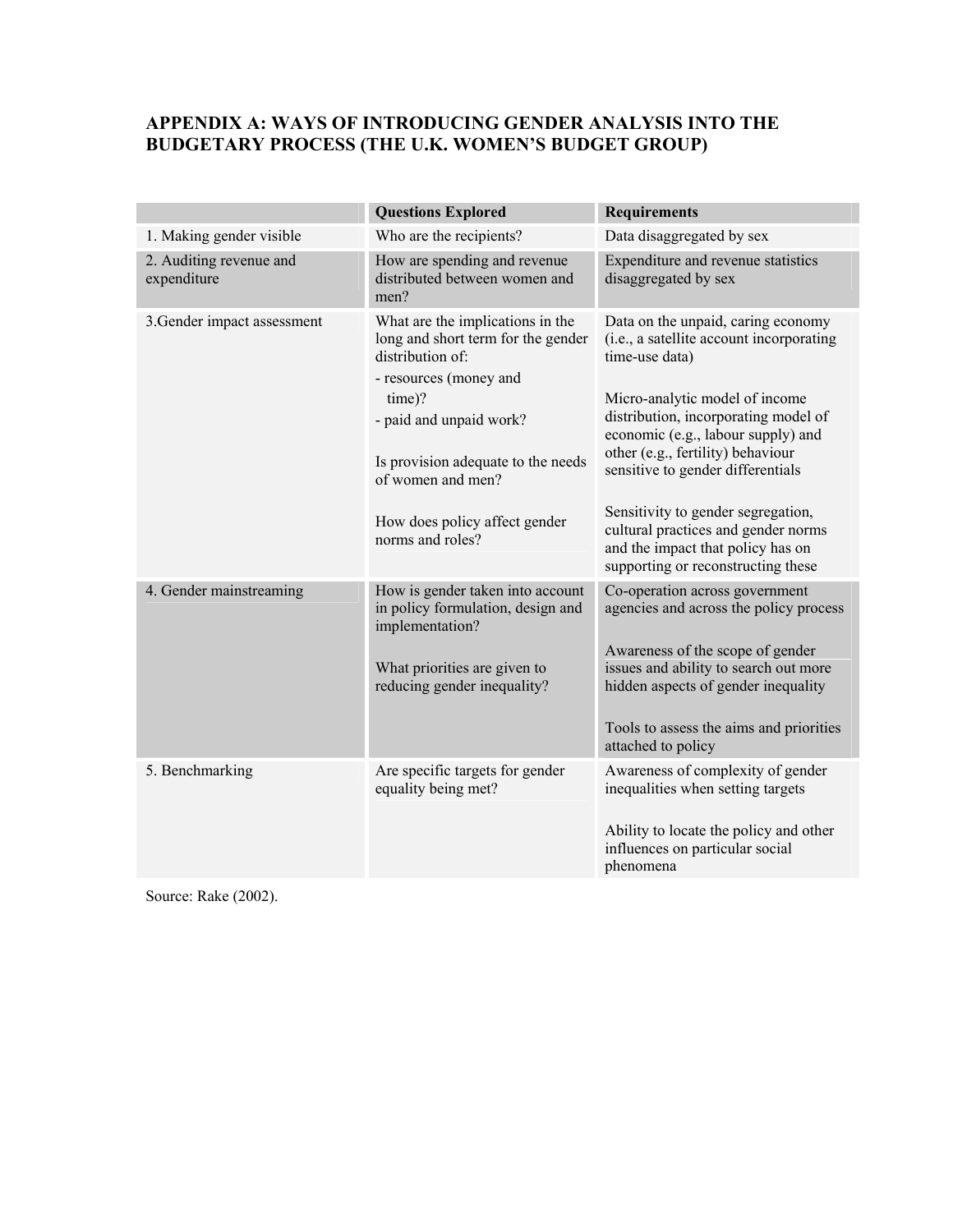## **APPENDIX B: GENDER MAINSTREAMING IN THE FEDERAL BUDGET PROCESS: POSSIBLE INTERVIEW QUESTIONS FOR LINE DEPARTMENTS**

## **A. Senior Management/Policy Group**

- 1. What is your involvement in the program budget process?
- 2. What systems are currently in place for linking policy to program and spending priorities?
- 3. How does the entity ensure that financial resources directed toward targeted activities for meeting gender equality goals are adequate?
- 4. In what ways does senior management ensure gender factors are adequately included in the budget planning process (e.g., the budget instructions, introduction to the program budget, objective and results statements, and indicators)?
- 5. How does the entity ensure accountability in terms of meeting objectives in program budgets? Are current oversight systems adequate?

## **B. Budget/Planning Branch**

## *Session 1 - Introductory Discussions*

- 1. Has the role of the budget/planning branch changed over the last few years, and if so, in what way?
- 2. To what extent is gender equality taken into account in current budget/planning processes?
- 3. What is an adequate level of gender mainstreaming in program budget planning and documents?
- 4. Has there been a move to results-oriented planning and budgeting? If so, what were the motivating factors and processes of implementation (e.g., were focal points set up in the different programs). If so, what has been the impact of this in general, and in relation to gender-equality goals in particular? For example, has an emphasis on establishing and measuring clear objectives meant that more attention has been paid to gender? Has it also meant that more attention has been paid to other crosscutting themes, such as poverty, environment and governance, and how does this compare to attention to gender?
- 5. How would you characterize the relations between program and budget/planning staff? In what ways do these staff liaise with each other either formally or informally? Are there regular meetings when budgets and program plans are drawn up? Is the present system of liaison satisfactory?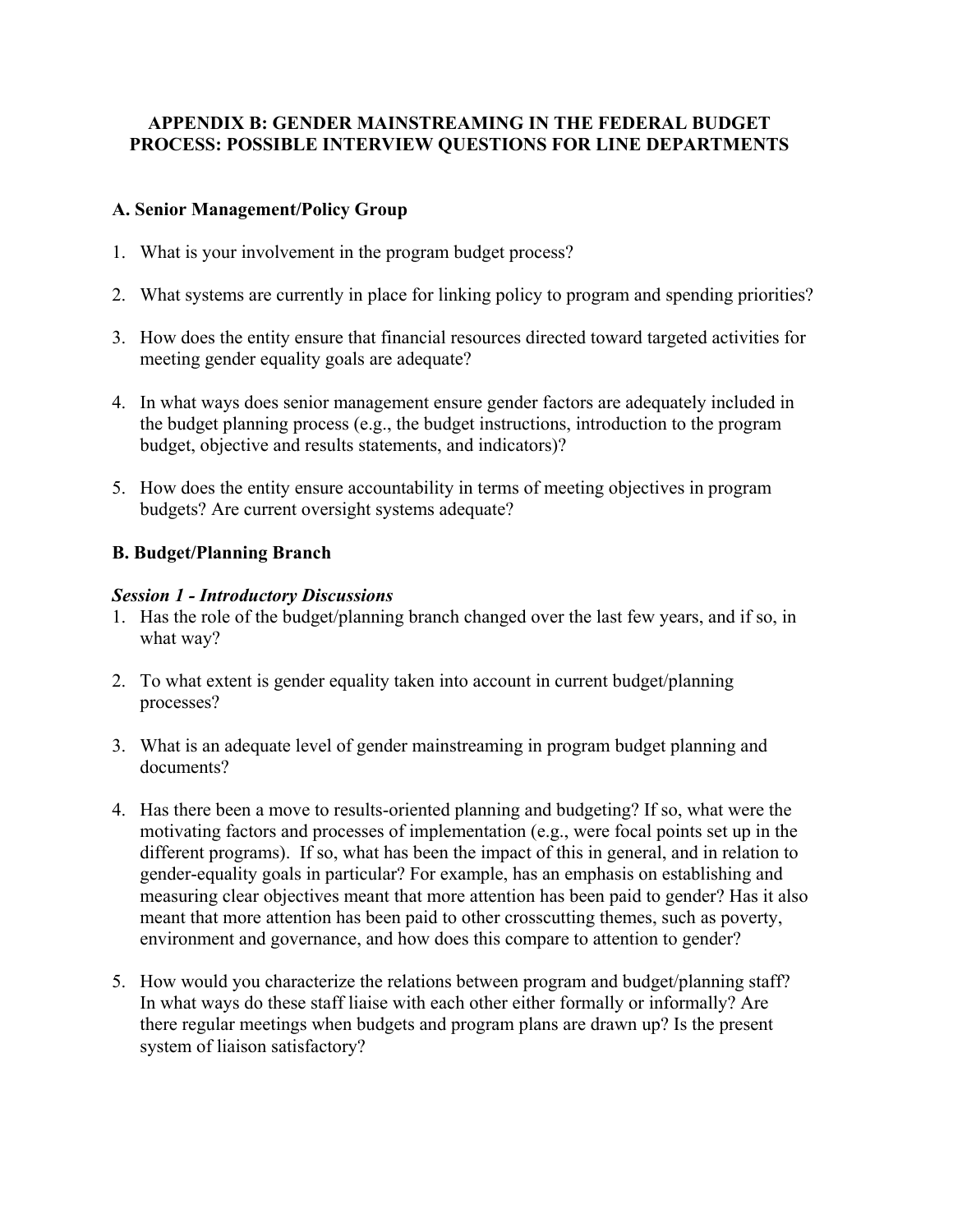- 6. Could the gender unit/focal point be drawn in more effectively in discussions between program and budget/planning staff?
- 7. What oversight functions are in place or could be put in place to ensure budget documents are gender mainstreamed?
- 8. What do you think would be the most effective way of further mainstreaming gender into the budget/planning process?

## **C. Gender Focal Point/Theme Group**

#### *Session 1 - Introductory Discussions*

- 1. What is the goal of gender mainstreaming for your department? Does your department have a gender equality policy and if so, how does this relate to department/program planning?
- 2. What definition of gender mainstreaming do you use? Is this a department-wide definition?
- 3. How is gender mainstreaming incorporated into the medium-term budget/planning process of your department?
- 4. What is your level of contact with the Department of Finance? How regular is the contact? On what issues are you consulted (e.g., drafting budgets)? Are you included in the drafting of plan or budget instructions and in reviewing submissions?
- 5. Is responsibility for gender analysis integrated into all divisions and operations or concentrated in a specific gender focal point (a gender unit or gender specialists)?
- 6. Does training promote gender mainstreaming? Are discussions of budgets part of this process?
- 7. In what ways can attention to gender mainstreaming support the move to results-based budgeting?
- 8. Is gender mainstreaming part of core budgets or extra-budgetary? or both?
- 9. What do you think would be the most effective way of further mainstreaming gender into the budget/planning process?

## **D. Program Staff**

#### *Session 1 - Introductory Discussions*

1. What structures are in place for facilitating program planning and decision making?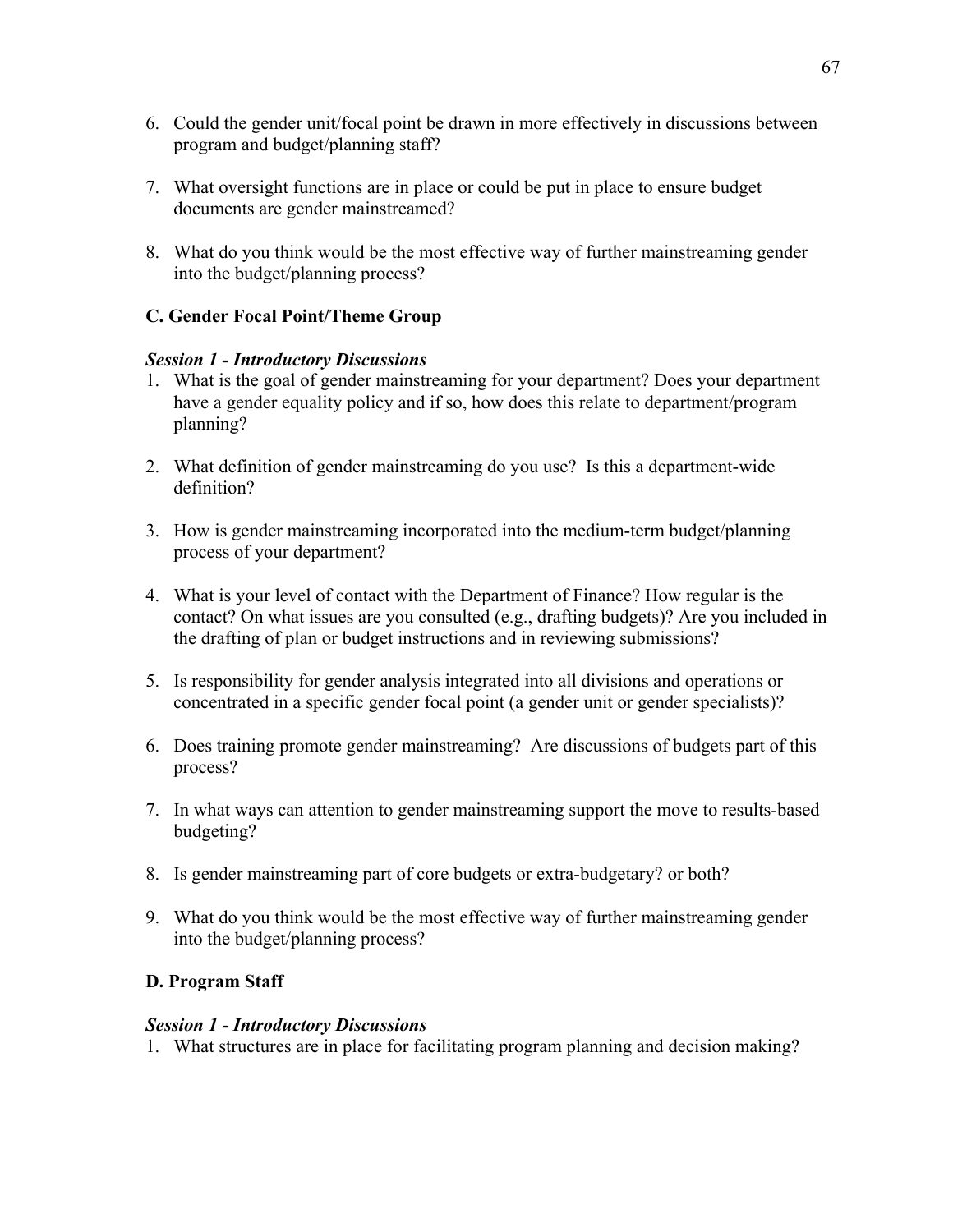- 2. What is the process of writing objectives/results statements and indicators in relation to the program?
- 3. What provisions are in place for mainstreaming gender? How effective are these?
- 4. What links exist between the gender focal point and other planning units in terms of planning processes around budgets?
- 5. How would you characterize the relations between program and budget/program staff? In what ways do these staff liaise with each other either formally or informally? Is the present system of liaison satisfactory?
- 6. How is research, both in-house and external, used in program planning?
- 7. What do you think would be the most effective way of further mainstreaming gender into the budget/planning process?

## **E. Office of Oversight/Evaluation**

- 1. How do you evaluate whether the gender equality objectives of the department are being met?
- 2. What would be the most effective way to monitor and report on the extent to which gender factors were being taken into account in project/program implementation?
- 3. How do you monitor the extent to which gender factors are taken into account in project/ program performance?

Adapted from Beck and Bakker (2002).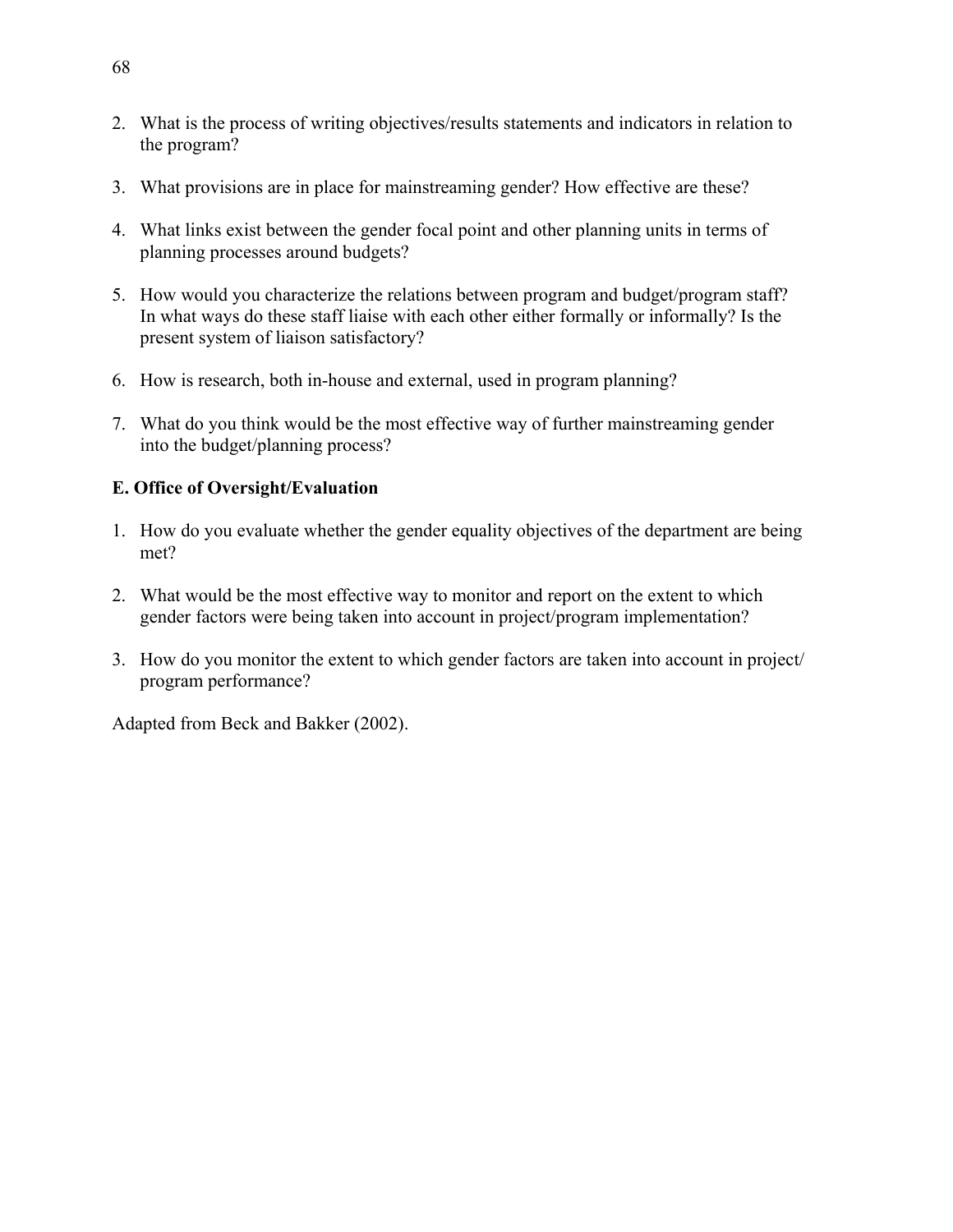## **APPENDIX C: WEB SITES OF PROVINCIAL AGENCIES**

Note: All URLs were accessed October, 2006.

## **Alberta**

• Alberta Community Development, Human Rights and Citizenship Branch in the Department of Community Development: <www.cd.gov.ab.ca/ helping albertans/human rights/womens issues/index.asp>.

## **British Columbia**

Minister of State for Women's Equality: <www.mcaws.gov.bc.ca/womens\_services/ index.htm>.

## **Manitoba**

- Manitoba Women's Advisory Council: <www.mwac.mb.ca/index.html>.
- Manitoba's Women's Directorate: <www.gov.mb.ca/wd/sw.html>.
- Council of Women of Winnipeg:  $\langle$ www.council-wpg.mb.ca>.

## **New Brunswick**

- Women's Issues Branch in the Executive Council Office: <www.gnb.ca/0012/Womens-Issues/index-e.asp>.
- Advisory Council on the Status of Women: <www.acswccf.nb.ca/English/acswl.asp>.

## **Northwest Territories**

Government of the Northwest Territories:  $\langle$ www.gov.nt.ca>.

## **Newfoundland and Labrador**

- Advisory Council on the Status of Women: <www.pacsw.com/indexi.html>.
- Women's Policy Office (Branch of the Executive Council): <www.exec.gov.nl.ca/exec/WPO/default.htm>.

## **Nova Scotia**

• Advisory Council on the Status of Women: <www.gov.ns.ca/straw/>.

## **Nunavut**

• Department of Health and Social Services: <www.gov.nu.ca/hsssite/hssmain.shtm>.

## **Ontario**

• Ontario Women's Directorate: <www.citizenship.gov.on.ca/owd/index.html>.

## **Prince Edward Island**

- Advisory Council on the Status of Women: <www.gov.pe.ca/acsw/>.
- Interministerial Women's Secretariat: <www.gov.pe.ca/tpw/iws-info/index.php3>.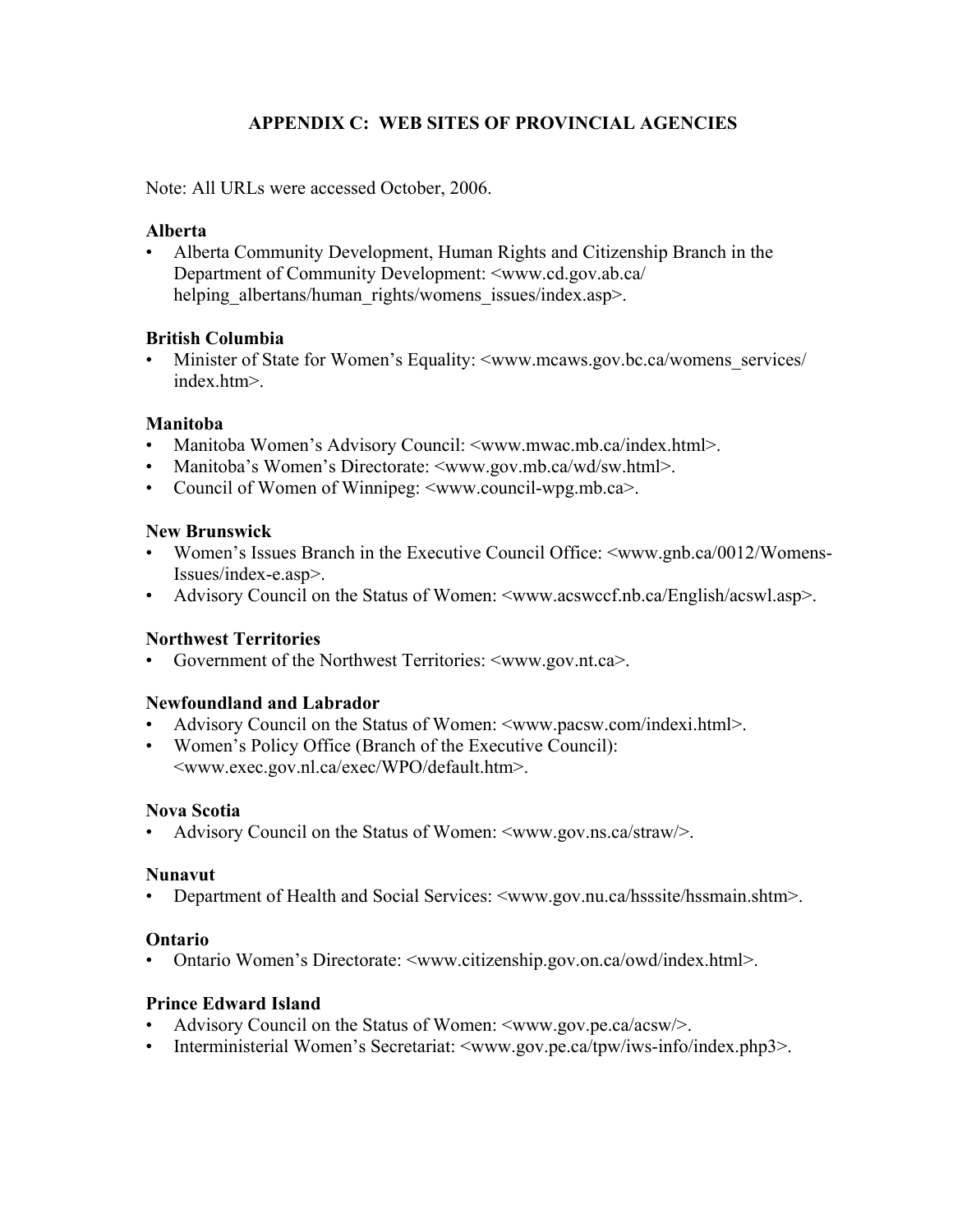## **Quebec**

• Secrétariat à la condition féminine: <www.scf.gouv.qc.ca>.

#### **Saskatchewan**

• *Forty Years and Moving Forward…The Evolution of Women's Programming in the Government of Saskatchewan*: <www.swo.gov.sk.ca/40years.pdf>.

#### **Yukon**

• Women's Directorate: <www.womensdirectorate.gov.yk.ca>.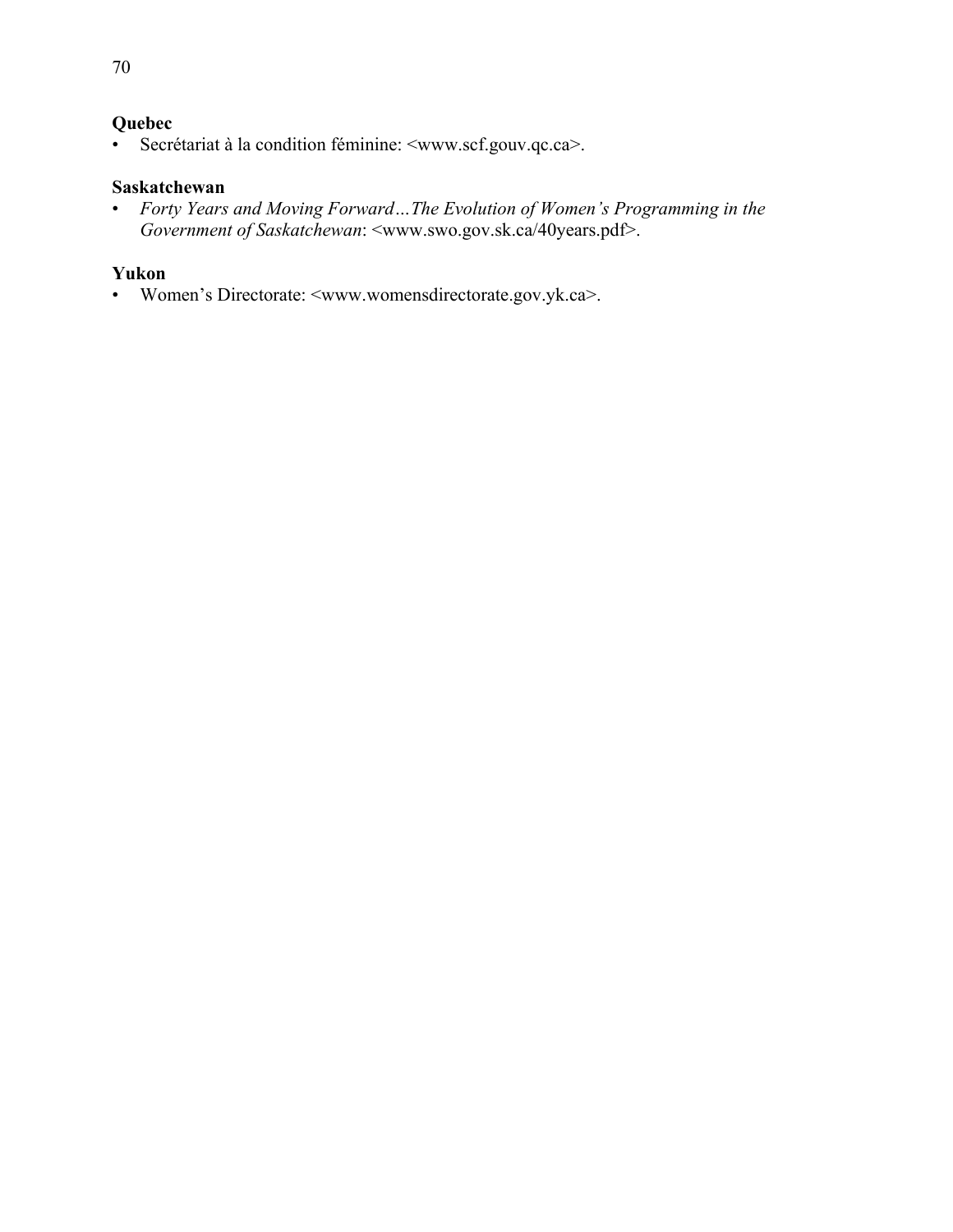# **APPENDIX D: ISSUE CRAWLER OF WOMEN'S EQUALITY URL**

Issue Crawler is a software tool that locates and visualizes networks on the web. See <www.govcom.org/scenarios\_use.html.> For more information see <www.issuecrawler.net>.

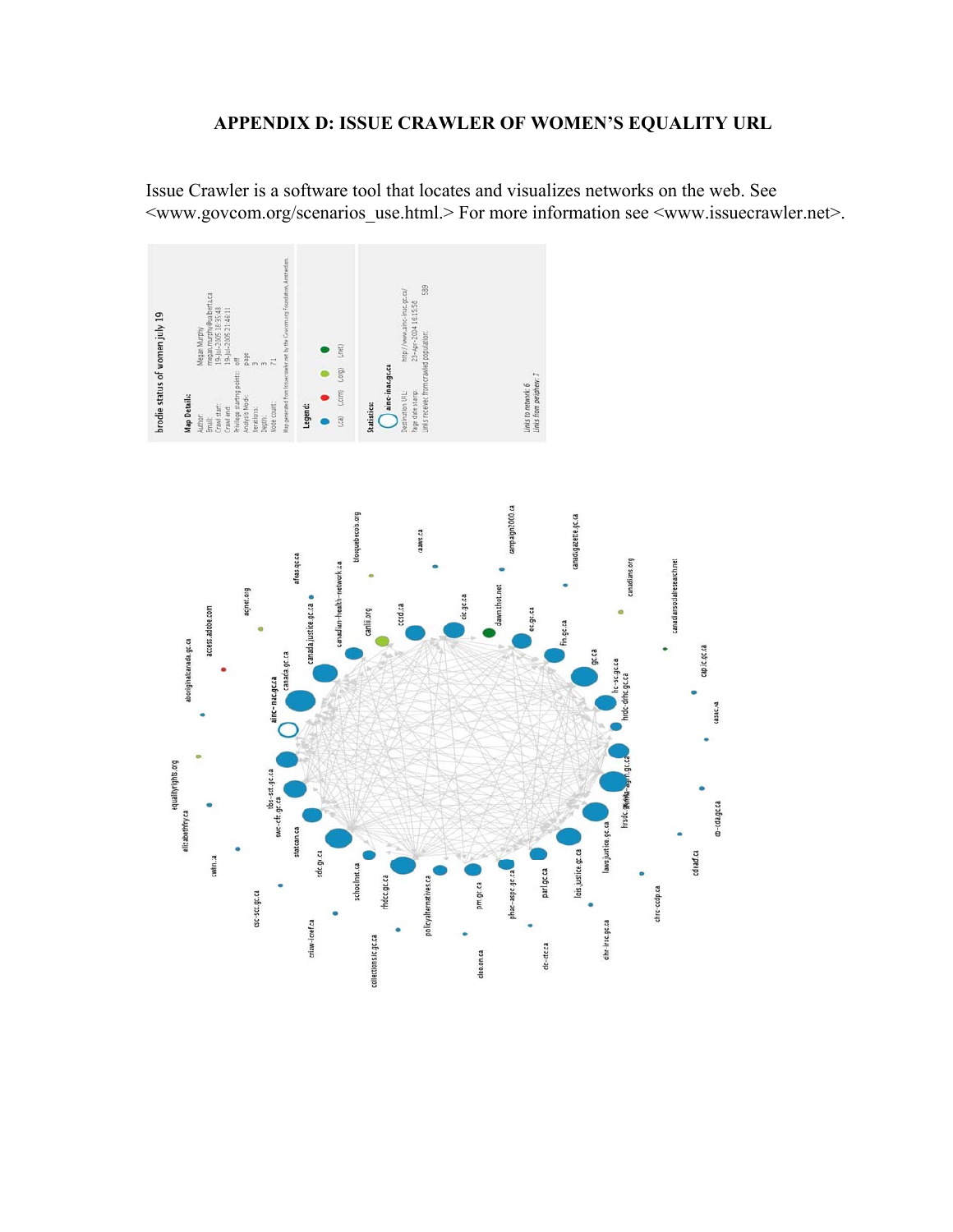

**TouchGraph** LLC makes tools for hands-on visualizations of associative networks.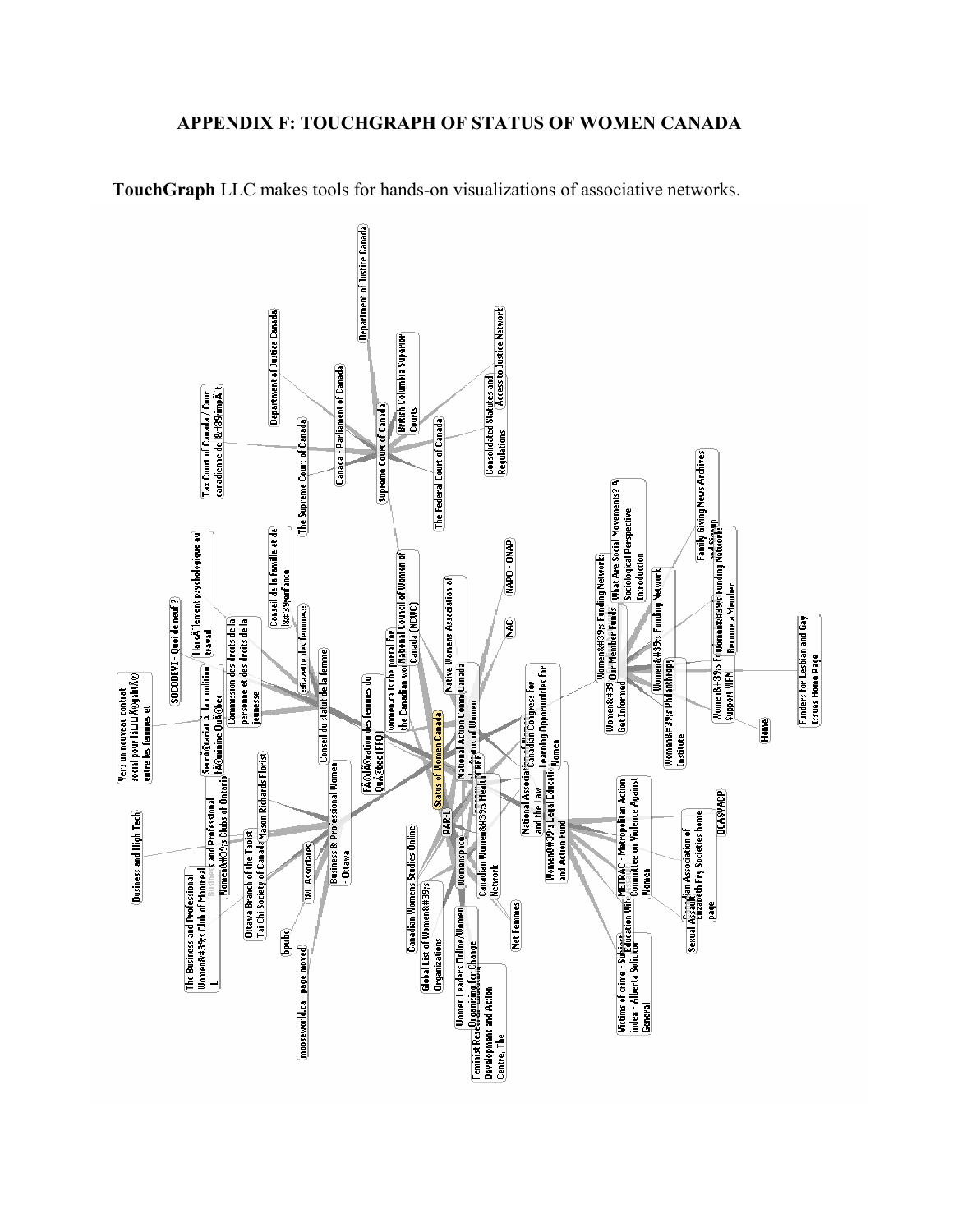#### **BIBLIOGRAPHY**

Advisory Councils of New Brunswick, Nova Scotia, Prince Edward Island, Newfoundland/ Labrador. 1994. *Women and Social Security Reform: A Submission to the House of Commons Standing Committee on Human Resources Development.* December.

Alberta Assembly Debates. <www.assembly.ab.ca>. Accessed October, 2005.

- Alesina, Alberto and Roberto Perotti. 1996. *Budget Deficits and Budget Institutions*. Working Paper Number 5556. Cambridge M.A.: National Bureau of Economic Research.
- Bakker, Isabella. 1994. *The Strategic Silence: Gender and Economic Policy*. London: Zed Press/The North-South Institute.

———. 1997. *Unpaid Work and Macroeconomics: New Discussions, New Research Directions*. Ottawa: Status of Women Canada.

———. 2001. *Fiscal Policy, Accountability and Voice: The Example of Gender Responsive Budgeting*. Background Study, Human Development Report. New York: United Nations Development Programme.

———. 2005. *Gender Budget Initiatives: Why They Matter in Canada.* Alternative Federal Budget Working Paper No. 1. Ottawa: Canadian Centre for Policy Alternatives.

- Bakker, Isabella and Janine Brodie. 1995. *The New Canada Health and Social Transfer (CHST): Implications for Women*. Ottawa: Status of Women Canada.
- Bakker, Isabella and Stephen Gill. 2003. "Global Political Economy and Social Reproduction." In *Power, Production, and Social Reproduction.* Edited by Isabella Bakker and Stephen Gill. London: Palgrave.
- Bashevkin, Sylvia. 2002. *Welfare Hot Buttons: Women, Work, and Social Policy Reform.* Toronto: University of Toronto Press.
- Battle, Ken, Sherri Torjman and Michael Mendlelson. 2003. "The 2003 Budget: Political Legacy Needs Policy Architecture." Ottawa: Caledon Institute of Public Policy, February.

Beauchesne, Eric. 2003. "Court Challenge on EI." *Edmonton Journal.* (July 28): A5.

Beauvais, Caroline and Jane Jenson. 2001. "Executive Summary." *Two Policy Paradigms: Family Responsibility and Investing in Children.* Ottawa: Canadian Policy Research Networks.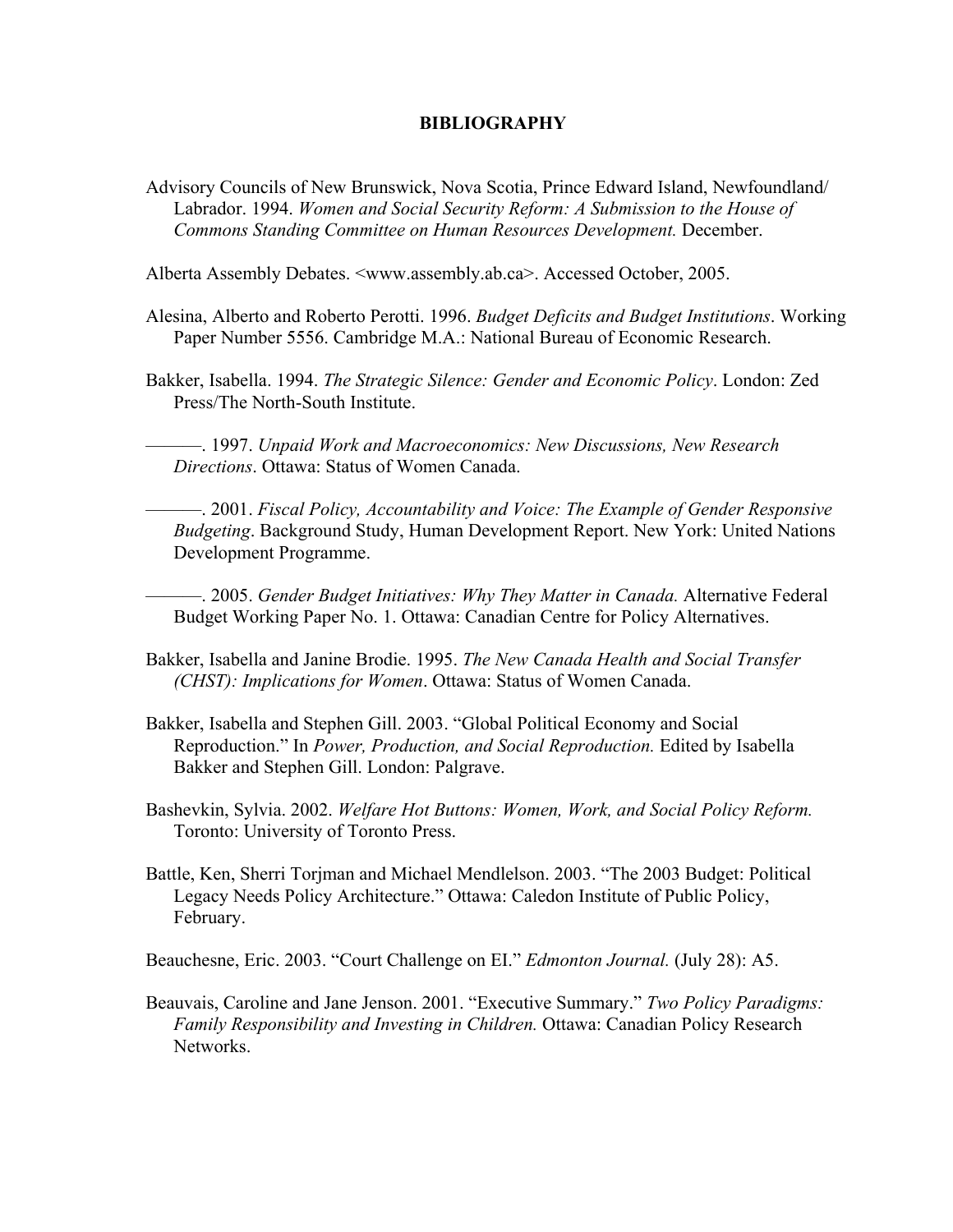- Beck, Tony and Isabella Bakker. 2002. *Assessment of Progress in Gender Mainstreaming in Programme Budgets in the United Nations System, Interim Repor*t. Inter-agency Taskforce on Gender Mainstreaming in Programme Budget Processes, July.
- Beck, Ulrich and Elizabeth Beck-Gernsheim. 2002. *Individualization: Institutionalized Individualism and Its Social and Political Consequences*. London: Sage.
- Benería, Lourdes. 1991. "Toward a Greater Integration of Gender in Economics." *World Development*. 23(1).
- Boessenkool, Kenneth. 1997. *Back to Work: Learning from the Alberta Welfare Experiment*. Toronto: C.D. Howe Institute.
- Brodie, Janine. 1995. *Politics on the Margins: Restructuring and the Canadian Women's Movement*. Halifax: Fernwood Publishing.
	- ———. 2002. "The Great Undoing: State Formation, Gender Politics, and Social Policy in Canada." In *Western Welfare in Decline: Globalization and Women's Poverty*. Edited by Catherine Kingfisher. Philadelphia: University of Pennsylvania Press.
	- ———. 2003. "Globalization, In/Security, and the Paradoxes of the Social." In *Power, Production, and Social Reproduction.* Edited by Isabella Bakker and Stephen Gill. London: Palgrave.
	- ———. 2006. "Putting Gender Back In: Women and Social Policy in Canada." In *Gendering the Nation State: Canadian and Comparative Perspectives*. Edited by Y. Abu-Laban. Vancouver: University of British Columbia Press.
	- ———. Forthcoming. "Canada's 3'D's: Gender and Social Policy in Canada." In *Remapping Gender in the New Global Order*. Edited by Marjorie Cohen and Janine Brodie. London: Routledge.
- Brush, Linda. 2002. "Changing the Subject: Gender and Welfare Regime Studies." *Social Politics*. 9 (Summer).
- Burt, Sandra. 1994. "The Women's Movement: Working to Transform Public Life." In *Canadian Politics.* Second edition. Edited by James Bickerton and Alain Gagnon.
- Burt, Sandra and Sonya Hardman. 2001. "The Case of Disappearing Targets: The Liberals and Gender Equality." In *How Ottawa Spends, 2001-2002: Power in Transition.* Edited by Leslie Pal. Toronto: Oxford University Press.
- Cagatay, Nilufer. 1998. *Engendering Macroeconomics and Macroeconomic Policies*. Social Development and Poverty Elimination Division Working Paper. New York: United Nations Development Programme.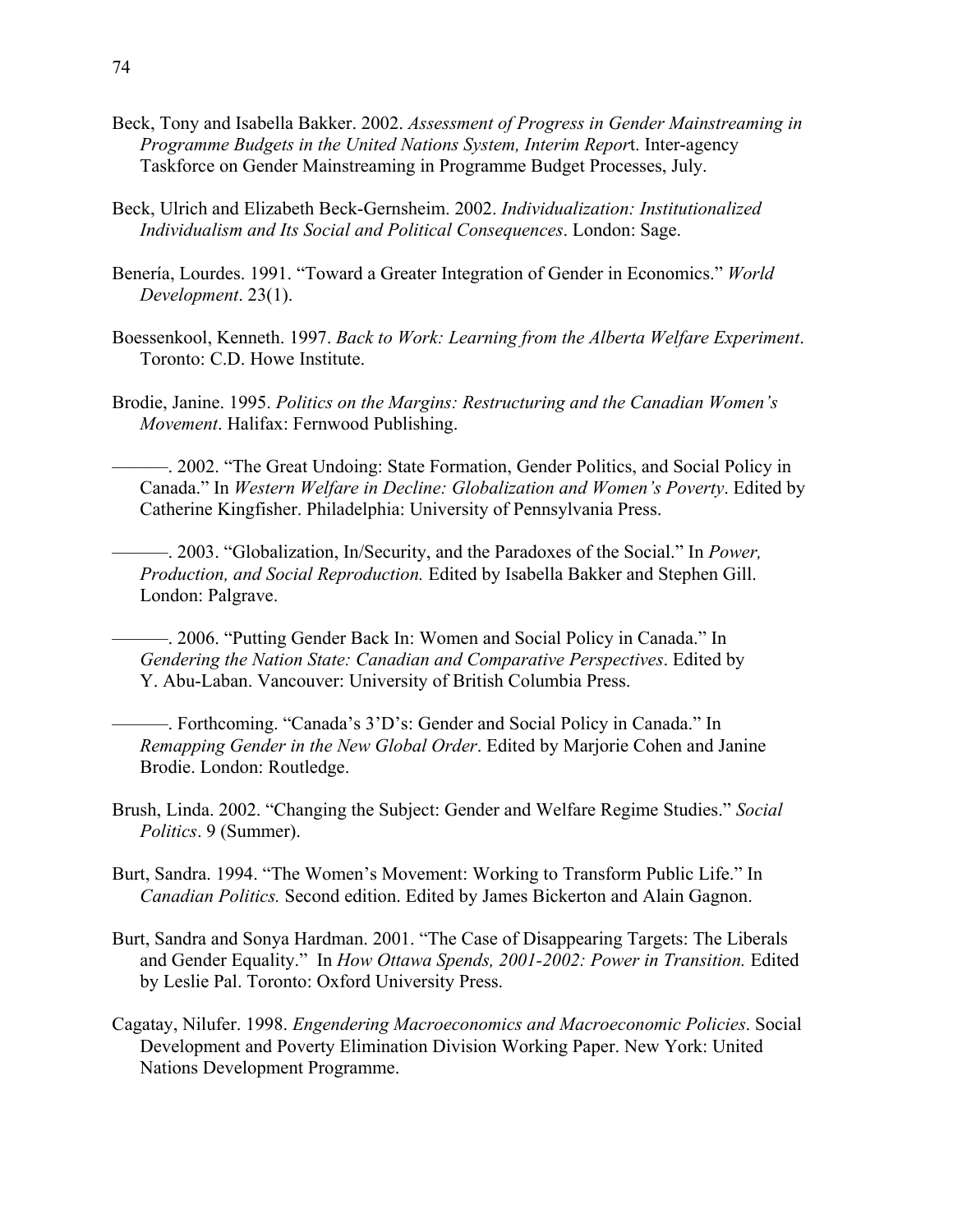- Caledon Institute of Social Policy. 1995. *Critical Commentaries on the Social Security Review.* Ottawa. January.
- ———. 2003. "Accountability Versus Conditionality: the Future of the Canada Social Transfer." December.
- Campeau, Georges. 2005. *From UI to EI: Waging War on the Welfare State.* Vancouver: University of British Columbia Press.
- Canada. 1970. *Report of the Royal Commission on the Status of Women.* Hull: Information Canada.
- ———. 1994. Budget Speech. Ottawa: Department of Finance.

———. 2002. *National Child Benefit Progress Report, 2001*. <www.nationalchildbenefit.ca/ ncb/NCB-2002/toceng.html>. Accessed October, 2006.

- ———. nd. "About the Millennium Scholarships." <www.millenniumscholarships.ca/ en/aboutus/index.asp>. Accessed October, 2006.
- Canada, CCRA (Customs and Revenue Agency). 2004. Income statistics (based on 2002 returns).
- Canada, CRA (Canada Revenue Agency). 2006. "Universal Child Care Benefit (UCCB)." <www.cra-arc.gc.ca/benefits/uccb/faq-e.html>. Accessed October, 2006.
- Canada, HRDC (Human Resources Development Canada). 1994. *Improving Social Security in Canada: A Discussion Paper*. Ottawa: Ministry of Supply and Services.

———. 2002a. *Knowledge Matters: Skills and Learning for Canadians: Canada's Innovation Strategy.* Ottawa. Ministry of Supply and Services.

———. 2002b. *Promising Practices in Employability Assistance for People with Disabilities (EAPD) Funded Programs and Services*. <www11.hrdc-drhc.gc.ca/pls/edd/ SP\_AH\_196\_08\_02.lhtml>. Accessed October, 2006.

- Canada, HRSDC (Human Resources and Social Development Canada). 2006. "Employment Insurance (EI) Compassionate Care Benefits." <www.hrsdc.gc.ca/asp/gateway.asp?hr=en/ i/types/compassionate\_care.shtml&hs=tyt>. Accessed October, 2006.
- Canada, Standing Committee on Human Resources Development. 1995. *Security, Opportunity, and Fairness: Canadians Renewing Their Social Programs.* Ottawa: Ministry of Supply and Services.
- Canada, Standing Committee on the Status of Women. 2005a. *Gender-Based Analysis: Building Blocks for Success*. Ottawa. April.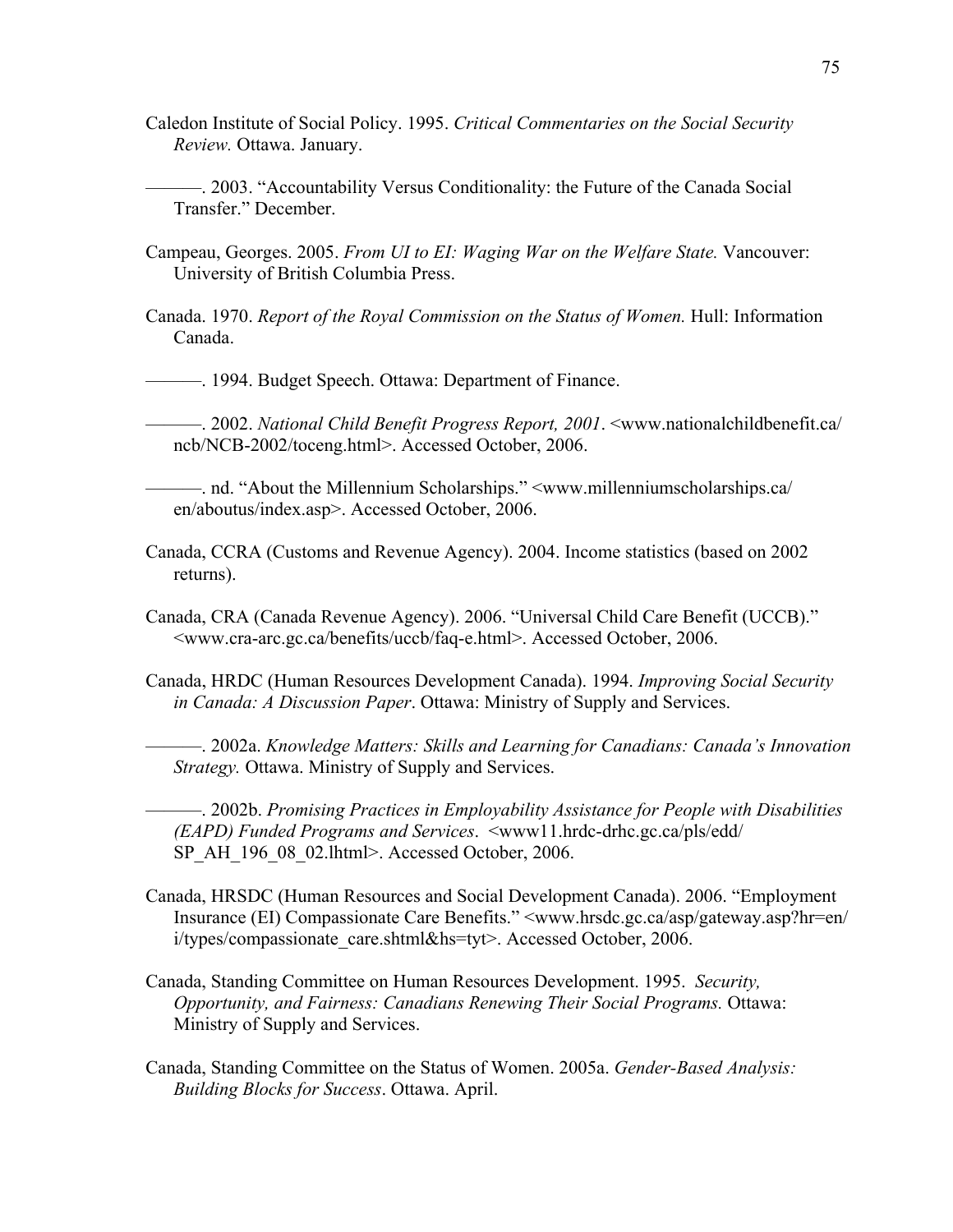———. 2005b. *Government Response to Gender-Based Analysis: Building Blocks for Success*. September. <http://www.parl.gc.ca/committee/ CommitteePublication.aspx?COM=8997&Lang=1&SourceId=129221>. Accessed October, 2006.

- Canada, Statistics Canada. 2006. *The Daily*. March 30. <www.statcan.ca/ Daily/English/060330/d060330a.html>. Accessed October, 2006.
- Canada, SWC (Status of Women Canada). 2002. *Canadian Experience in Gender Mainstreaming 2001.* Ottawa: Status of Women Canada. <www.swc.gccfc.gc.ca/resources>. Accessed October, 2006.
	- ———. 2004. *Budget 2004: Status of Women Canada: Gender Equality Review*. Ottawa: Status of Women Canada. <www.swc.gc-cfc.gc.ca/resources>. Accessed October, 2006.
- ———. 2005. *Gender Equity Consultation*. <www.swc-cfc.gc.ca/resources/ consultations/ges09-2005/intro e.html>. Accessed October, 2006.
- CCPA (Canadian Centre for Policy Alternatives). nd. Web site. <www.policyalternatives.ca>. Accessed October, 2006.
- CCSD (Canadian Council on Social Development). 2004. "What Kind of Canada? A Call for a National Debate on the Canada Social Transfer."
- Cheung, Leslie. 2005. *Racial Status and Employment Outcomes.* Canadian Labour Congress Research Paper 34, October.
- Clarke, John. 2004. *Changing Welfare, Changing States: New Directions in Welfare Policy*. London: Sage.
- CLC (Canadian Labour Congress). 2003. *Falling Unemployment Insurance Protection for Canada's Unemploymented,* March.
- Commonwealth Secretariat. 2002*. Gender Budgets Make Cents (Understanding Gender Responsive Budgets)*. London: Commonwealth Secretariat.
- Condon, Mary and Lisa Philipps. 2006. "Transnational Market Governance and Economic Citizenship: New Frontiers for Feminist Legal Theory." *Thomas Jefferson Law Review*.
- Cryderman, Kelly. 2004. "Welfare Clients Face New Policy." *Edmonton Journal.* (March 30): A7.
- Daly, Mary and C. Saraceno. 2002. "Social Exclusion and Gender Relations." In *Contested Concepts in Gender and Social Policies*. Edited by B. Hobson, J. Lewis and B. Sim. Cheltenham U.K.: Edward Elgar.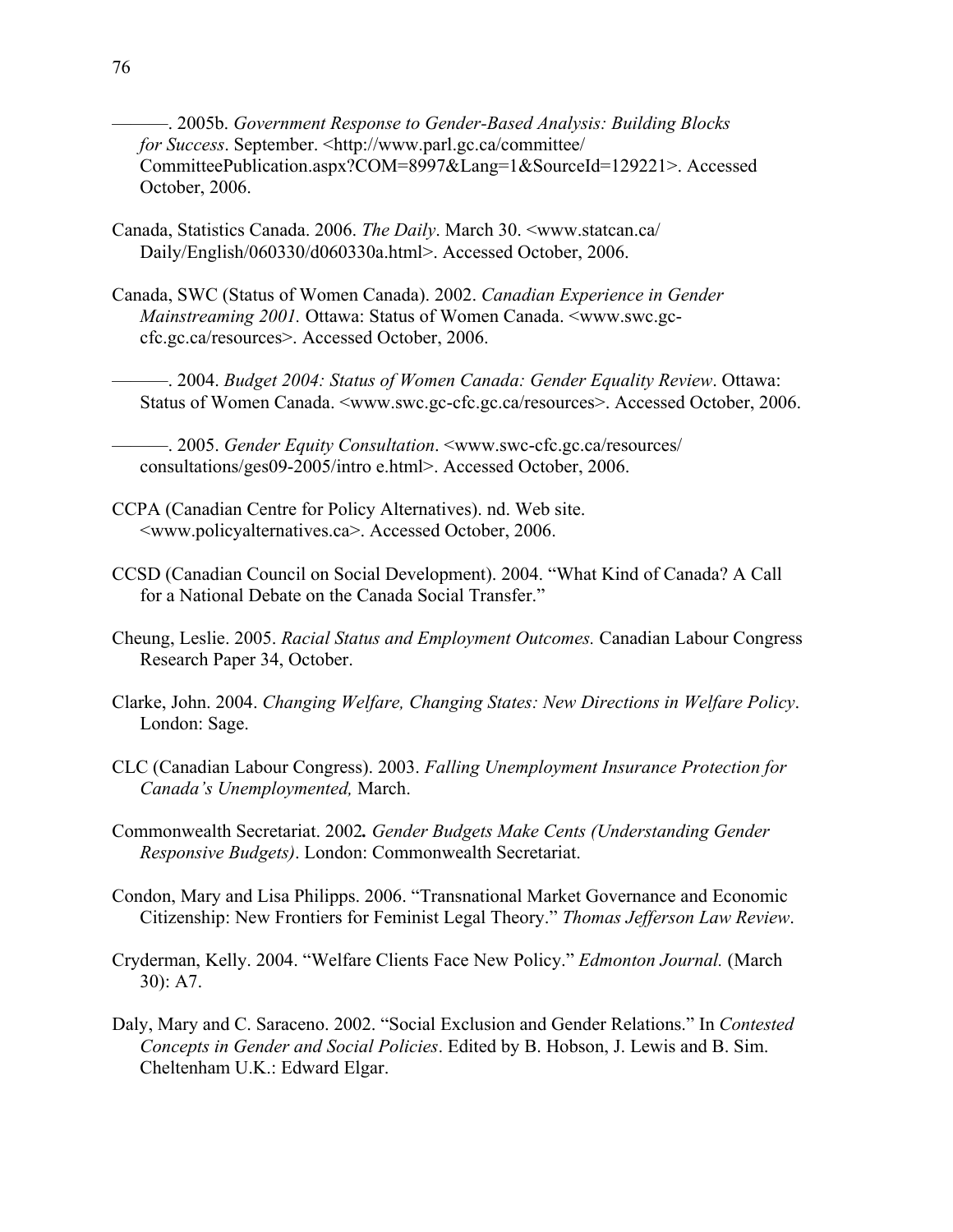- Den Tandt, Michael. 2006. "Defence Spending Gets Boost." *The Globe and Mail.* (May 3): A14.
- Dobrowolsky, Alexandra. 2004. "The Chrétien Liberal Legacy and Women: Changing Policy Priorities with Little Cause for Celebration." *Review of Constitutional Studies.* 9: 1-2.
- Dobrowolsky, Alexandra and Jane Jenson. 2004. "Shifting Representations of Citizenship: Canadian Politics of 'Women and Children'." *Social Politics.* 11: 2.
- Dominelli, Lena. 1991. *Women Across the Continents: Feminist Comparative Social Policy.* Hertfordshire: Harvester Wheatsheaf.
- *Edmonton Journal*. 2005. "Editorial: Families' Welfare a Proper Concern." A18.
- Elson, Diane. 1995. *Male Bias in the Development Process*. Manchester: University of Manchester.
- Elson, Diane and Nilufer Cagatay. 2000. "The Social Content of Macroeconomic Policies." *World Development*. 28(7).
- Esping-Anderson, Gosta. 1999. *Social Foundations of Postindustrial Economies*. London: Oxford University Press.
- Esping-Anderson, Gosta, with D. Gallie, A. Hemerijck and J. Myles. 2002. *Why We Need a New Welfare State.* London: Oxford University Press.
- Evans, Patricia. 2002. "Downloading the Welfare State Canadian Style." In *Diminishing Welfare: A Cross National Study of Social Provision.* Edited by Gertrude Goldberg and Marguerite Rosenthal. London: Auburn House.
- FAFIA (Feminist Alliance for International Action). nd. <http://www.fafia-afai.org>.
- Fenwick, Tara. 2004. "What Happens to the Girls? Gender, Work, and Learning in Canada's New Economy." *Gender and Education*. 16: 2.
- Fortin, Sarah, Alain Noel and France St-Hilaire. 2003. *Forging the Canadian Social Union: SUFA and Beyond.* Montréal: Institute for Research on Public Policy.
- Fraser, Nancy and Linda Gordon. 1994. "A Genealogy of Dependency: Tracing a Keyword of the US Welfare State." *Signs* 19(2) (Winter).
- Galloway, Gloris. 2006. "Plan Favours Stay-at-home Parents." *The Globe and Mail.* (May 3): A8.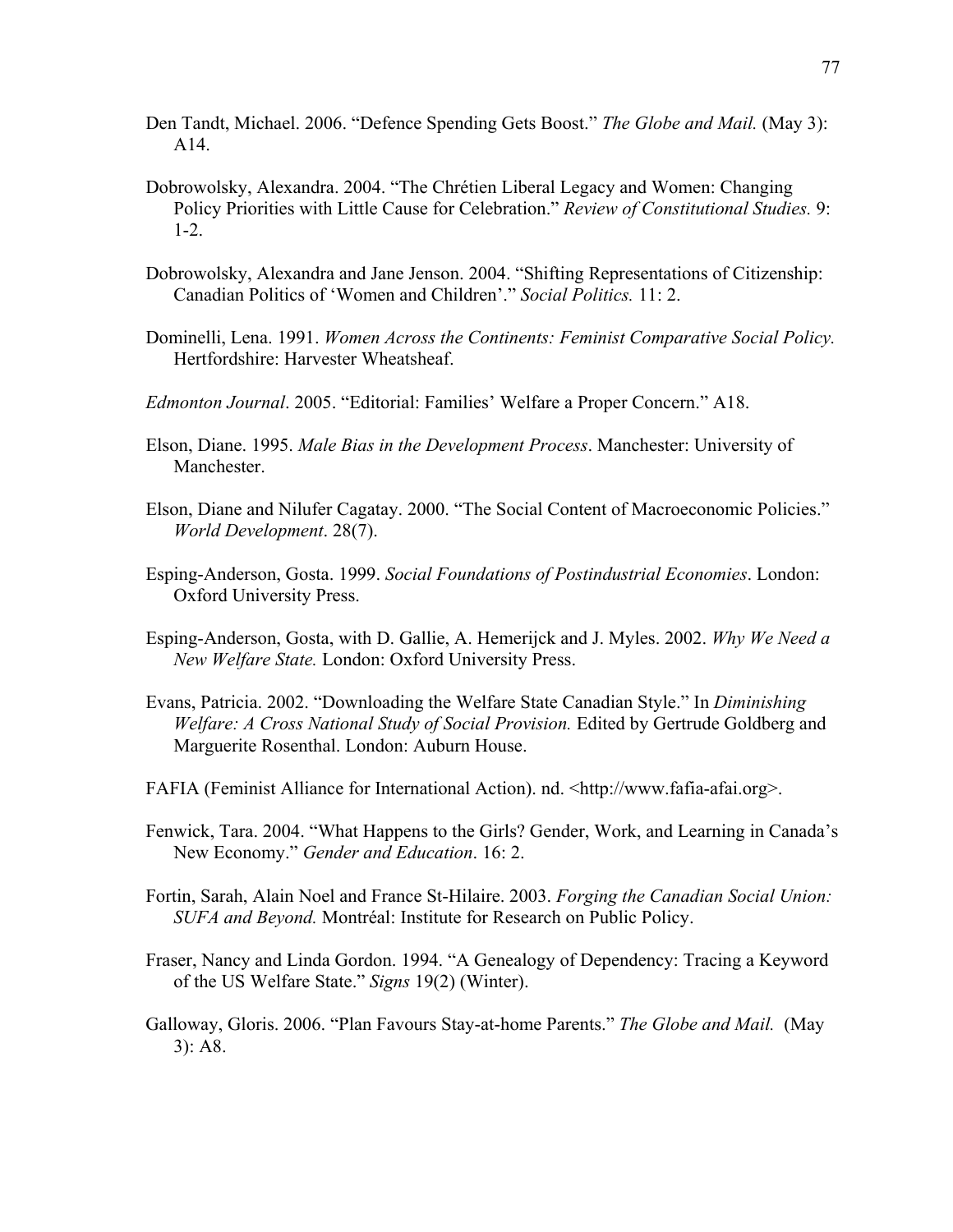- Gazso, Amber Marie. 2005. "Gendering the Responsible Risk Taker: Social Assistance Reform and Parents' Citizenship, Market and Family Care Relations in Three Western Provinces." Unpublished Doctoral Dissertation. Department of Sociology, University of Alberta.
- Geller-Schwartz, Linda. 1995. "An Array of Agencies: Feminism and State Institutions in Canada." In *Comparative State Feminism*. Edited by Dorothy Stetson and Amy Mazur. Thousand Oaks: Sage Publications.
- Gray, Grattan (a.k.a. Ken Battle). 1990. "Social Policy by Stealth." *Policy Options.* 11(2) (March).
- Harder, Lois. 2003. *State of Struggle: Feminism and Politics in Alberta.* Edmonton: University of Alberta Press.
- Hatfield, Michael. 2004. "Vulnerability to Persistent Low Income." *Horizons*. 7(2).
- Hoskyns, Catherine. 2005. "Mainstreaming Gender in the Macroeconomic Policies of the EU." Standing Group on the European Union Second Pan-European Conference on EU Politics, Bologna, June 24-26, 2004. <www.jhubc.it/ecpr-bologna/docs/179.pdf>. Accessed October, 2006.

Hunsley, Terrance. 2006. "Work-Life Balance in an Aging Population." *Horizons*. 8(3): 3-13.

- Jennissen, Therese. 1996. "The Federal Social Security Review; A Gender Sensitive Critique." In *Remaking Canadian Social Policy: Social Security in the Late 1990s.* Edited by Jane Pulkingham and Gorden Ternowetsky. Halifax: Fernwood.
- Jenson, Jane. 2003. "Redesigning the Welfare Mix for Families: Policy Challenges." Ottawa: Canadian Policy Research Networks Discussion Paper. February.
- ———. 2004. "Catching Up to Reality: Building the Case for a New Social Model." Ottawa: Canadian Policy Research Networks.
- Kershaw, Paul. 2004. "Choice Discourse in BC Child Care: Distancing Policy from Research." *Canadian Journal of Political Science.* 37(4) (December).
- Kitchen, Brigitte. 2005. "Life-Chance Guarantees: A New Agenda for Social Policy." Toronto: Centre for Social Justice.
- Klein, Seth and Andrea Long. 2003. *A Bad Time to Be Poor: An Analysis of British Columbia's New Welfare Policies.* Vancouver: Canadian Centre for Policy Alternatives.

Kunz, Jean and Jeff Frank. 2004. "Poverty: Thy Name is Hydra." *Horizons.* 7(2).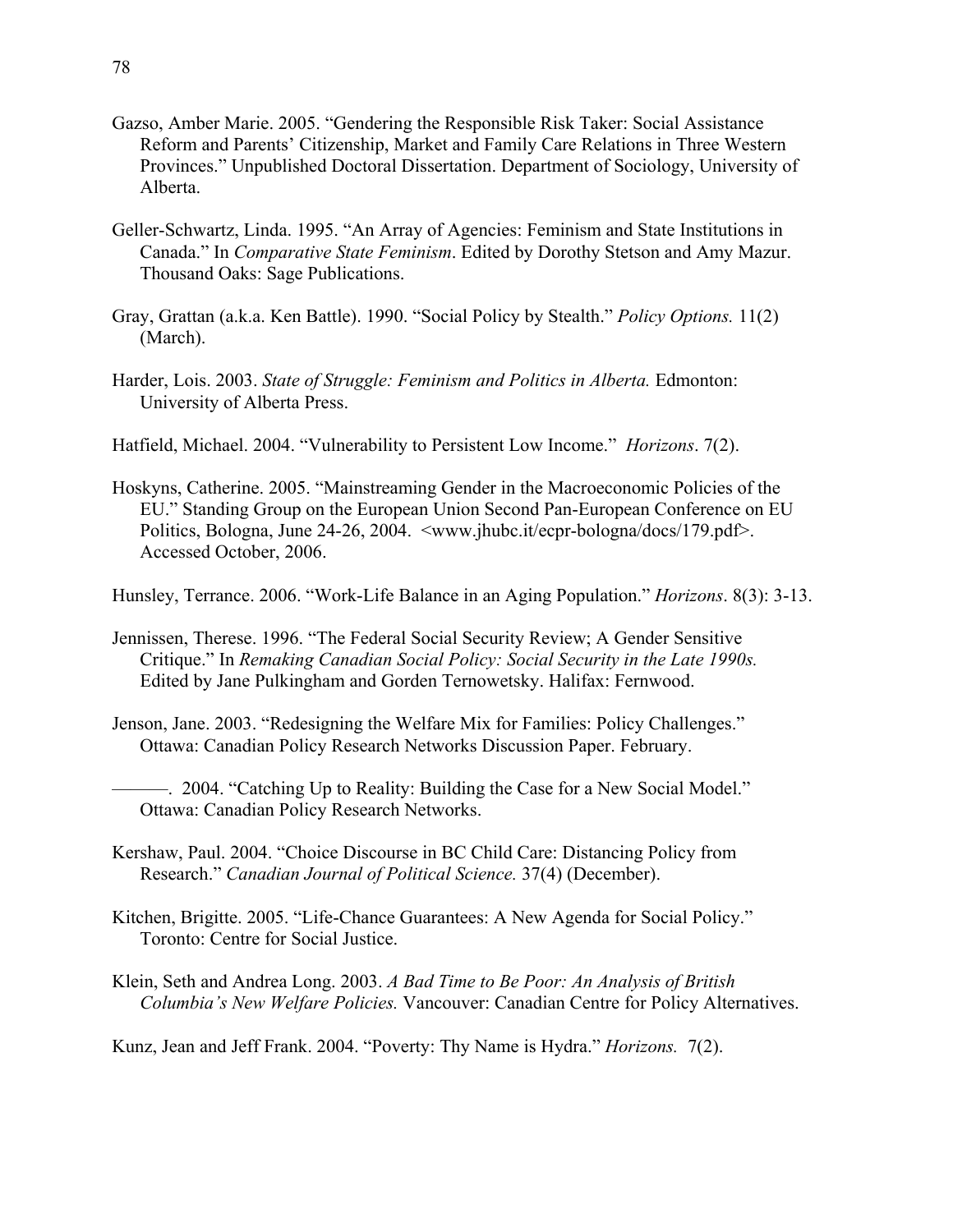- Laghi, Brian. 2005. "East Coast Premiers Lobby for a New Deal on Daycare Dollars." *The Globe and Mail*. (October 29): A3.
- Lahey, Kathleen. 2005. *Women and Employment: Removing Fiscal Barriers to Women's Labour Force Participation.* Ottawa: Status of Women Canada, November.
- LCC (Law Commission of Canada). 204. "Is Work Working: Work Laws that Do a Better Job." Discussion paper. December.
- Lister, Ruth. 2004. *Poverty*. Cambridge U.K.: Polity Press.
- Macdonald, Martha. 1995. "Feminist Economics: From Theory to Research." *Canadian Journal of Economics*. 28(1).
- Mackenzie, Hugh. 2006. The Art of the Impossible: Fiscal Federalism and Fiscal Balance in Canada. Canadian Centre for Policy Alternatives, July. <www.policyalternatives.ca>. Accessed October, 2006.
- Makarenko, Jay. 2005. *The Canadian Federal Budget*. <www.mapleleafweb.com/ features/economy/budget/Federal-Budget/>. Accessed October, 2006.
- Malloy, Jonathan. 2003. *Between Colliding Worlds: The Ambiguous Existence of Government Agencies for Aboriginal and Women's Policy*. Toronto: University of Toronto Press.
- Matas, Robert. 2005. "B.C. Revamping Welfare-to-Work," *The Globe and Mail.* **(**August 17): A6.
- McIntosh, Tom. 2004. "Intergovernmental Relations, Social Policy and Federal Transfers after Romanow." *Canadian Public Administration.* 47(1) (Spring).
- McKeen, Wendy. 2003. *Money in Their Own Name: The Feminist Voice in the Poverty Debate in Canada.* Toronto: University of Toronto Press.
- Meagher, Sharon and Patrice Diquinzio (eds). 2005. *Women and Children First: Feminism, Rhetoric, and Public Policy*. Albany: State University of New York Press.
- NCW (National Council of Welfare). 2002. *Welfare Incomes 2000-2001.* (Spring).
- ———. 1995-2004. *Welfare Incomes.* Ottawa: Minister of Public Works and Government Services. <www.ncwcnbes.net/htmdocument/principales/online/pub-e.htm>. Accessed November, 2006.
- Neysmith, Sheila and M. Reitsma-Street. 2005. "Provisioning: Conceptualizing the Work of Women for 21st Century Social Policy." *Women's Studies International Forum.* 28.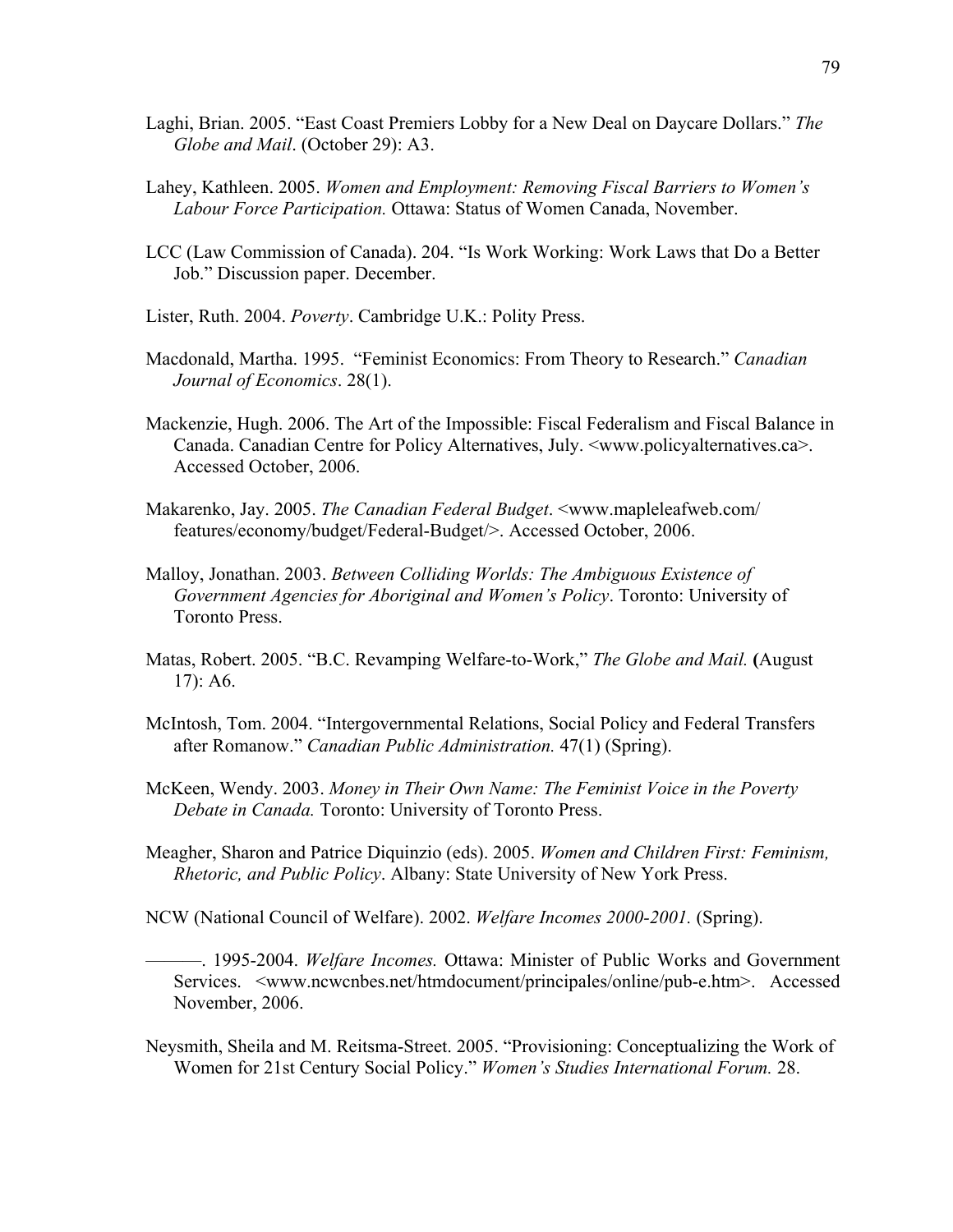- Noel, Alain. 2002. "A Law Against Poverty: Quebec's New Approach to Combating Poverty and Social Exclusion." Ottawa: Canadian Policy Research Networks Background Paper. December.
	- ———. 2003. "Power and Purpose in Intergovernmental Relations." In 2003. *Forging the Canadian Social Union: SUFA and Beyond.* Edited by Sarah Fortin, Alain Noel and France St-Hilaire. Montréal: Institute for Research on Public Policy.
- Noel, Alain, France St-Hilaire and Sarah Fortin. 2003. "Learning from the SUFA Experience." *Forging the Canadian Social Union: SUFA and Beyond.* Edited by Sarah Fortin, Alain Noel and France St-Hilaire. Montréal: Institute for Research on Public Policy.
- Norton, Andrew and Diane Elson. 2002. *What's Behind the Budget? Politics, Rights and Accountability in the Budget Process*. London: Overseas Development Institute, June.
- PACSW, Newfoundland and Labrador Advisory Council on the Status of Women, 2004. <http://www.pacsw.com/indexi.htm>
- Parkinson, Rhonda. 2002. *The Bank of Canada*. <www.mapleleafweb.com/features/ economy/bank-canada/index.html>.
- Paterson, Stephanie, Karine Levasseur and Tatyana Teplova. 2004. "I Spy with My Little Eye …Canada's National Child Benefit." In *How Ottawa Spends: Mandate Change in the Paul Martin Era.* Edited by Bruce Doern. Montréal: McGill-Queen's University Press.
- Philipps, Lisa. 1996. "The Rise of Balanced Budget Laws in Canada: Fiscal (Ir)Responsibility." *Osgoode Hall Law Journal.* 34(4) (Winter).
	- ———. 1999. "Taxing the Market Citizen: Fiscal Policy and Inequality in an Age of Privatization." *Law and Contemporary Problems*. (Autumn). <www.law.duke.edu/ journals/lcp/articles/lcp63dautumn2006>. Accessed November, 2006.

 ———. 2006. *Gender Responsive Tax Policy Making: What Would It Look Like in Canada?* Paper prepared for the Levy Institute, Bard College, April 26.

- Phillips, Susan. 2003. "SUFA and Citizen Engagement: Fake or Genuine Masterpiece." In 2003. *Forging the Canadian Social Union: SUFA and Beyond.* Edited by Sarah Fortin, Alain Noel and France St-Hilaire. Montréal: Institute for Research on Public Policy.
- Prince, Michael. 1999. "From Health and Welfare to Stealth and Farewell: Federal Social Policy, 1980-2000. In *How Ottawa Spends: Shape Shifting: Canadian Governance Toward the 21st Century.* Edited by Leslie Pal. Toronto: Oxford.
	- ———. 2002. "The Return of Directed Incrementalism: Innovating Social Policy the Canadian Way." In *How Ottawa Spends: The Security Aftermath and National Priorities.* Edited by Bruce Doern. Toronto: Oxford.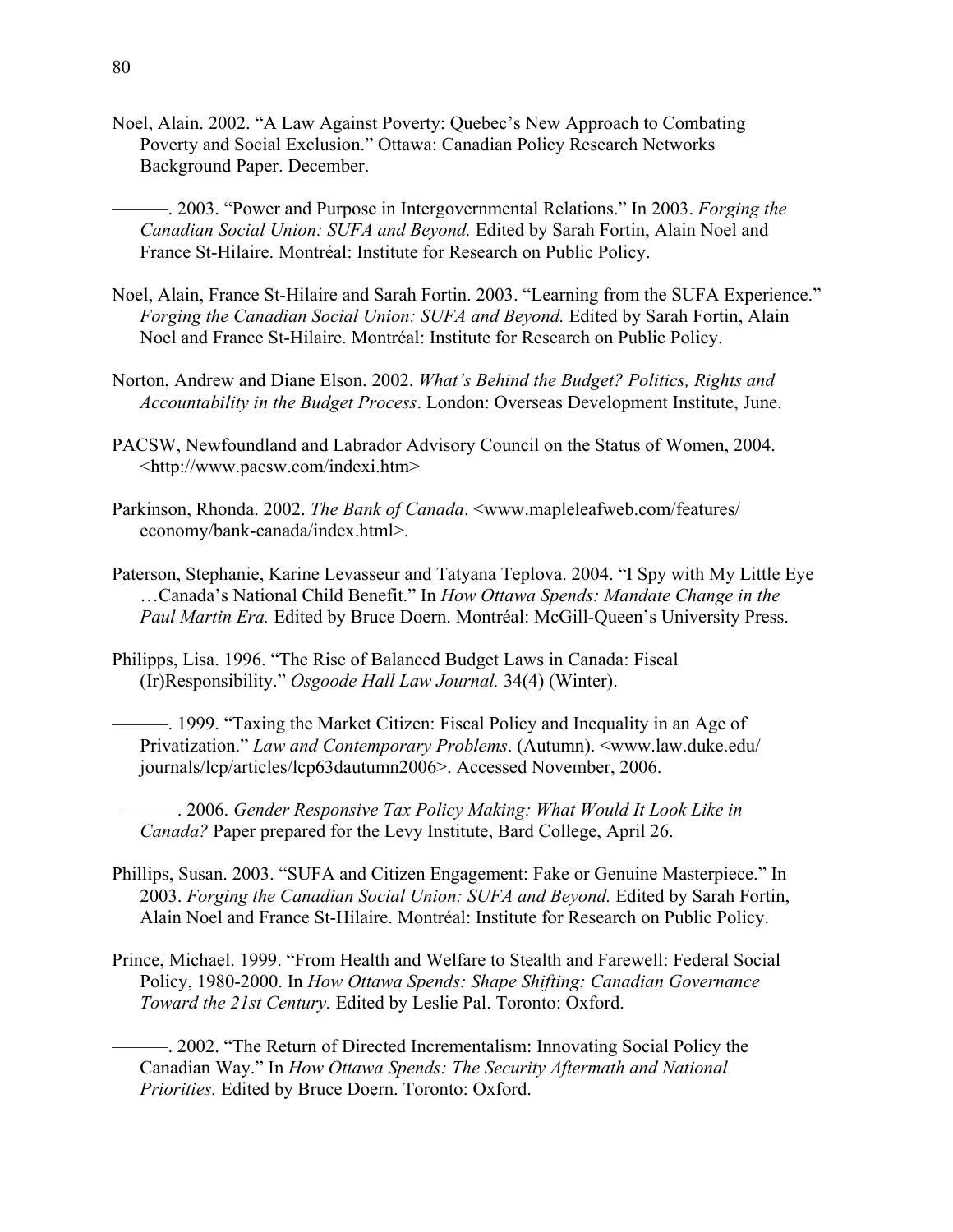———. 2003. "SUFA: Sea Change or Mere Ripple for Canadian Social Policy." In *Forging the Canadian Social Union: SUFA and Beyond.* Edited by Sarah Fortin, Alain Noel and France St-Hilaire. Montréal: Institute for Research on Public Policy.

- Rake, Katherine. 2002. "Gender Budgets: The Experience of the UK's Women's Budget Group." Paper prepared for the conference, Gender Balance Equal Finance. Basel, Switzerland, March.
- Rankin, Pauline and Jill Vickers. 2001. *Women's Movements and State Feminism: Integrating Diversity into Public Policy.* Ottawa: Status of Women Canada.
- Rice, James. 1995. "Redesigning Welfare: The Abandonment of a National Commitment." In *How Ottawa Spends, 1995-96: Mid-life Crises.* Edited by Susan Phillips. Ottawa: Carleton University Press.
- ———. 2002. "Being Poor in the Best of Times." In *How Ottawa Spends: The Security Aftermath and National Priorities.* Edited by Bruce Doern. Toronto: Oxford.
- Rice, James and Michael Prince. 2004. "Martin's Moment: The Social Policy Agenda of the New Prime Minister." In *How Ottawa Spends: Mandate Change in the Paul Martin Era.* Edited by Bruce Doern. Montréal: McGill-Queen's University Press.
- Roy, F. 2004. "Social Assistance by Province, 1993-2003." *Canadian Economic Observer,* 11-010: 3.1-3.7.
- Sawer, Marian, 2006. "From Women's Interests to Special Interests: Reframing Equality Claims." In *The Politics of Women's Interest.* Edited by Louise Chappell and Lisa Hill. Abingdon, U.K.: Routledge.

Sen, Gita. 2000. "Gender Mainstreaming in Finance Ministries." *World Development*. 28(6).

- Smismans, Stijn. 2005. *How to Be Fundamental with Soft Procedure? The Open Method of Coordination and Fundamental Social Rights*. Research Unit on European Governance Working Paper 2/2005. Turin, Italy. <www.urge.it>. Accessed October, 2006.
- Summers, Anne. 2003. *The End of Equality: Work, Babies and Women's Choices in the 21st Century*. Sydney: Random House.
- Stetson, Dorothy and Amy Mazur (eds). *Comparative State Feminism*. Thousand Oaks: Sage Publications.
- Stratigaki, M. 2004. "The Cooptation of Gender Concepts in EU Policies: The Case of 'Reconciliation of Work and Family.'" *Social Politics*. 11(1).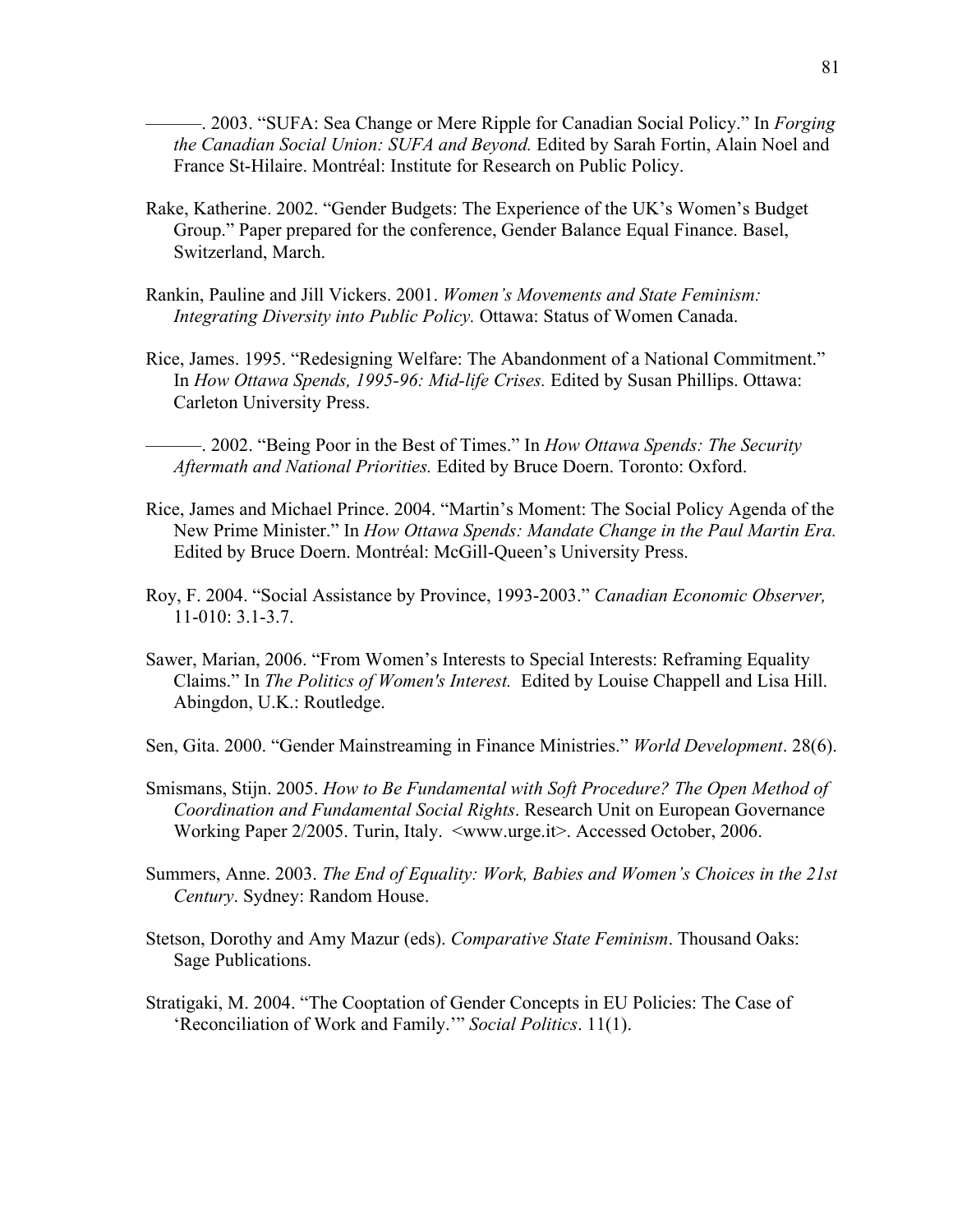- Teghtsoonian, Katherine. 2005. "Disparate Fates in Challenging Times: Women's Policy Agencies and Neoliberalism in Aotearoa/New Zealand and British Columbia." *Canadian Journal of Political Science*. 39(2).
- Teghtsoonian, Kathy. 2004. "Neoliberalism and Gender Analysis Mainstreaming in Aotearoa/New Zealand." *Australian Journal of Political Science*. 39(2).
- Teghtsoonian, Kathy and Joan Grace. 2001. "Something More is Necessary: The Mixed Achievements of Women's Policy Agencies in Canada." In *State Feminism, Women's Movements and Job Training.* Edited by Amy Mazur. New York: Routledge.
- Torjman, Sherri. 1995. "Milestone or Millstone? The Legacy of the Social Security Review." Ottawa: The Caledon Institute of Social Policy.
- Townson, Monica. 2005. *Poverty Issues for Canadian Women*. Prepared for Gender Equality Consultations. Ottawa: Status of Women Canada. August.
- United Kingdom, Her Majesty's Treasury. 2004. *Gender Analysis of Expenditure Project: Final Report*. <www.womenandequalityunit.gov.uk/research/gender\_analysis.pdf>. Accessed October, 2006.
- Voyer, J.P. 2004. "Poverty and Exclusion: New Perspectives, New Approaches." *Horizons*. 7(2).
- Weldon, Laurel. 2004. "Citizens, Victims, Deviants: Restructuring Government Response to Violence Against Women in Canada." Paper presented at the Annual Meeting of the American Political Science Association, Chicago.
- Wiseman, Michael. 2003. "The European Union's 'Open Method of Coordination' and Social Policy in the United States: Are There Connections? Opportunities?" Paper prepared for seminar by Sr. Frank Vandenbroucke, Belgian Secretary of State for Employment and Pensions, George Washington University, Elliot School of International Affairs, October 27.
- Yalnizyan, Armine, 2005a. *Canada's Commitment to Equality: A Gender Analysis of the Last Ten Federal Budgets (1995-2005).*Ottawa: Canadian Feminist Alliance for International Action.
	- ———. 2005b. "Assessing the Federal Budget 2005: What's in It for Women." Paper prepared for the Feminist Alliance for International Action. Ottawa. March.
	- ———. 2005c. "Divided and Distracted: Regionalism as Obstacle to Reducing Poverty and Inequality." Ottawa: Canadian Centre for Policy Alternatives, September.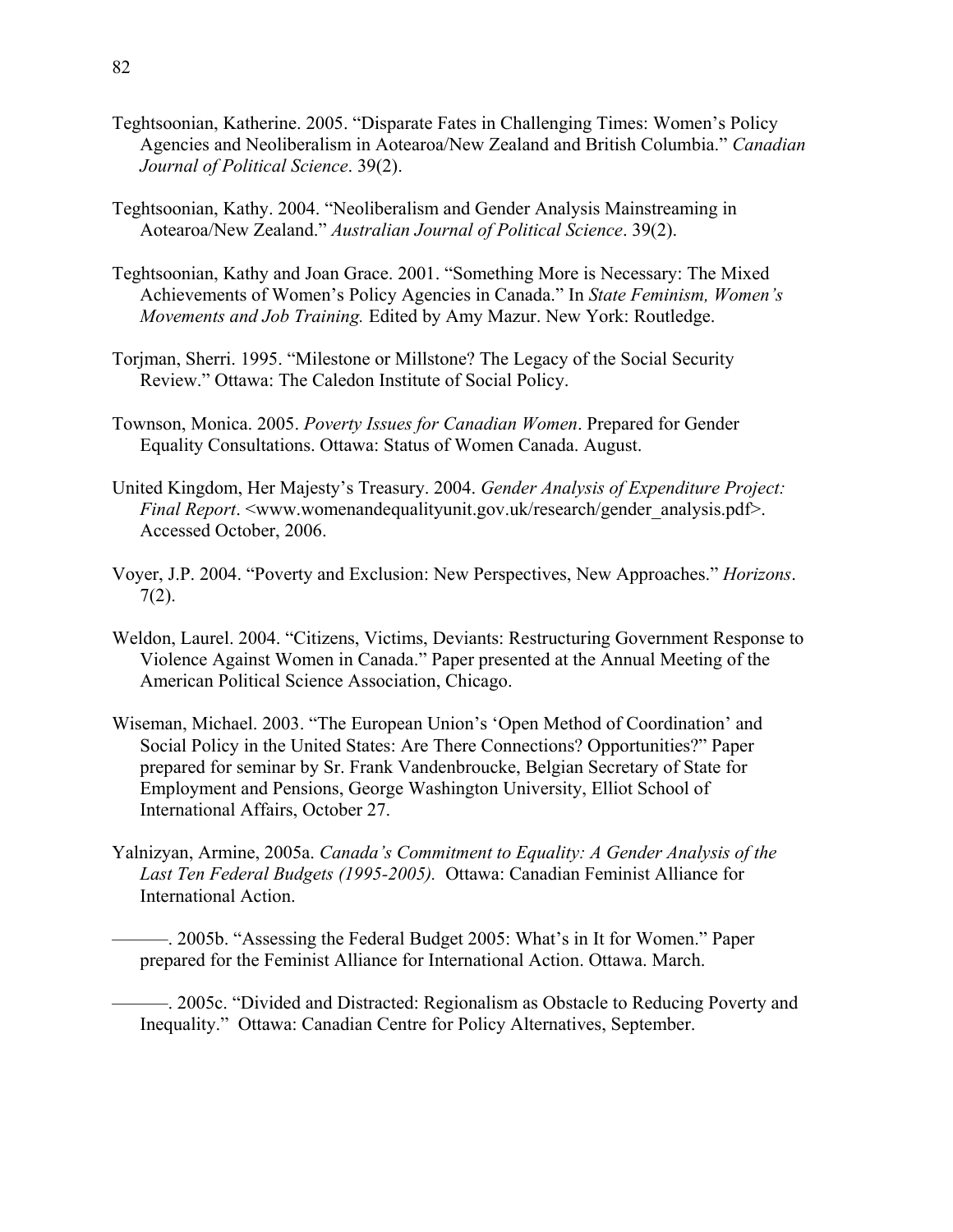#### **ENDNOTES**

 $<sup>1</sup>$  See, for example, Jenson (2004).</sup>

 $2^{2}$  As quoted in Brodie (1995: 58).

 $3$  As quoted in Jennissen (1996: 240).

 $4$  As quoted in Teghtsoonian and Grace (2001: 250).

 $<sup>5</sup>$  As quoted in Jennissen (1996: 240).</sup>

 $<sup>6</sup>$  As quoted in Galloway (2006: A8).</sup>

<sup>7</sup> Hansard February 7, as quoted in Yalnizyan (2005c: 19).

<sup>8</sup> The Ontario government announced it is discontinuing this practice, beginning by not clawing back the July 2004 increase to the NCBS.

 $9$  New Brunswick, it should be noted, introduced a demonstration project called New Brunswick Works in 1993. Aimed at increasing employability and self-sufficiency, participation in the program was voluntary. In 2000, it introduced a new program that provides wage subsidies to employers that provide 26 weeks of employment to designated individuals.

 $10$  As quoted in Noel (2002: 5).

 $11$  As quoted in SWC (2002: 1).

<sup>12</sup> As quoted in Lister  $(2004:79)$ .

<sup>13</sup> Balanced budget laws and indeed, constitutional amendments, introduce a specific set of numerical targets into the budget process, limiting for instance, the standard Keynesian anticyclical policy prescription of tax cuts, expenditure increases and deficits in recessions with tax increases and expenditure cuts and surplus during expansionary periods. Several critical points have been raised concerning the relationship between balanced budget laws and the alleviation of poverty (Bakker 2001). First, balanced budget laws reflect a questioning of the feasibility of fiscal fine tuning. These statutes and laws are meant to institutionalize an era of limited government by constraining governments in their fiscal policy decisions by establishing caps in spending and taxation. In doing so, however, they discourage proactive policies to promote equality of incomes since balanced-budget legislation, in particular, is likely to generate increased pressure for regressive spending cuts whenever revenues decline. In times of recession, the political costs of spending money to eradicate poverty or to address the human impacts of restructuring may be perceived as prohibitively high by politicians. Second, balanced-budget laws undermine the crucial role that government spending plays in stabilizing the economy during private sector recessions. Without the ability to engage in counter-cyclical spending, governments will have to meet a fall in levels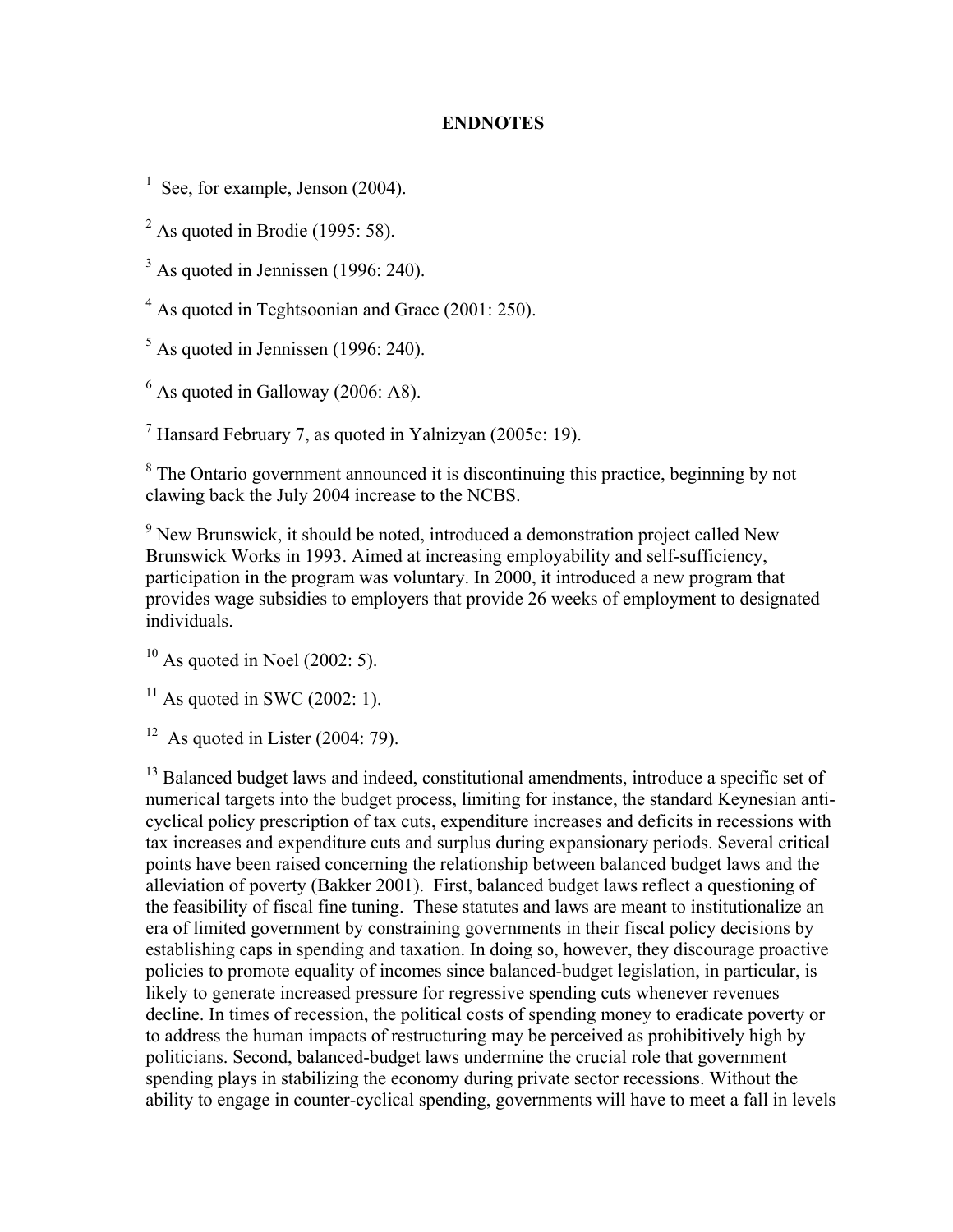of demand through spending cuts, a strategy which might well postpone recovery (Philipps 1996). In sum, it can be argued that this aspect of balanced budget laws reveals an important political dimension (i.e., a bias in favour of limited government and against redistributive fiscal transfers).